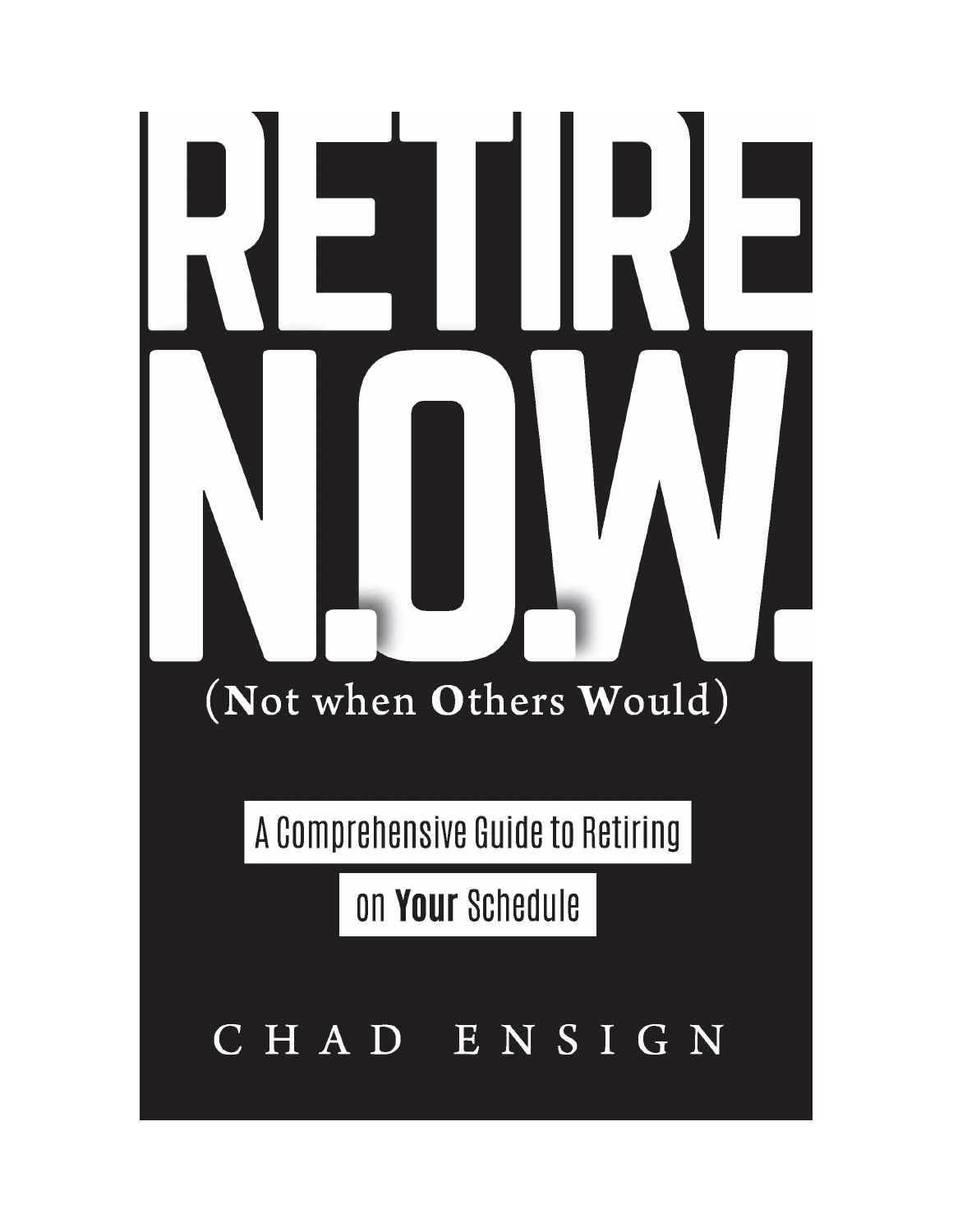# RETIRE N.O.W. (Not when Others Would)

A Comprehensive Guide to Retiring on Your Schedule

CHAD ENSIGN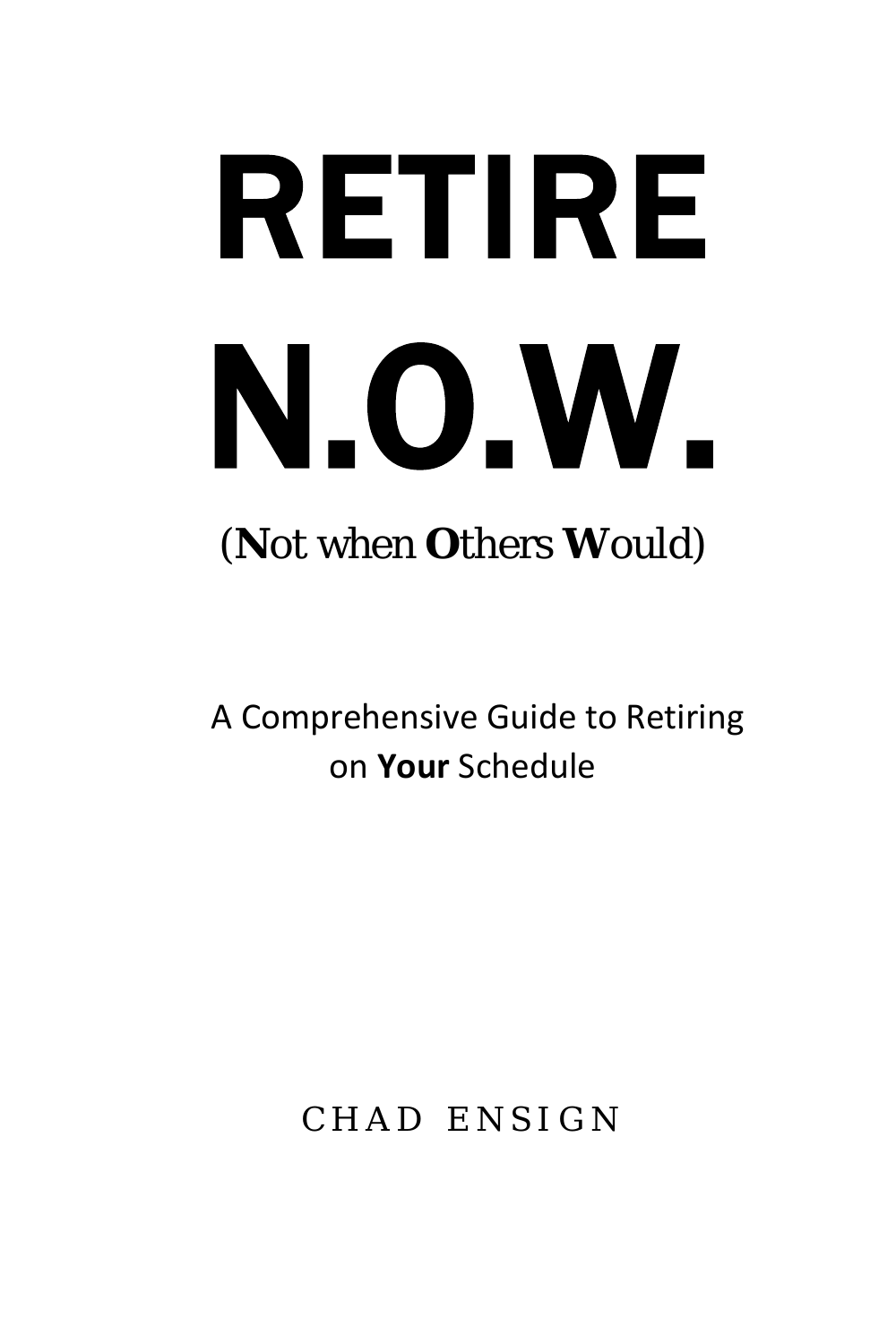Copyright © 2020 by Chad Ensign.

All rights reserved. No part of this publication may be reproduced, distributed, or transmitted in any form or by any means, including photocopying, recording, or other electronic or mechanical methods, without the prior written permission of the publisher, except in the case of brief quotations embodied in critical reviews and certain other noncommercial uses permitted by copyright law. For permission requests, write to the publisher at the address below. These materials are provided to you by Chad Ensign for informational purposes only and Chad Ensign and Advisors Excel, LLC expressly disclaim any and all liability arising out of or relating to your use of same. The provision of these materials does not constitute legal or investment advice and does not establish an attorneyclient relationship between you and Chad Ensign. No tax advice is contained in these materials. You are solely responsible for ensuring the accuracy and completeness of all materials as well as the compliance, validity, and enforceability of all materials under any applicable law. The advice and strategies found within may not be suitable for every situation. You are expressly advised to consult with a qualified attorney or other professional in making any such determination and to determine your legal or financial needs. No warranty of any kind, implied, expressed, or statutory, including but not limited to the warranties of title and non-infringement of third-party rights, is given with respect to this publication.

Chad Ensign/Ensign Wealth Management 4447 E. Broadway #101 Mesa, AZ 85206 https://ensignwm.com/

Book layout ©2020 Advisors Excel, LLC

The Complete Guide to Retirement/Chad Ensign. — 1st edition

ISBN 9798551114901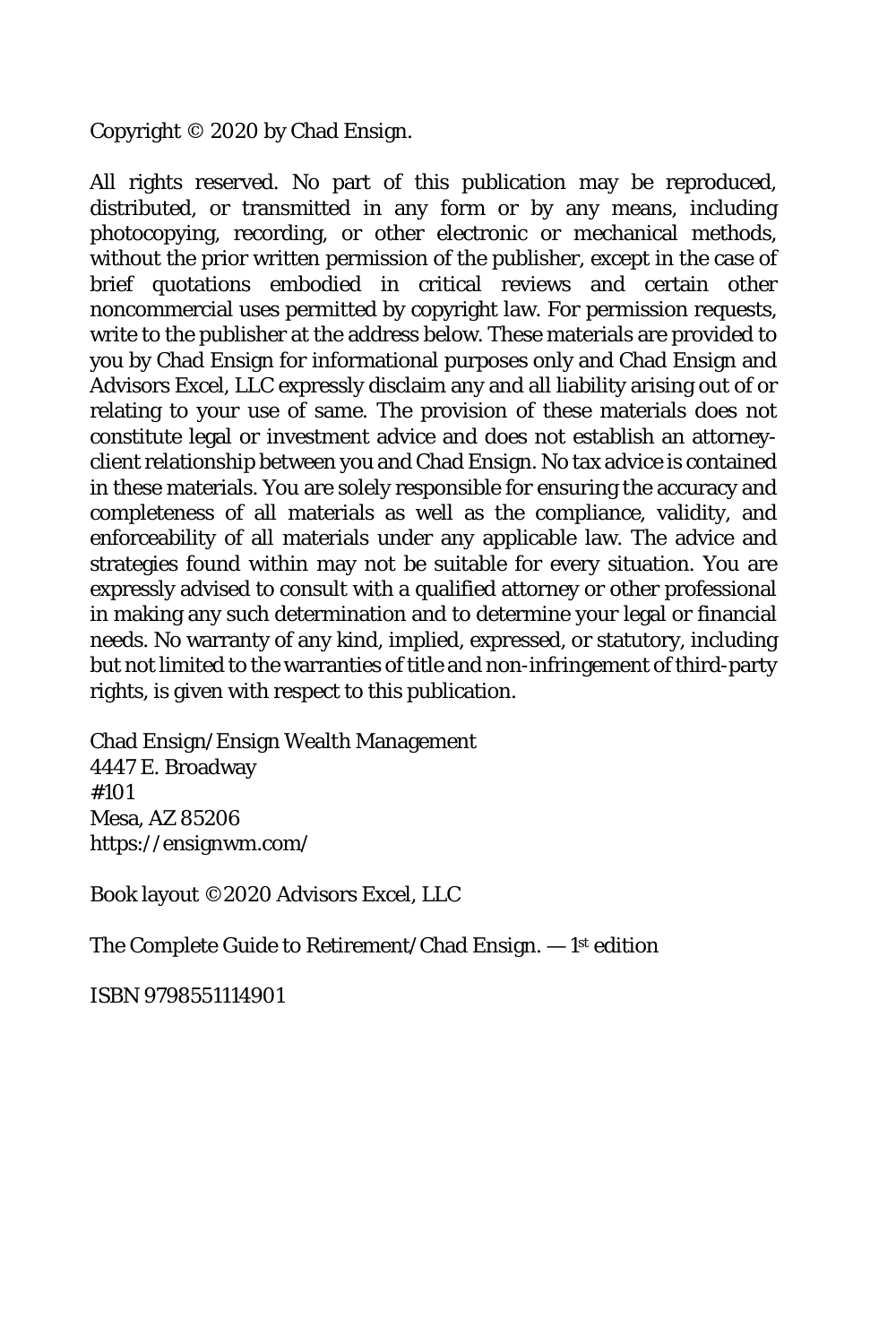Chad Ensign is registered as an Investment Advisor Representative and is a licensed insurance agent in several states, including Utah, Arizona, and California (operating with California Insurance Licence No. 0K68065). Ensign Wealth Management is an independent financial services firm that helps individuals create retirement strategies using a variety of investment and insurance products to custom suit their needs and objectives.

Investment advisory services offered only by duly registered individuals through AE Wealth Management, LLC (AEWM). AEWM and Ensign Wealth Management are not affiliated companies. The appearances in Kiplinger were obtained through a PR program. 629871

The contents of this book are provided for informational purposes only and are not intended to serve as the basis for any financial decisions. Any tax, legal, or estate planning information is general in nature. It should not be construed as legal or tax advice. Always consult an attorney or tax professional regarding the applicability of this information to your unique situation.

Information presented is believed to be factual and up-to-date, but we do not guarantee its accuracy, and it should not be regarded as a complete analysis of the subjects discussed. All expressions of opinion are those of the author as of the date of publication and are subject to change. Content should not be construed as personalized investment advice nor should it be interpreted as an offer to buy or sell any securities mentioned. A financial advisor should be consulted before implementing any of the strategies presented.

Investing involves risk, including the potential loss of principal. No investment strategy can guarantee a profit or protect against loss in periods of declining values. Any references to protection benefits or guaranteed/lifetime income streams refer only to fixed insurance products, not securities or investment products. Insurance and annuity product guarantees are backed by the financial strength and claims-paying ability of the issuing insurance company.

*Any names used in the examples in this book are hypothetical only and do not represent actual clients.*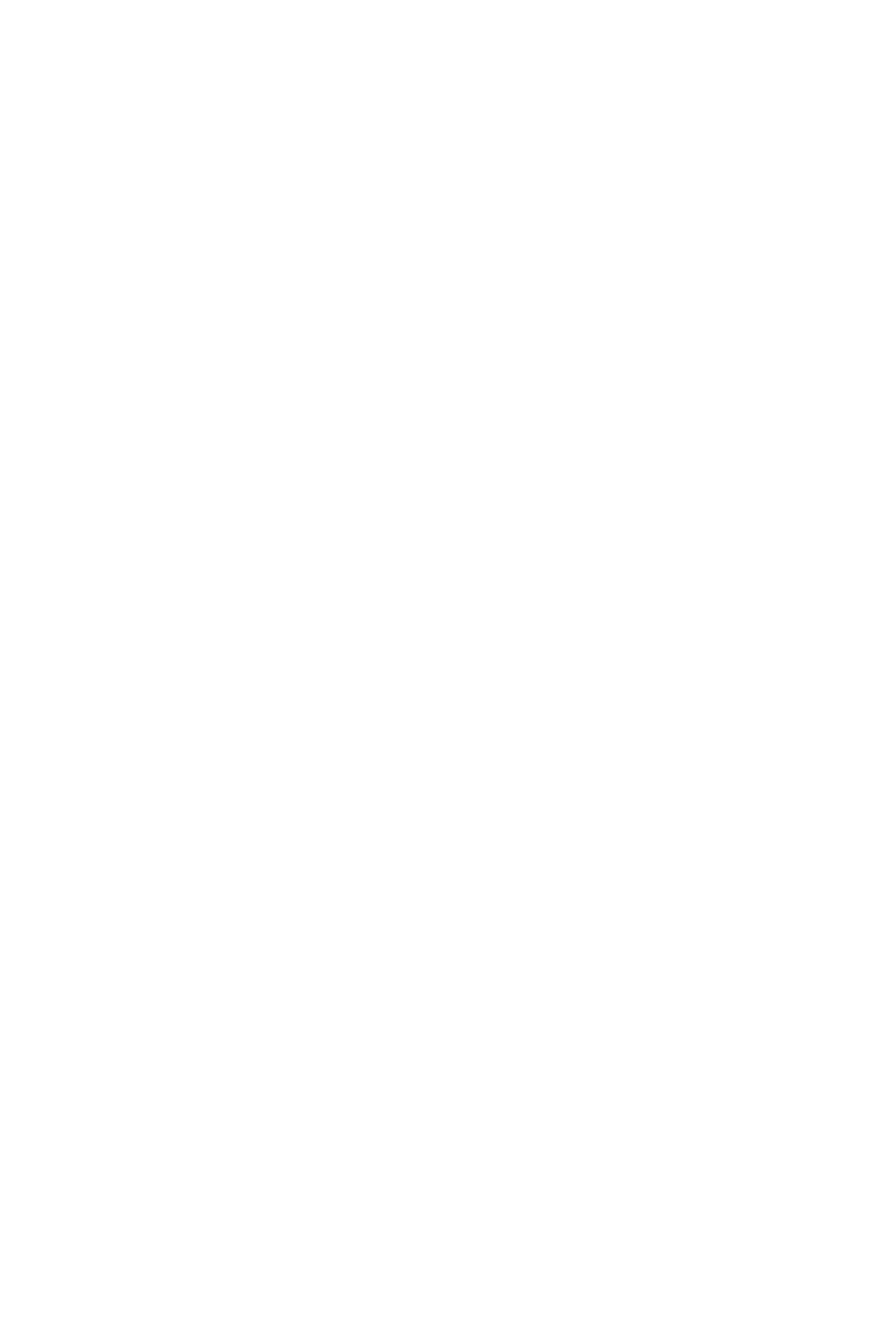*To everyone who has shown me there's more to life than paying bills and losing weight.*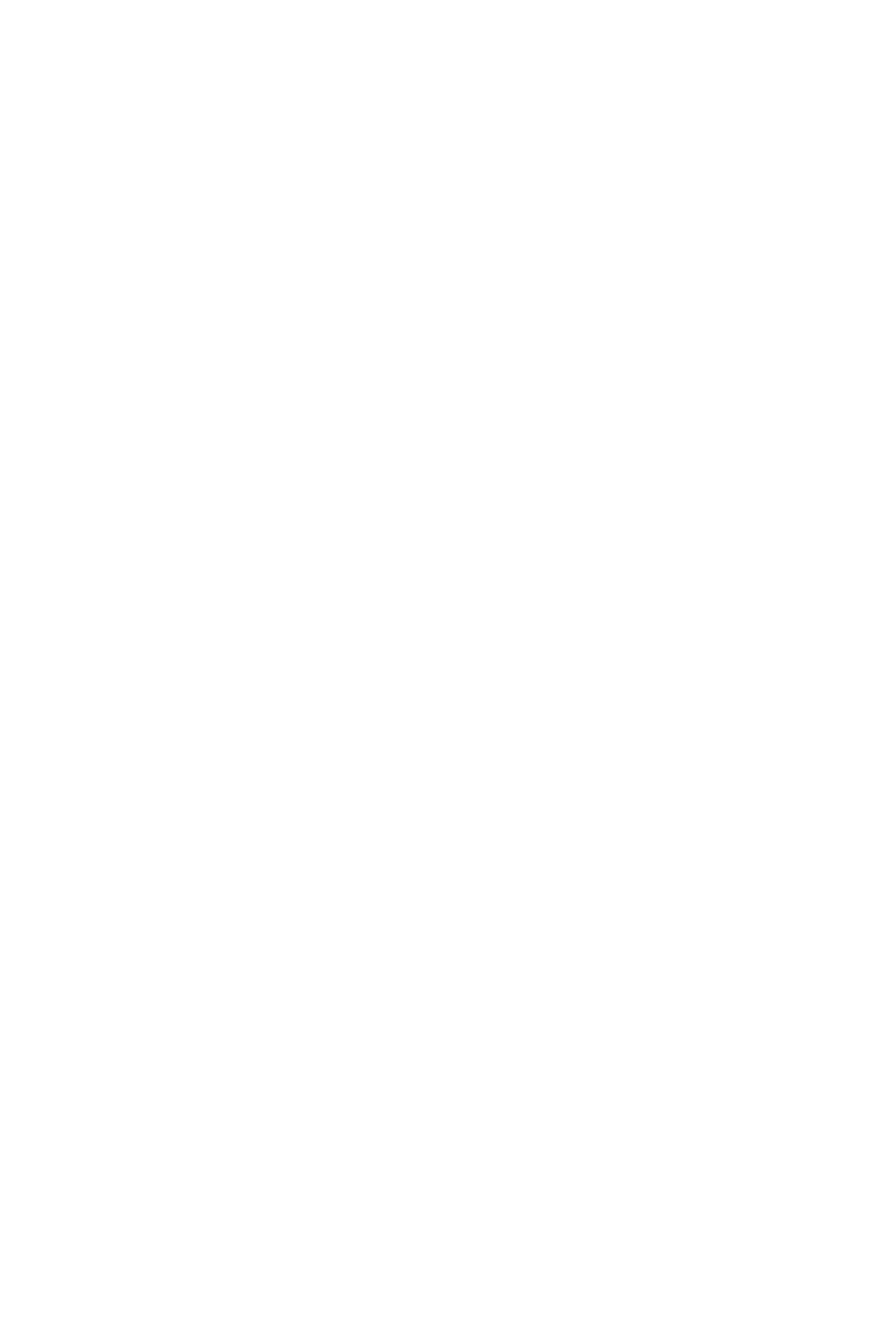*Don't get so busy making a living that you forget to make a life.* ~ Dolly Parton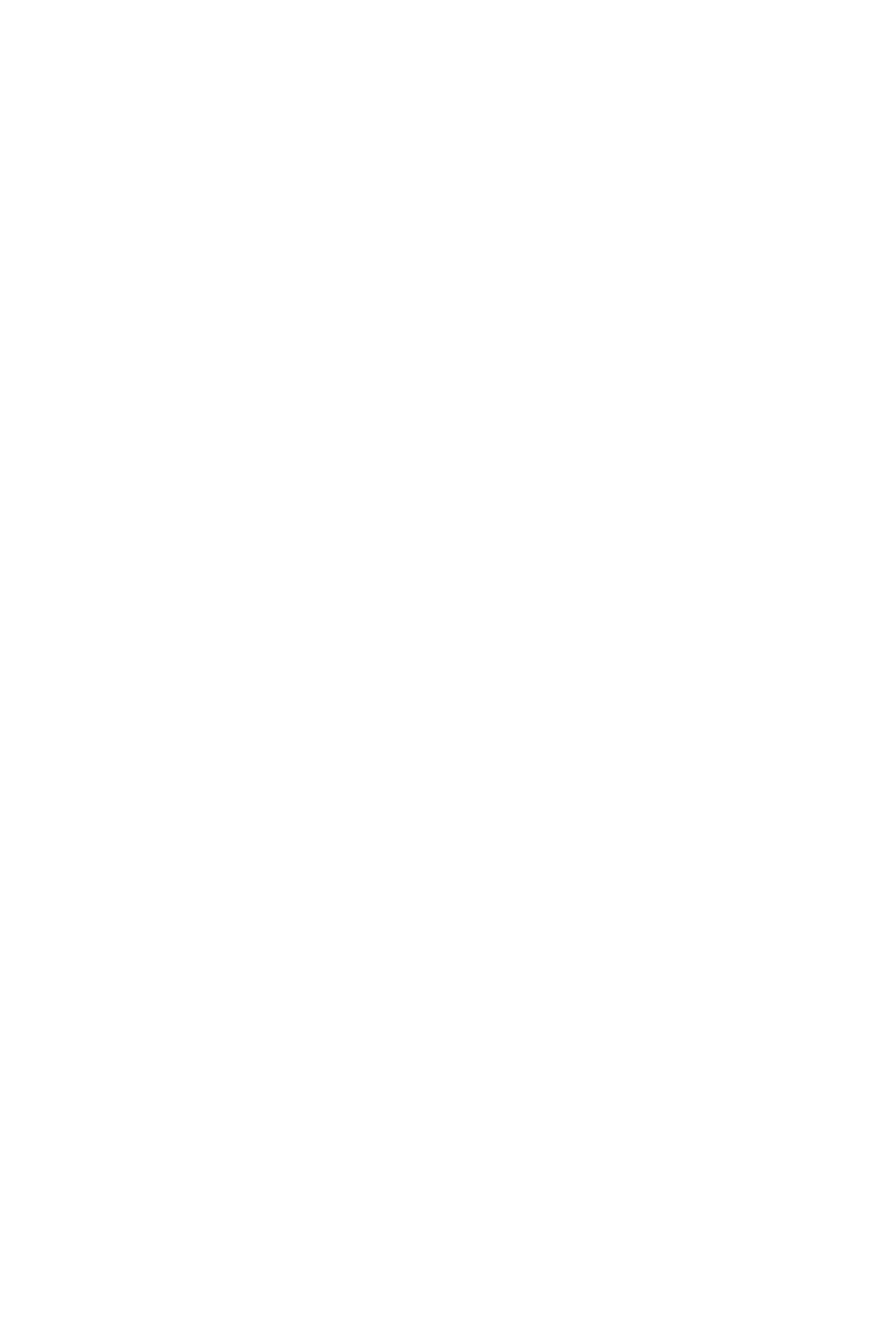## **Table of Contents**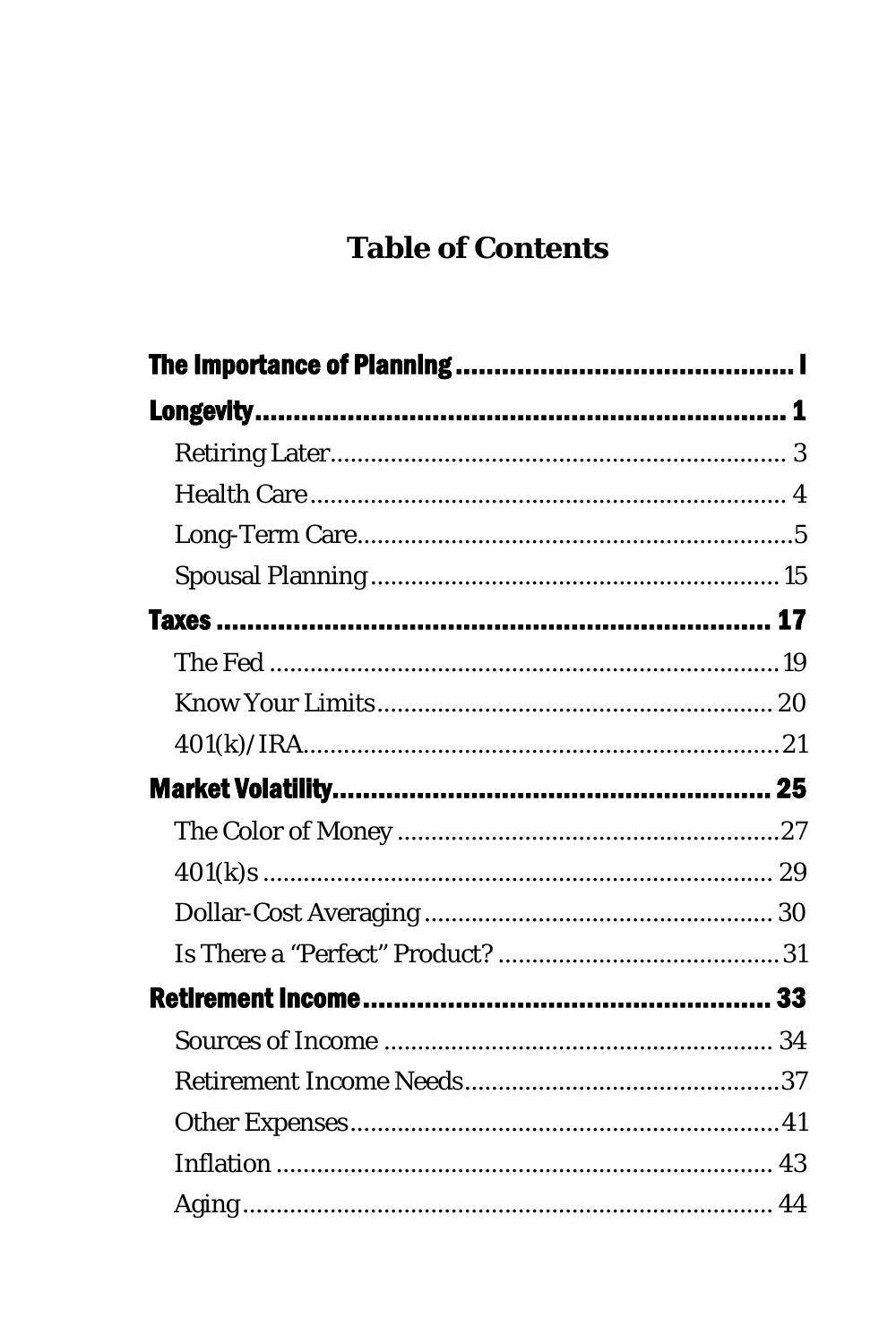| Working and Social Security: The Earnings Test 63 |  |
|---------------------------------------------------|--|
|                                                   |  |
|                                                   |  |
|                                                   |  |
|                                                   |  |
|                                                   |  |
|                                                   |  |
|                                                   |  |
|                                                   |  |
| Other Things to Know About Annuities  81          |  |
|                                                   |  |
|                                                   |  |
|                                                   |  |
|                                                   |  |
|                                                   |  |
|                                                   |  |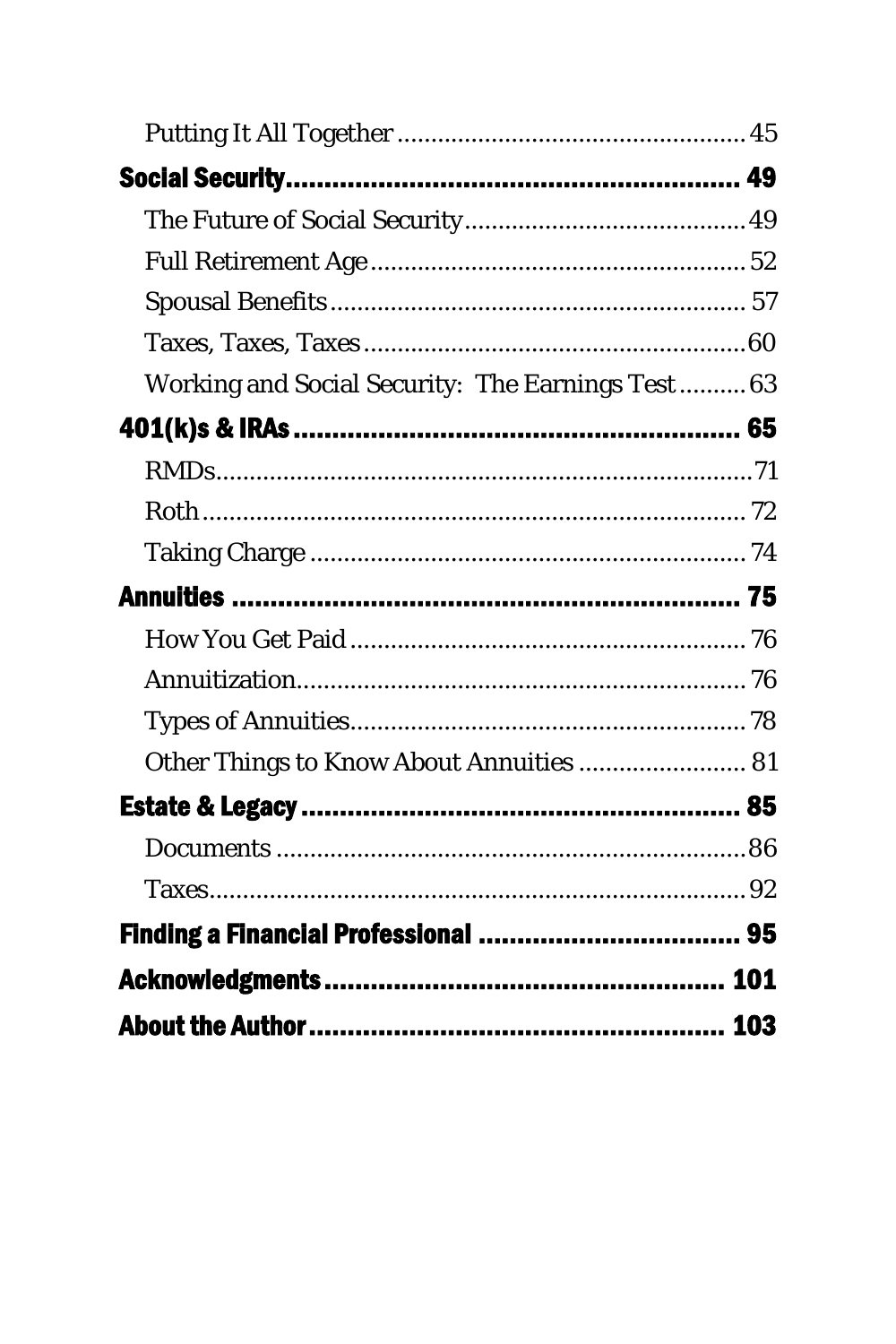## <span id="page-11-0"></span>FOREWORD The Importance of Planning

everal times a year, my team and I host informational seminars and other events for soon-to-be retirees to help them plan retirement the right way. Often, attendees will visit my office later for a more personalized examination of their retirement prospects. Whenever I first sit down with such people, I encourage them to tell me what they *plan to do*, not what they *have done*. When people say what they *have done*, it almost never makes for a productive meeting. For example, about a year ago, I met with a couple who had attended one of my seminars two years earlier. They had retired to Arizona from the east coast to be closer to their kids. At first, they were confident in their nest egg. They had almost a million dollars in various assets, and they planned to grow that with strategic investment in real estate. Unfortunately, within two years, everything that could have gone wrong *did* go wrong. S<sub>visit</sub>

When the husband first sat down across from me, he let out a heavy sigh and started with, "Let me tell you our story of woe." The story he went on to tell me was tragic but not unique. Sadly, I could almost predict every misstep before he explained it. Without any experience in real estate investment, they had made several losing investments. Eventually, they'd been forced to sell many properties at a loss. As of that day in my office, the couple was down \$800,000, and things weren't looking up. I had to explain the reality of their situation: At least one of them would almost certainly have to go back to work.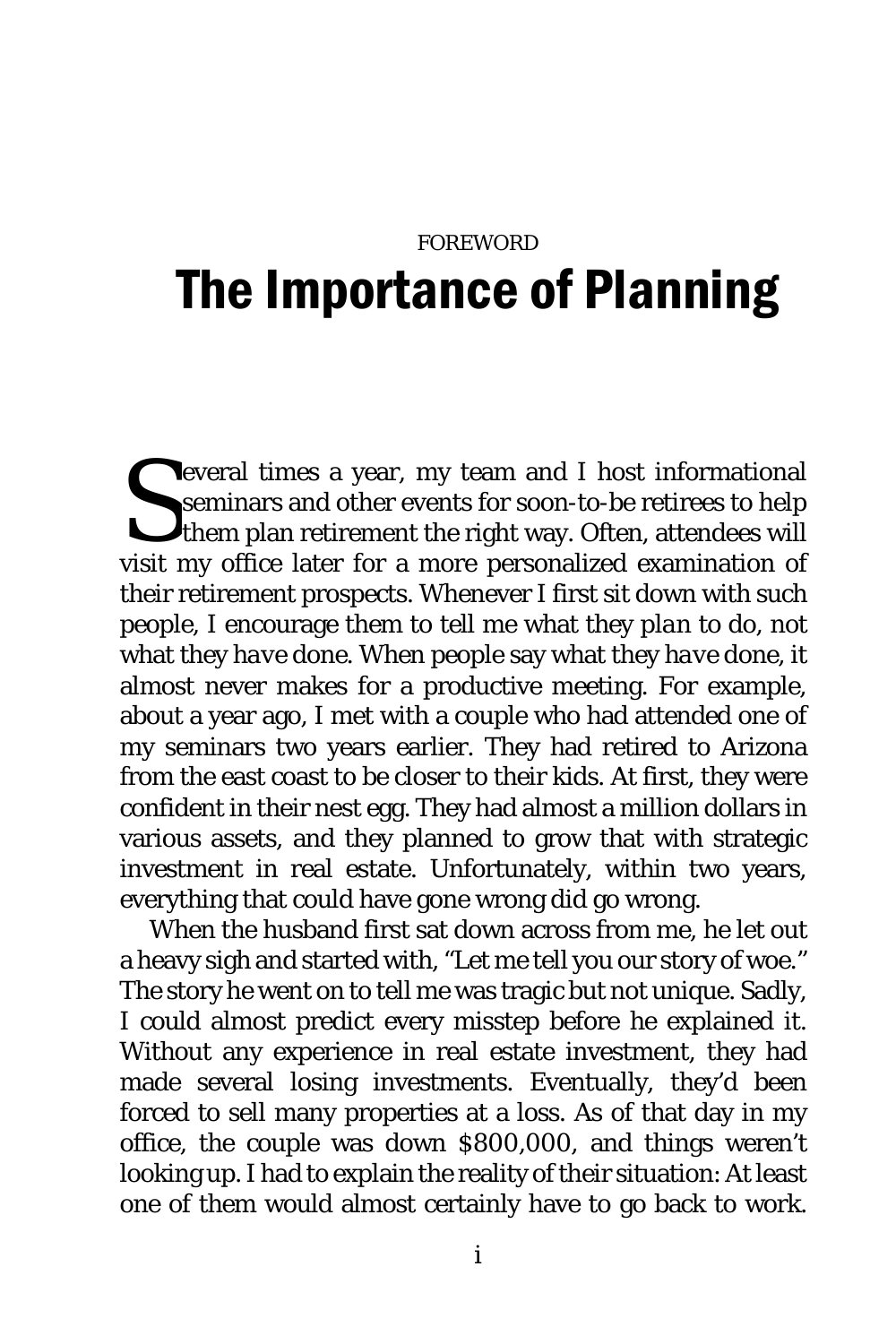They couldn't earn back enough money just from investments to sustain the quality of life to which they were accustomed throughout the entirety of their retirement.

The point of that story is not to instill fear. On the contrary, that couple's experience is an easily avoidable one. But the key is to consult with a professional before setting into motion any plans that may not achieve their intended purpose. That's why I can't stress it enough: Speak with a financial advisor when you're still planning what to do, not after you've already done something major. When people consider the biggest risks to a successful retirement, they often list things like market volatility or unexpected health problems. In fact, I believe that one of the biggest risks to retirement is failure to develop an effective plan. When prospective clients come to me with their "tales of woe," it almost always follows from neglecting to plan, or planning the wrong way. There are no do-overs in retirement. The margin for error is slim, and mistakes are not always fixable. That's why I've written this book: so you can plan *the right way*.

At my firm, we use a five-step proprietary process designed to help you retire as soon as possible, with confidence. The five steps cover:

- 1. Income
- 2. Investments
- 3. Tax efficiency
- 4. Health care and long-term care
- 5. Estate and legacy planning

The objective of this comprehensive plan is not just so you can get *to* retirement but to ensure you make it *through* retirement.

Sometimes people scoff at the idea of such rigorous planning. They tell me, "We need \$3,000 a month to get by. All we want is to know if we'll have that." To be frank, I don't care about that. To me, retirement is not about the number you need to "get by;" it's about living your best life. It's not just to have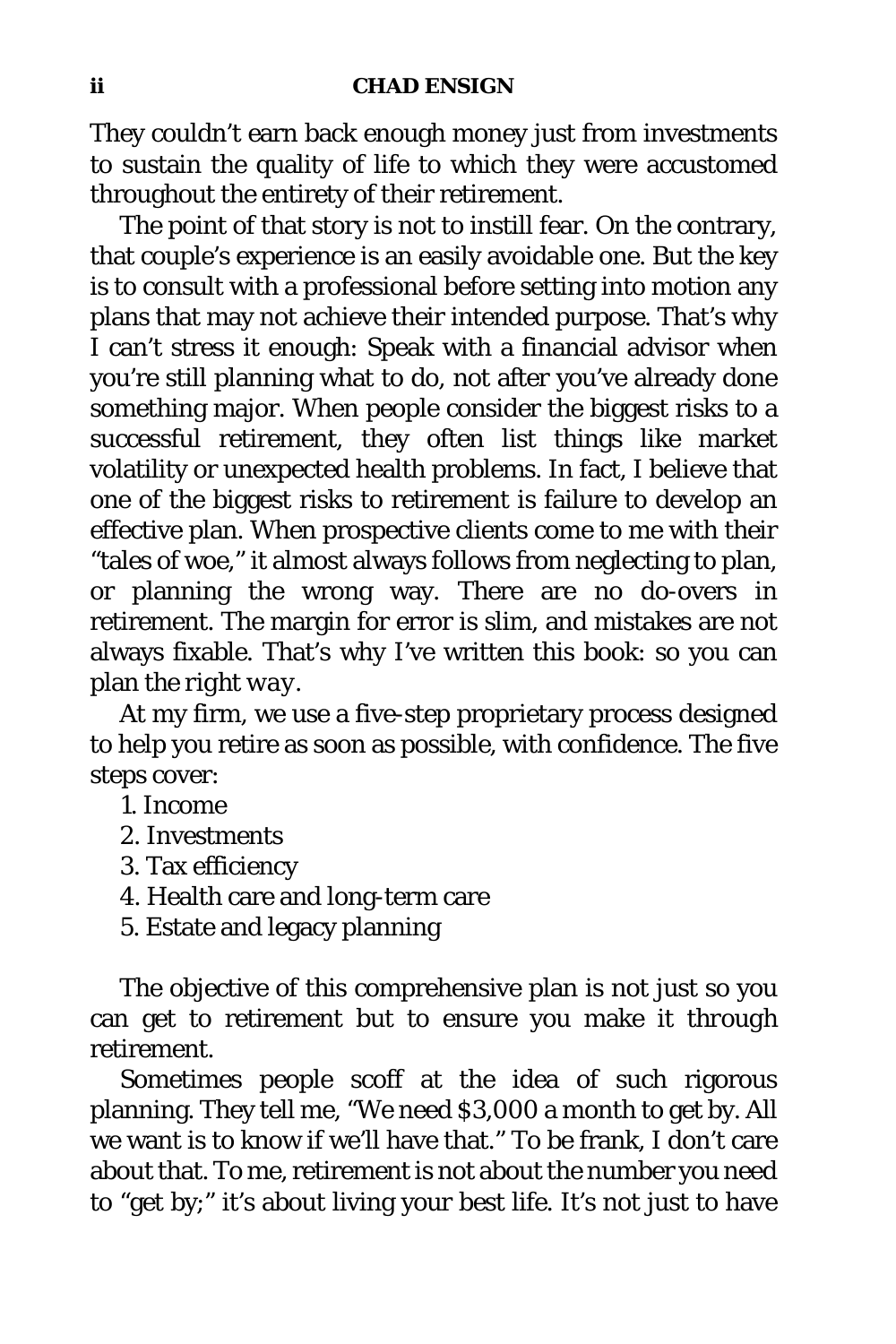what you need to cover the essentials but to have more so you can live comfortably and stress-free.

Money is the bottom line, but a fixed figure isn't planning for retirement. What happens when health care costs start rising? What about the constant risk of inflation? What about just the ability to make unnecessary purchases with confidence it will not derail your financial future? That's what a retirement plan should accomplish.

A financial planner's role is to answer the questions above, and more. They're also there to inspire confidence. Think about it; most people retire just once in their life. If they retire more times than that, it's probably because they made some serious mistakes. In contrast, my team helps hundreds of people retire every day! With that kind of experience, you can be sure, whatever comes your way, we're prepared to help you handle it.

Coupled with our experience is sophisticated software that can model almost every retirement eventuality. Knowing almost every potential hiccup that could potentially affect your retirement nest egg in advance is another powerful confidence builder. On their own, people often have some modicum of doubt when making the decision to retire. With an advisor, they can get around to living their lives with less worry about resources.

I want retirement to look like summer vacation at eight years old. Do you remember those days? Early in the morning, all the kids in the neighborhood would get together to play and hang out. At lunch you'd check in at home for a quick bite, but you couldn't wait to get back outside. You'd keep playing until dark when mom started calling for you. That was truly carefree living.

Retirement should be the same way. One of my client's told me he has a friend who spends every day in retirement watching the stock market. What kind of life is that? Unless market investment is genuinely your interest and hobby, that sounds terrible! I met another gentleman once who'd been retired for a year. I asked what he'd been doing, and he said he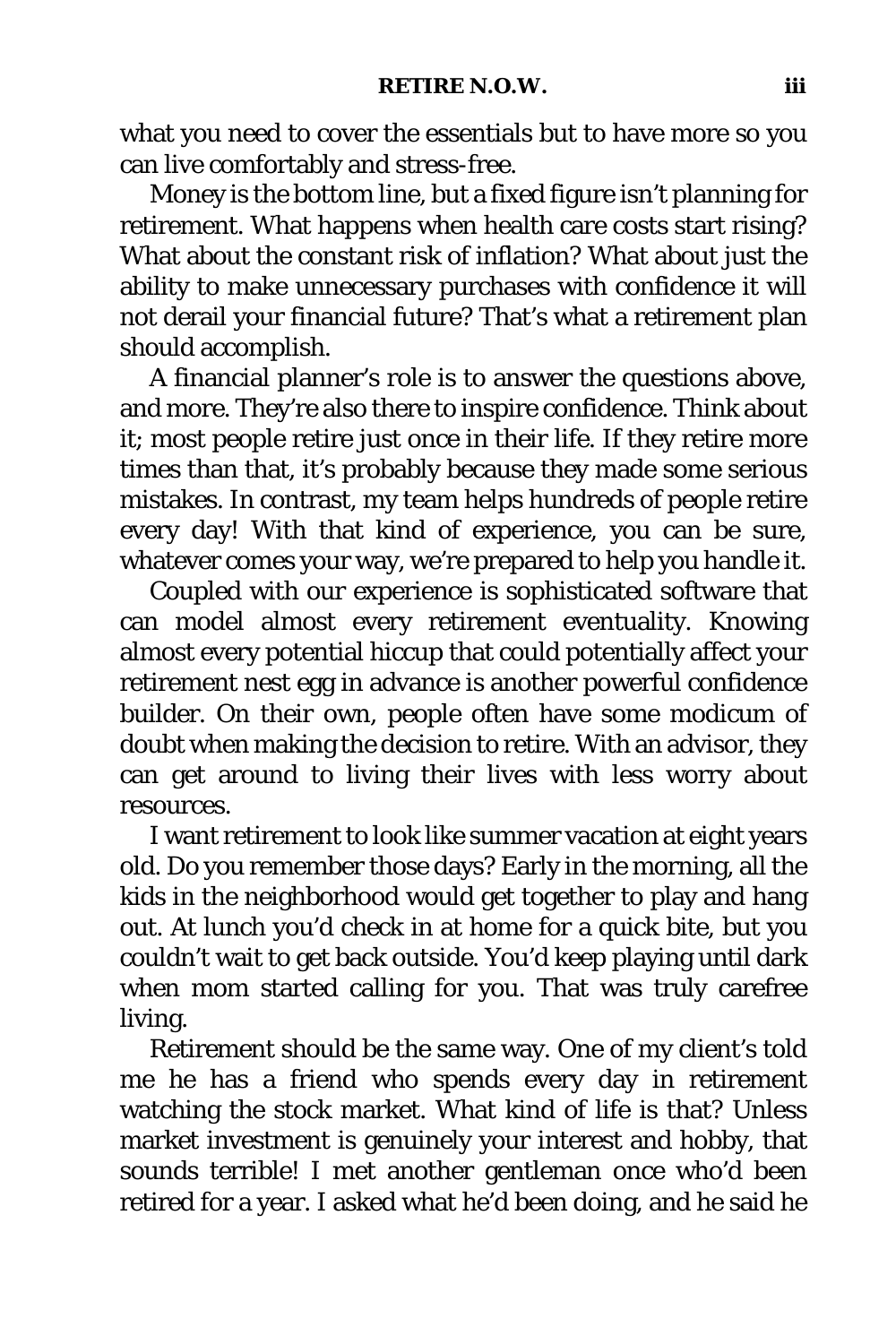was figuring out Social Security . . . for an entire year! And he still hadn't figured it out. In half an hour, I told him everything he wanted to know and how to use it.

You know the expression, "Ready, aim, fire"? Those basic steps apply to retirement as well. Ready yourself as it approaches, aim for your goals with a well-made plan, and then fire—put it all into action. As a concept, it's very basic. But too often I see retirees "Ready, aim, aim, aim . . ." They never actually fire it because they're unsure of themselves, and they have too much to lose. People get so close to but never live the retirement they want. They think themselves out of taking action. You need to actually do it. Of course, you'll need a basis for confidence; I'm not encouraging you to behave recklessly. In this book, I'll outline the steps designed to help you retire confidently and achieving the life you've always envisioned. Keep reading for the complete guide on how to get more out of your retirement years!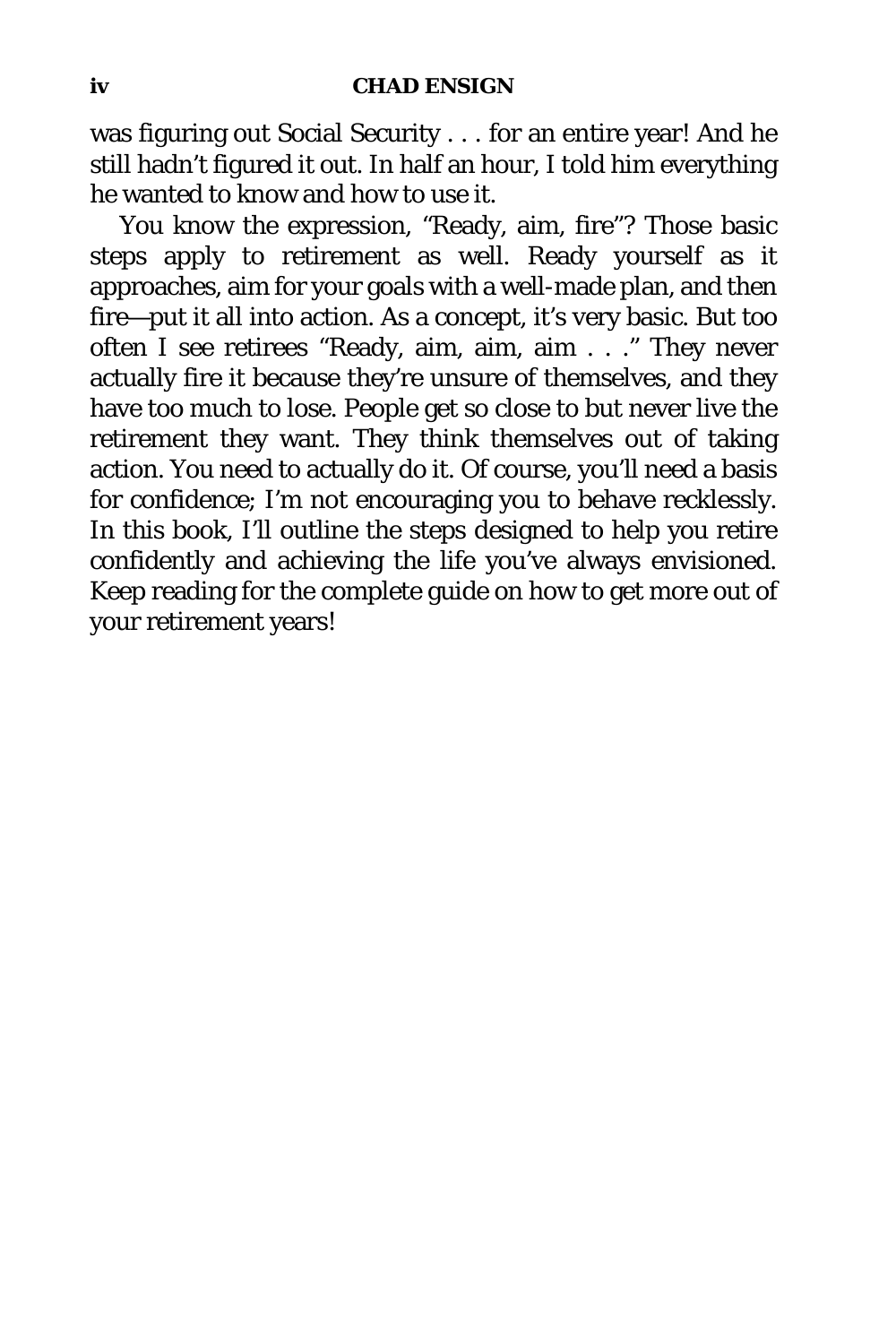## CHAPTER 1 Longevity

<span id="page-15-0"></span>**Sou would think the prospect of the grave would loom**<br>
more frightening as we age, yet many retirees say their<br>
number one fear is actually running out of money in<br>
their twilight years <sup>1</sup> This fear is unfortunately just more frightening as we age, yet many retirees say their number one fear is actually running out of money in their twilight years.[1](#page-15-1) This fear is, unfortunately, justified, in part, because of one significant factor: We're living longer.

According to the Social Security Administration, in 1950, the average life expectancy for a sixty-five-year-old man was seventy-eight, and the average for a sixty-five-year-old woman was eighty-one. In 2020, those averages were eighty-three and eighty-eight, respectively.[2](#page-15-2)

The bottom line of many retirees' budget woes comes down to this: They just didn't plan to live so long. Now, when we are young and in our working years, that's not something we necessarily see as a bad thing; don't some people fantasize about living forever, or at least reaching the ripe old age of one hundred?

Our resources are finite—we only have so much money to provide income—but our lifespans can be unpredictably long, perhaps longer than our resources allow. Also, longer lives

<span id="page-15-1"></span><sup>&</sup>lt;sup>1</sup> Samiha Khanna. Journal of Accountancy. February 14, 2019. "Clients' Top Fear: Running out of Money."

https://www.journalofaccountancy.com/news/2019/feb/top-retirementfears-201920387.html

<span id="page-15-2"></span><sup>2</sup> Social Security Administration. 2011 Trustees Report. "Actuarial Publications: Cohort Life Expectancy."

https://www.ssa.gov/OACT/TR/2011/lr5a4.html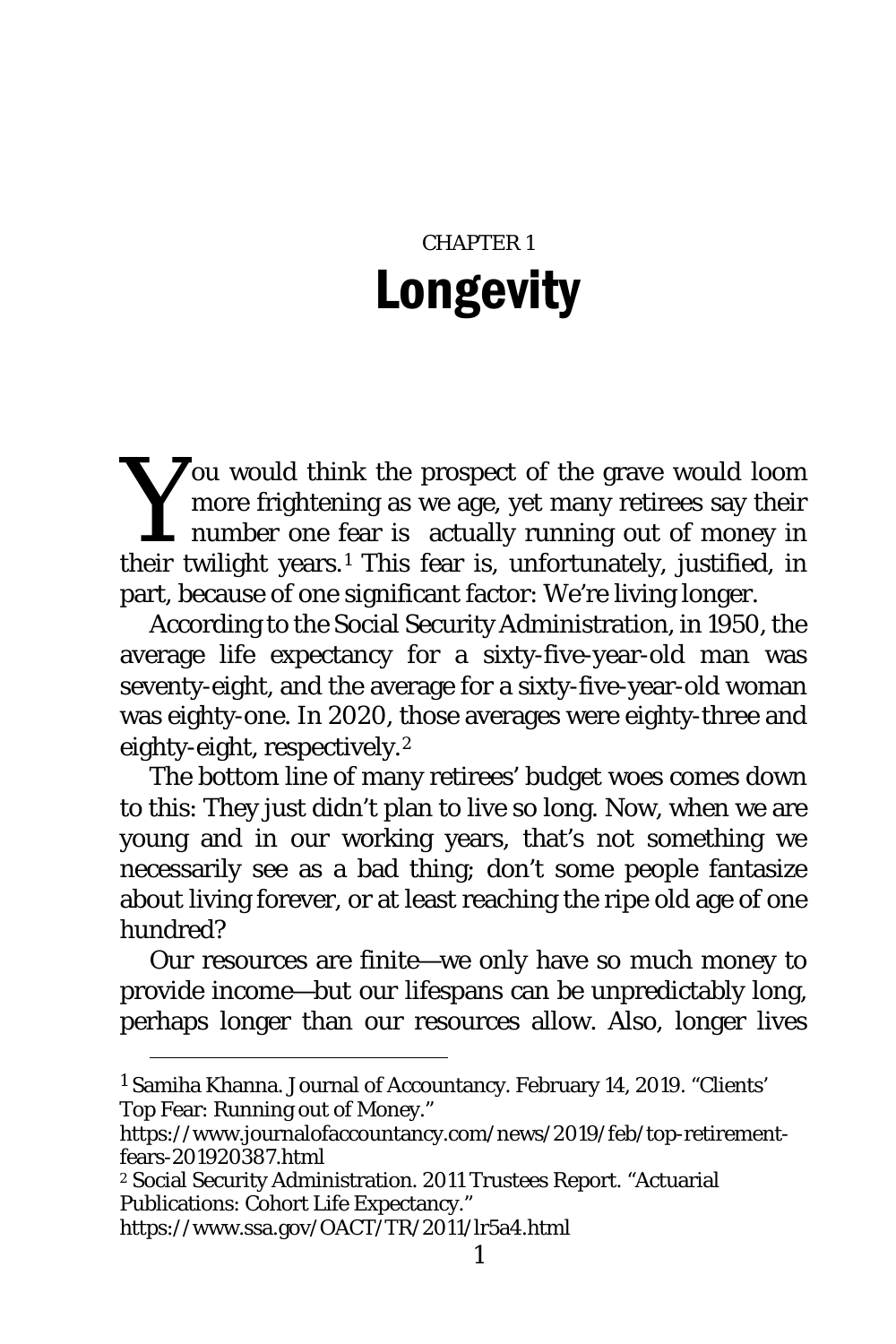#### **2 CHAD ENSIGN**

don't necessarily equate with healthier lives. The longer you live, the more money you will likely need to spend on health care, even excluding long-term care needs like nursing homes.

You will also run into inflation. If you don't plan to live another twenty-five years but end up doing so, inflation at an average 2.5 percent will raise your \$50,000-per-year budgeted need up to \$93,000 per year. Or, if you live another eight years as inflation rises, you will need about \$810,000 to cover those same expenses.<sup>[3](#page-16-0)</sup> And this is before you count the expenses of any potential health care or long-term care needs.

Because we don't necessarily get to have our cake and eat it, too, our collective increased longevity hasn't necessarily increased the healthy years of our lives. Typically, our lifeextending care most widely applies to the part of our lives where we will need more care in general. Think of a pacemaker at eighty-five, or radiation pills for cancer at seventy-eight.

"Wow, Chad," I can hear you say. "Way to start with the good news first."

I know, I've painted a fairly grim picture. But all I'm concerned about here is the cost. It's hard to put a dollar sign on life, but that is essentially what we're talking about when discussing longevity and your finances. According to the Stanford Center on Longevity, more than half of pre-retirees underestimate the life expectancy of the average sixty-fiveyear-old.[4](#page-16-1) Living longer isn't a bad thing; it just costs more, and one key to a sound retirement strategy is preparing in advance for that expense.

One couple I know of illustrates this picture perfectly—I'll call them Joe and Jenny Winston. For most of their lives, Joe and Jenny were super aggressive investors, building a

<span id="page-16-0"></span><sup>3</sup> Katie Brockman. The Motley Fool. August 19, 2018. "More Americans are Living into Their 90s—and That's Bad News for Their Savings."

https://www.fool.com/retirement/2018/08/19/more-americans-areliving-into-their-90s-and-thats.aspx

<span id="page-16-1"></span><sup>4</sup> Stanford Center on Longevity. "Underestimating Years in Retirement." http://longevity.stanford.edu/underestimating-years-in-retirement/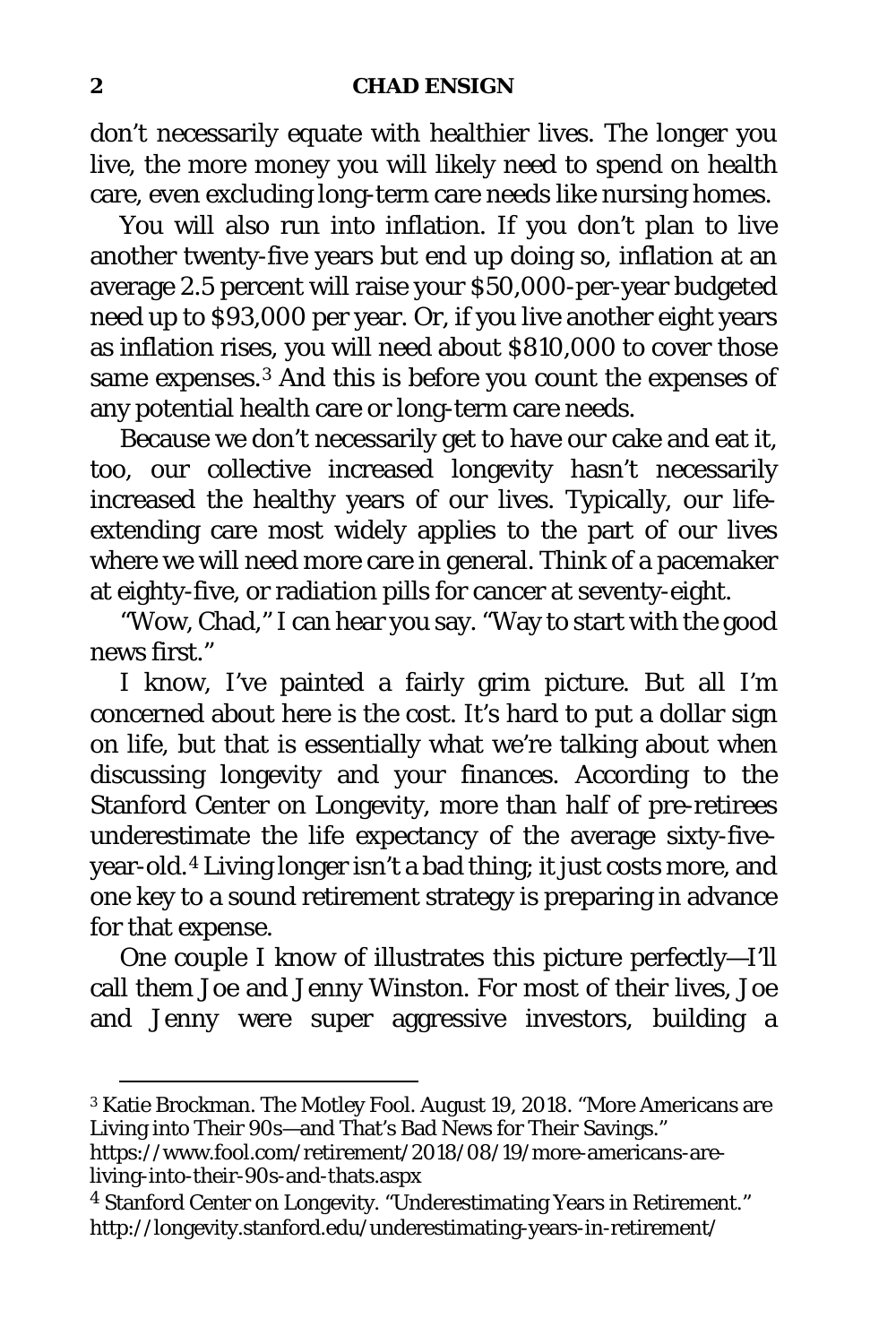comfortable nest egg "just in case" health problems arose, they needed nursing home care, they had to move, or in case they needed to help children and grandchildren with their expenses. Having so many contingencies gave them personal confidence, as well as concretely increasing the likelihood that their plan would last over the long term. This is why we believe it is important to consider all areas of retirement.

<span id="page-17-0"></span>Living longer may be more expensive, but it can be so meaningful when you plan for "what-ifs" and "just-in-cases."

## Retiring Later

Planning for a long life in retirement partly comes down to when you retire. While many people end up retiring earlier than they anticipated—due to injuries, layoffs, family crises, and other unforeseen circumstances—continuing to work past age sixty (and even sixty-five) is still a viable option for others and can be an excellent way to help establish financial comfort in retirement.

There are many reasons for this. For one, you obviously still earn a paycheck and the benefits accompanying it. Medical coverage and beefing up your retirement accounts with further savings can be pretty significant by themselves, but the advantage of continuing your income is also that it should keep you from dipping into your retirement funds, further allowing them the opportunity to grow.

Additionally, for many workers, their nine-to-five job is more than just clocking in and out. Having a sense of purpose can keep us active physically, mentally, and socially. That kind of activity and level of engagement may also help stave off many of the health problems that affect retirees. Avoiding a sedentary life is one of the advantages of staying plugged into the workforce, if possible.

One example comes to mind of a guy who did just that. I first met him and his wife at one of my dinner seminars. Two weeks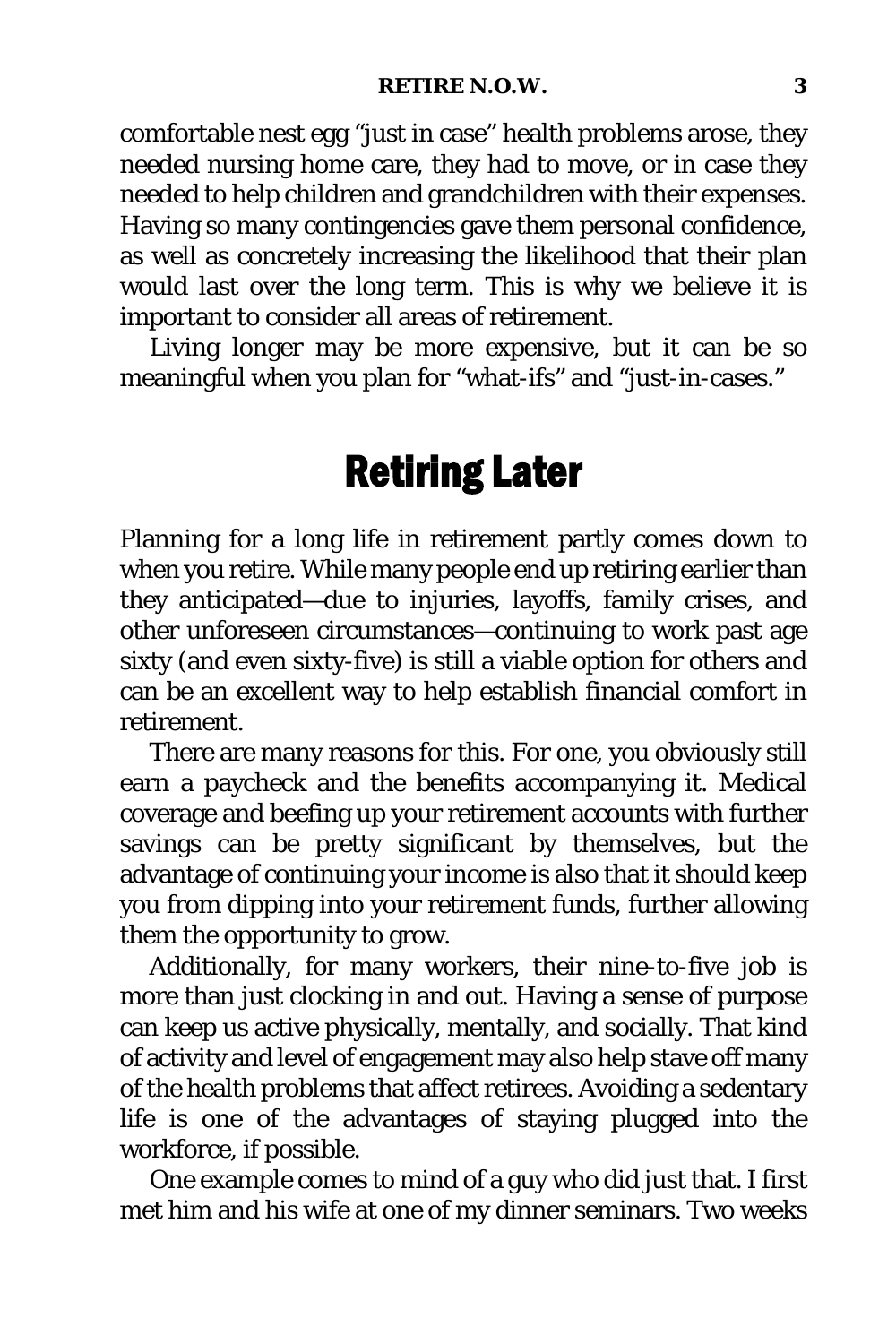later they came to the office. The first thing the husband told me after sitting down at my desk was, "The day after your seminar, I quit my job." At first, I was panicked, thinking, "What in the world did I say?" But actually, this gentleman had already retired one time before. He'd gone back to work only because he was so bored in his retired life. Unfortunately, the new job he'd gotten was dreadful. He hated it. He knew financially he didn't have to be there, but making money is what he knew how to do. He took away from the seminar, though, that retirement is more than a money game.

It's not about working or not working—it's about finding enjoyment in what you do without having to stress over the money. This guy loved to work, but what he loved didn't pay as much as he could make elsewhere. Once he realized money didn't need to be his ultimate goal, he felt liberated. You'll probably never guess what work he found that he actually loved ... Panning for gold. Talk about a unique interest! He and his buddies are bonafide gold hunting enthusiasts, and they're pretty good at it. It keeps them active, healthy, and happy.

## Health Care

<span id="page-18-0"></span>Take a second to reflect on your health care plan. Although working up to or even past age sixty-five would allow you to avoid a coverage gap between your working years and Medicare, that may not be an option for you. Even if it is, when you retire, you will need to make some decisions about what kind of insurance coverage you may need to supplement your Medicare. Are there any medical needs you have that may require coverage in addition to Medicare? Did your parents or grandparents have any inherited medical conditions you might consider using a special savings plan to cover?

These are all questions that are important to review with your financial professional so you can be sure you have enough money put aside for health care.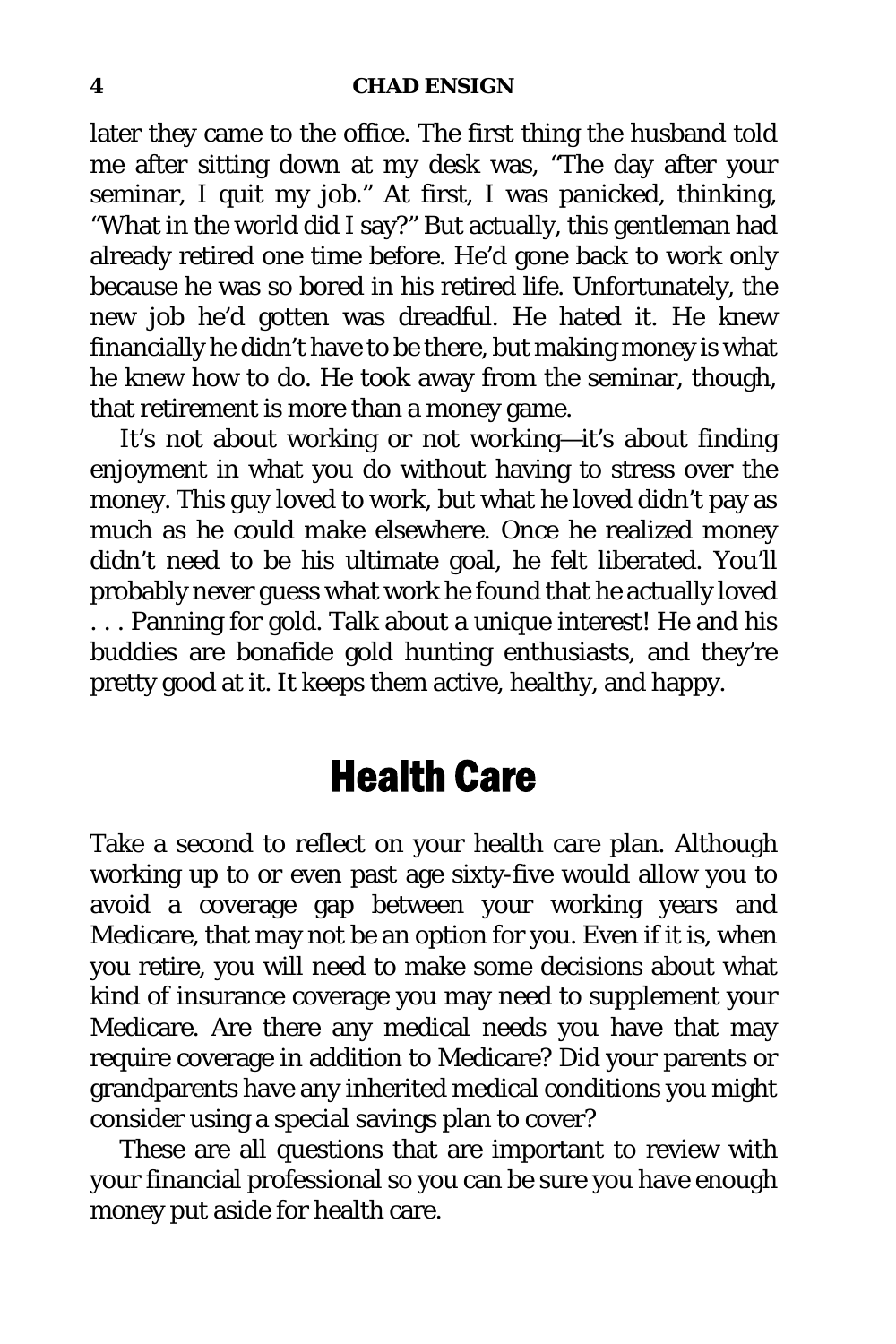## Long-Term Care

<span id="page-19-0"></span>Longevity means the need for long-term care is statistically more likely to happen. If you intend to pass on a legacy, planning for long-term care is paramount, since it's estimated that nearly 70 percent of Americans will need some type of it.<sup>[5](#page-19-1)</sup> However, this may be one of the biggest, most stressful pieces of longevity planning I encounter in my work. For one thing, who wants to talk about the point in their lives when they may feel the most limited? Who wants to dwell on what will happen if they no longer can toilet, bathe, dress, or feed themselves?

I get it; this is a less-than-fun part of planning. But a little bit of preparation now can go a long way!

When it comes to your longevity, just like with your goals, one of the important things to do is sit and dream. It may not be the fun, road-trip-to-the-Grand-Canyon kind of dreaming, but spend time envisioning how you want your twilight years to look.

For instance, if it is important for you to live in your home for as long as possible, who will provide for the day-to-day fixes and to-dos of housework if you become ill? Will you set aside money for a service, or do you have relatives or friends nearby whom you would comfortably allow to help you? Do you have a preference for in-home care over a nursing home or assisted living? This could be a good time to discuss the possibility of moving into a retirement community versus staying where you are or whether it's worth moving to another state and leaving relatives behind.

These are all important factors to discuss with your spouse and children, as *now* is the best time to address questions and concerns. For instance, is aging in place more important to one spouse than the other? Are the friends or relatives who live

<span id="page-19-1"></span><sup>5</sup> Moll Law Group. 2019. "The Cost of Long-Term Care."

https://www.molllawgroup.com/the-cost-of-long-term-care.html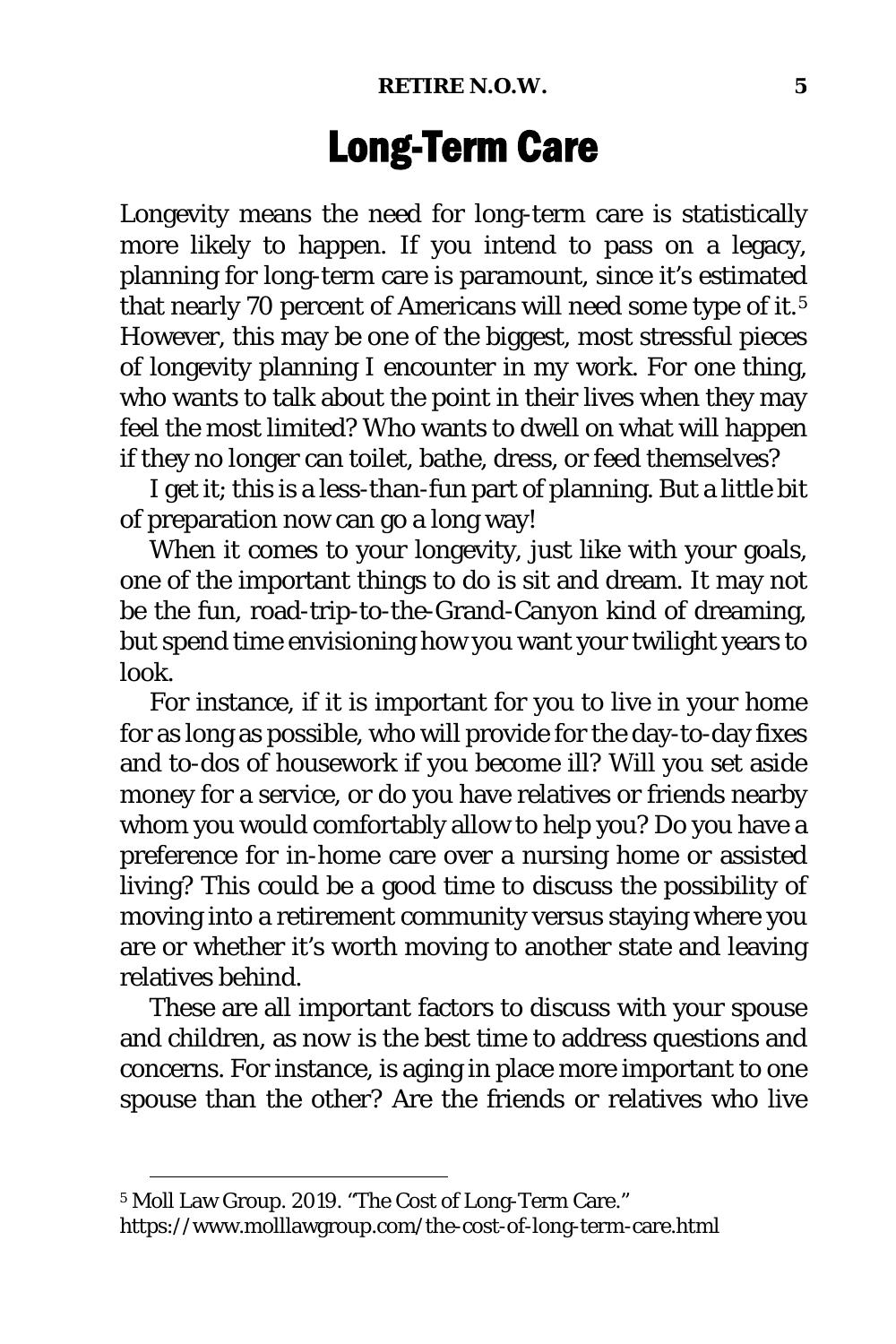nearby emotionally, physically, and financially capable of helping you for a time if you face an illness?

Many families I meet with find these conversations very uncomfortable, particularly when children discuss nursing home care with their parents. A knee-jerk reaction for many is to promise they will care for their aging parents. This is noble and well-intentioned, but there needs to be an element of realism here. Does "help" from an adult child mean they stop by and help you with laundry, cooking, home maintenance, and bills? Or does it mean they move you into their spare room when you have hip surgery? Are they prepared to help you toilet and bathe if that becomes difficult for you to do on your own?

I don't mean to discourage families from caring for their own; this can be a profoundly admirable relationship when it works out. However, I've seen families put off planning for latein-life care based on a tenuous promise the adult children would care for their parents, only to watch as the support system crumbles. Sometimes this is because the assumed caregiver hasn't given serious thought to the preparation they would need, both in a formal sense and with regard to their personal physical, emotional, and financial commitments. This is often also because we can't see the future: Alzheimer's and other maladies of old age can exact a heavy toll. When a loved one reaches the point he or she is at risk of wandering away or needs help with two or more activities of daily living, it can be more than one person or family can realistically handle.

If you know what you want, communicate with your family about both the best-case and worst-case scenarios. Then, hope for the best, and plan for the worst.

### Realistic Cost of Care

Wrapped up in your planning should be a consideration for the cost of long-term care. Although the majority of us will need some degree of long-term care—including the 30 percent of us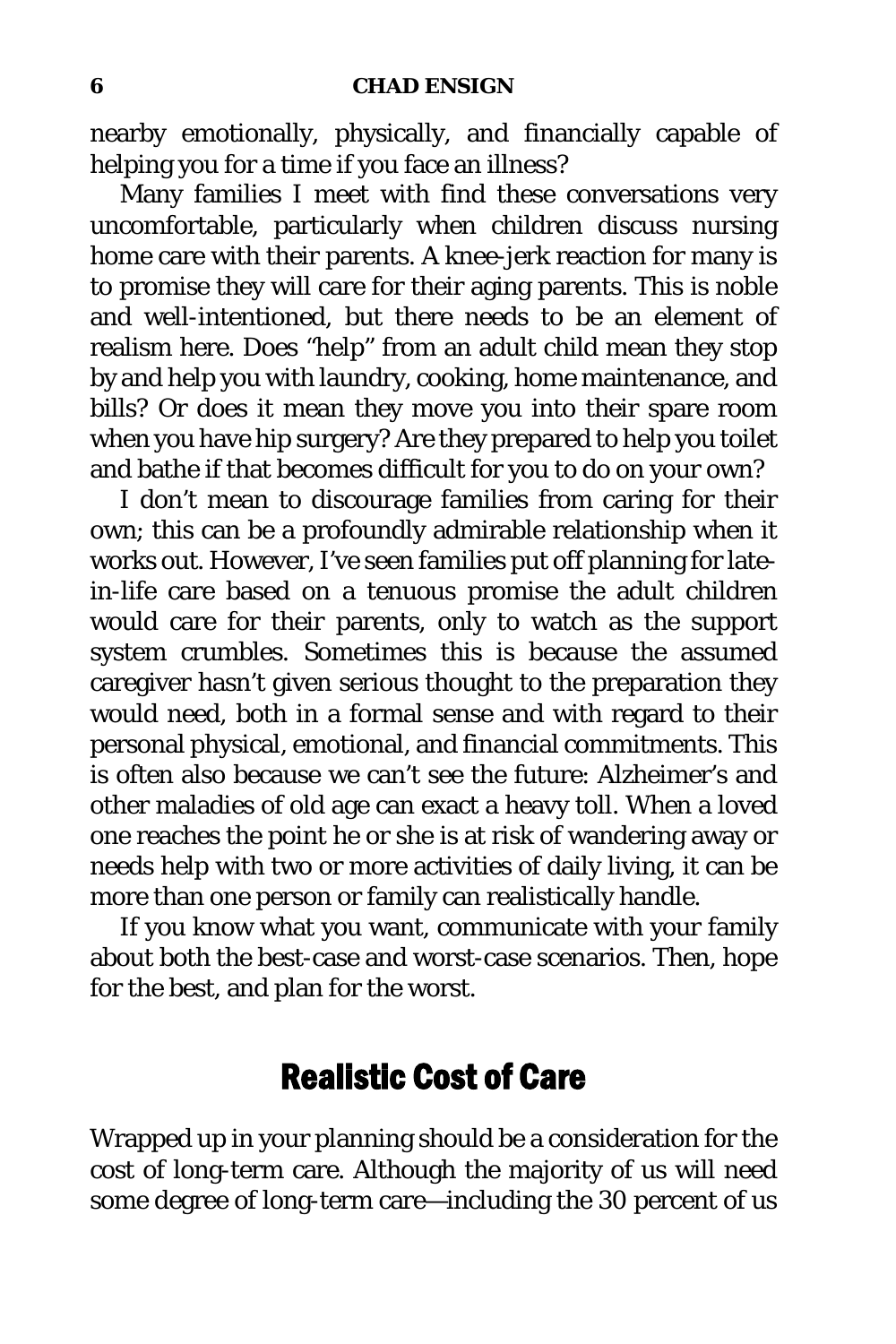who may need up to five years of facility care—60 percent of us underestimate the costs of nursing home care! On average, consumers underestimate the annual cost of a private room in a nursing home by 51 percent.[6](#page-21-0)

Another piece of long-term care costs is inflation.

It's common knowledge prices have been and keep rising, and that will lower your purchasing power on everything from food to medical care. Long-term care is a big piece of the inflation-disparity pie, which is part of why many find their estimates of nursing home care widely miss the mark. According to one survey, people expected to pay around \$25,350 in out-of-pocket long-term care expenses per year, but, in reality, they'll more likely be paying over \$4[7](#page-21-1),000.7

While local costs vary from state to state, here's the national median for various forms of long-term care (plus projections that account for a 3 percent annual inflation, so you can see what I'm talking about):<sup>[8](#page-21-2)</sup>

<span id="page-21-0"></span><sup>6</sup> Tamara E. Holmes. Yahoo Finance. July 24, 2019. "Consumers Underestimate Costs of Long-Term Care."

https://finance.yahoo.com/news/consumers-underestimate-costs-longterm-173542918.html

<span id="page-21-1"></span><sup>7</sup> Moll Law Group. 2019. "The Cost of Long-Term Care."

<span id="page-21-2"></span>https://www.molllawgroup.com/the-cost-of-long-term-care.html <sup>8</sup> Genworth Financial. May 2020. "Cost of Care Survey 2019."

https://www.genworth.com/aging-and-you/finances/cost-of-care.html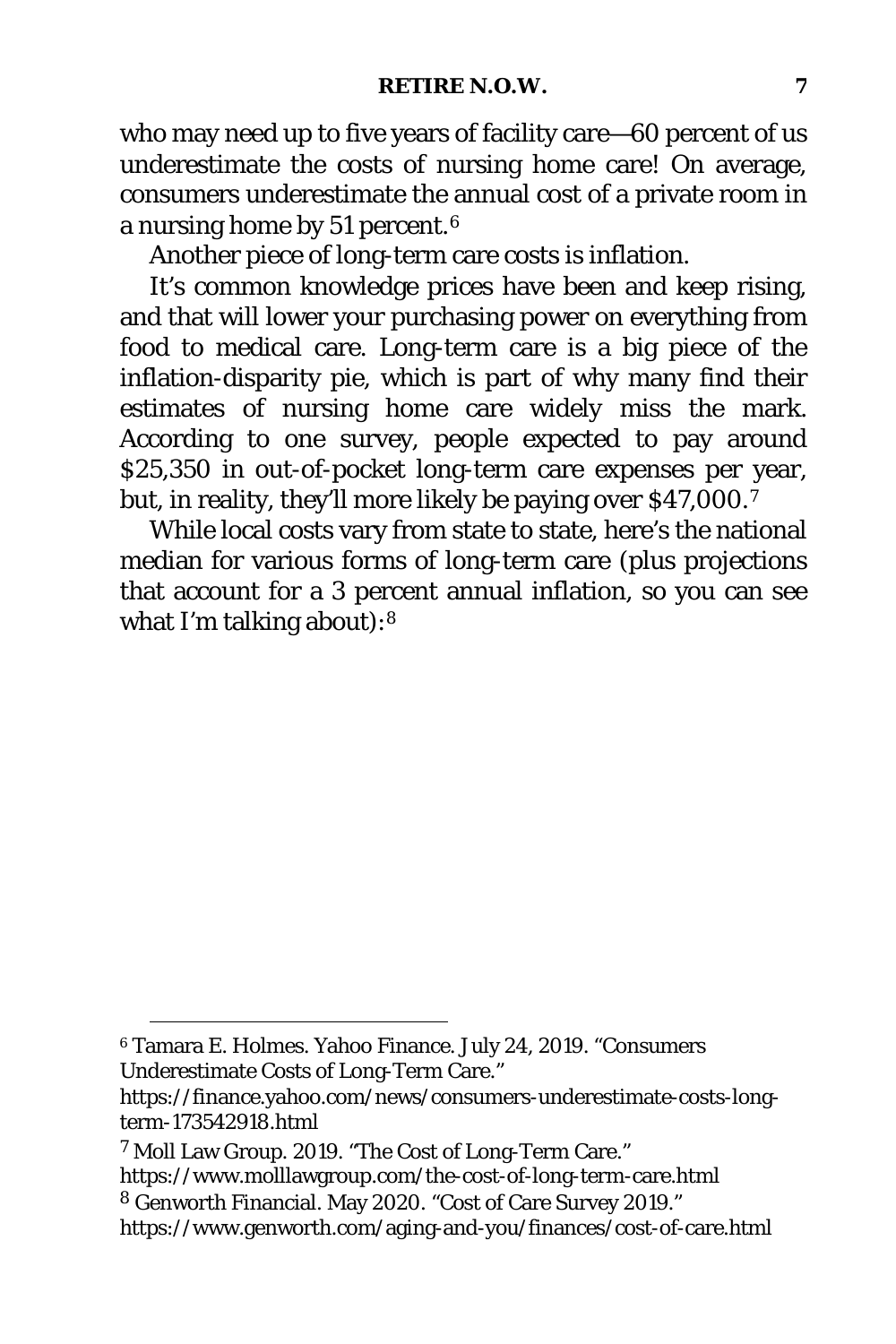| <b>Long-Term Care Costs: Inflation</b> |                                                      |                   |                           |                                              |  |  |
|----------------------------------------|------------------------------------------------------|-------------------|---------------------------|----------------------------------------------|--|--|
|                                        | Home<br>Health Care,<br>Homemaker<br><b>Services</b> | Adult<br>Day Care | <b>Assisted</b><br>Living | <b>Nursing</b><br>Home<br>(semi-<br>private) |  |  |
| Annual<br>2019                         | \$51,480                                             | \$19,500          | \$48,612                  | \$90,155                                     |  |  |
| Annual<br>2029                         | \$69,185                                             | \$26,206          | \$65,330                  | \$121,161                                    |  |  |
| Annual<br>2039                         | \$92,979                                             | \$35,219          | \$87,799                  | \$162,830                                    |  |  |
| Annual<br>2049                         | \$124,955                                            | \$47,332          | \$117,994                 | \$218,830                                    |  |  |

## Fund Your Long-Term Care

One critical mistake I see are those who haven't planned for long-term care because they assume the government will provide everything. But that's a huge misconception. The government has two health insurance programs: Medicare and Medicaid. These can greatly assist you in your health care needs in retirement but usually don't provide enough coverage to cover all of your health care costs in retirement. My firm isn't a government outpost, so we don't get to make decisions when it comes to forming policy and specifics about either one of these programs. I'm going to give the overview of both, but, if you want to dive into the details of these programs, you can visit Medicare.gov and Medicaid.gov.

#### *Medicare*

Medicare covers those aged sixty-five and older and those who are disabled. Medicare's coverage of any nursing-home-related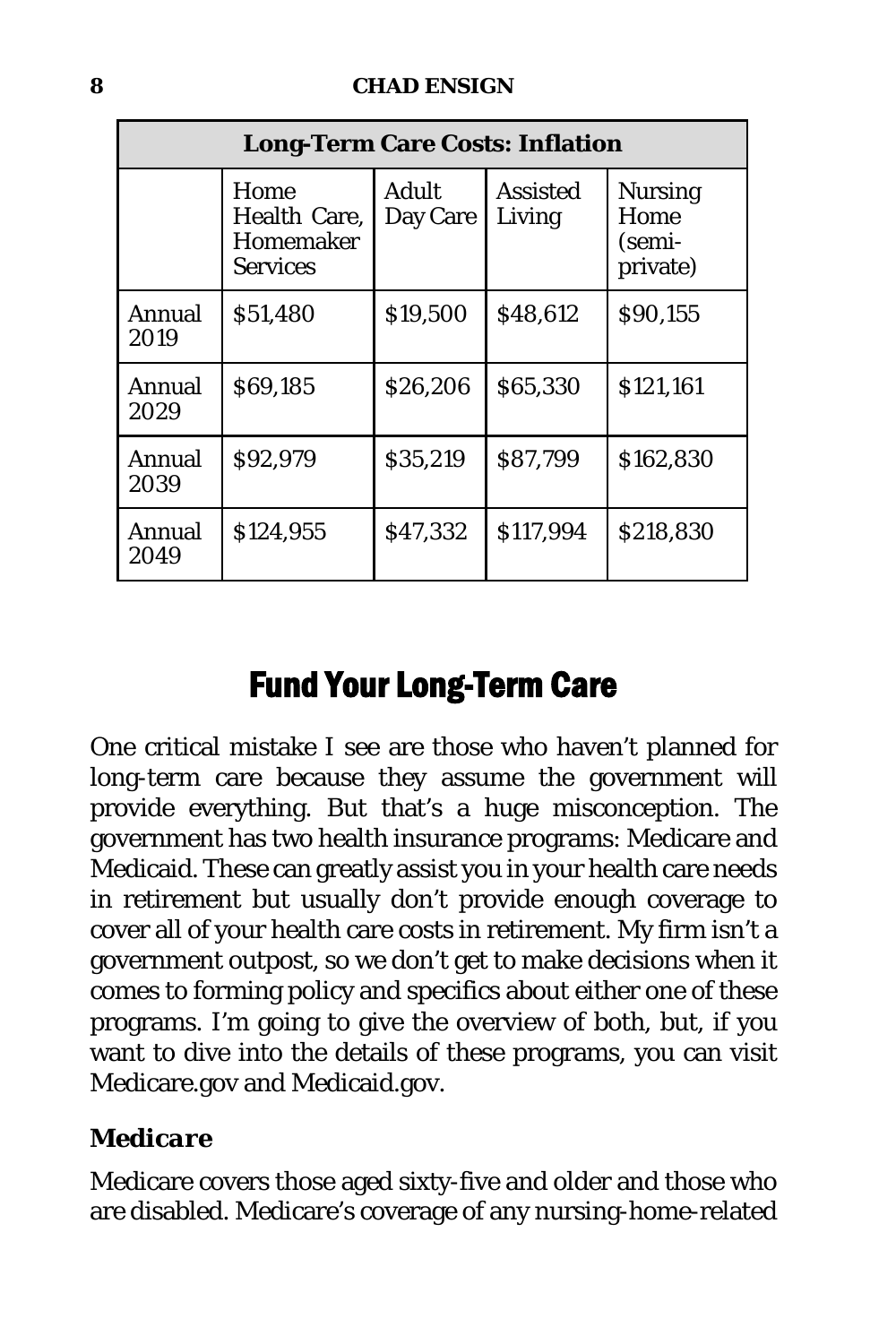#### **RETIRE N.O.W. 9**

health issues is limited. It might cover your nursing home stay if it is not a "custodial" stay, and it isn't long-term. For example, if you break a bone or suffer a stroke, stay in a nursing home for rehabilitative care, and then return home, Medicare may cover you. But, if you have developed dementia or are looking to move to a nursing facility because you can no longer bathe, dress, toilet, feed yourself, or take care of your hygiene, etc., then Medicare is not going to pay for your nursing home costs.<sup>[9](#page-23-0)</sup>

#### *Medicaid*

Medicaid is a program the states administer, so funding, protocol, and limitations vary. Compared to Medicare, Medicaid more widely covers nursing home care, but it targets a different demographic than Medicare: those with low incomes.

If you have more assets than the Medicaid limit in your state and need nursing home care, you will need to use those assets to pay for your care. You will also have a list of additional stateapproved ways to spend some of these assets over the Medicaid limit, such as pre-purchasing burial plots and funeral expenses or paying off debts. After that, your remaining assets fund your nursing home stay until they are gone, at which point Medicaid will jump in.

Some people aren't stymied by this, thinking they will just pass on their financial assets early, gifting them to relatives, friends, and causes so they can qualify for Medicaid when they need it. However, to prevent this exact scenario, Uncle Sam has implemented the look-back period. Currently, if you enroll in Medicaid, you are subject to having the government scrutinize the last five years of your finances for large gifts or expenses that may subject you to penalties, temporarily making you ineligible for Medicaid coverage.

<span id="page-23-0"></span><sup>9</sup> Medicare.gov. "What Part A covers." https://www.medicare.gov/whatmedicare-covers/part-a/what-part-a-covers.html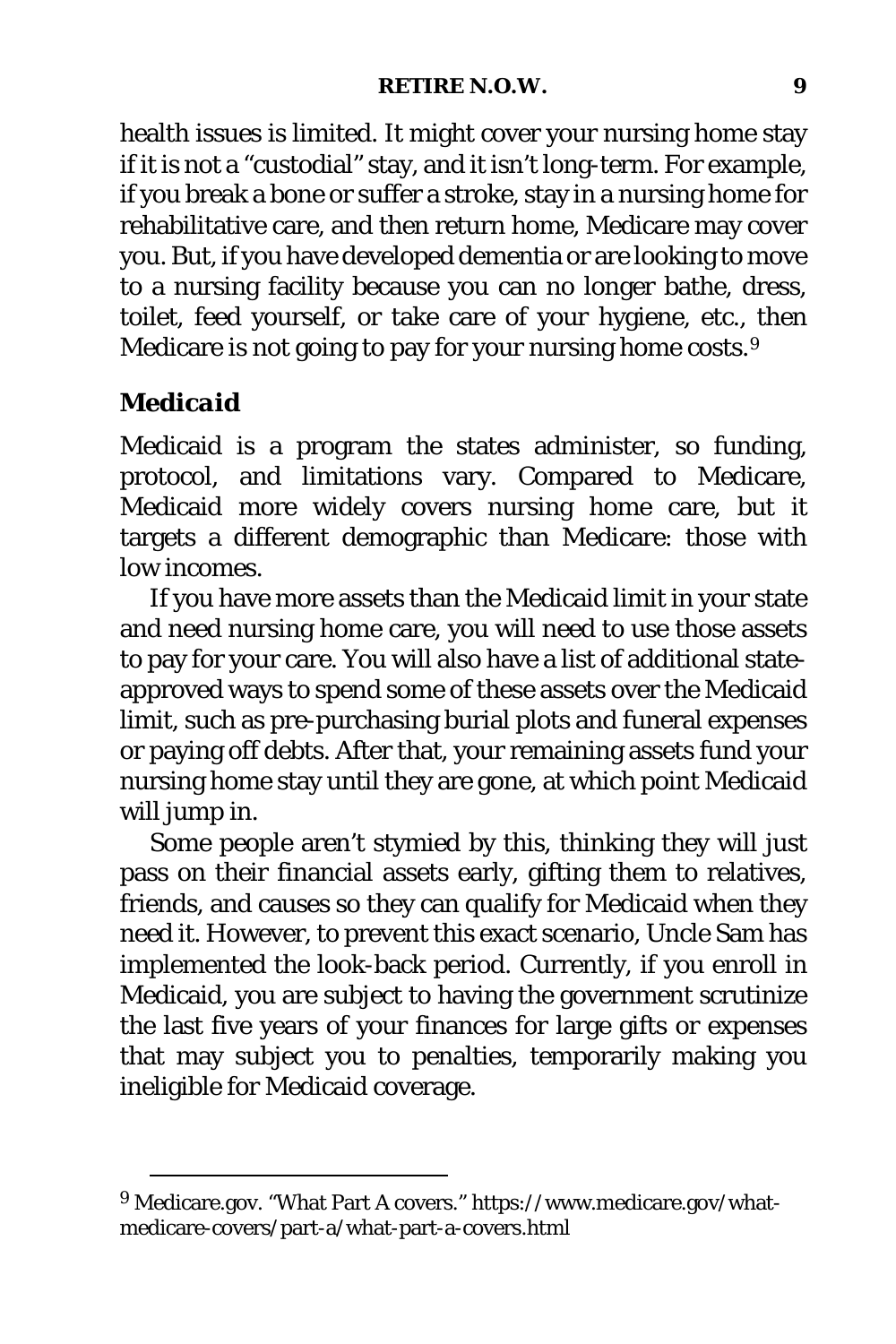#### **10 CHAD ENSIGN**

So, if you're planning to preserve your money for future generations and retain control of your financial resources during your lifetime, you'll probably want to prepare for the costs of longevity beyond a "government plan."

#### *Self-Funding*

One way to fund a longer life is the old-fashioned way, through self-funding. There are a variety of financial tools you can use, and they all have their pros and cons. If your assets are in lowinterest accounts (savings, bonds, CDs), you risk letting inflation erode the value of your dollar. Or, if you are relying on the stock market, you have more growth potential, but you'll also want to consider the possible implications of market volatility. What if your assets take a hit? If you suffer a loss in your retirement portfolio in early or mid-retirement, you might have the option to "tighten your belt," so to speak, and cut back on discretionary spending to allow your portfolio the room to bounce back. But, if you are retired and depend on income from a stock account that just hit a downward stride, what are you going to do?

#### *HSAs*

These days, you might also be able to self-fund through a health savings account, or HSA, if you have access to one through a high-deductible health plan (you will not qualify to save in an HSA after enrolling in Medicare). In an HSA, any growth of your tax-deductible contributions will be tax-free, and any distributions paid out for qualified health costs are also taxfree. That can be a tax trifecta. Long-term care expenses count as health costs, so, if this is an option available to you, it is one way to use the tax advantages to self-fund your longevity. Bear in mind, if you are younger than sixty-five, any money you use for nonqualified expenses will be subject to taxes and penalties, and, if you are older than sixty-five, any HSA money you use for non-medical expenses is subject to income tax.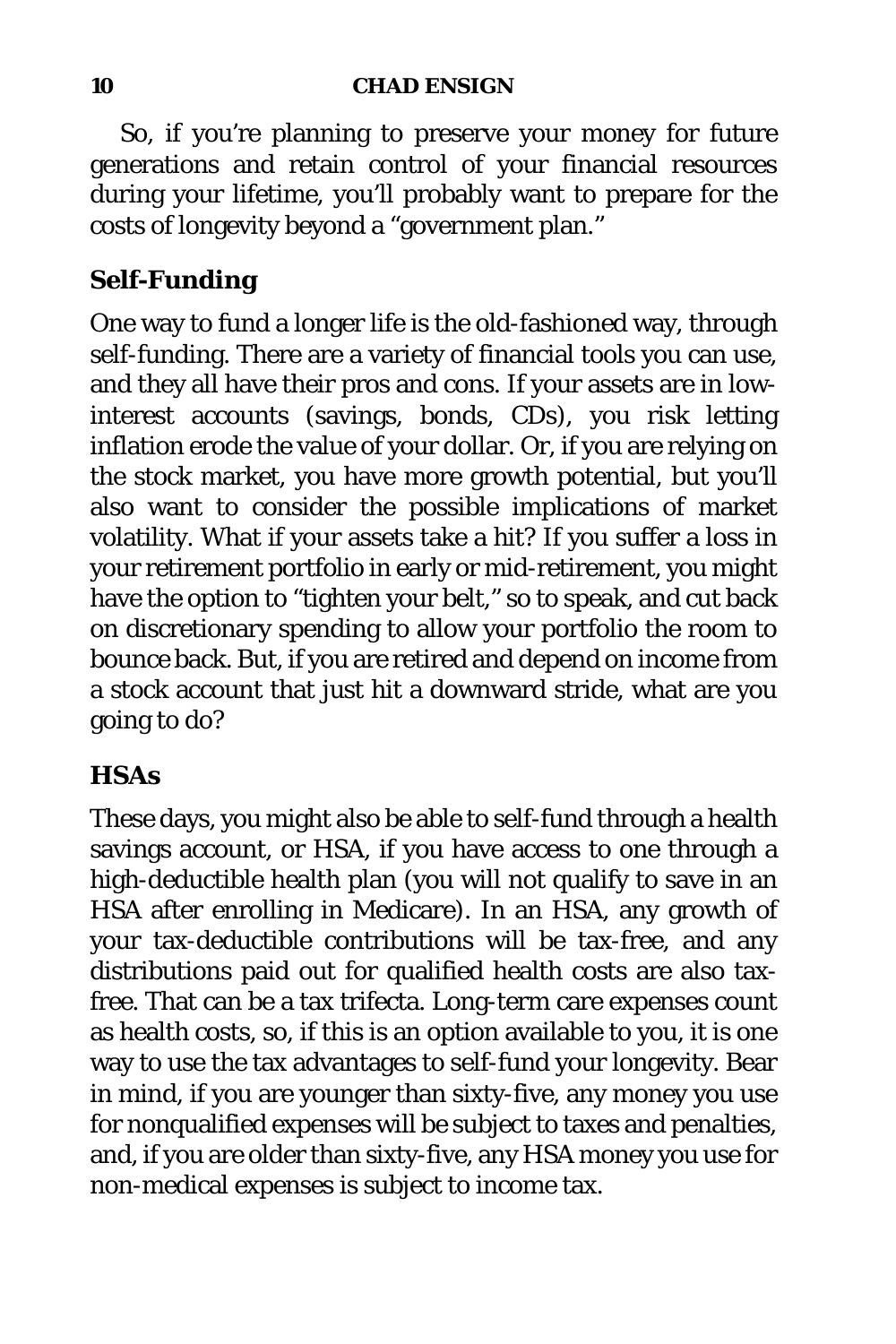#### *LTCI*

One slightly more nuanced way to pay for longevity, specifically for long-term care, is long-term care insurance, or LTCI. As car insurance protects your assets in case of a car accident and home insurance protects your assets in case something happens to your house, long-term care insurance aims to protect your assets in case you need long-term care in an athome or nursing home situation.

As with other types of insurance, you will pay a monthly premium in exchange for an insurance company to pay for long-term care down the road. Typically, policies cover two to three years of care, which is adequate for an "average" situation: it's estimated 70 percent of Americans will need about three years of long-term care of some kind. However, it's important to consider you might not be "average" when you are preparing for long-term care costs; on average, 20 percent of today's sixty-five-year-olds will need care for longer than five years.<sup>[10](#page-25-0)</sup>

Now, there are a few oft-cited components of LTCI that make it unattractive for some:

- Expense  $-$  LTCI can be expensive. It is generally less expensive the younger you are, but a fifty-five-year-old couple who purchased LTCI in 2019 could expect to pay \$3,050 each year for an average three-year coverage policy. And the annual cost only increases from there the older you are.<sup>[11](#page-25-1)</sup>
- Limited options Let's face it: LTCI is expensive for consumers, but it is also expensive for companies that offer it. With fewer companies willing to take on that

<span id="page-25-0"></span><sup>10</sup> David Levine. *U.S. News.* July 10, 2019. "How to Pay for Nursing home Costs." https://health.usnews.com/best-nursing-homes/articles/how-topay-for-nursing-home-costs

<span id="page-25-1"></span><sup>&</sup>lt;sup>11</sup> American Association for Long-Term Care Insurance. January 2019. "2019 National Long-Term Care Insurance Price Index."

https://www.aaltci.org/news/wp-content/uploads/2019/01/2019-Price-Index-LTC.pdf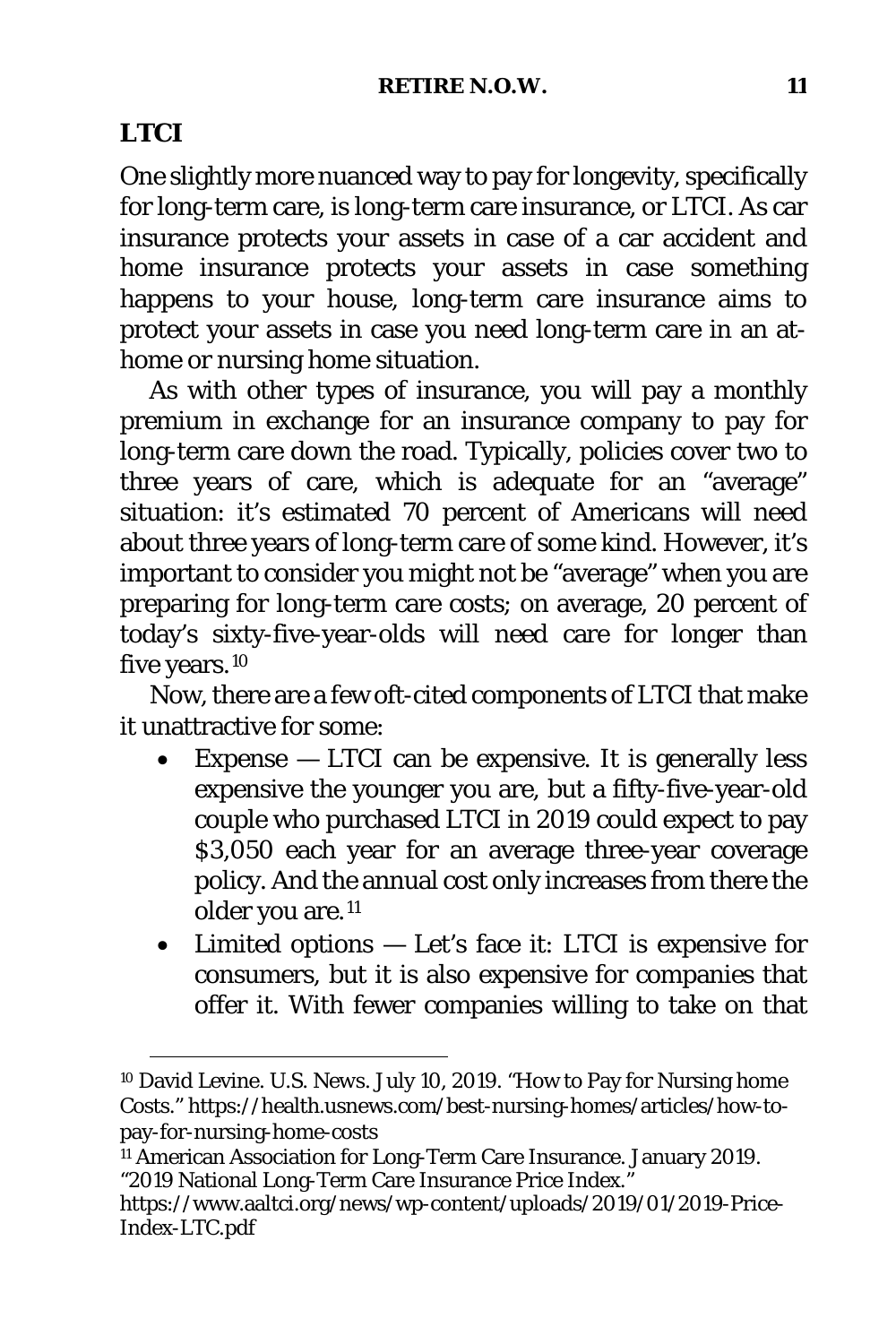expense, this narrows the market, meaning opportunities to price shop for policies with different options or custom benefits are limited.

- If you know you need it, you may not be able to get it Insurance companies offering LTCI are taking on a risk that you may need LTCI. That risk is the foundation of the product—you may or may not need it. If you know you will need it because you have a dementia diagnosis or another illness for which you will need long-term care, you will likely not qualify for LTCI coverage.
- Use it or lose it If you have LTCI and are in the minority of Americans who die having never needed long-term care, all the money you paid into your LTCI plan is gone.
- Possibly fluctuating rates Your premium rate is not locked in on LTCI. Companies maintain the ability to raise or lower your premium amounts. This means some seniors face an ultimatum: Keep funding a policy at what might be a less affordable rate *or* lose coverage and let go of all the money they paid in thus far.

After that, you might be thinking, "How can people possibly be interested in LTCI?" But let me repeat myself—as many as 70 percent of Americans will need long-term care. Those are pretty steady odds. And, although only 8 percent of Americans have purchased LTCI, keep in mind the costs of nursing home care. Can you afford \$7,000 a month to put into nursing home care and still have enough left over to protect your legacy? This is a very real concern: One study says 72 percent of Americans are impoverished by the end of just one year in a nursing home.<sup>[12](#page-26-0)</sup> So, not to sound like a broken record, but it is vitally important to have a plan in place to deal with longevity and long-term care if you intend to leave a financial legacy.

<span id="page-26-0"></span><sup>12</sup> A Place for Mom. January 2018. "Long-Term Care Insurance: Costs & Benefits." http://www.aplaceformom.com/senior-careresources/articles/long-term-care-costs.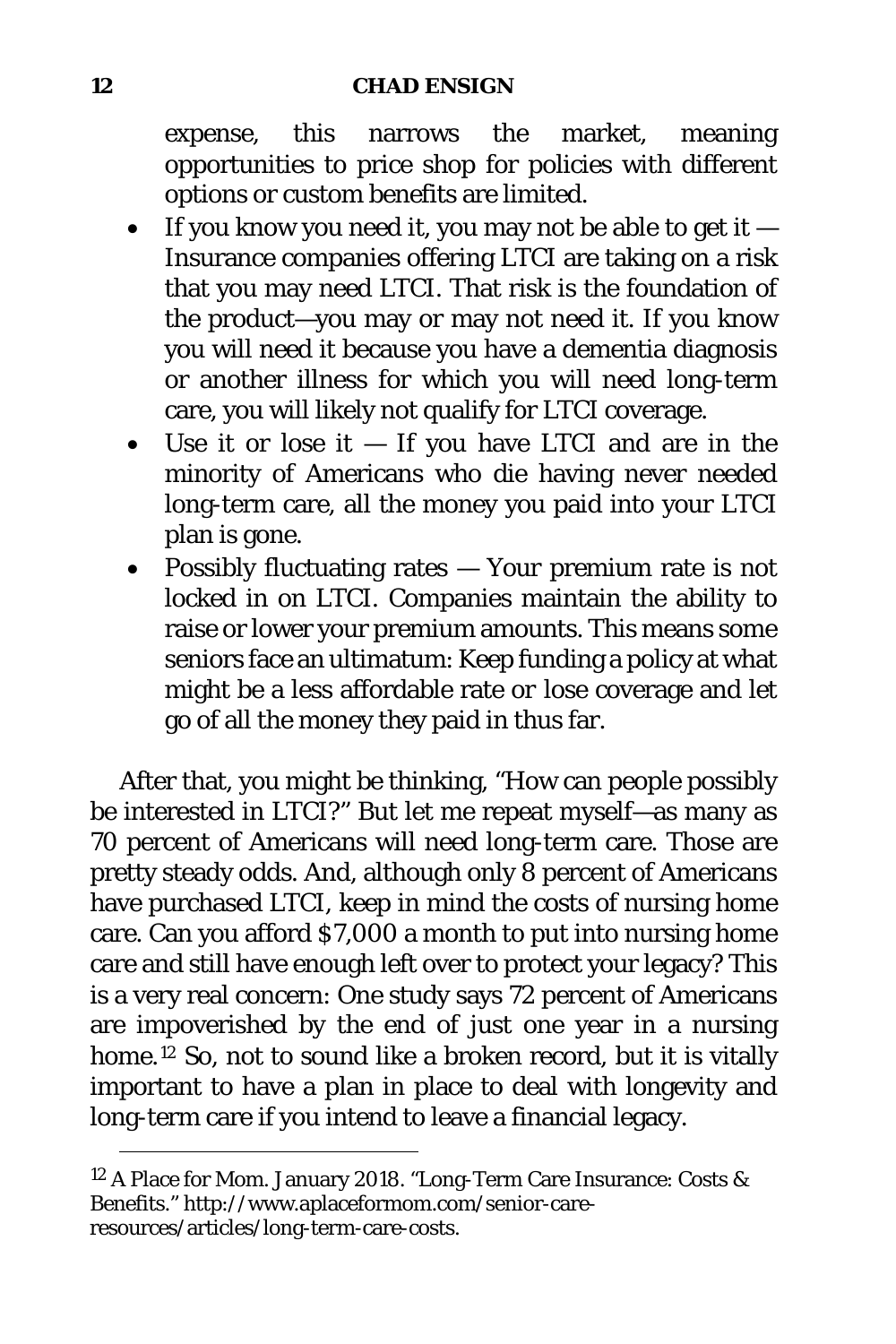Long-term care insurance is kind of a black cloud that hangs over many retirees because they don't know how to plan for it. The costs are high, there are a limited number of companies that even offer it anymore, and there are stories of people who were priced out right before they needed it. With couples, especially, there is a significant chance at least one of the spouses may not ultimately take advantage of long-term care facilities anyway. So, the end result? They give away thousands in premiums to an insurance company and receive nothing in return.

In an effective retirement plan, we try to address each of the issues that may arise in retirement—the market declining, health issues arising, etc.—and allot funds accordingly. As for health care expenses, one option is to self-insure. Many of my clients are actually very capable of doing that. At first they may worry about the price of a memory care unit, but that's before really examining their assets. They may have income from Social Security, a \$400,000 house with no mortgage, and a small pension. If they need long-term care, those assets would more than likely cover the expense.

Another option I find often works nicely for many retirees is to use add an optional rider on their annuity or life insurance policy. Long-term care riders can serve almost as a guarantee. Still, it's not the end-all. If you sit down with a long-term care insurance salesman, he or she might make it sound like a rider is essential for everyone. That's not entirely true, but it may be a good choice for your circumstances. Just remember this, there are always other options.

#### *Product Riders*

Some companies are getting creative with their products, particularly insurance companies. One way they are retooling to meet people's needs is through optional product riders on annuities and life insurance. Elsewhere in this book, I talk about annuity basics, and here's a brief overview: Annuities are insurance contracts. You pay the insurance company a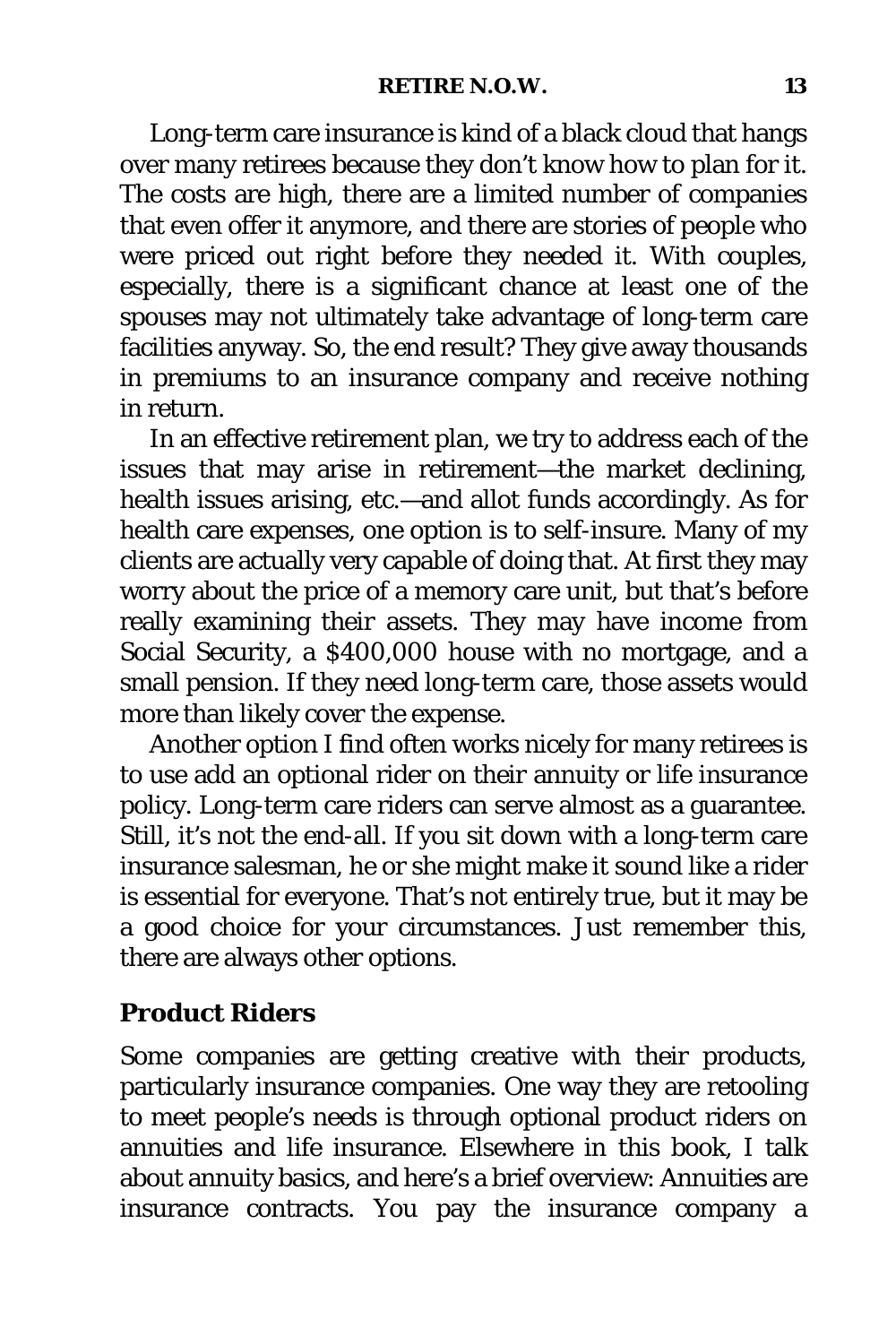#### **14 CHAD ENSIGN**

premium, either as a lump sum or as a series of payments over a set amount of time, in exchange for guaranteed income payments. One of the advantages of an annuity is it has access to riders, which allow you to tweak your contract for a fee, usually about 1 percent of the contract value annually. One annuity rider some companies offer is a long-term care rider. If you have an annuity with a long-term care rider and are not in need of long-term care, your contract behaves as any annuity contract would—nothing changes. Generally speaking, if you reach a point when you can't perform multiple functions of daily life on your own, you notify the insurance company, and a representative will turn on those provisions of your contract.

Like LTCI, different companies and products offer different options. Some annuity long-term care riders offer coverage of two years in a nursing home situation. Others cap expenses at two times the original annuity's value. It greatly depends. Some people prefer this option because there isn't a "use-it-or-loseit" piece; if you die without ever having needed long-term care, you still will have had the income benefit from the base contract. Still, as with any annuities or insurance contracts, there are the usual restrictions and limitations. Withdrawing money from the contract will affect future income payments, early distributions can result in a penalty, income taxes may apply, and, because the insurance company's solvency is what guarantees your payments, it's important to do your research about the insurance company you are considering purchasing a contract from.

Understandably, a discussion on long-term care and its particulars is bound to feel at least a little tedious. Yet, this is a critical piece of planning for income in retirement, particularly if you want to leave a legacy.

I met a couple once who had waited until the time when they needed money for long-term care to start planning for it. So, when's the best time to get LTCI if you want it? *When you don't need it*. The most common situation I see is clients coming to us about their parents. Their parents need to go into a care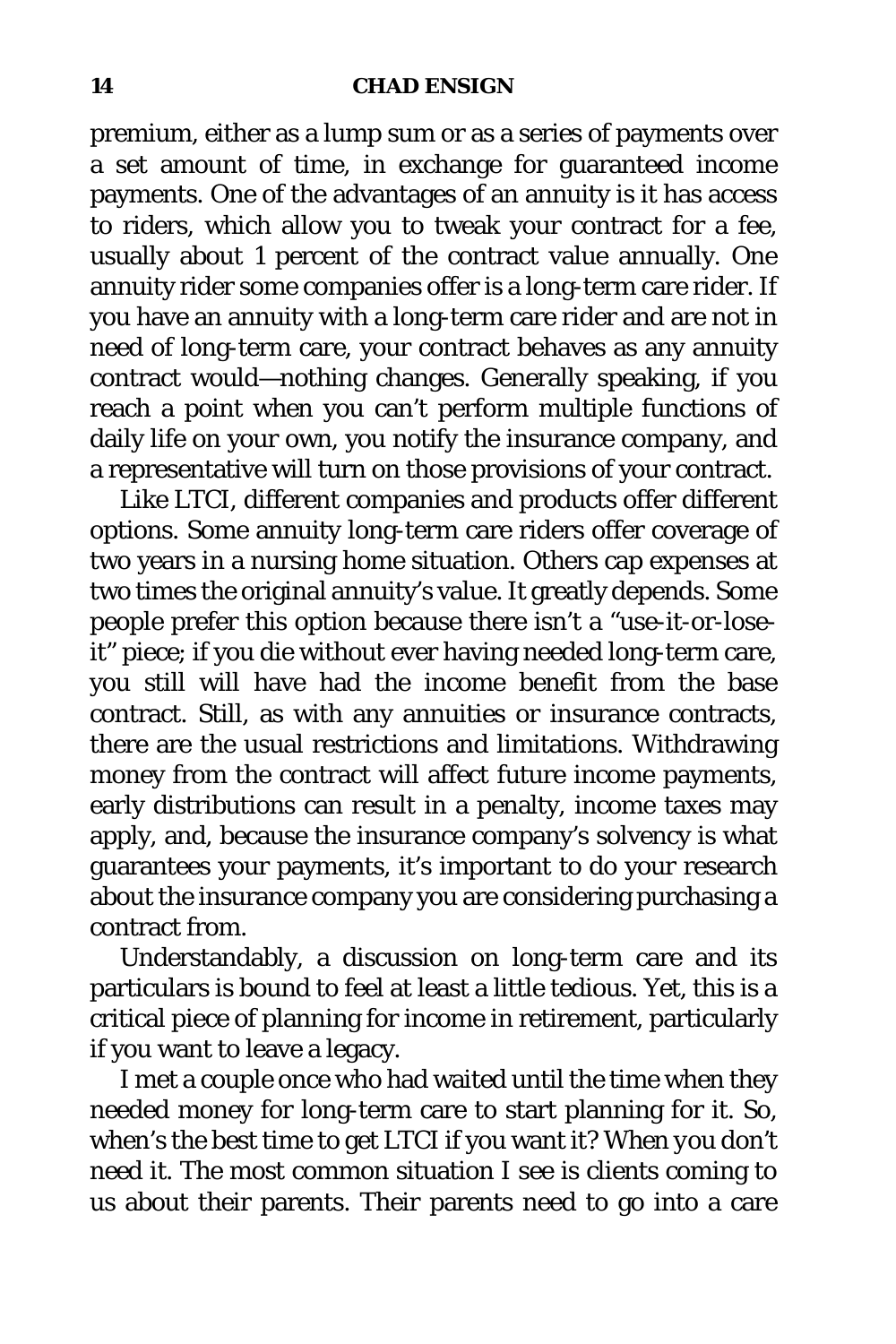facility, and the kids don't know how to pay for it. They come to me and ask if they can get LTCI or something like it. If that's your situation, I'm sorry to say it, but, no, you probably can't get LTCI at that point. And, even if you can, it's more than likely going to be astronomically expensive.

Remember though, LTCI isn't the only option. I think of it like owning a tow truck. If your car ever breaks down, it'd be convenient to own your own tow truck. But many people will never in their lives require a tow. So, what would be the value of owning a tow truck?

<span id="page-29-0"></span>LTCI is the same way. It can be nice to have if you really need it, but many won't ever capitalize on its value. If you don't feel like "owning the tow truck," there are other alternatives available to you.

## Spousal Planning

Here's one thing to keep in mind no matter how you plan to save: Many of us will be planning for more than ourselves. Look back at all the stats on health events and the likelihood of long life and long-term care. If they hold true for a single individual, then the likelihood of having a costly health or long-term care event is even higher for a married couple. You'll be planning for not just one life but two. So, when it comes to long-term care insurance, annuities, self-funding, or whatever strategy you are looking at utilizing, be sure you are funding longevity for the both of you.

When you're married, long-term care planning can get complicated. It's not as simple as accounting for just your own life expectancy. It's about yours *and* your spouse's, and it's a challenge to account for two unknown variables instead of just one. All your decisions must be interwoven. You need to know things like, what's the spousal benefit on your pension?

I'm always shocked by how many people don't know the answer to that question. They know they're getting monthly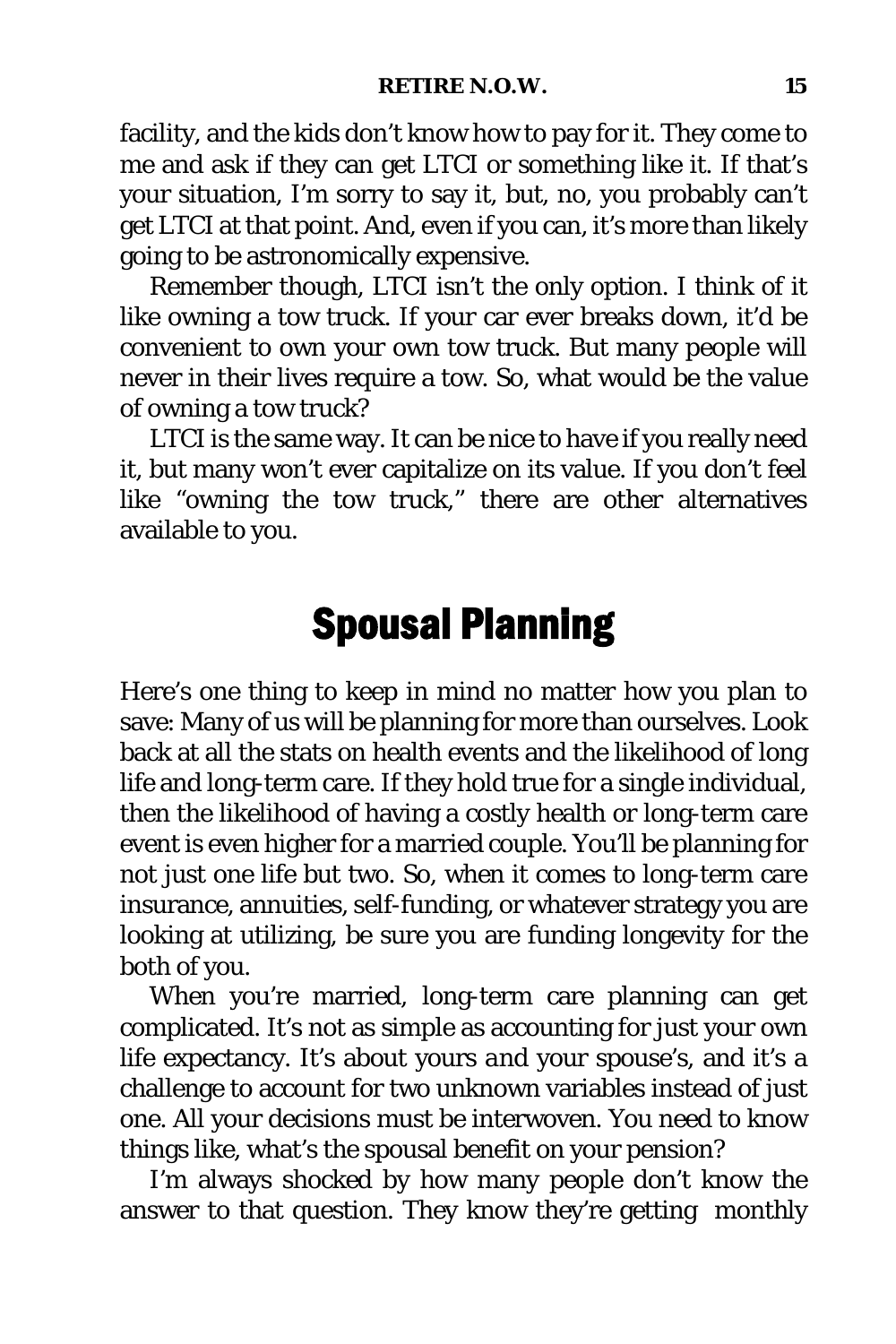#### **16 CHAD ENSIGN**

income from their pension but not how much goes to their spouse if they die. It could carry over entirely, plus your Social Security. On the other hand, such assets could disappear almost entirely after your death. Then what is your spouse to do?

Such questions need to be asked long before the answers become relevant. That's part of what a financial advisor is designed to do—to ask the tough questions you don't want to think about or you might not consider until it's too late. The moral of the story is this: Know the details, and plan accordingly early in the retirement process.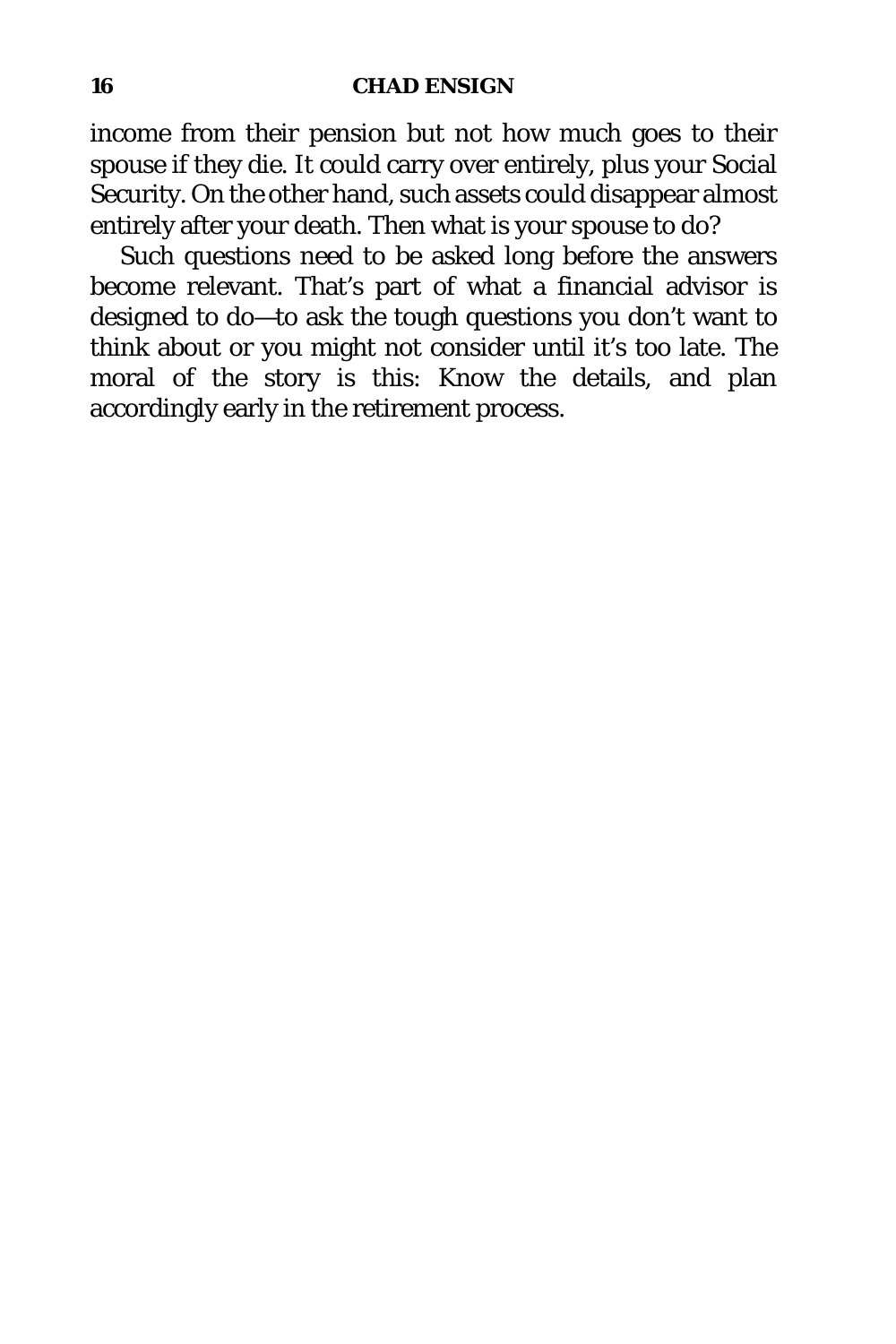## CHAPTER 2 Taxes

<span id="page-31-0"></span>Where to begin with taxes? Perhaps by acknowledging<br>
we all bear responsibility for the resources we share.<br>
Roads, bridges, schools . . . It is the patriotic duty of<br>
every American to pay their fair share of taxes. Many we all bear responsibility for the resources we share. Roads, bridges, schools . . . It is the patriotic duty of every American to pay their fair share of taxes. Many would agree with me, though, while they don't mind paying their fair share, they're not interested in paying one cent more!

Now, just talking taxes probably takes your mind to April tax season. You are probably thinking about all the forms you collect and how you file. Perhaps you are thinking about your certified public accountant or another qualified tax professional and saying to yourself, "I've already got taxes taken care of, thanks!"

However, what I see when people come into my office is that their relationship with their tax professional is purely a January through April relationship. That means they may have a tax professional but not a tax *planner*.

What I mean is tax planning extends beyond filing taxes. In April, we are required to settle our accounts with the IRS to make sure we have paid up on our bill or to even the score if we have overpaid. But real tax planning is about making each financial move in a way that allows you to keep the most money in your pocket and out of Uncle Sam's.

Now, as a caveat, I want to emphasize I am neither a CPA nor a tax planner, but I see the way taxes affect my clients, and I have plenty of experience helping clients implement tax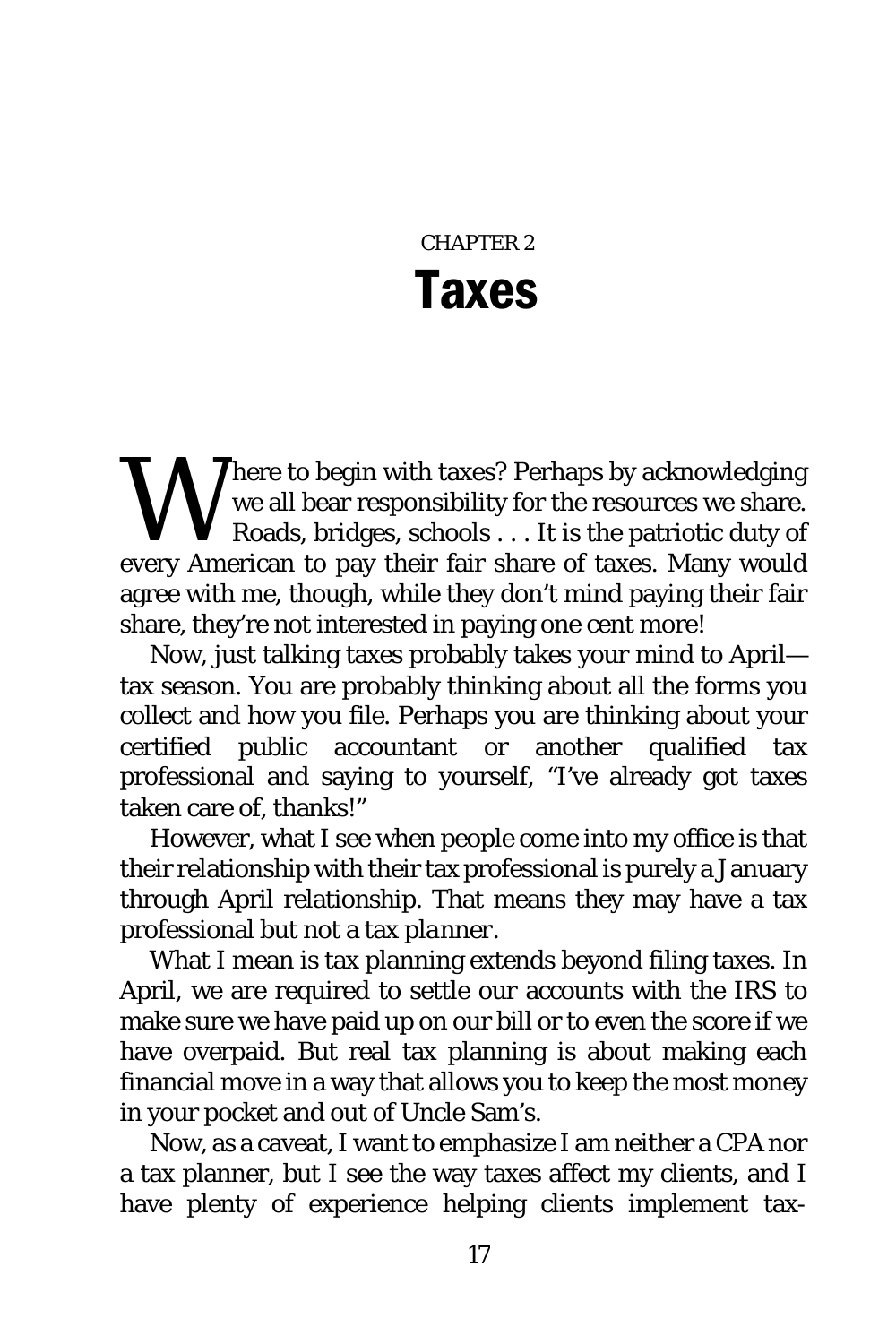efficient strategies in their retirement plans—in conjunction with their tax professionals.

To cover the details that do require a CPA, my office has a strategic partnership with an accounting firm. They specialize in trust work, working predominantly with individuals, families, and small business, which is not, by the way, what all CPAs necessarily do. Our partner shares our same views about the future of taxes, how Roth IRAs can be implemented, and the care that needs to be taken with taxes on Medicare premiums. Those are all important details that, unfortunately, not all CPAs are well versed in.

We're also happy our partner gives complimentary consultations just like we do, something that has become uncommon in the field these days. We talk often to discuss client strategies and how we might optimize their tax efficiency. Representatives from their office also join us for client events and seminars a few times a year. I have asked all my clients for feedback on their experience with our recommended CPA, and I've heard nothing but positive reviews.

It is especially important to me to help my clients develop tax-efficient strategies in their retirement plans because each dollar they can keep in their pockets is a dollar we can put to work.

We met a couple about a year ago, at the end of the year. They did not qualify for Medicare yet, so they were on the Affordable Care Act plan, receiving a subsidy from the government. At the end of each fiscal year, their finance guy (a broker) would make a series of adjustments in a trust account they owned to increase gains. To them, that was exactly what they wanted. It earned them a few extra thousand dollars per year. But, that extra bit of income was taxable and just large enough to push them beyond the income threshold that disqualified them for their government subsidy. In effect, they sacrificed about \$12,000 in subsidy funds to earn a couple thousand dollars in added income. How much sense does that make? None, in my mind.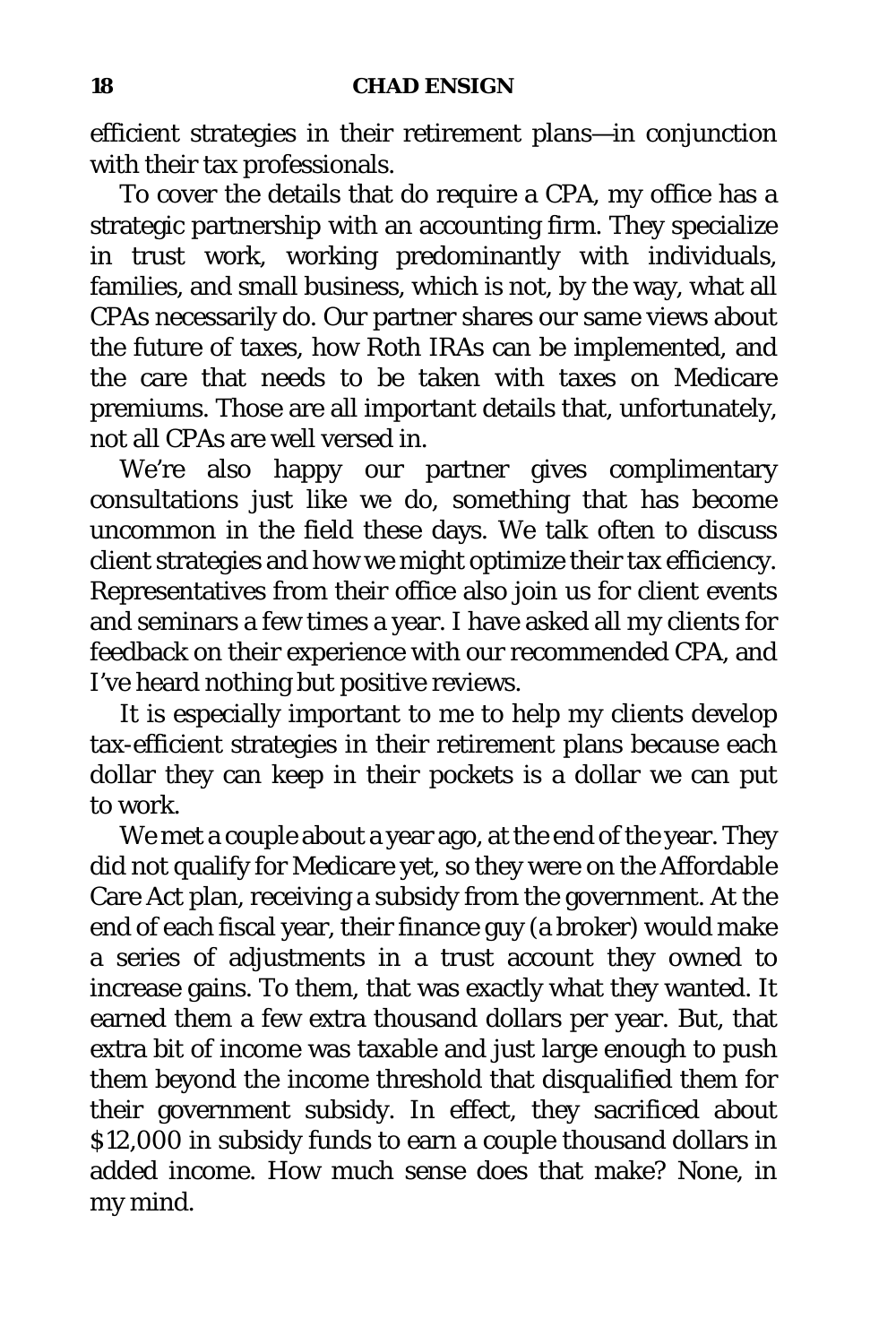With regular taxes, it's not the end of the world if you slip into a higher tax bracket. After all, you only pay more in taxes on that extra bit of money. But, with Medicare expenses and health care subsidies, passing the threshold even by a dollar is enough to disqualify you. You stand to lose thousands just to gain a dollar. Decisions like that involve taxation, but not all tax professionals know to account for it.

Another client of mine is actually a CPA. I was confused when he first came to me looking for a retirement plan and a secondary opinion. When I asked why, he said it was because he'd made a big Roth conversion a couple years earlier, failed to account for all facets of retirement planning, and, thus, had overlooked the fact his conversion would increase his Medicare premium significantly. He wanted to work with us because, even though he knew taxes, he didn't understand *complete* retirement planning. Knowing taxes by themselves is not always good enough. One needs to understand every aspect of retirement and how each piece—taxes included—figures into a larger plan.

## The Fed

<span id="page-33-0"></span>Now, in the United States, taxes can be a rather uncertain proposition. Depending on who is in the White House and which party controls Congress, we might be tempted to assume tax rates could either decline or increase in the next four to eight years accordingly. However, there is one (large!) factor we, as a nation, must confront: the national debt.

Currently, according to USDebtClock.org, we are over \$25,000,000,000,000 in debt and climbing. That's \$25 TRILLION with a "T." With just \$1 trillion, you could park it in the bank at a zero percent interest rate and still spend more than \$54 million every day for fifty years without hitting a zero balance.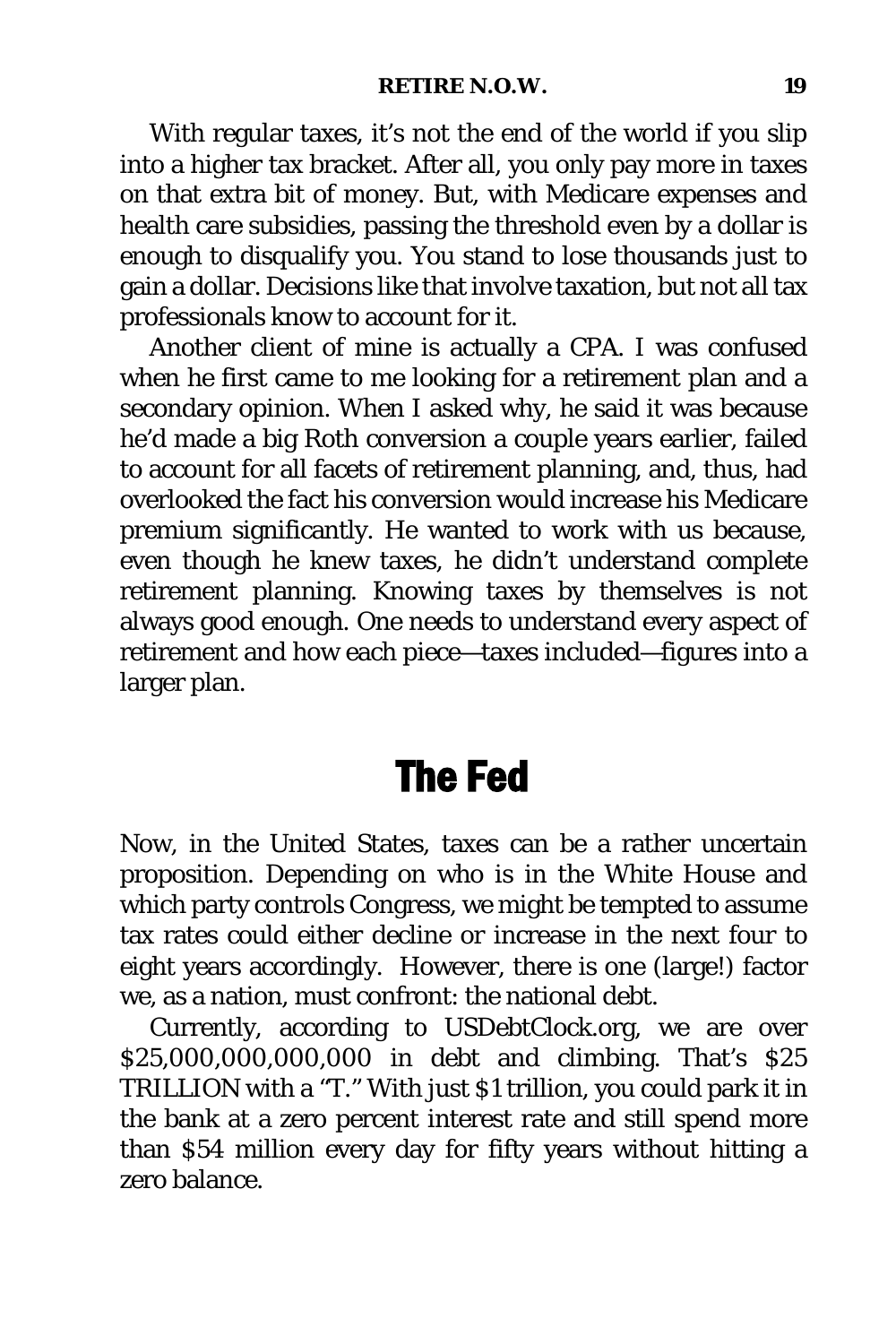Even if Congress got a handle and stopped that debt from its daily compound, divided by each taxpayer, we each would owe about \$175,000. So, will that be check or cash?

My point here isn't to give you anxiety. I'm just saying, even with the rosiest of outlooks on our personal income tax rates, you cannot count on low tax rates for the long term. Instead, you and your network of professionals (tax, legal, and financial) should constantly be looking for ways to take advantage of taxsaving opportunities as they come. After all, the best "luck" is when proper planning meets opportunity.

<span id="page-34-0"></span>So, how can we get started?

## Know Your Limits

One of the foundational pieces of tax planning is knowing what tax bracket you are in based on your income after subtracting pre-tax or untaxed assets. Your income taxes are based on is everything on which you have to pay taxes.

One reason to know your income tax rate is so you can see how far away you are from the next lower or higher tax bracket. This is particularly important when it comes to decisions, such as gifting and Roth IRA rollovers.

For instance, based on the 2020 tax table, Mallory and Ralph's taxable income was just over \$330,000, putting them in the 32 percent tax bracket and \$3,400 above the upper end of the 24 percent tax bracket. They already maxed out their retirement funds' tax-exempt contributions for the year. Their daughter, Gloria, was a sophomore in college. This couple could shave a considerable amount off their tax bill if they use the \$3,400 to help Gloria out with groceries and school—something they were likely to do, anyway, but now can deliberately put to work for them in their overall financial strategy.

Now, I use Mallory and Ralph only as an example—your circumstances may be different—but I think this nicely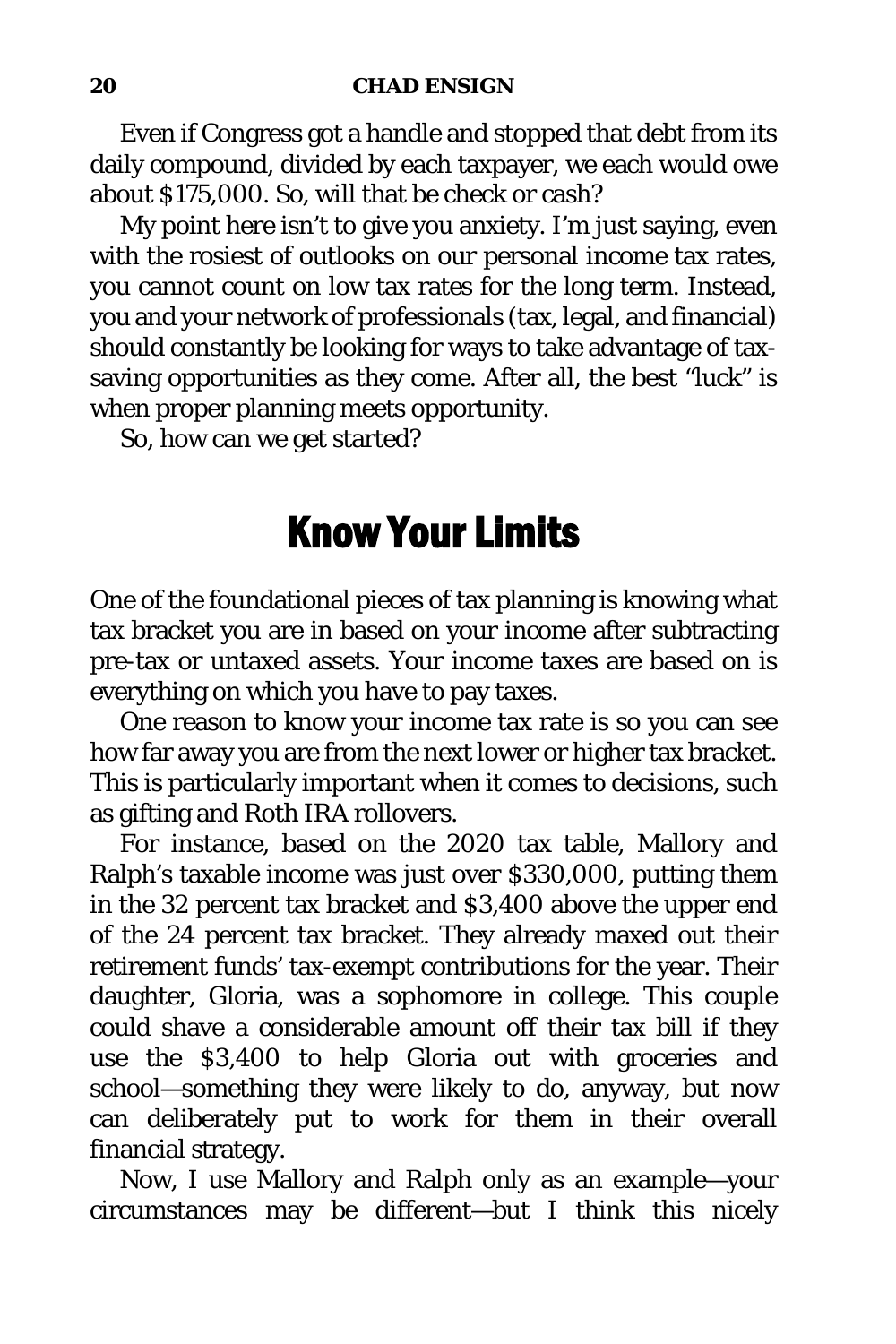illustrates the way planning ahead for taxes can save you money.

## Assuming a Lower Tax Rate

Many people anticipate being in a lower tax bracket in retirement. It makes sense: You won't be contributing to retirement funds; you'll be drawing from them. And you won't have all those work expenses—work clothes, transportation, etc.

Yet, do you really plan on changing your lifestyle after retirement? Do you plan to cut down on the number of times you eat out, scale back vacations, and skimp on travel?

What I see in my office is many couples spend more in the first few years, or maybe the first decade, of retirement. Sure, later on, that may taper off, but usually only just in time for their budget to be eaten up in health and long-term care expenses. Do you see where this is going? Many people plan as though their taxable income will be lower in retirement and are surprised when the tax bills come in and look more or less the same as they used to. It's better to plan for the worst and hope for the best, wouldn't you agree?

## 401(k)/IRA

<span id="page-35-0"></span>One sometimes unexpected piece of tax planning in retirement concerns your  $401(k)$  or IRA. Most of us have one of these accounts or an equivalent. Throughout our working lives, we pay in, dutifully socking away a portion of our earnings in these tax-deferred accounts. There's the rub: tax-deferred. Not taxfree. Very rarely is anything free of taxation when you get down to it. Using 401(k)s and IRAs in retirement is no different. The taxes the government deferred when you were in your working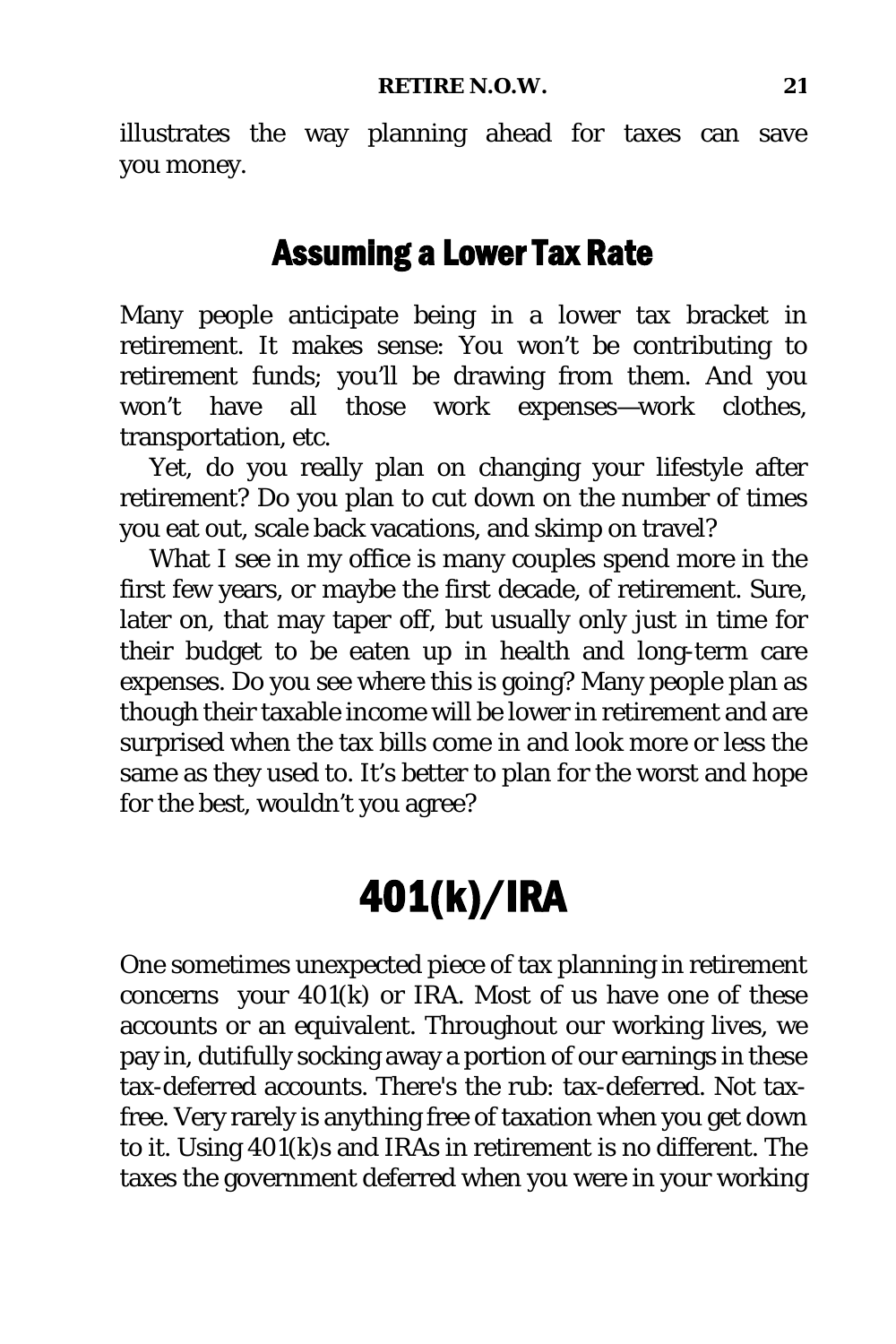years are now coming due, and you will pay taxes on that income at whatever your current tax rate is.

Just to ensure Uncle Sam gets his due, the government also has a required minimum distribution, or RMD, rule. Beginning at age seventy-two, you are required to withdraw a certain minimum amount every year from your 401(k) or IRA, or else you will face a 50 percent tax penalty on any RMD monies you should have withdrawn but didn't—and that's on top of income tax.

Of course, there is also the Roth account. You can think of the difference between a Roth and a traditional retirement account as the difference between taxing the seed and taxing the harvest. Because Roths pay taxes on the front end, there aren't tax penalties for early withdrawals of the principal nor are there taxes on the growth after you reach age fifty-nine-andone-half. Perhaps best of all, there are no RMDs. Of course, you must own a Roth account for a minimum of five years before you are able to take advantage of all of its features.

This is one more area where it pays to be aware of your tax bracket. Some people may find it advantageous to "convert" their traditional retirement account funds to Roth account funds in a year they are in a lower tax bracket. Others may opt to put any excess RMDs from their traditional retirement accounts into other products, like stocks or insurance. *A Roth Conversion is a taxable event and may have several tax related consequences. Be sure to consult with a qualified tax advisor before making any decisions regarding your IRA.*

Does that make your head spin? Understandable. That's why it's so important to work with a financial professional and tax planner who can help you not only execute these sorts of taxefficient strategies but also help you understand what you are doing and why.

Tax efficiency is the most popular seminar my firm hosts. Social Security and Medicare aren't going away entirely, as some would suggest, but eventually the mounting bill has got to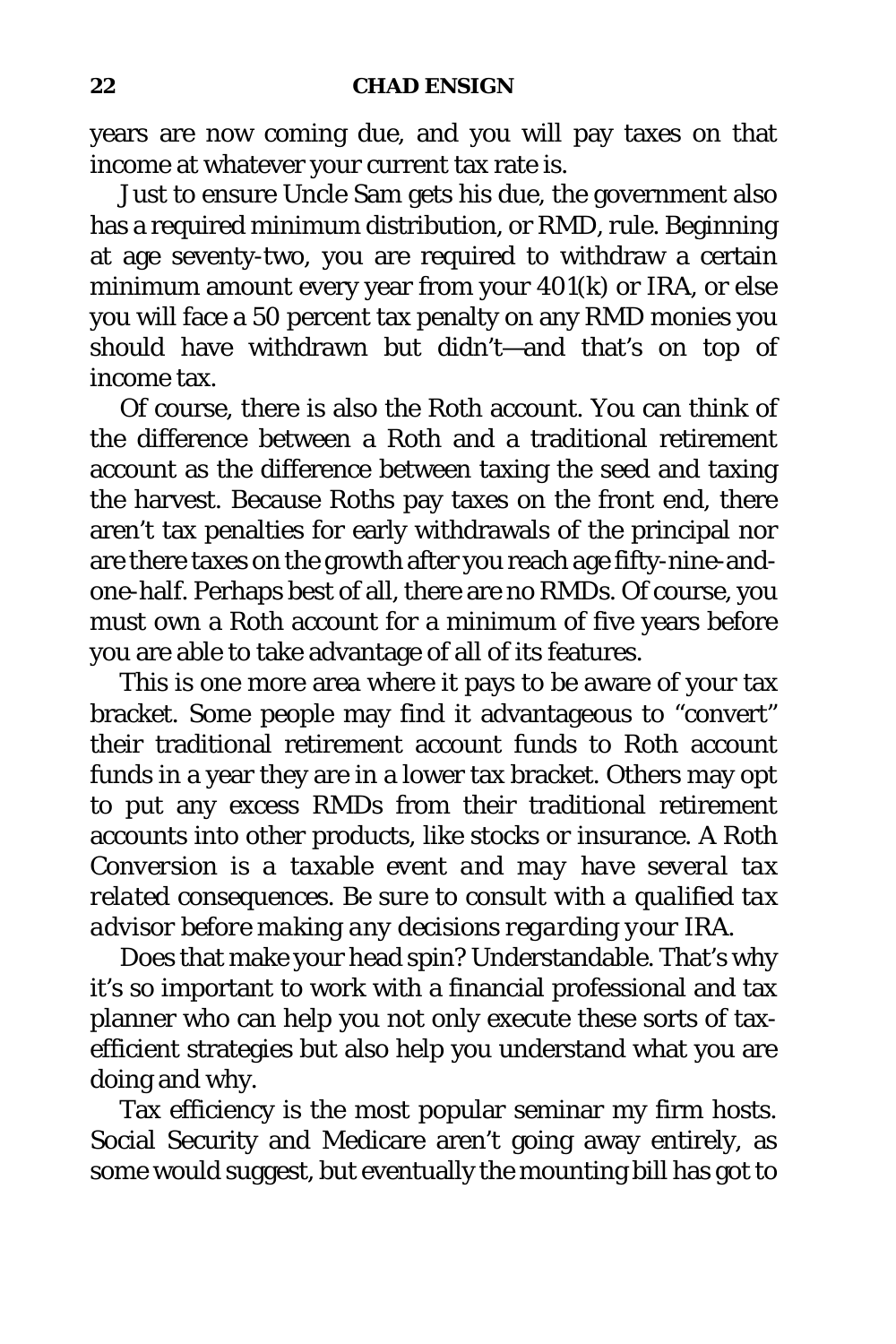get paid. The IRS and federal government make the rules for how that happens.

I believe that means taxes will go up, especially on things like IRAs and 401(k)s. People are often led to believe taxes are inevitable and fixed—that one can't do anything about it. But that's not true. We can't establish the rules, but we can use them to our advantage.

One big myth I hear often is that you should put money into an IRA because the money grows "faster." That's just not true, though. People forget the money in their traditional IRAs does not all belong to them, you still owe taxes at some point. If it's in a Roth, on the other hand, it's all yours. Saying you're a millionaire because a million dollars is in your traditional IRA is like saying you own your house even though there's twenty years left on your mortgage. Make sure you have a comprehensive tax plan in place to ensure you don't give up money to Uncle Sam to which he's not entitled.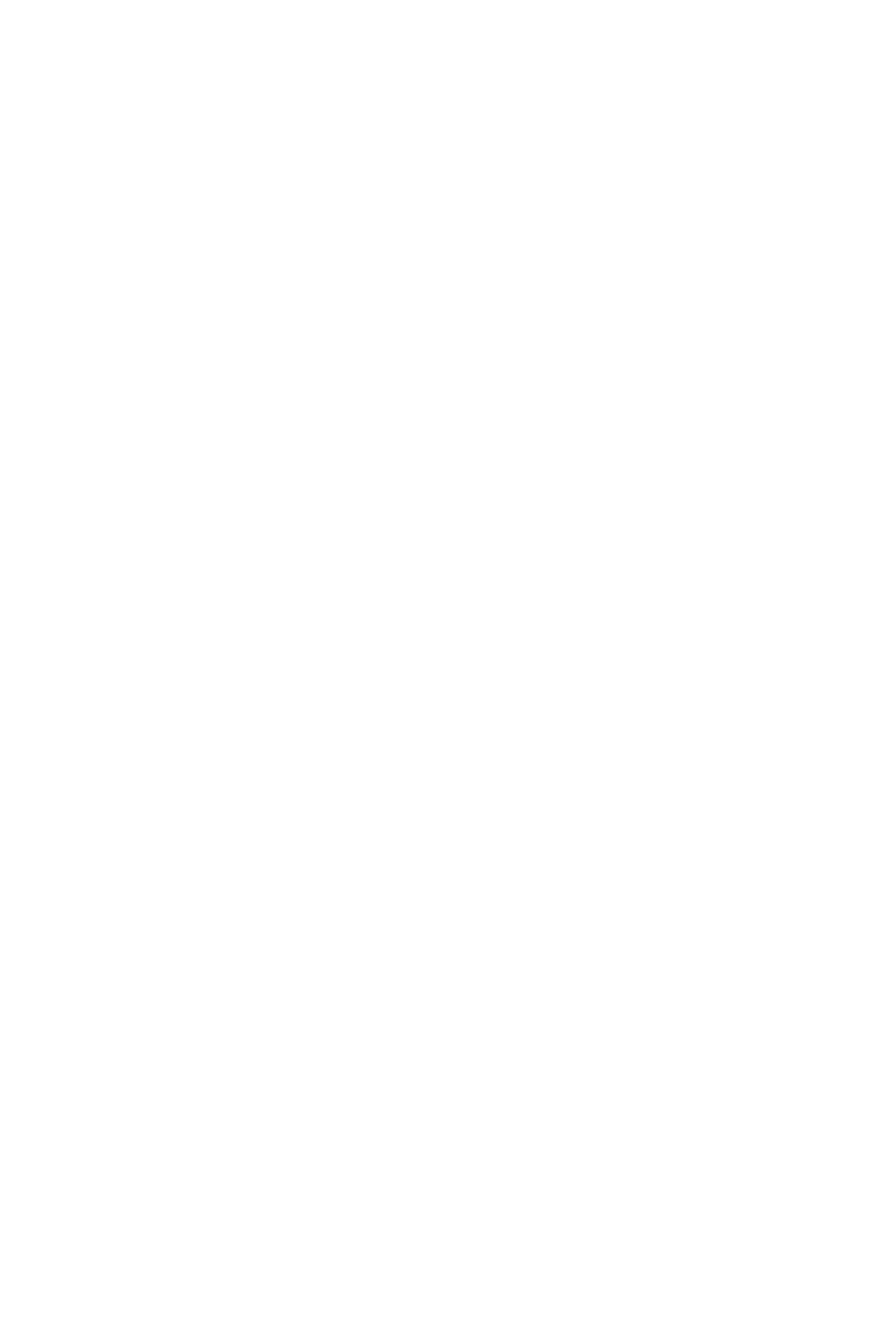# CHAPTER 3 Market Volatility

Tp and down. Roller coaster. Merry-go-round. Bulls and bears. Peak-to-trough.  $\prod_{\text{about } t}$ 

Sound familiar? This is the language we use to talk about the stock market. With volatility and spikes, even our language is jarring, bracing, and vivid.

Still, financial strategies tend to revolve around marketbased products, for good reasons. For one thing, there is no other financial class that packs the same potential for growth, pound for pound, as stock-based products. Because of growth potential, inflation protection, and new opportunities, it may be unwise to avoid the market entirely.

However, along with the potential for growth is the potential for loss. Many of the people I see in my office come in still feeling a bit burned from the market drama of 2000 to 2010. That was a rough stretch, and many of us are once-bitten-twiceshy investors, right?

So how do we balance these factors? How do we try to satisfy both the need for protection and the need for growth?

For one thing, it is important to recognize the value of diversity. Now, I'm not just talking about the diversity of assets among different kinds of stocks, or even different kinds of stocks and bonds. That's only one kind of diversity; while important, both stocks and bonds, though different, are still market-based products. Just as an incoming tide raises all boats, most market-based products tend to rise or lower as a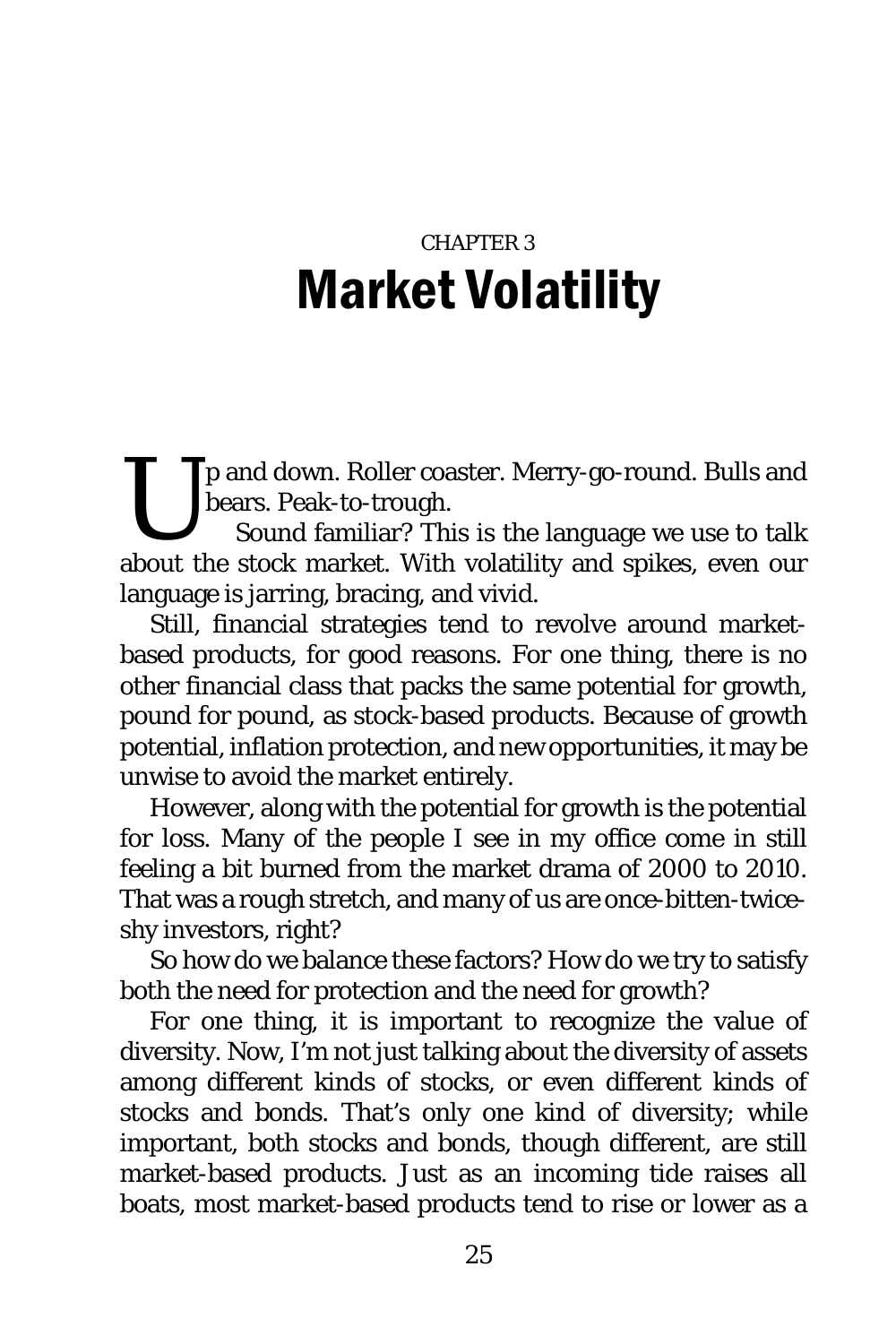whole, so diversity among stocks and bonds won't protect your assets during times when the market as a whole is in decline. Therefore, a portfolio diverse in only market-sourced products won't automatically protect your assets during times when the market declines.

In addition to the sort of "horizontal diversity" you have by purchasing a variety of stocks and bonds from different companies, I encourage having "vertical diversity," or diversity among asset classes. This means having different product types, including both securities products and insurance products—with varying levels of growth potential, liquidity, and protection—all in accordance with your unique situation, goals, and needs.

Many financial professionals assess risk tolerance simply using a person's age and investment types. I understand the value in knowing those variables, but it's hardly the whole picture. That kind of risk assessment assumes every person of the same age should invest the same way or that risk management can work around one's propensity for aggressive or conservative investment style. In fact, investment style is often one of the first and most significant things that needs to change as we age. But each person is different. If you want a recommendation of how to assess your risk, it involves more than some basic data.

Many years ago, a family member had some health troubles. She visited a doctor for help, and the doctor gave her three options to consider. Her response was, "That's great. So which do you recommend?" He didn't want to answer. I'm sure he had his reasons, but his response was frustrating to us. We didn't want just a list of options; we were there for medical advice based on his experience and insight.

In the same way, it's not enough to plug some information into a computer, print out a "risk assessment," and list a series of options. You can find options on your own by reading a book like this one. What you want is a professional's recommendation. For financial advisors to make an educated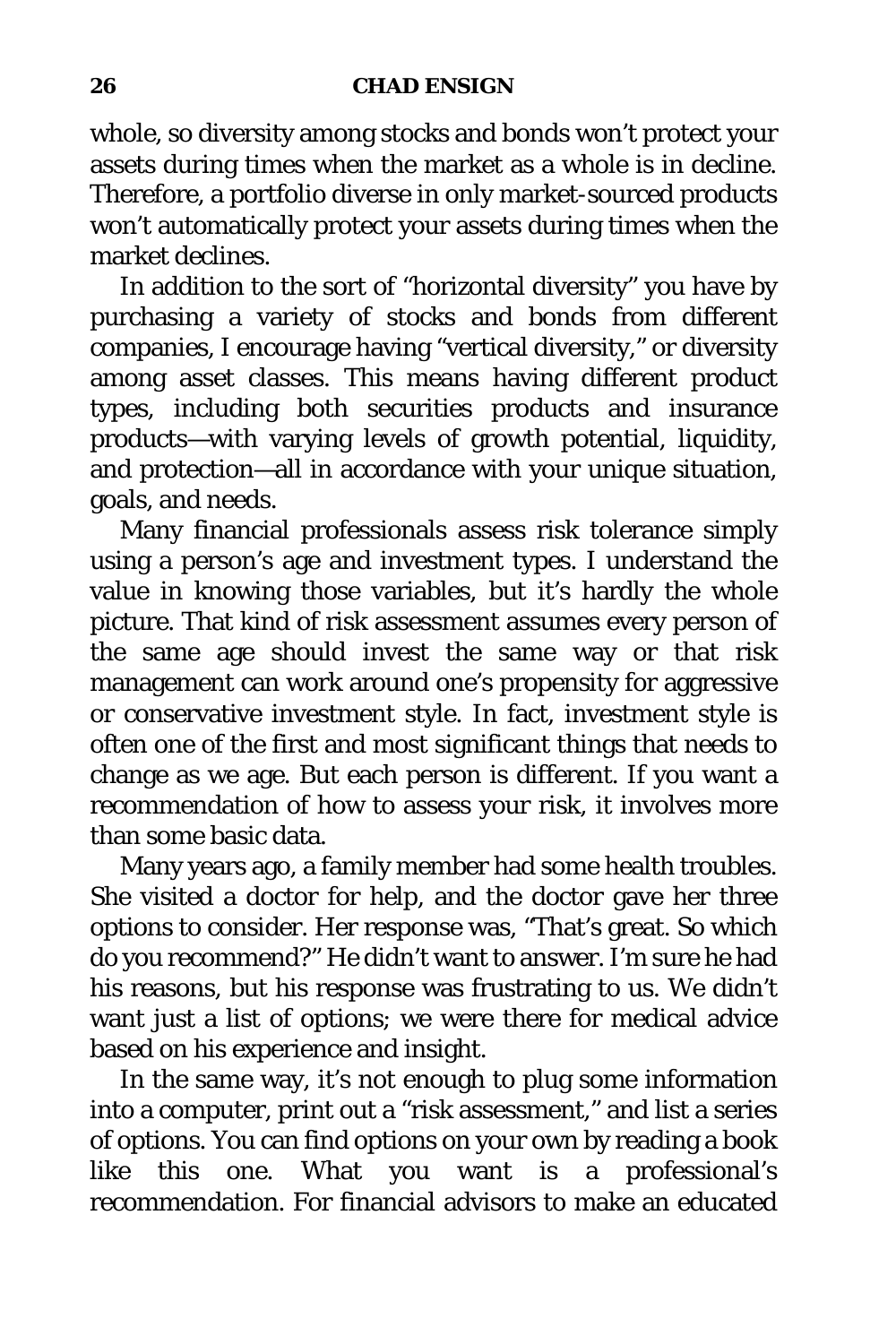recommendation, they need to know more than your age and investment portfolio. They should be asking what you need your money to do and when you need it to do those things. Those are the crucial factors in evaluating risk and making financial recommendations.

At my office, we take a bucket approach to money. We evaluate income needs individually: what it's for, where it comes from, and when you'll need it—not just from your perspective now but from years down the line, even after potential life changes.

## The Color of Money

When you're looking at your overall portfolio diversity, part of the equation is knowing which products fit into which category: what has liquidity, what has protection, and what has growth potential.

Before we dive in, keep in mind these aren't absolutes. You might think of liquidity, growth, and protection as primary colors. While some products will look pretty much yellow, red, or blue, others will have a mix of characteristics, making them more green, orange, or purple.

### **Growth**

I like to think of the growth category as red. It's powerful, it's somewhat volatile, and it's also the category where we have the greatest opportunity for growth and loss. Often, products in the growth category will have a good deal of liquidity but very little protection. These are our market-based products and strategies, and we think of them mostly in shades of red and orange, to designate their growth and liquidity. This is a good place to be when you're young—think fast cars and flashy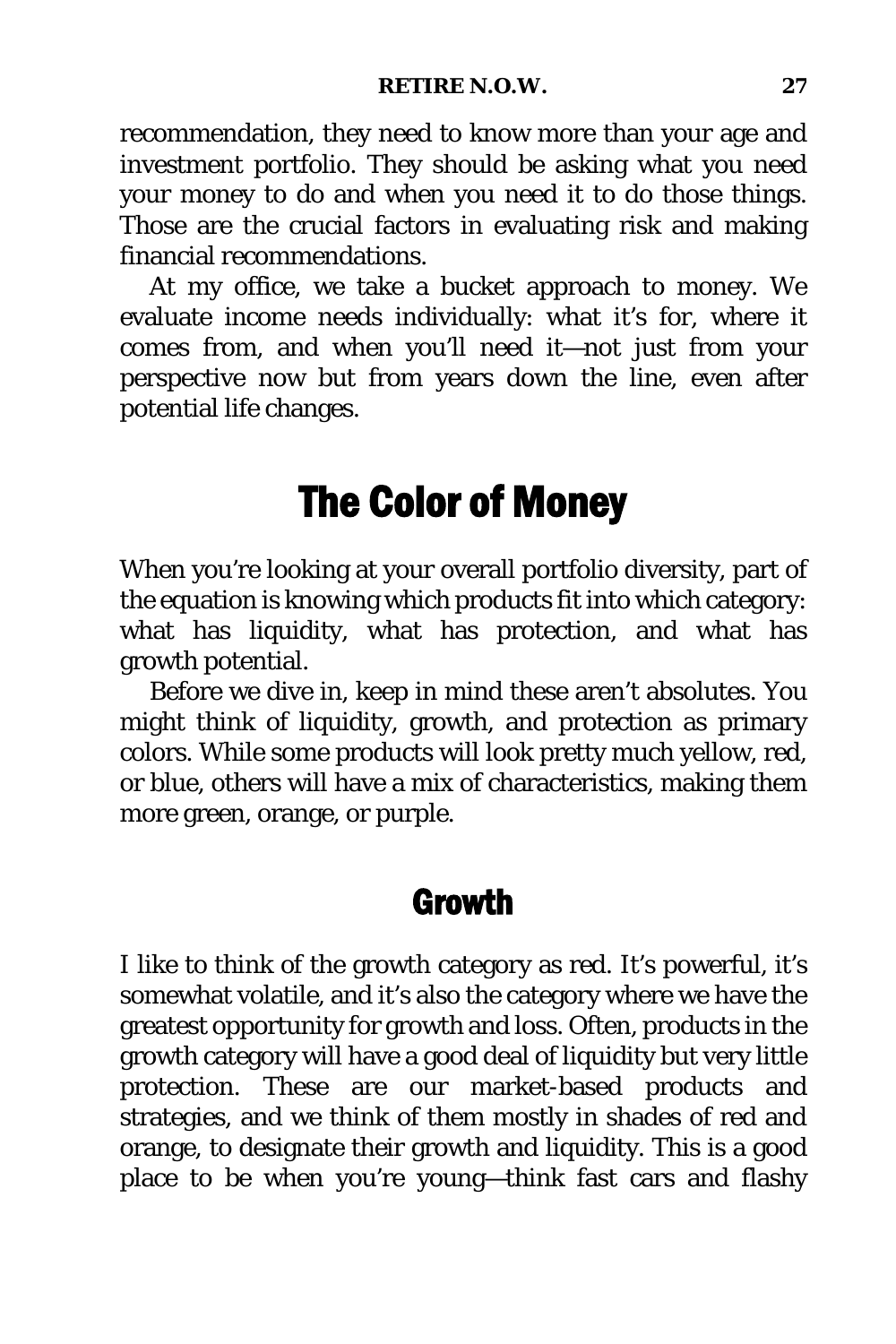#### **28 CHAD ENSIGN**

leather jackets—but its allure often wanes as you move closer to retirement. Examples of "red" products include:

- Stocks
- Equities
- Exchange-traded funds
- Mutual funds
- Corporate bonds
- Real estate investment trusts
- Speculations
- Alternative investments

# **Liquidity**

Yellow is my liquidity category color. I typically recommend having at least enough yellow money to cover six months' to a year's worth of expenses in case of emergency. Yellow assets don't need a lot of growth potential; they just need to be readily available when we need them. The "yellow" category includes:

- Cash
- Money market accounts

## Protection

The color of protection, to me, is blue. Tranquil, peaceful, sure, even if it lacks a certain amount of flash. This is the direction I like to see people move toward as they're nearing retirement. The red, flashy look of stock market returns and the risk of possible overnight losses is less attractive as we near retirement and look for more consistency and reliability. While this category doesn't come with a lot of liquidity, the products here are backed by an insurance company, a bank, or a government entity. "Blue" products include:

● Certificates of deposit – which are FDIC insured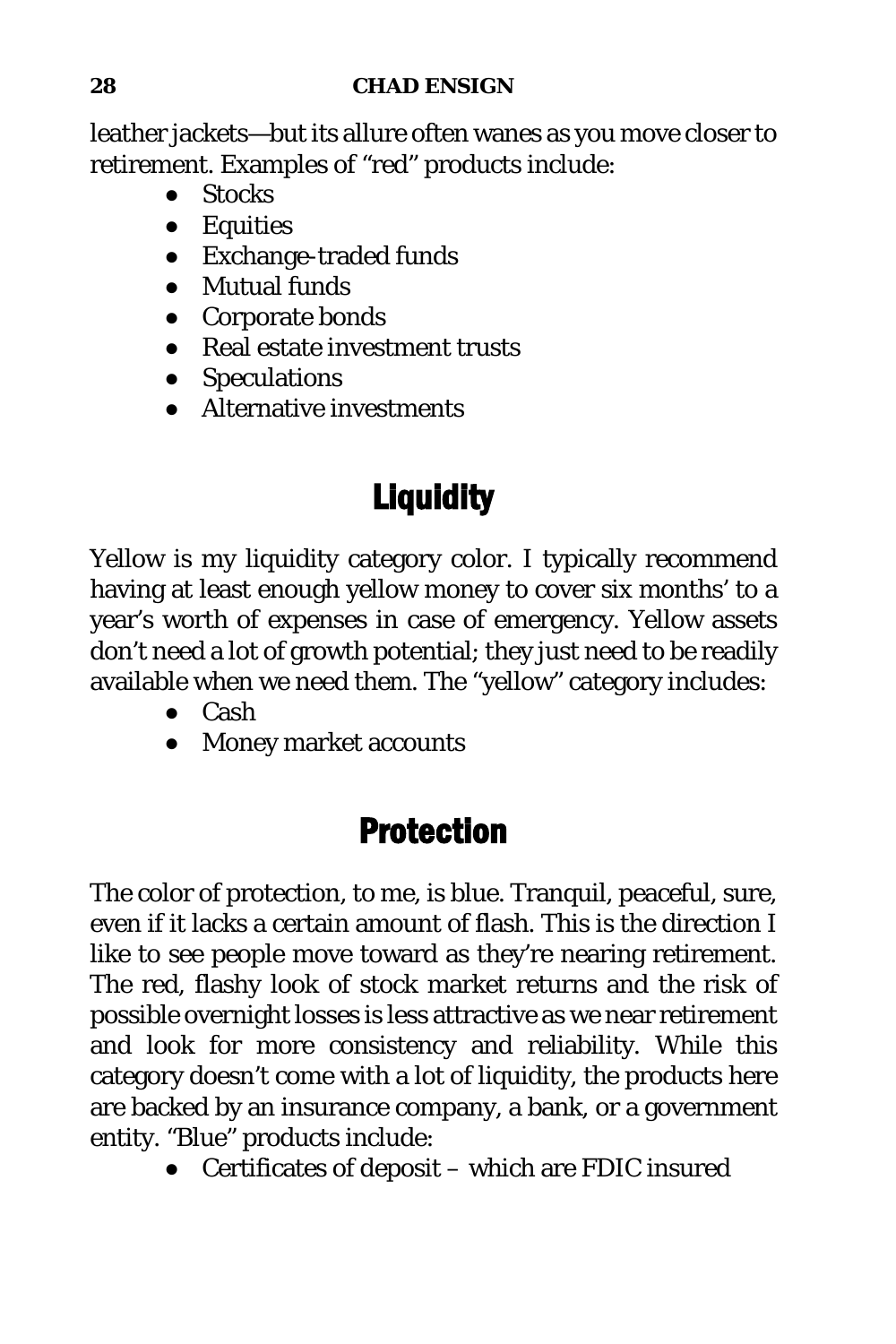- Government-based bonds which are backed by the US Government
- Life insurance- backed by the financial strength of the issuing company
- Annuities- backed by the financial strength of the issuing company

I typically advise my clients to allocate their portfolio among all three categories, as their circumstances and risk tolerance allows. Some of their money should be housed in "safer" options and some in market investments.

If you're not happy making 1 or 2 percent, there are often really only two things you can do. One: You can invest in the stock market. Two: You can sacrifice some liquidity. In the latter option, you can choose CDs, which will earn maybe 3 percent at the highest. Personally, I'm not a big fan of CDs for a large portion of one's assets. If the market has 20 percent growth for a time, you've missed out on a lot of potential earnings. On the other hand, things like CDs offer a measure of protection you can't expect from the market. The key is balance.

# 401(k)s

I want to take a second to specifically address a product many retirees will be using to build their retirement income: the 401(k) and other retirement accounts. Any of these retirement accounts (IRAs, 401(k)s, 403(b)s, etc.) are basically "tax wrappers." What do I mean by that? Well, depending on your plan provider, a 401(k) could include target-date funds, passively managed products, stocks, bonds, mutual funds, or even variable, fixed and fixed index annuities, all collected in one place and governed by rules (aka the "tax wrapper"). These rules govern how much money you can put inside, what ways you can put it in, when you will pay taxes on it, and when you can take the money out. Inside the 401(k), each of the products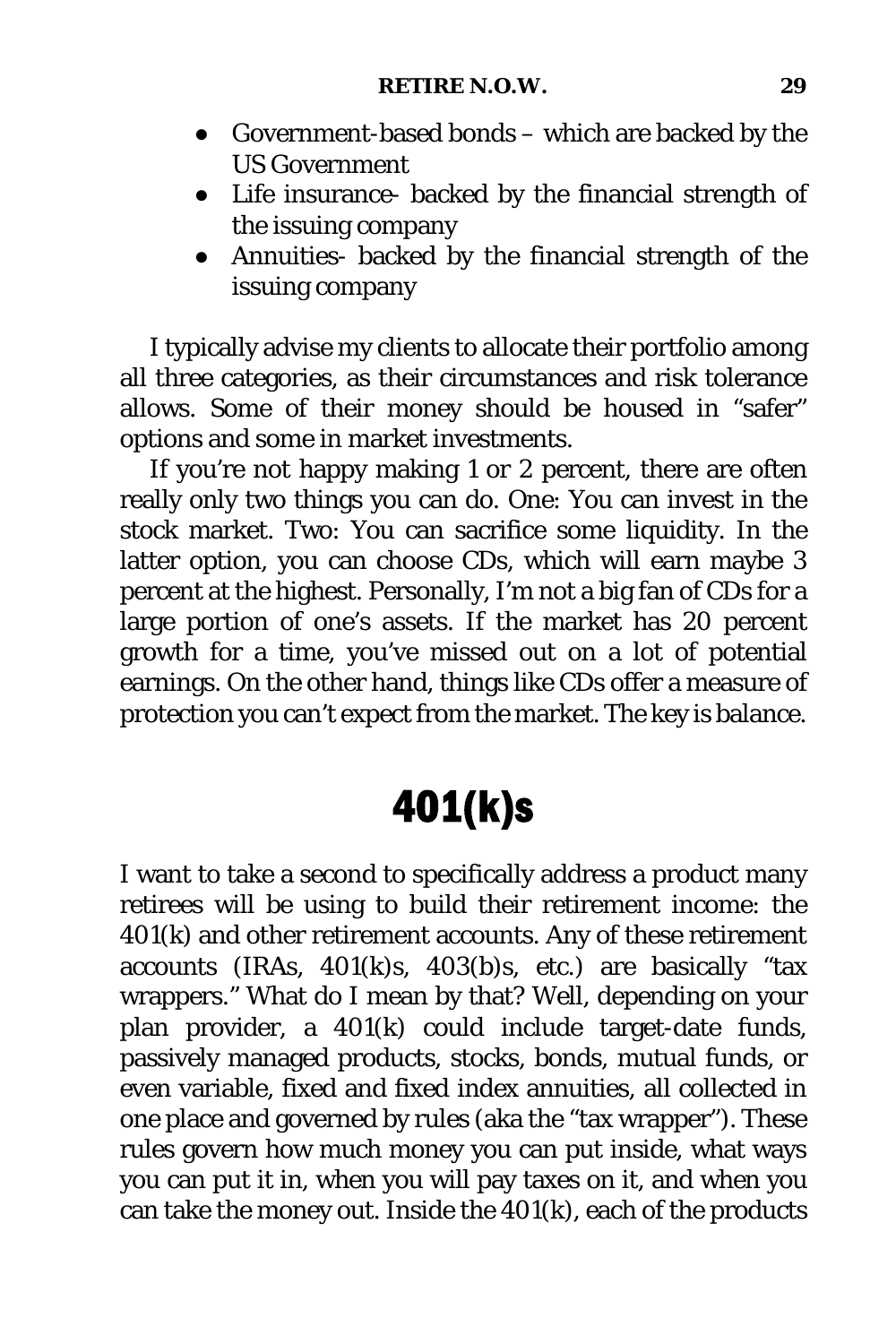#### **30 CHAD ENSIGN**

inside the "tax wrapper" might have its own fees or commissions, in addition to the management fee you pay on the 401(k) itself.

Now, fees can be troublesome. You can't get something for nothing, and fees are how many financial companies and professionals make a living. Yet, it's important to recognize even a fee of a single percentage point is money out of your pocket—money that represents not just the one-time fee of today but also represents an opportunity cost. One study found a single percentage fee could cost a millennial close to \$600,000 in his or her lifetime.[13](#page-44-0) For someone closer to retirement, how much do you think fees may have cost?

Even for those close to retirement, it's important to look at management fees and assess if you think you're getting what you pay for. Over the course of ten years, those puppies can add up, and you may have decades ahead of you in which you will need to rely on your assets.

# Dollar-Cost Averaging

With 401(k) and other market-based retirement products (IRAs, 403(b)s, etc.), when you are investing for the long term, the concept of dollar-cost averaging works in your favor. When the market is trending up, if you are consistently paying in money, month over month, great; your investments are growing, and you are adding to your assets. When the market takes a dip, no problem; your dollars buy more shares at a lower price. At some point, the market will likely rebound, in which case your shares might increase and possibly be more valuable than they were before. This phenomenon is what we call dollarcost averaging. It doesn't guarantee a profit or that you can't

<span id="page-44-0"></span><sup>13</sup> Dayana Yochim and Jonathan Todd. NerdWallet. "How a 1% Fee Could Cost Millennials \$590,000 in Retirement Savings."

https://www.nerdwallet.com/blog/investing/millennial-retirement-feesone-percent-half-million-savings-impact/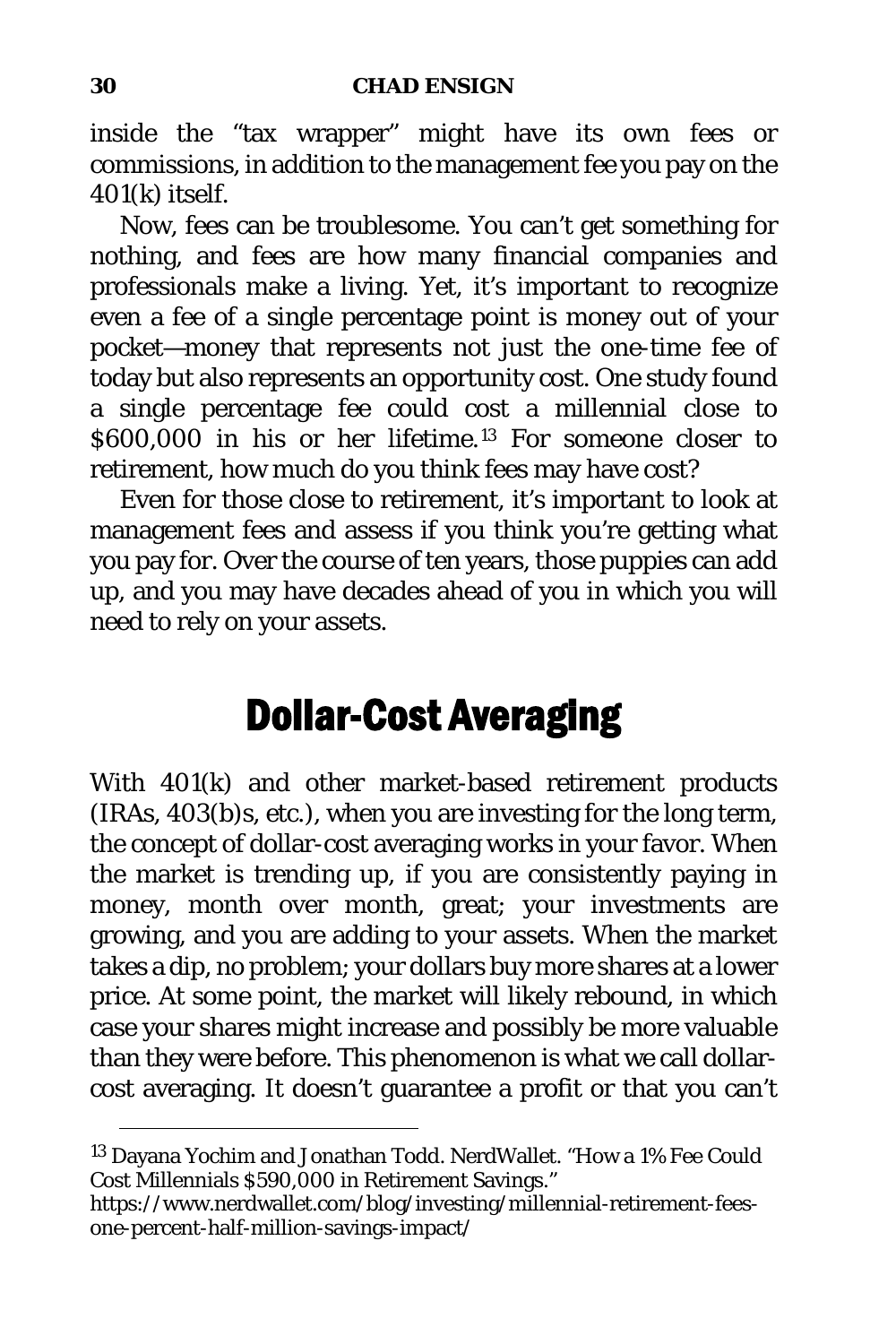lose money in a declining market, but it's a smart strategy to help smooth out market volatility in your portfolio.

However, when you are in retirement, this strategy may work against you. You may even hear of the term "reverse" dollar-cost averaging. Before, when the market lost ground, you were bargain-shopping; your dollars purchased more assets at a reduced price. When you are in retirement, you are no longer the purchaser; you are selling. So, in a down market, you have to sell more assets to make the same amount of money as what you did in a favorable market.

I've had lots of people step into my office to talk to me about this, emphasizing, "My advisor says the market always bounces back, and I just have to hold on for the long term."

There's truth in that. Thus far, the market has always rebounded to higher heights than before. But the prospect of potentially higher returns in five years may not be very helpful in retirement if you are relying on the income from those returns, for example, to pay this month's electric bill.

Building a plan with a bucket approach to firmly establish risk tolerance helps ensure you're not caught off-guard when the market dips. Over time, usually every six to twelve months, your plan must be updated and a little money shifted between buckets to account for your ever-changing risk tolerance.

## Is There a "Perfect" Product?

To bring us back around to the discussion of protection, growth, and liquidity, the ideal product would be a "ten" in all three categories, right? Completely guaranteed, doubling in size every few years, and accessible whenever you want. Does such a product exist? Anyone who says, "yes" is either ignorant or malevolent.

Instead of running in circles looking for that perfect product—the silver bullet, the unicorn of financial strategies—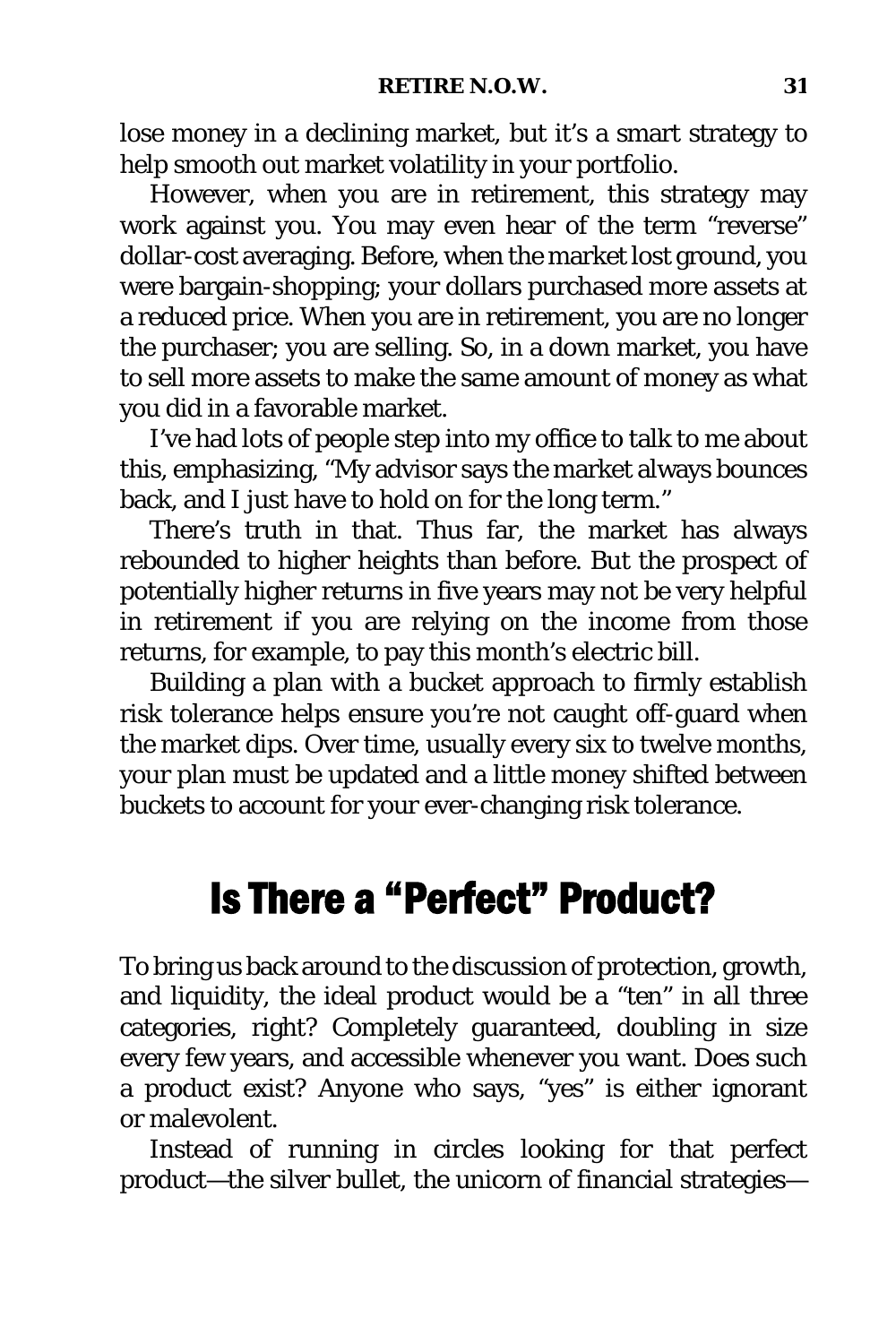#### **32 CHAD ENSIGN**

it's more important to circle back to the concept of a balanced, asset-diverse portfolio.

This is why your interests may be best served when you work with a trusted financial professional who knows what various financial products can do and how you can use them in your personal retirement plan.

We believe to help combat inflation, for most people, at least some money needs to stay in the market. In part, the market is designed to help investors account for inflation. But again, balance is key. Some of my clients want to put all their money into "safe" options. In the long run, however, that will likely lose them money because of the loss of purchasing power.

A 3 percent return when the inflation rate is also 3 percent really only means your money is stagnant—its value is constant due to the devaluing effect of inflation. Inflation is a big issue and one that's under-appreciated by many soon-to-be retirees. You shouldn't count the stock market out entirely but neither should it be your primary investment avenue.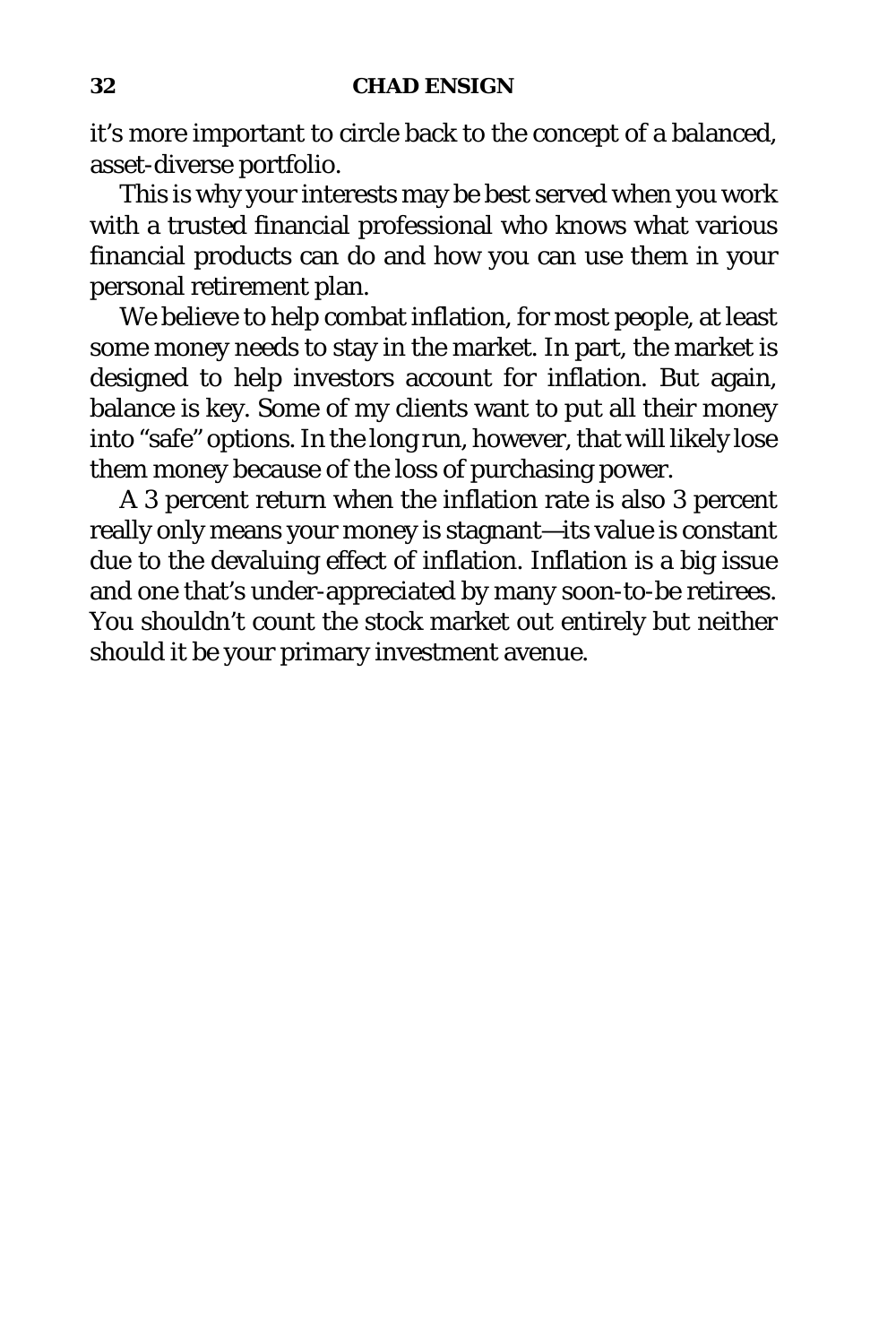# CHAPTER 4 Retirement Income

etirement. For many of us, it's what we've saved for and dreamed of, pinning our hopes to a magical someday. Is that someday full of traveling? Is it filled with etirement. For many of us, it's what we've saved for and dreamed of, pinning our hopes to a magical someday. Is that someday full of traveling? Is it filled with grandkids? Gardening? Maybe your fondest dream is just never having to work again, never having to clock in or be accountable to someone else.

Your ability to do these things all hinges on *income*. Without the money to support these dreams, even a basic level of workfree lifestyle is unsustainable. That's why planning for your income in retirement is so foundational. But where do we begin?

It can be easy to feel overwhelmed by this question. Some may feel the urge to amass a large lump sum and then try to put it all in one product—insurance, investments, liquid assets—to provide all the growth, liquidity, and income they need. Instead, I think you need a more balanced approach. After all, retirement planning isn't magic. There is no single product that can be all things to all people (or even all things to one person), and no approach works unilaterally for everyone. That's why it's important to talk to a financial professional who can help you lay down the basics and take you step by step through the planning process. Not only will you have the assurance you have addressed the areas you need to, but you will also have an ally who can help you break the process down and help keep you from feeling overwhelmed.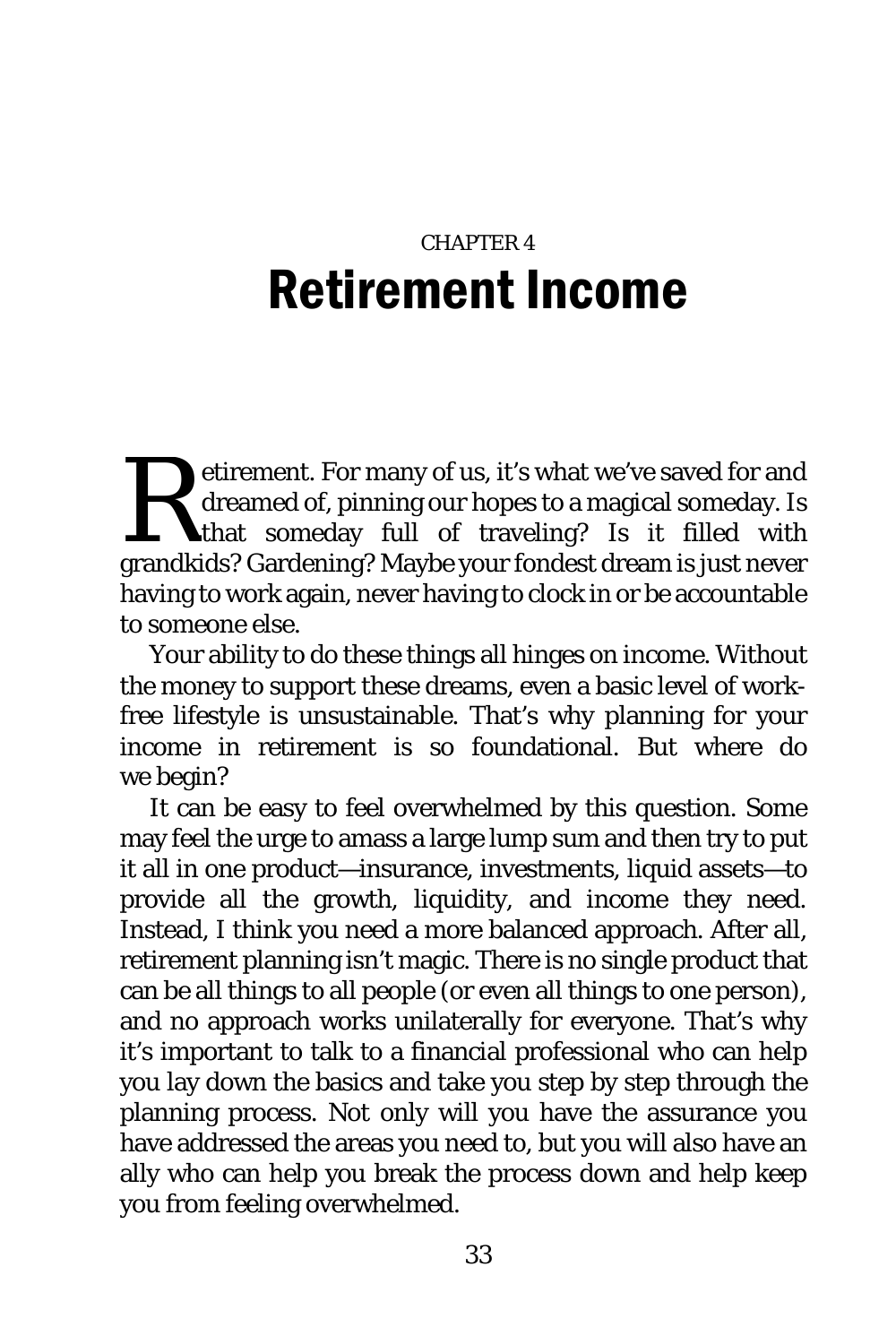## Sources of Income

Thinking of all the pieces of your retirement expenses might be intimidating. But, like cleaning out a junk drawer or revisiting that garage remodel, once you have laid everything out, you can begin to arrange things into categories.

Once you have a good overall picture of where your expenses will lie, you can start stacking up the resources to cover them.

### Social Security

Social Security is a guaranteed, inflation-protected federal insurance program playing a significant part in most of our retirement plans. From delaying until you've reached full retirement age or beyond to examining spousal benefits, as I discuss elsewhere in this book, there is plenty you can do to try to make the most of this monthly benefit. As with all of your retirement income sources, it's important to see how to make this resource stretch to provide the most bang and buck for your situation.

#### Pension

Another generally reliable source of retirement income for you might be a pension, if you are one of the lucky people who still have them.

If you don't have a pension, go ahead and skim on down to the next point, but, if you do have a pension, let's take a second to take a closer look.

Because your pension can be such a central piece of your retirement income plan, you will want to put some thought into answering basic questions about it.

How well is your pension funded? Since the heyday of the pension, companies and governments have neglected to fund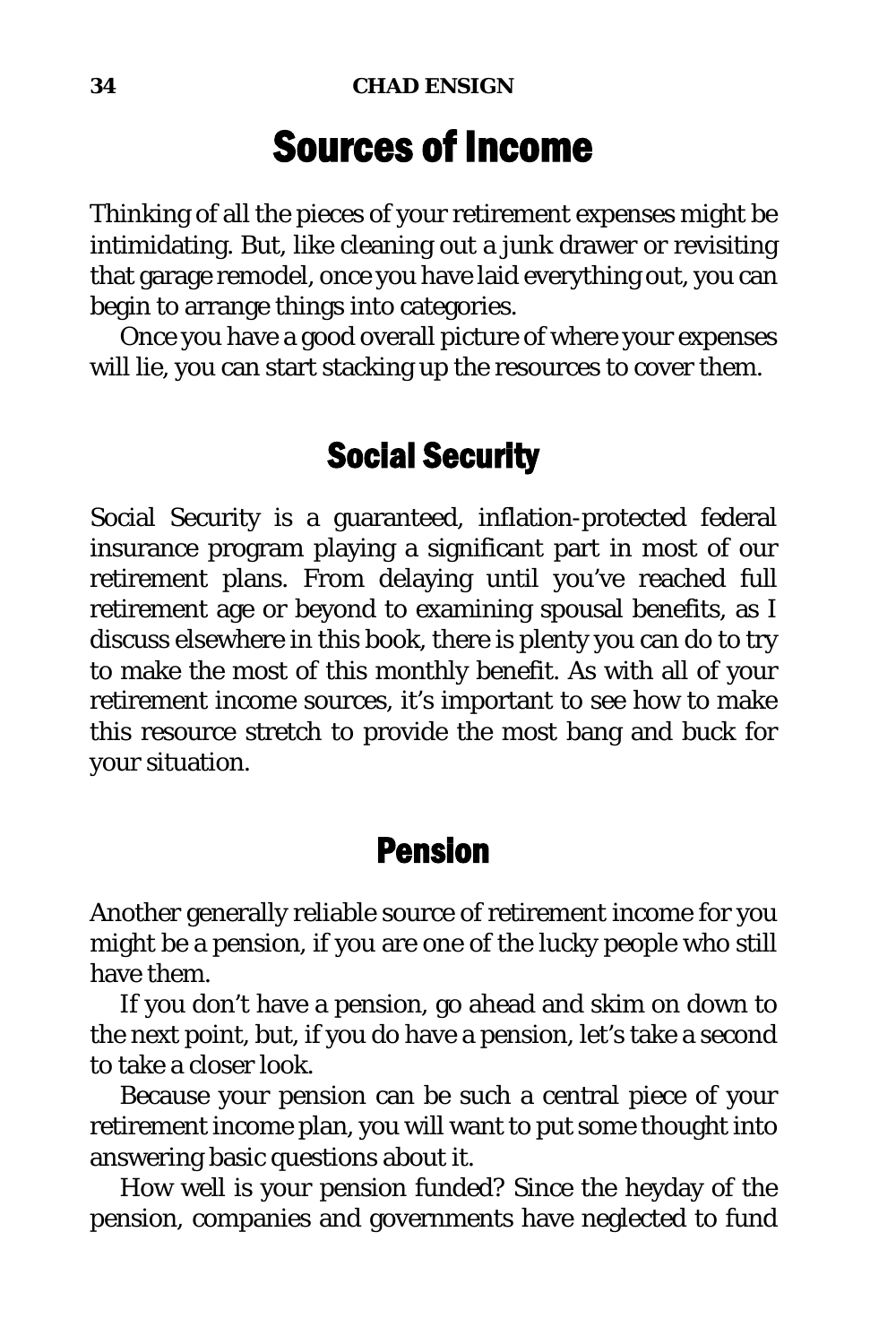their pension obligations, creating a persistent problem with this otherwise reliable asset. A report by the American Legislative Exchange Council revealed a \$5.96 trillion deficit in state pension funds overall in 2018.[14](#page-49-0) Is your pension one of those?

In addition to checking up on your pension's health, check into what your options are for taking your pension. If you have already retired and made those decisions, this may be a foregone conclusion. If not, it pays to know what you can expect and what decisions you can make, such as taking spousal options to cover your husband or wife if he or she outlives you.

Also, some companies are incentivizing lump-sum payouts of pensions to reduce the companies' payment liabilities. If that's the case with your employer, talk to your financial professional to see if it might be prudent to do something like that or if it might be better to stick with lifetime payments or other options.

### Your 401(k) and IRA

The "modern way" to save for retirement is in a 401(k) or IRA (or their nonprofit and governmental equivalents). These taxadvantaged accounts are, overall, a poor substitute for pensions, but one of the biggest disservices we do to ourselves is to not take full advantage of them in the first place. According to one article, about 42 percent of adults under thirty and 26 percent of adults thirty to forty-four haven't contributed to any retirement account, let alone their 401(k). [15](#page-49-1)

<span id="page-49-0"></span><sup>14</sup> Jonathan Williams, Christine Smith, Thurston Powers, and Bob Williams. ALEC. March 20, 2019. "Unaccountable and Unaffordable 2018." https://www.alec.org/publication/unaccountable-andunaffordable-2018/

<span id="page-49-1"></span><sup>15</sup> Niall McCarthy. Forbes. June 3, 2019. "Report: A Quarter of Americans Have No Retirement Savings."

https://www.forbes.com/sites/niallmccarthy/2019/06/03/report-a-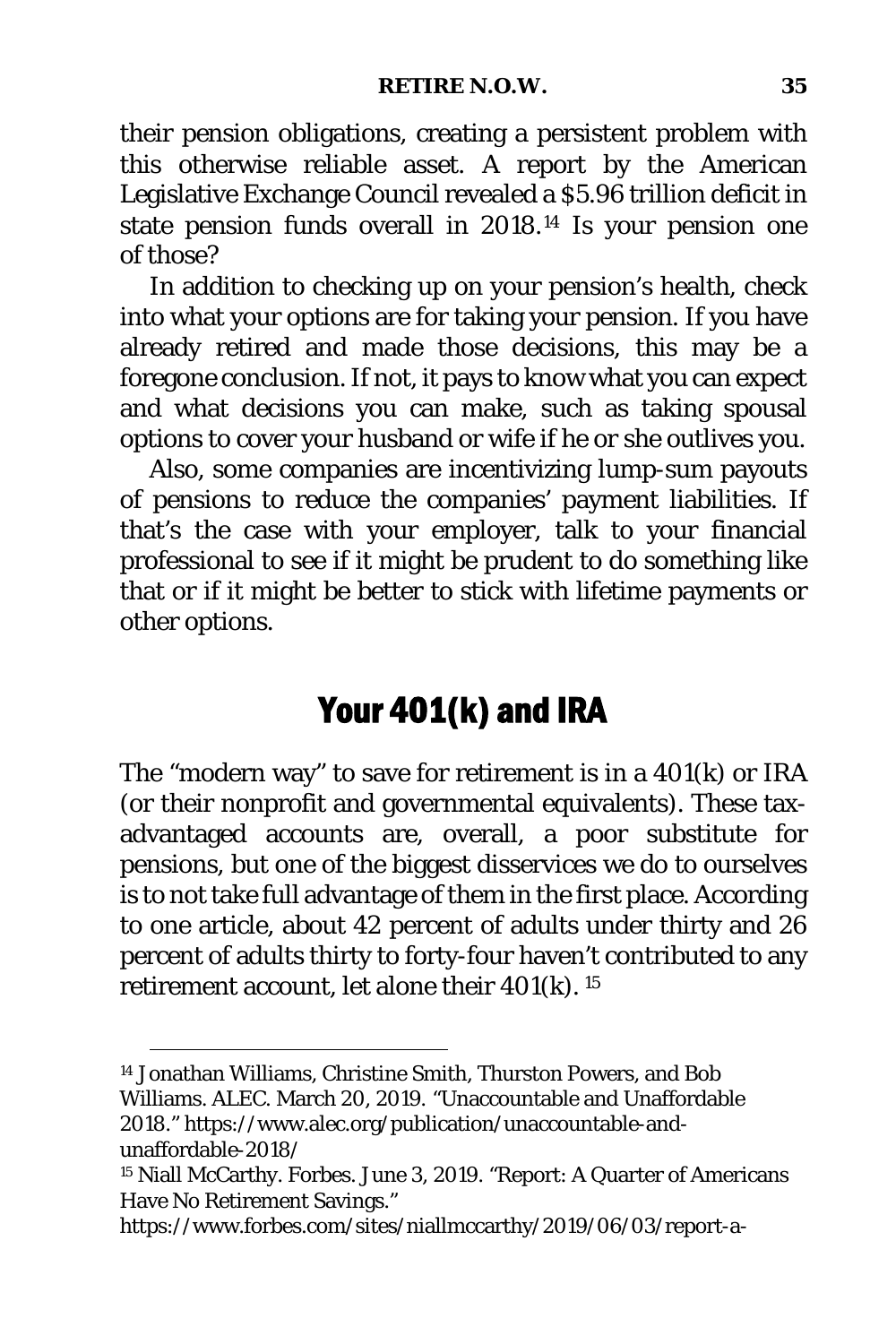Also, if you have changed jobs over the years, do the work of tracking down any benefits from your past employers. You might have an IRA here or a 401(k) there; keep track of those so you can pull them together and look at those assets when you're ready to begin establishing sources of retirement income.

#### Other Assets

- Do you have life insurance?
- Do you have any annuities?
- How about long-term care insurance?
- Any passive income sources?
- Stock and bond portfolios?
- Liquid assets? (What's in your bank account?)
- Any alternative investments?
- How about rental properties?

It's important, if you are going through the work of sitting with a financial professional, to look at your retirement income picture and pull together *all* of your assets, no matter how big or small. From the free insurance policy offered at your bank to the sizeable investment in your brother-in-law's modestly successful furniture store, you want to have a good idea of where your money is.

Every week, I sit down with people who underestimate how much money they have. In turn, they underestimate their ability to retire. In my first meeting with new clients, I ask them to bring in documentation of all their assets and investments. My team then evaluates this data in the next few days, and we compile a report to share with clients during their second meeting. We find that some clients are right where they thought, and others are way off. This is one reason why we feel

quarter-of-americans-have-no-retirement-savingsinfographic/#5fb35b703ebf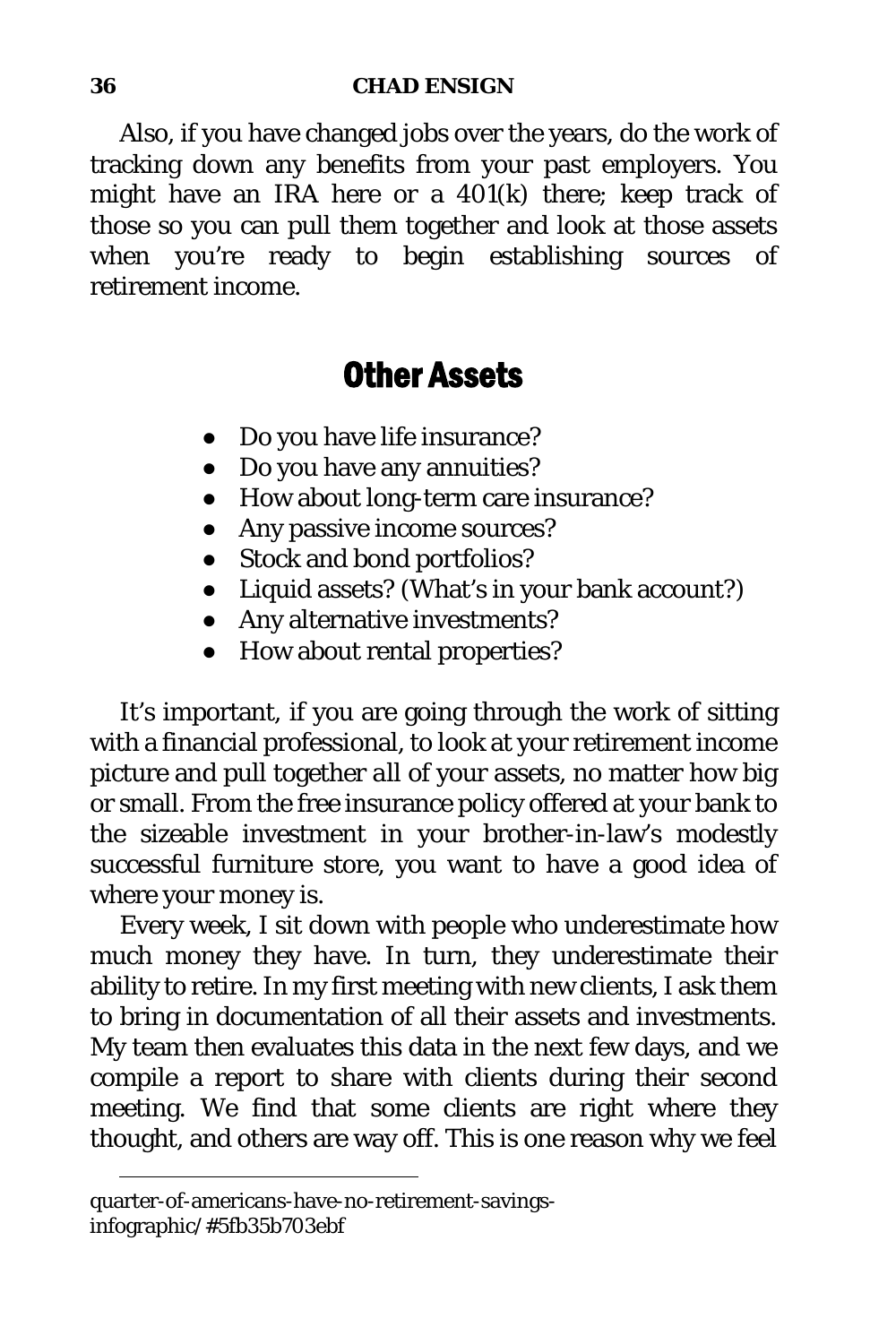it is important to seek advice from a financial advisor. If you're unsure where your finances are, we can help.

## Retirement Income Needs

How much income will you need in retirement? How do you determine that? A lot of people work toward a random number, thinking, "If I can just have a million dollars, I'll be comfortable in retirement!" Don't get me wrong; it is possible to save up a lot of money and then retire in the hopes you can keep your monthly expenses lower than some set estimation. But I think this carries a general risk of running out of money. Instead, I work with my clients to find out what their current and projected income needs are and then work from there to see how we might cover any gaps between what they have and what they want.

### Goals and Dreams

I like to start with your pie in the sky. Do you find yourself planning for your vacations more thoroughly than you do your retirement? A recent survey found one in five Americans spend more time planning our vacations than we spend planning our retirements.[16](#page-51-0) Maybe it's because planning a vacation is less stressful: Having a week at the beach go awry is, well, a walk on the beach compared to running out of money in retirement. Whatever the case, perhaps it would be better if you thought of your retirement as a vacation in and of itself—no clocking in, no boss, no overtime. If you felt unlimited by financial strain, what would you do?

<span id="page-51-0"></span><sup>16</sup> Malika Mitra. CNBC. August 2, 2019. "You're not alone if you spend more time planning your vactation than working on your finances." https://www.cnbc.com/2019/08/02/1-in-5-people-spend-more-timeplanning-vacations-than-finances-survey.html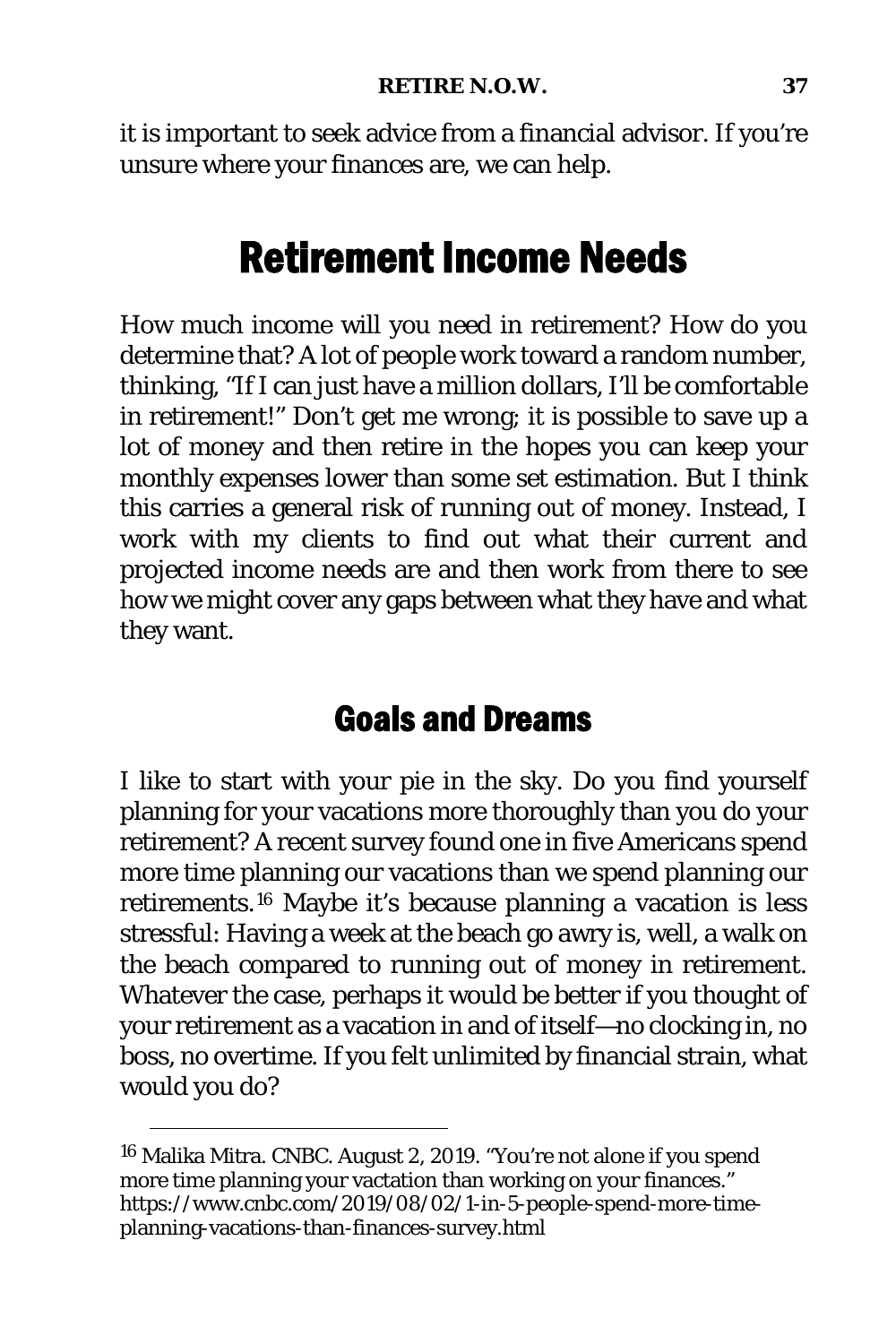#### **38 CHAD ENSIGN**

Would an endless vacation for you mean Paris and Rome? Would it mean mentoring at children's clubs or serving at the local soup kitchen? Or maybe it would mean deepening your ties to those immediately around you—neighbors, friends, and family. Maybe it would mean more time to enjoy hobbies and activities you love. Have you been considering a second (or even third) act as a small business owner, turning a hobby or passion into a revenue source?

This is your time to daydream and answer the question: If you could do anything, what would you do?

After that, it's just a matter of putting a dollar amount on it. What are the costs of round-the-world travel? One couple I know said their highest priority in retirement was being able to take each of their grandchildren on a cross-country vacation every year. That's a pretty specific goal—one that is reasonably easy to nail down a budget for.

One woman who came into my office said all she ever wanted was a cute little convertible car. That was her life's dream. She had never felt the kind of confidence in her finances to feel comfortable owning this car, but having this specific objective in mind is something that can make planning the monetary side of retirement much easier.

### Current Budget

A current expense report is one of the trickiest pieces of retirement spending. Most people assume the expenses of their lives in retirement will be different—lower. After all, there will be no drive to work, no need to keep a formal wardrobe, and, perhaps most impactful of all, no more saving for retirement!

Yet, we often underestimate our daily spending habits. That's why I typically ask my clients to bring in their bank statements for the past year—they are reflective of your *actual* spending, not just what you think you're spending.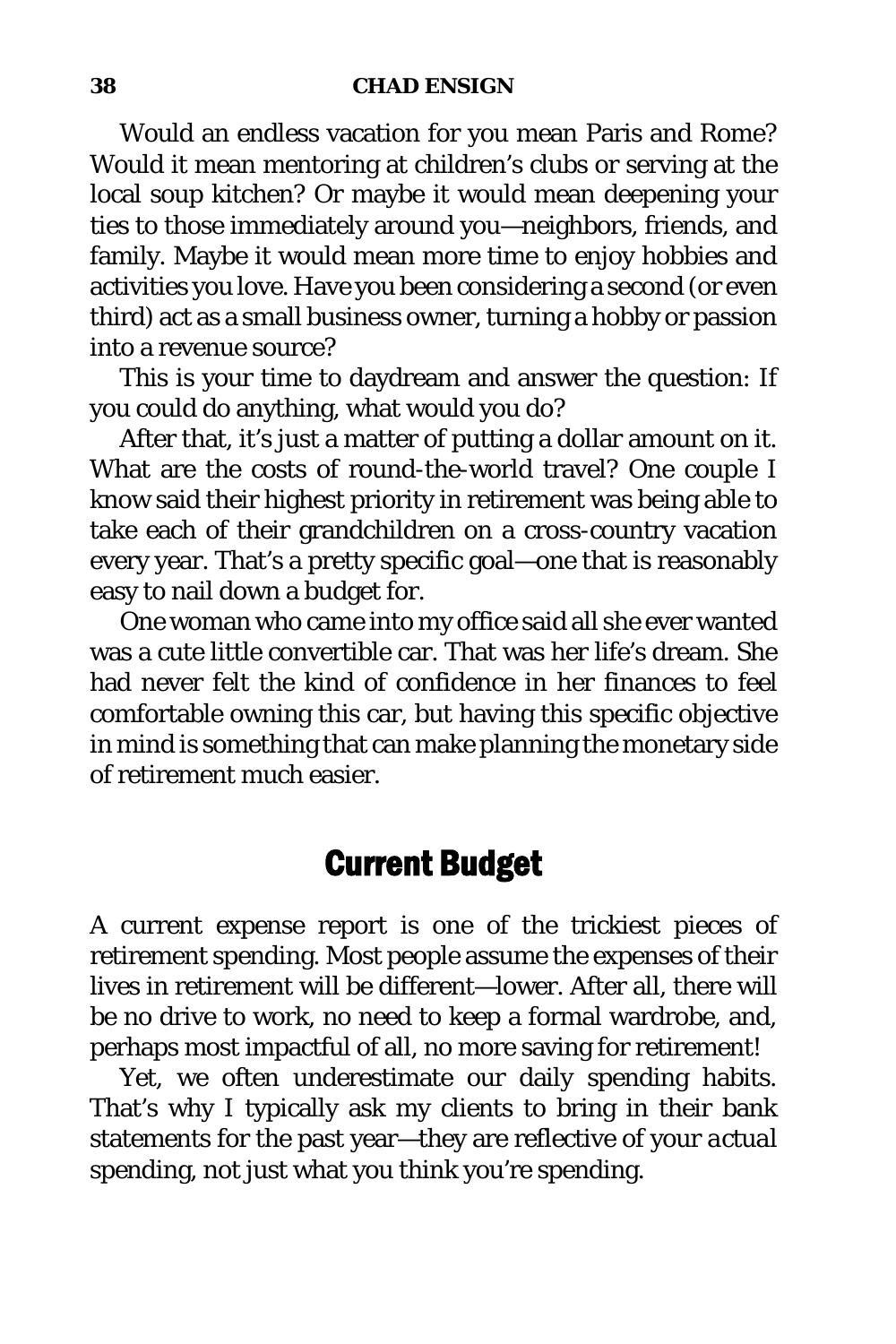A lot of people haven't lived on a budget for many years, but it's essential to have a budget in retirement. In their first couple meetings, I'll offer new clients some worksheets we use to help people evaluate their assets and income. We also provide forms to breakdown what potential expenses they may have in years to come. Finally, we tend to add a buffer on top of their estimation, just to be careful. From all that information, we can identify pretty closely how much money clients will need to live confidently.

I also point out to people how they will likely spend more in retirement than they did in their working years—at least at the beginning. Retirement is like a week full of Saturdays. I don't know about you, but I spend more money on Saturday, when I have time to do what I want, than during the week when I'm busy at work. Every day is like that once you've stopped working. Once people account for that change in their circumstances, they're likely better prepared to correctly estimate their spending trend for the next several years.

I can't count the number of times I have sat with a couple, asked them about their spending, and had them throw out a number that seemed incredibly low. When I ask them where the number came from, they usually say they estimated based off of their total bills. Yet, our spending is so much more than our mortgage, utilities, cable, phone, car, grocery, or credit card bills.

"What about clothes?" I ask, "Or dining out? What about gifts and coffees and last-minute birthday cards?" That's when the lights come on.

This is why I suggest collecting a year's worth of information. There is usually no such thing as a one-time purchase. Did you buy new furniture? Even if that is a rarity, do you think that will be the last time you *ever* buy furniture?

On the other hand, some people overestimate their expenses, and they're happily surprised to realize they may need less than expected. But those people are few and far between. Unfortunately, more often, I get cases like this: A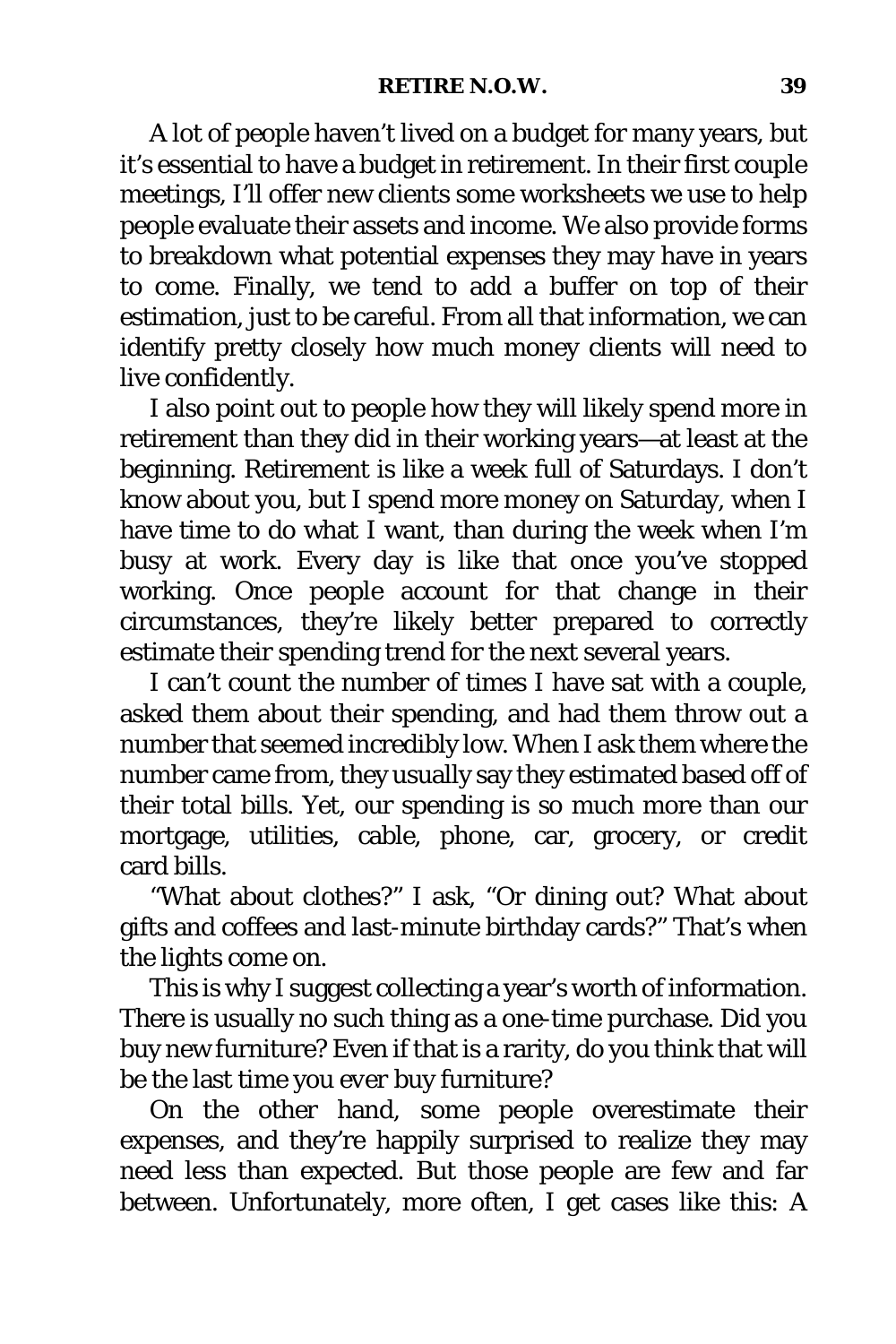couple comes to me and says they spent X-amount a month for most of their life. After two years of retirement, though, they're horrified to realize their average monthly spending was way more than that. They're losing money faster than planned, and their "plan" is derailing. You don't want to find yourself in that situation.

Another hefty "surprise" expense is spending on the kids. Many of the couples I work with are quick to help their adult children, whether it's something like letting them live in the basement, paying for college, babysitting, paying an occasional bill, or even just contributing to a grandchild's college fund. They aren't alone—79 percent of Americans in 2018 said they had provided financial support for an adult child. And it's not unlikely for some parents to tap into their retirement funds to do so.[17](#page-54-0)

My clients sometimes protest that what they do for their grown children can stop in retirement. They don't *need* to help. But I get it. Parents like to feel needed. And, while you never want to neglect saving for retirement in favor of taking on financial risks (like your child's student debt), the parents who help their adult children do so in part because it helps them feel fulfilled.

When it comes down to expenses, including (and especially) spending on your family, don't make your initial calculations based on what you *could* whittle your budget down to if you *had* to. Instead, start from where you are. Who wants to live off a bare-bones bank account in retirement?

<span id="page-54-0"></span><sup>17</sup> Lorie Konish. CNBC. October 2, 2018. "Parents Spend Twice as Much on Adult Children than They Save for Retirement."

https://www.cnbc.com/2018/10/02/parents-spend-twice-as-much-onadult-children-than-saving-for-retirement.html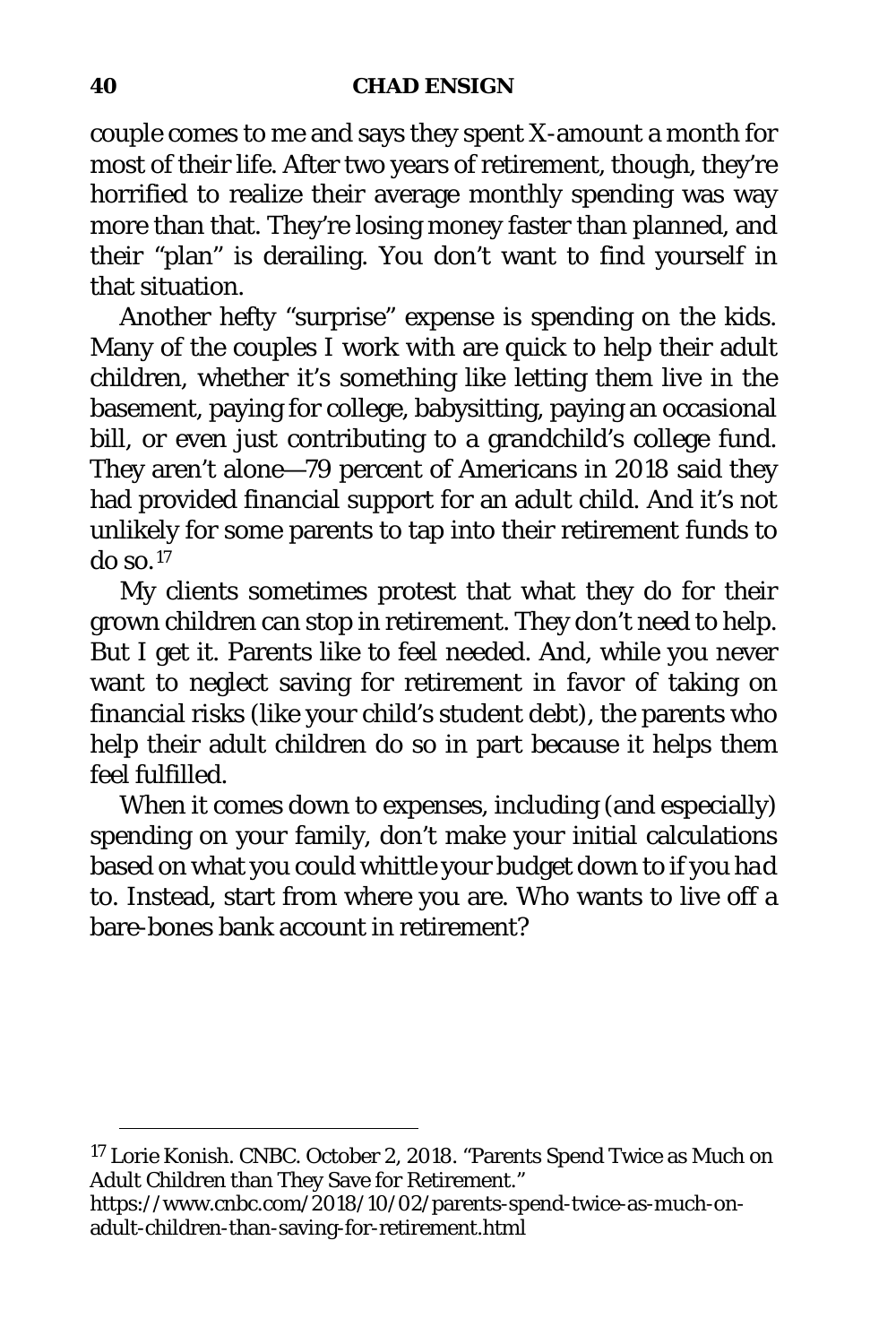# Other Expenses

Once you have nailed down your current budget and your dreams or goals for retirement, there are a few other outstanding pieces to think about—some expenses many people don't take the time to consider before making and executing a plan. But I'm assuming you want to get it right, so let's take a look.

### Housing

Do you know where you want to live in retirement? This makes up a substantial piece of your income puzzle—since the typical American household owns a home, and it's generally their largest asset—but it often goes unaccounted for until the last minute.<sup>[18](#page-55-0)</sup>

Some people prefer to live right where they are for as long as they can. Others have been waiting for retirement to pull the trigger on an ambitious move. Whatever your plans and whatever your reasons, there are quite a few things to consider.

#### *Mortgage*

Do you still have a mortgage? What may have been a nice tax boon in your working years could turn into a financial burden in your retirement. After all, when you are on a limited income, a mortgage is just one more bill sapping your financial strength. It is something to put some thought into, whether you plan to age in place or are considering moving to your dream home, buying a house out of state, or living in a retirement community.

<span id="page-55-0"></span><sup>18</sup> Jann Swanson. Mortgage News Daily. August 28, 2019.

<sup>&</sup>quot;Homeownership is the Top Contributor to Household Wealth." http://www.mortgagenewsdaily.com/08282019\_homeownership.asp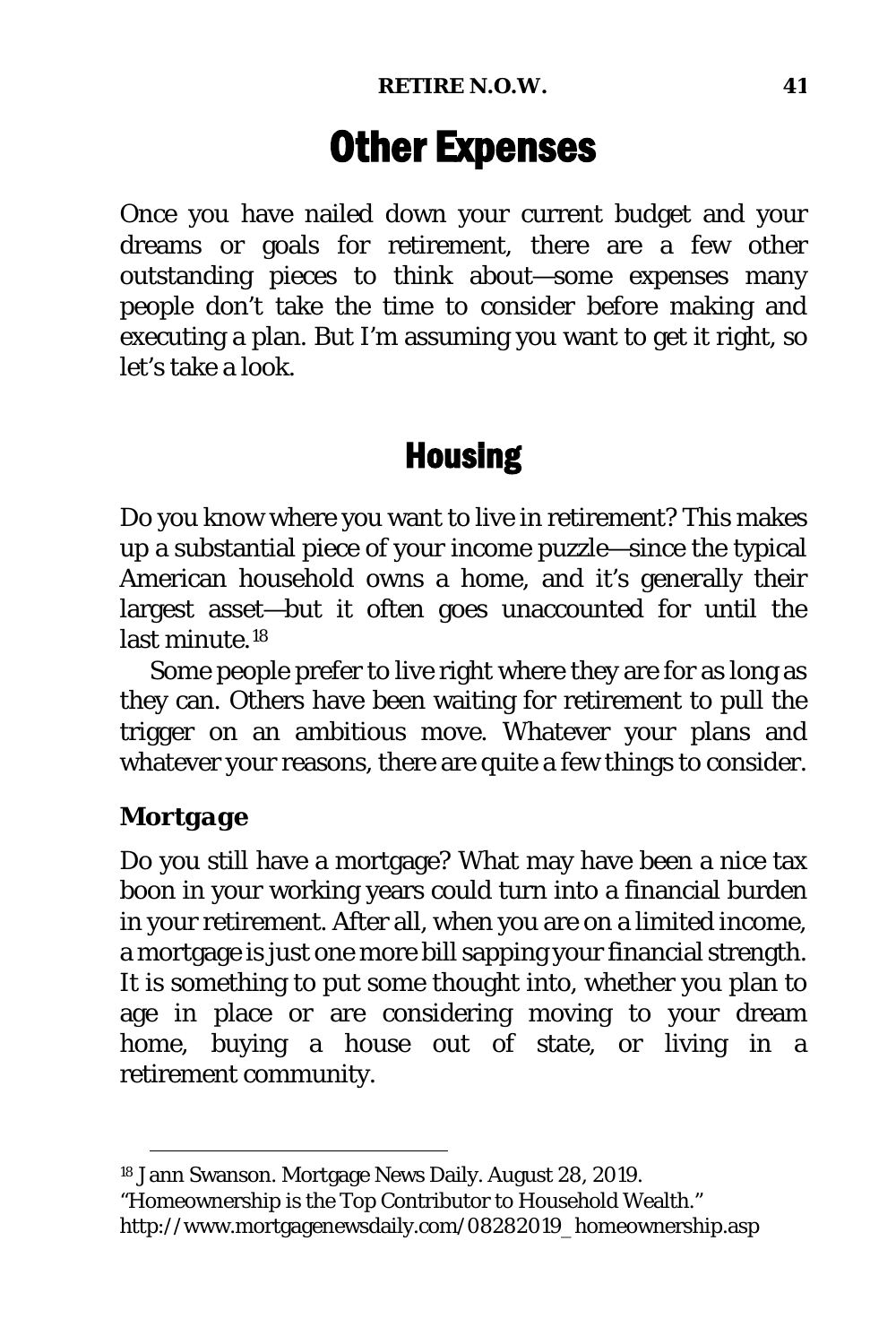#### *Upkeep and Taxes*

A house sans mortgage still requires annual taxes. While it's tempting to think of this as a once-a-year expense, when you have limited earning potential, your annual tax bill might be something into which you want to put a little more forethought.

The costs of homeownership aren't just monetary. When you find yourself dealing with more house than you need, it can drain your time and energy. From keeping clutter at bay to keeping the lawn mower running, upkeep can be extensive and expensive. For some, that's a challenge they heartily accept and can comfortably take on. For others, the idea of yard work or cleaning an area larger than they need feels foolish.

For instance, Peggy discovered after her knee replacement that most of her house was inaccessible to her when she was laid up.

"It felt ridiculous to pay someone else to dust and vacuum a house I was only living in 40 percent of!"

#### *Practicality and Adaptability*

Erik and Magda are looking to retire within the next two decades. They just sold their old three-bedroom ranch-style house. Their twins are in high school, and the couple has wanted to "upgrade" for years. Now they live in a gorgeous 1940s three-story house with all the kitchen space they ever wanted, five sprawling bedrooms, and a library and media room for themselves and their children. Within months of moving in, the couple realized a house perfect for their active teens would no longer be perfect for them in five to fifteen years.

"We are already paying the mortgage for this house, but we've started saving for the next one," said Magda, "Because who wants to climb up two flights of stairs to their bedroom when they're seventy-eight?"

Others I know have encountered a similar situation in their personal lives. After a health crisis, one couple found the luxurious tub for two they slaved over installing had become a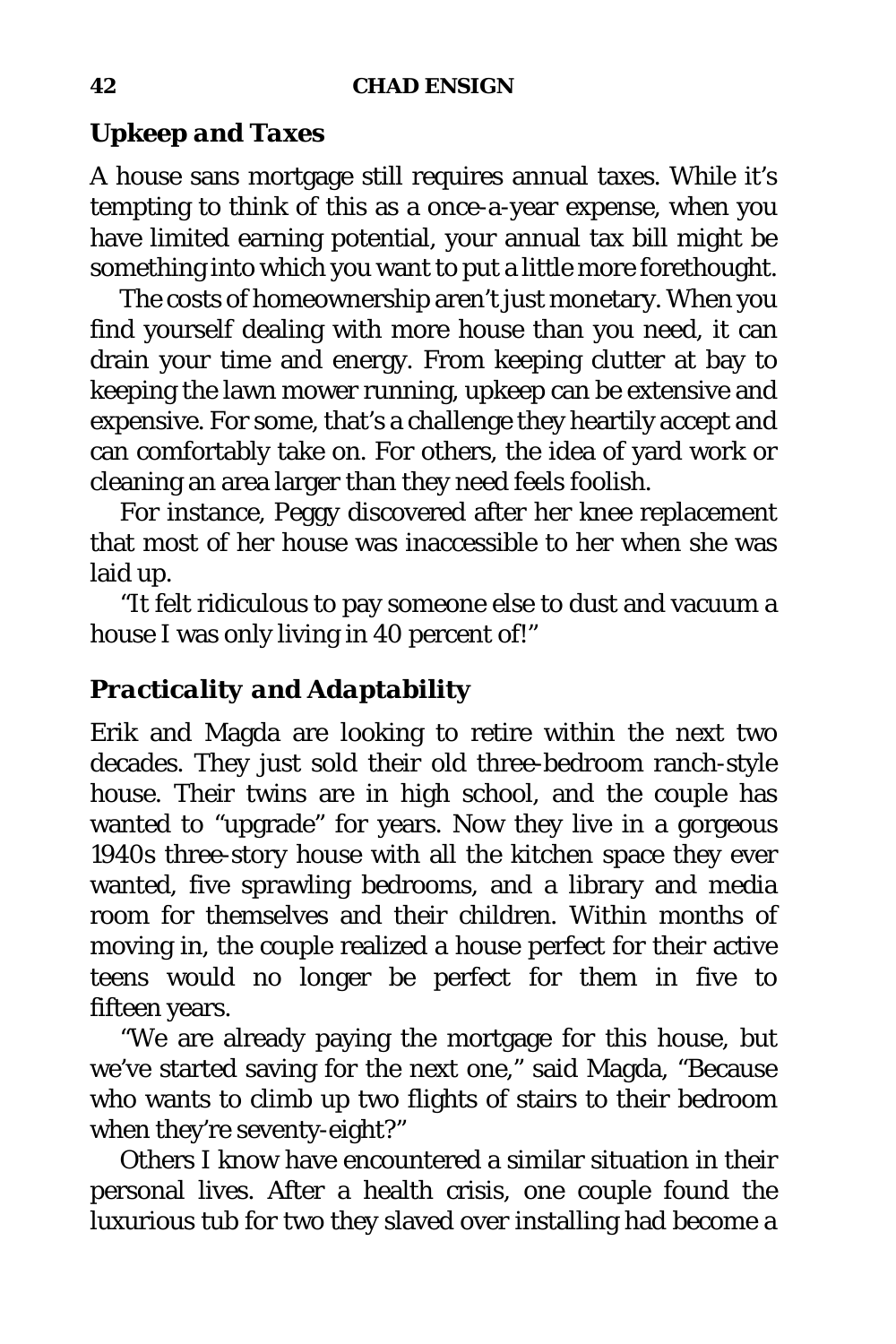specter of a bad slip and safety risks. It's important to think through what your physical reality could be, whatever your long-term plan might be, and it's amazing how many people don't.

#### *Contracts and Regulations*

If you are looking into a cross-country move, be aware of new tax tables or local ordinances in the area where you are looking to move. After all, you don't want to experience sticker-shock when you are looking at downsizing or reducing your bills in retirement.

Along the same lines, if you are moving into a retirement community, be sure to look at the fine print. What happens if you must move into a different situation for long-term care? Will you be penalized? Will you be responsible for replacing your slot in the community? What are all of the fees, and what do they cover?

# Inflation

As I write this in 2020, America has experienced a long stretch of low inflation, with inflation not exceeding 4 percent since 1991.[19](#page-57-0)

However, inflation isn't a one-time bump; it has a cumulative effect. Even with relatively low inflation over the past few decades, the \$20 sneakers you bought your grade-schooler in 1991 will cost \$34.02 to buy for your grandchild.<sup>[20](#page-57-1)</sup> What if, in retirement, we hit a stretch like in the late '70s and early '80s when annual inflation rates of 10 percent became the norm? It may be wise to consider some extra padding in your

<span id="page-57-1"></span><span id="page-57-0"></span><sup>19</sup> US Inflation Calculator. January 2020. "Historical Inflation Rates." http://www.usinflationcalculator.com/inflation/historical-inflation-rates/ <sup>20</sup> Ibid.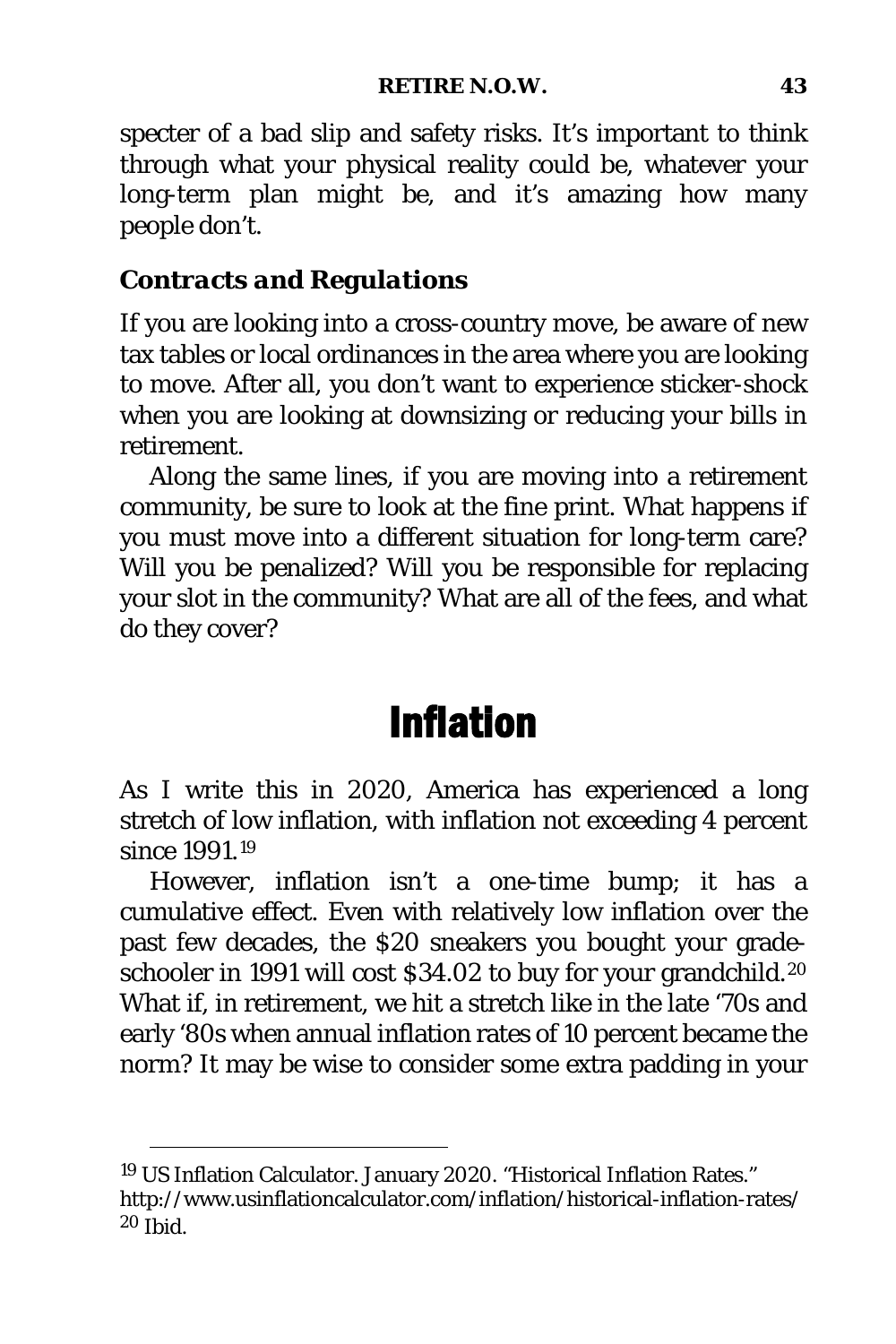retirement income plan to account for any potential increase in inflation in the future.

# Aging

Also, in the expense category, think about longevity. We all hope to age gracefully. However, it's important to face the prospect of aging with a sense of realism.

The elephant in the room for many families is long-term care: No one wants to admit they will likely need it, but the reality is as many as 70 percent of us will. [21](#page-58-0) Aging is a significant piece of retirement income planning because you'll want to figure out how to set aside money for your care, either at home or away from it. The more comfortable you get with discussing your wishes and plans with your loved ones, the easier planning for the financial side of it can be.

I discuss health care and potential long-term care costs in more detail elsewhere in this book, but, suffice it to say, nursing home care is incredibly expensive and typically not something you get to choose when you need.

It isn't just the costs of long-term care that pose a concern in living longer. It's also about covering the possible costs of everything else associated with living longer. For instance, if Henry retires from his job as a biochemical engineer at age sixty-five, perhaps he planned to have a very decent income for twenty years, until age eighty-five. But what if he lives until he's ninety-five? That's a whole third—ten years—more of personal income he will need.

<span id="page-58-0"></span><sup>21</sup> Moll Law Group. 2019. "The Cost of Long-Term Care." https://www.molllawgroup.com/the-cost-of-long-term-care.html.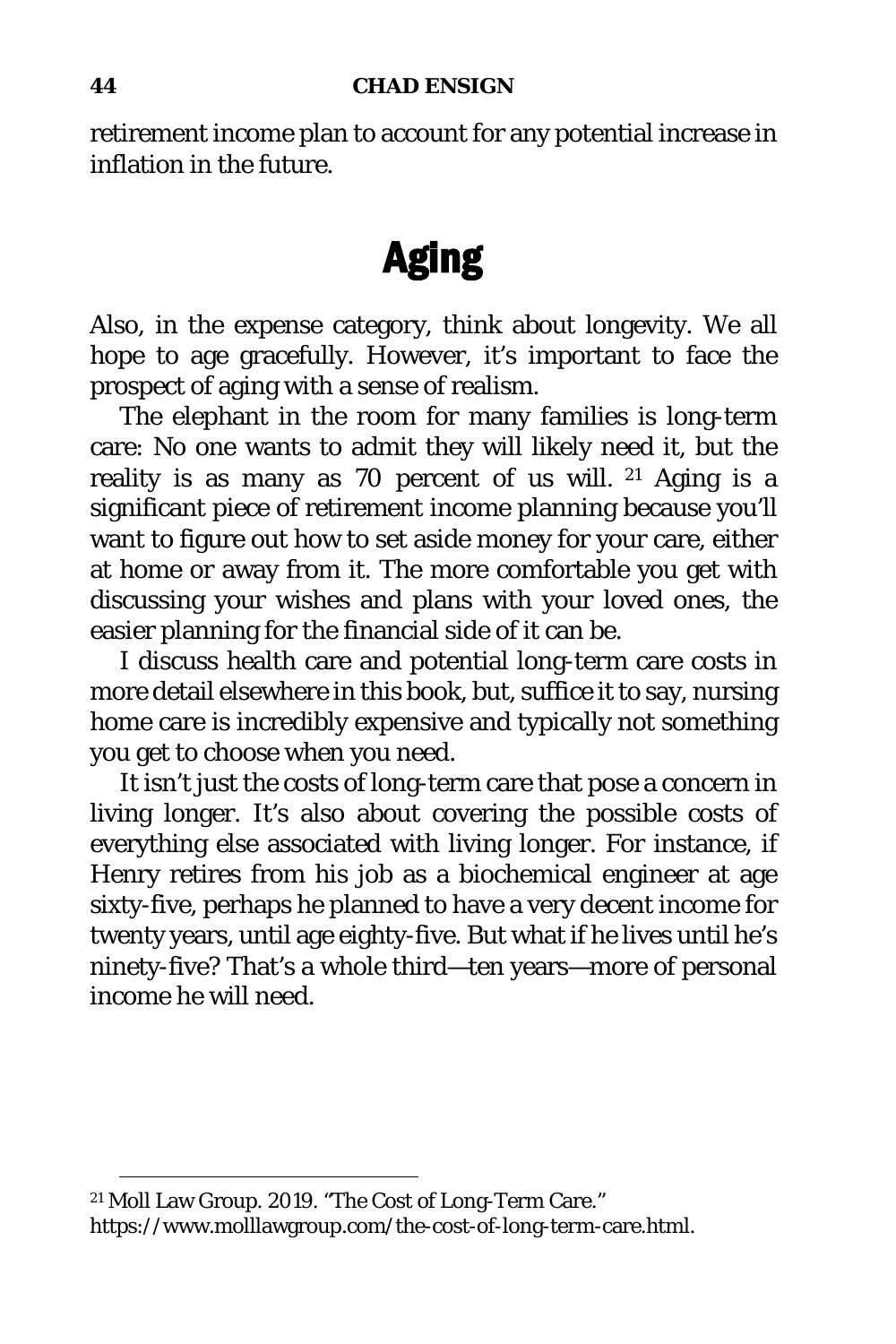# Putting It All Together

Whew! So, you have pulled together what you have, and you have a pretty good idea of where you want to be. Now your financial professional and you can go about the work of arranging what assets you *have* to cover what you need—and how you might try to cover any gaps.

Like the proverbial man in the Bible who built his house on a rock, I like to help my clients figure out how to cover their day-to-day living expenses—their needs—with insurance and other guaranteed income sources, like pensions and Social Security.

To retire, you should look at your investments and savings like a pyramid. The rock-like foundation to a sound retirement is essential income. You want that money to be guaranteed, and you can't only have enough under ideal circumstances. What happens if there's a shortfall? How much of your savings or other assets would you need to sacrifice to compensate? It's best to plan for unexpected scenarios rather than for the minimum needed in ideal situations.

The next level, after the foundation is properly funded, covers discretionary spending—the extra money you should have for "want" purchases. This level includes items like a new television or a lakehouse, where unneeded funds from the first level can be put toward additional desired expenses that aren't necessary. Then there's growth money. Those funds are set aside to build over time so future long-term care costs, inheritance, and inflation are accounted for. If your investments are doing what you need them to do—that is, they satisfy each tier of the pyramid sustainably—you can retire.

Many have been indoctrinated with the over-simplified belief that to retire you only need a million dollars (or some other specific number) in savings. But it's not about savings. It's about having what you need from all available assets to sustain income.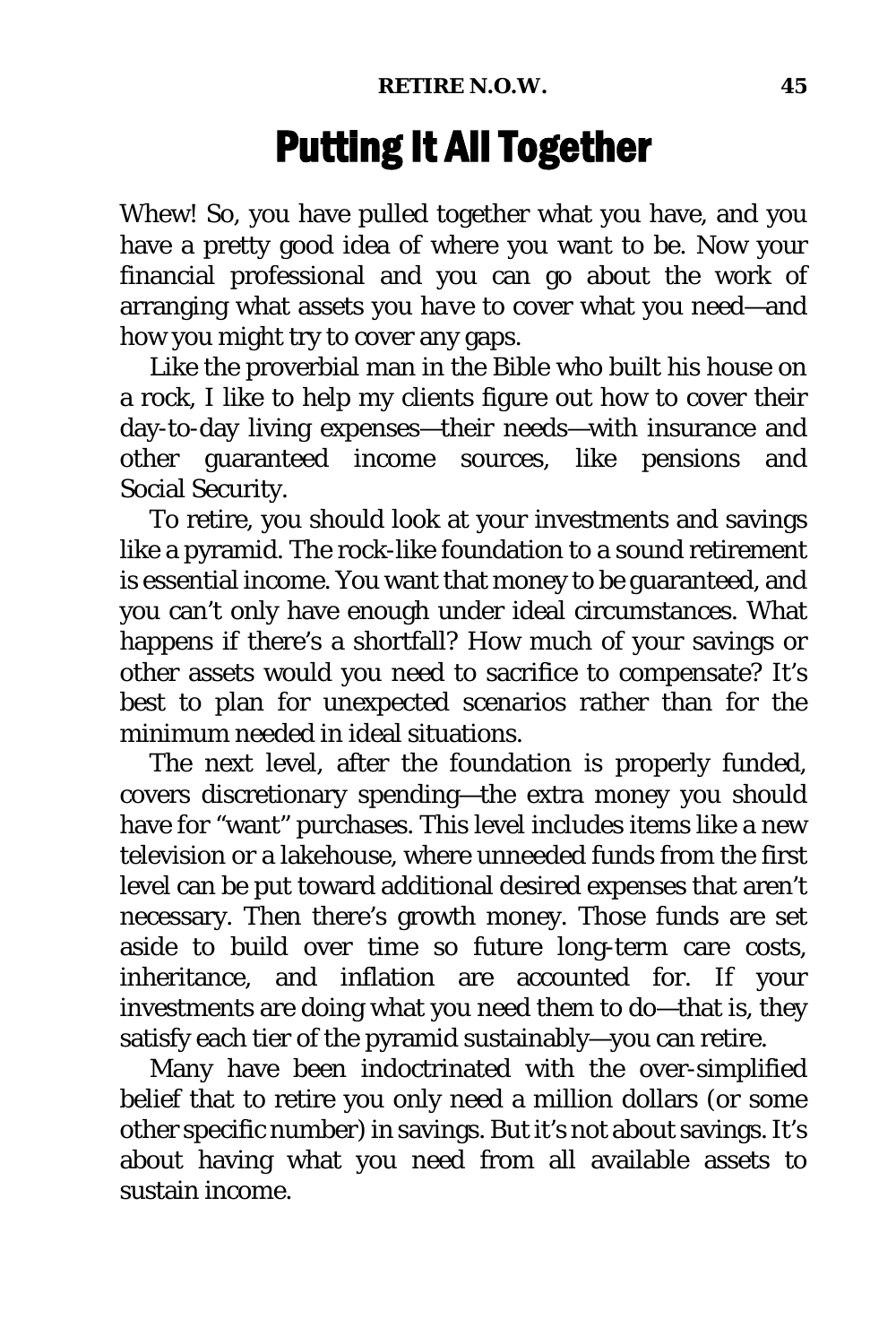Again, you should keep in mind there isn't one single financial vehicle, asset, or source to fill all of your needs, and that's okay. One of the challenges of making a plan for your income in retirement concerns figuring out what products to use. You can release some of that stress when you accept the fact you will need a diverse portfolio—potentially with bonds, stocks, insurance, and other income sources—not just one massive money pile.

One way to help shore up your income gaps is by working with your financial professional and a qualified tax advisor to mitigate your tax exposure. If you have a 401(k) or IRA, a financial advisor in your corner can help you figure out how and when to take distributions from your account in a way that doesn't push you into a higher tax bracket. Or you might learn how to use tax-advantaged bonds more effectively. Effective tax planning isn't necessarily about "adding" to your income; especially with retirement, it's less about what you make as it is about what you keep. Paying a lower tax bill keeps more money in your pocket, which is where you want it when it comes to retirement income.

Now you can look at ways to cover your remaining retirement goals. Are there products like long-term care insurance specific to a certain kind of expense you anticipate? Is there a particular asset you want to use for your "play" money—money for trips and gifts for the grandkids? Is there any way you can portion off money for those charitable legacy plans?

Once you have analyzed your income wants, needs, and your realistic assets to cover them, you may have a gap. The masterstroke of a competent financial professional will be to help you figure out how you will cover that gap. Will you need to cut out a round of golf a week? Maybe skip the new car? Or will you need to take more substantial action?

One way to cover an income gap is to consider working longer or even part-time before retirement and even after that magical calendar date. This may not be the best "plan" for you;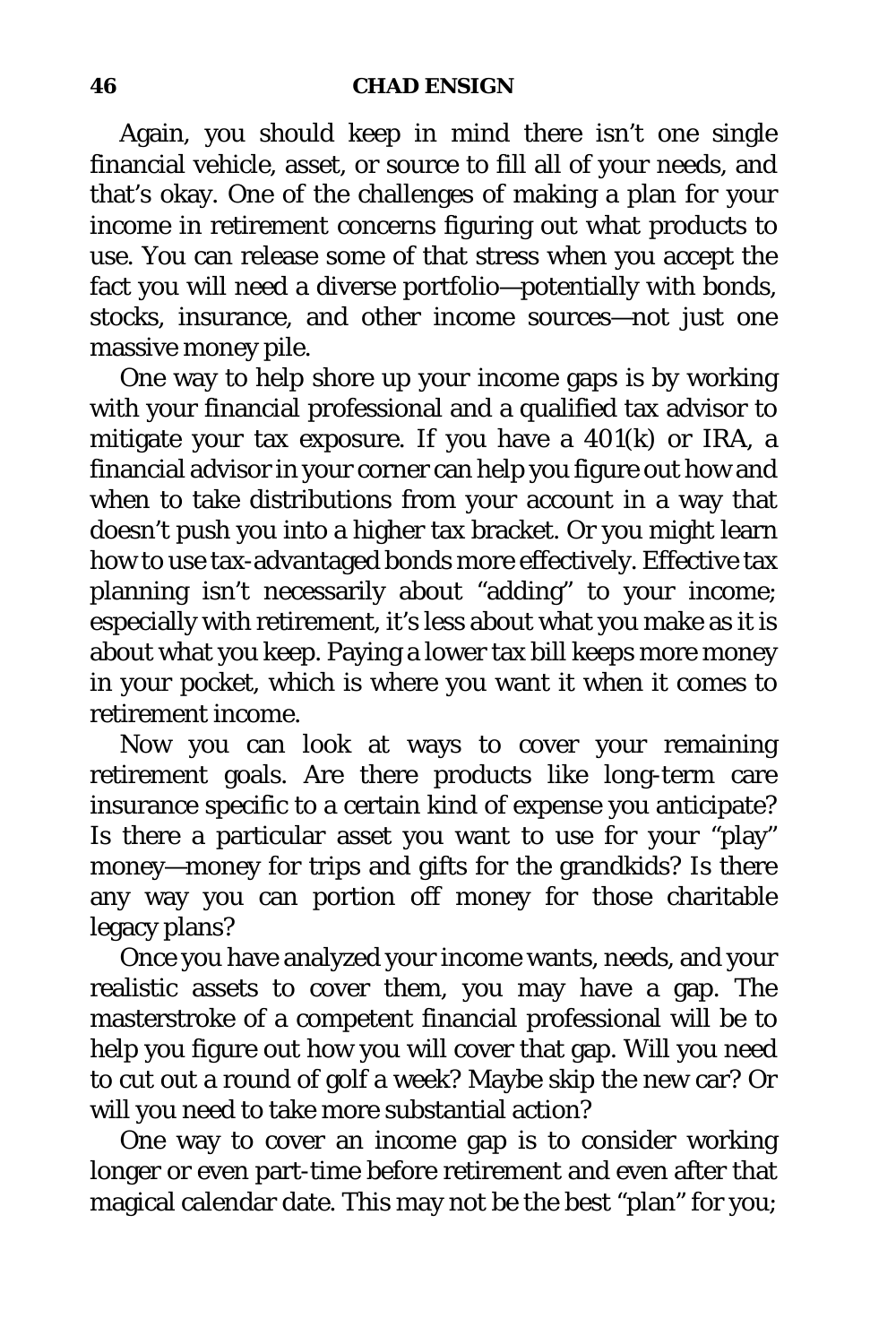disabilities, work demands, and physical or emotional limitations can hinder the best-laid plans to continue working. However, if it is physically possible for you, this is one considerable way to help your assets last, for more than one reason.

In fact, about one in five Americans are still working past age sixty-five. This is a record percentage in the past half-century. While some do list their personal finances as a reason for staying on the job, others do so to avoid feeling bored in retirement, among other reasons.[22](#page-61-0)

When you're retired, you no longer have an employer paying you a steady check. It is up to you to make sure you have saved and planned for the income you need.

<span id="page-61-0"></span><sup>22</sup> Associated Press. October 9, 2018. "1 in 5 Americans over 65 are Still Waiting to Retire." https://nypost.com/2018/10/09/1-in-5-americansover-65-are-still-waiting-to-retire/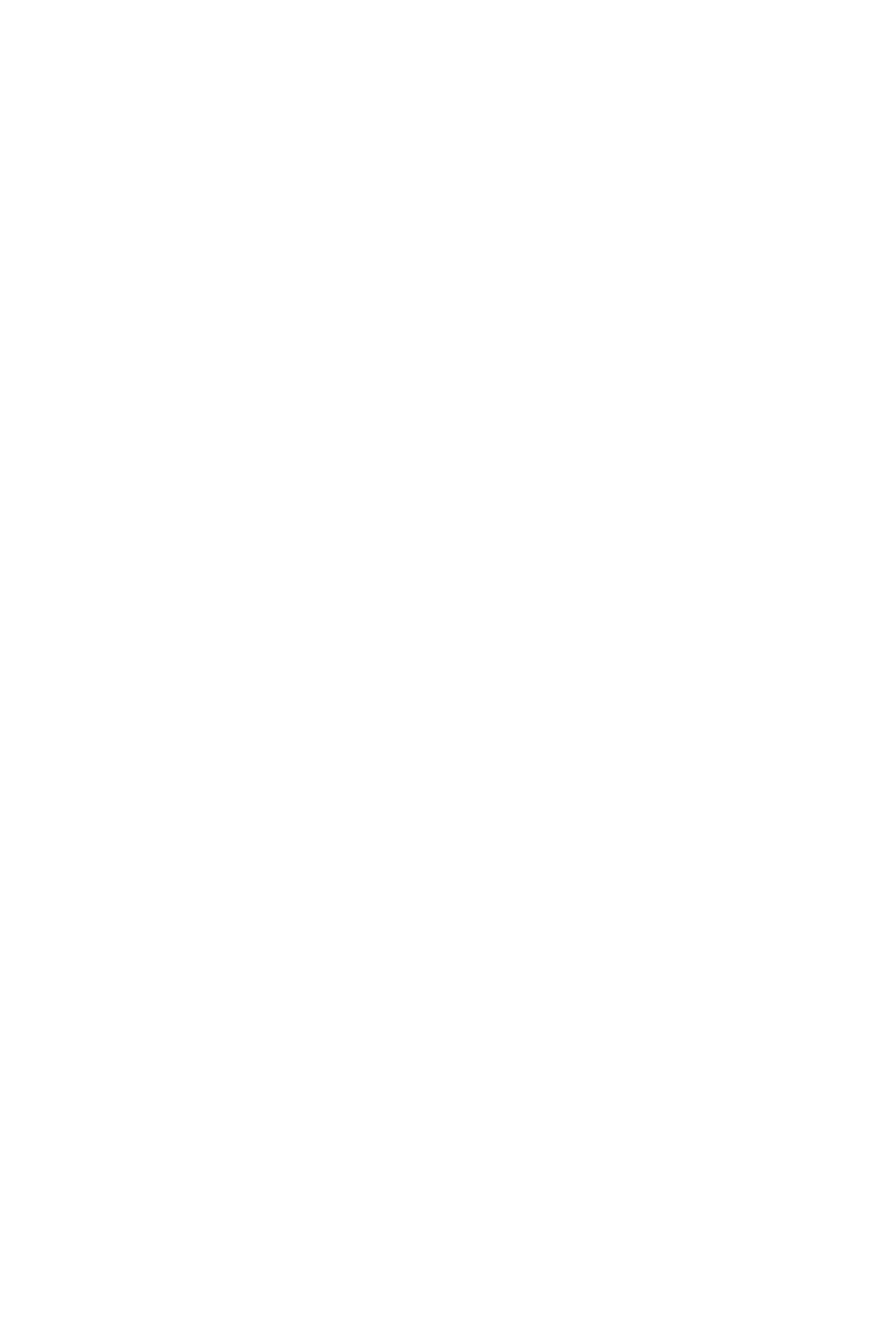# CHAPTER 5 Social Security

ocial Security is often the foundation piece of retirement income. Backed by the strength of the U.S. Treasury, it provides perhaps the most dependable paycheck you will have in retirement. S<sub>have</sub>

From the time you collect your first paycheck at whatever job made you a bonafide taxpayer (for me, it was throwing newspapers with my mom in Concord, California), you are paying into the grand old Social Security system. What grew and developed out of the pressures of the Great Depression has become one of the most popular government programs in the country, and, if you pay in the equivalent of ten years or more, you, too, can benefit from the Social Security program.

Now, before we get into the nitty-gritty of Social Security, I'd like to address a current concern: Will Social Security still be there for you when you reach retirement age?

# The Future of Social Security

This question is ever-present as headlines trumpet an underfunded Social Security program alongside the flux of baby boomers who are retiring in droves, and the comparatively smaller younger generations who are bearing the responsibility of funding the system.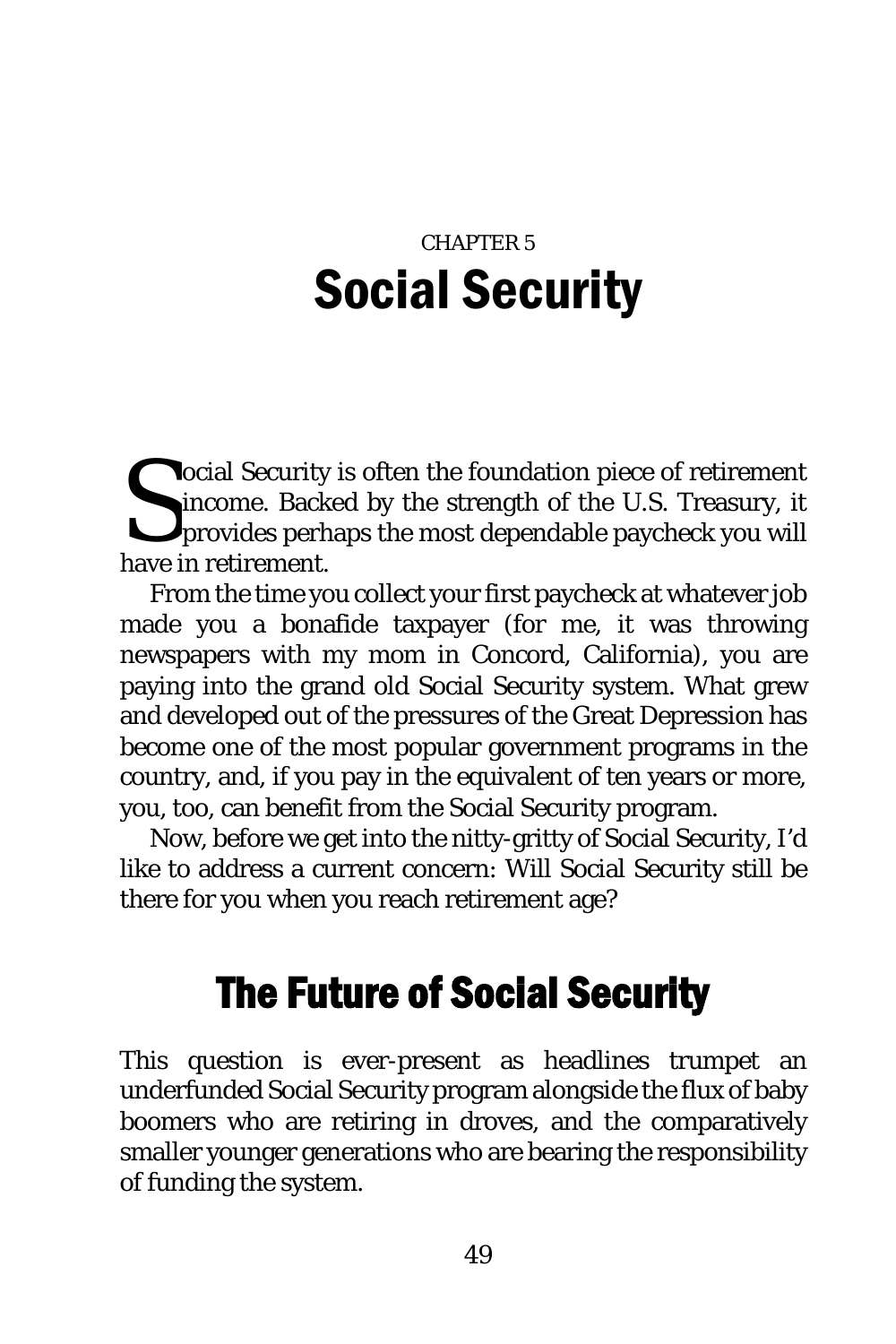The Social Security Administration itself is a source of this concern as each Social Security statement now bears an asterisk that continues near the end of the summary:

*"\*Your estimated benefits are based on current law. Congress has made changes to the law in the past and can do so at any time. The law governing benefit amounts may change because, by 2034, the payroll taxes collected will be enough to pay only about 79 percent of scheduled benefits."*

Just a reminder, as if you needed one, that nothing in life is guaranteed.

Before you get too discouraged, though, here are a few thoughts to keep you going:

- Although those who retire after 2034 may only receive 79 cents on the dollar for their scheduled benefits, 79 percent is notably not zero.
- Social Security has made changes in the distant and near past to protect the fund's solvency, including increasing retirement ages and striking certain filing strategies.
- There are many changes Congress could make, and lawmakers are currently discussing how to fix the system, such as further increasing full retirement age and eligibility.
- One thing no one is seriously discussing? Reneging on current obligations to retirees or the soon-to-retire.

Take heart. The real answer to the question, "Will Social Security be there for me?" is still "yes."

This question is an important one to consider when you take a look at how much we, as a nation, rely on this program. Did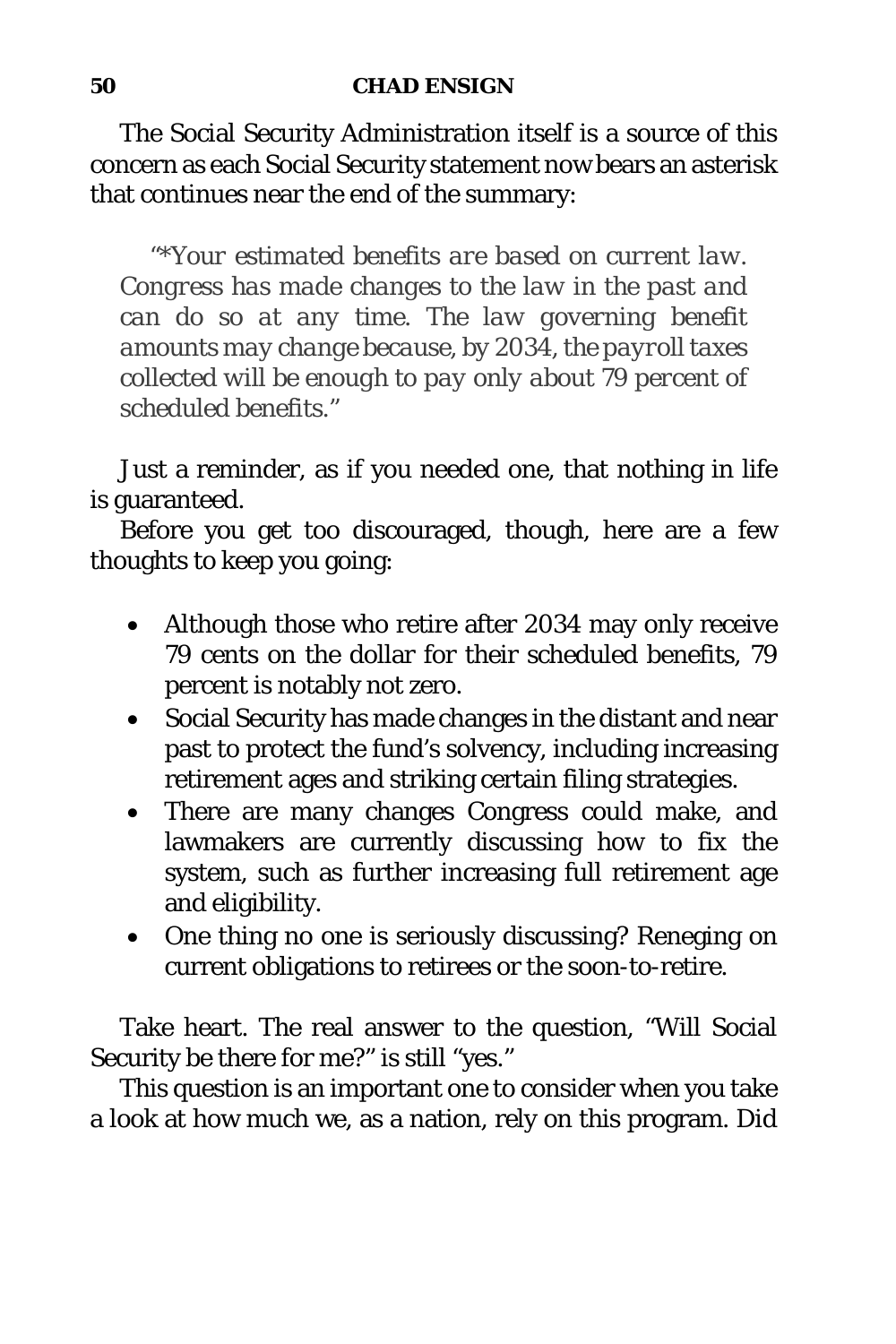you know Social Security benefits replace about 40 percent of a person's original income when they retire?<sup>[23](#page-65-0)</sup>

If you ask me, that's a pretty significant piece of your retirement income puzzle.

Another caveat? You may not realize this, but no one can legally "advise" you about your Social Security benefits.

"But, Chad," you may be thinking, "Isn't that part of what you do? And what about that nice gentleman at the Social Security Administration office I spoke with on the phone?"

Don't get me wrong. Social Security Administration employees know their stuff. They are trained to know policies and programs, and they are usually pretty quick to tell you what you can and cannot do. But the government specifically says, because Social Security is a benefit you alone have paid into and earned, your Social Security decisions, too, are yours alone.

When it comes to financial professionals, we can't push you in any directions, either, *but*—there's a big but here—working with a well-informed financial professional is still incredibly handy when it comes to your Social Security decisions. Why? Because someone who's worth his or her salt will know what withdrawal strategies might pertain to your specific situation and will ask questions that can help you determine what you are looking for when it comes to your Social Security.

For instance, some people want the highest possible monthly benefit. Others want to start their benefits early, not always because of financial need. I heard about one man who called in to start his Social Security payments the day he qualified, just because he liked to think of it as the government paying back a debt it owed him, and he enjoyed the feeling of receiving a check from Uncle Sam.

Whatever your reasons, questions, or feelings regarding Social Security, the decision is yours alone; but working with a financial professional can help you put your options in perspective by showing you—both with industry knowledge and

<span id="page-65-0"></span><sup>23</sup> Social Security Administration. "Learn About Social Security Programs." https://www.ssa.gov/planners/retire/r&m6.html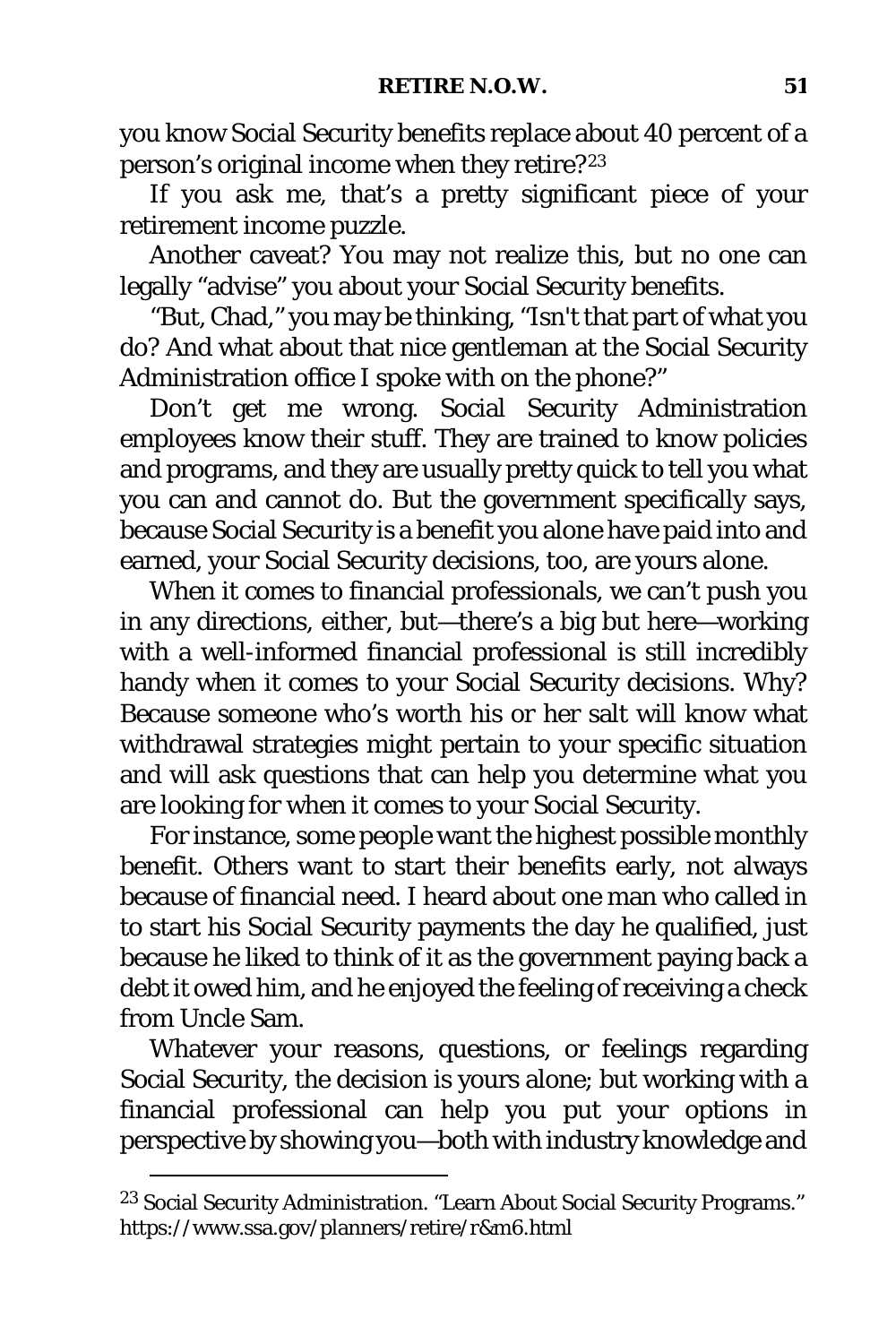with proprietary software or planning processes—where your benefits fit into your overall strategy for retirement income.

One reason the federal government doesn't allow for "advice" related to Social Security, I suspect, is so no one can profit from giving you advice related to your Social Security benefit—or from providing any clarifications. Again, this is a sign of a good financial professional. Those who are passionate about their work will be knowledgeable about what benefit strategies might be to your advantage and will happily share those possible options with you.

## Full Retirement Age

When it comes to Social Security, it seems like many people only think so far as "yes." They don't take the time to understand the various options available. Instead, because it is common knowledge you can begin your benefits at age sixtytwo, that's what many of us do. While more people are opting to delay taking benefits, age sixty-two is still firmly the most popular age to start.[24](#page-66-0)

What many people fail to understand is, by starting benefits early, they may be leaving a lot of money on the table. You see, the Social Security Administration bases your monthly benefit on two factors: your earnings history and your full retirement age (FRA).

From your earnings history, they pull the thirty-five years you made the most money and use a mathematical indexing formula to figure out a monthly average from those years. If you paid into the system for less than thirty-five years, then every year you didn't pay in will be counted as a zero.

<span id="page-66-0"></span><sup>24</sup> Elizabeth O'Brien. Money. March 7, 2019. "This is the Age when Most People Claim Social Security-and When Experts Say You Really Should." http://money.com/money/5637694/this-is-the-age-when-most-peopleclaim-social-security-and-when-experts-say-you-really-should/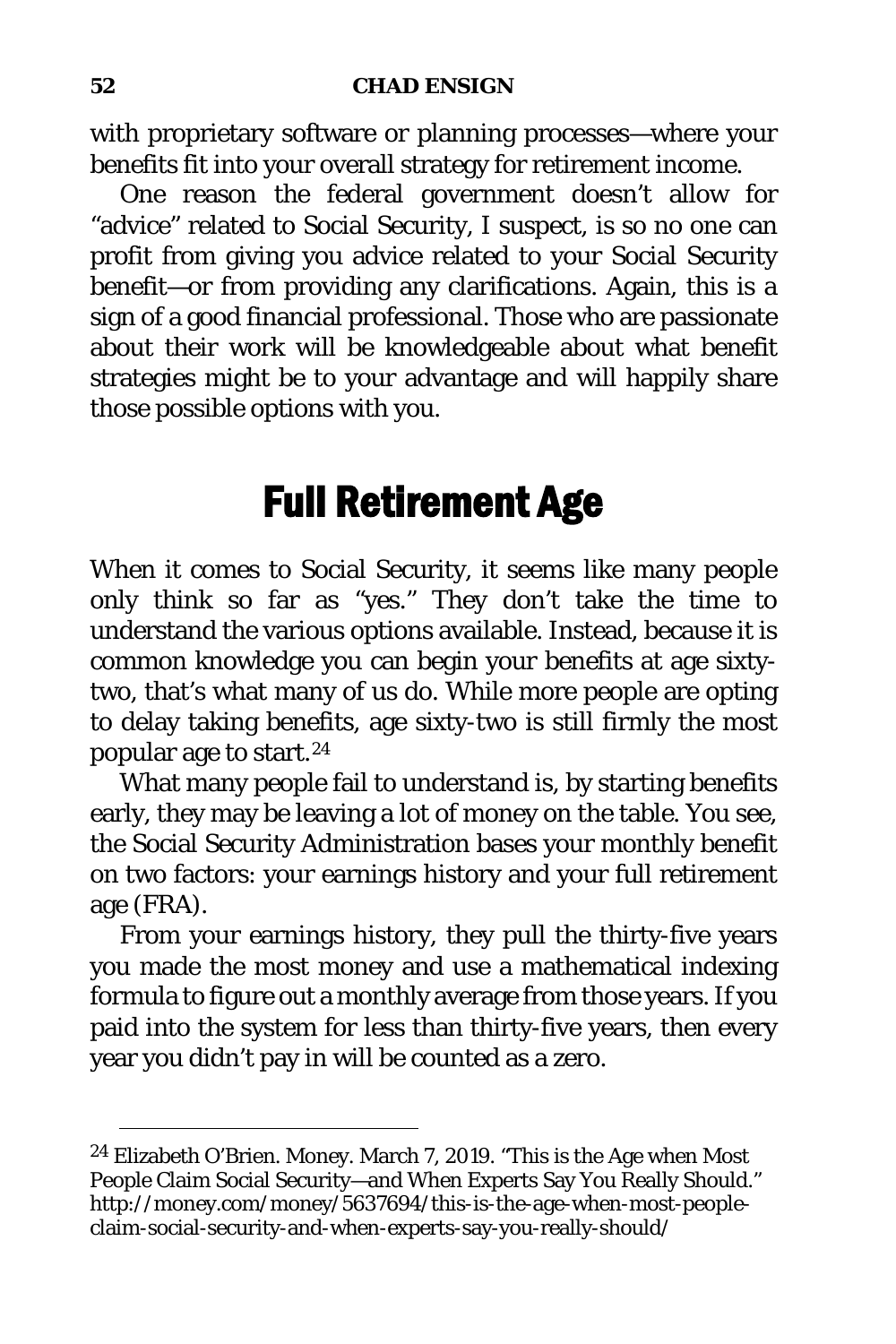Once they have calculated what your monthly earning would be at FRA, the government then calculates what to put on your check based on how close you are to FRA. FRA was originally set at sixty-five, but, as the population aged and lifespans lengthened, the government shifted FRA later and later based on an individual's year of birth. Check out the following chart to see when you will reach FRA.[25](#page-67-0)

<span id="page-67-0"></span><sup>25</sup> Social Security Administration. "Full Retirement Age." https://www.ssa.gov/planners/retire/retirechart.html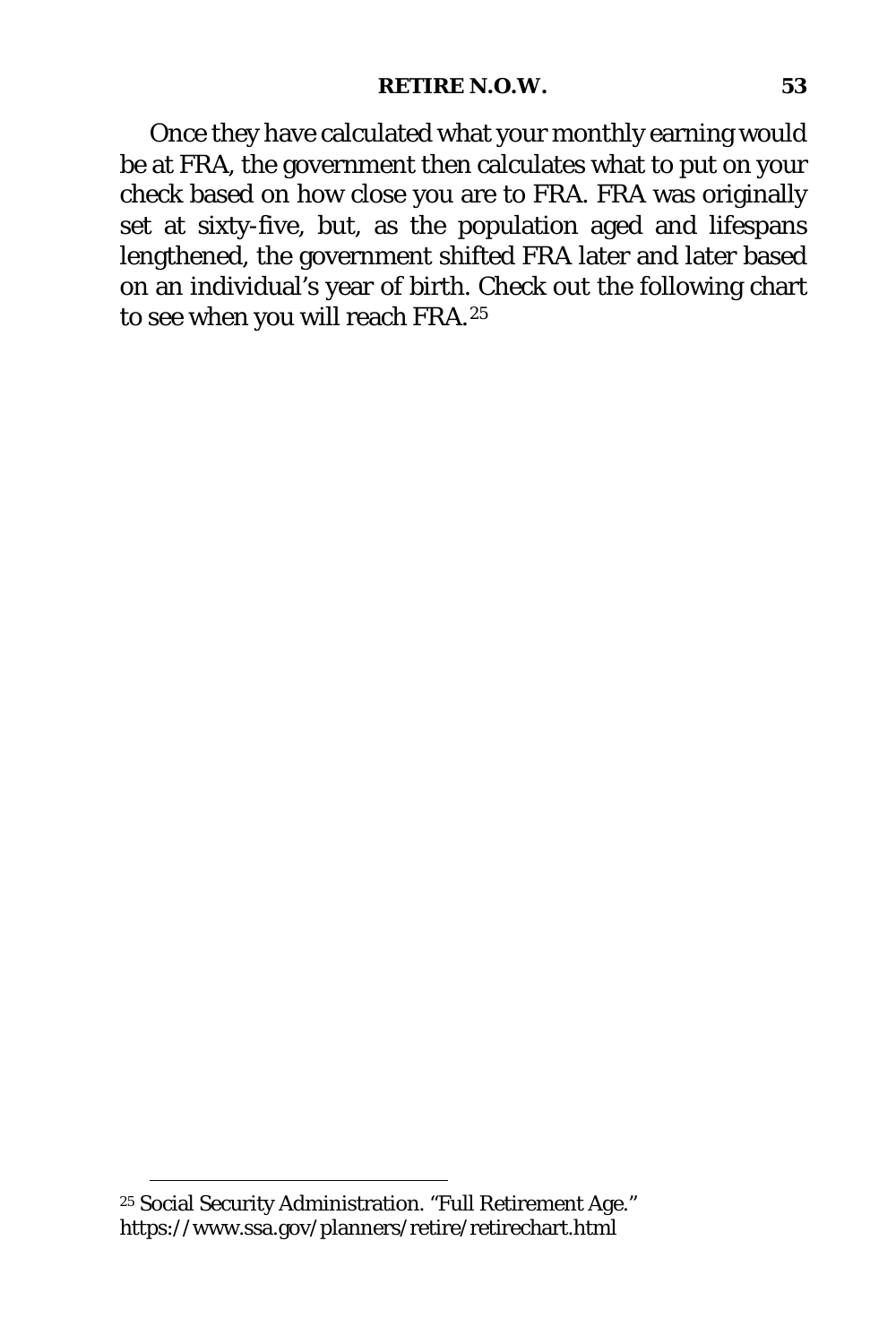#### **54 CHAD ENSIGN**

| <b>Benefits*</b>                                                                                                                                                                                                                                 | <b>Age to Receive Full Social Security</b> |  |  |  |  |  |  |
|--------------------------------------------------------------------------------------------------------------------------------------------------------------------------------------------------------------------------------------------------|--------------------------------------------|--|--|--|--|--|--|
| (Called "full retirement age" [FRA] or "normal<br>retirement age.")                                                                                                                                                                              |                                            |  |  |  |  |  |  |
| Year of Birth*                                                                                                                                                                                                                                   | <b>FRA</b>                                 |  |  |  |  |  |  |
| 1937 or earlier                                                                                                                                                                                                                                  | 65                                         |  |  |  |  |  |  |
| 1938                                                                                                                                                                                                                                             | 65 and 2 months                            |  |  |  |  |  |  |
| 1939                                                                                                                                                                                                                                             | 65 and 4 months                            |  |  |  |  |  |  |
| 1940                                                                                                                                                                                                                                             | 65 and 6 months                            |  |  |  |  |  |  |
| 1941                                                                                                                                                                                                                                             | 65 and 8 months                            |  |  |  |  |  |  |
| 1942                                                                                                                                                                                                                                             | 65 and 10 months                           |  |  |  |  |  |  |
| 1943-1954                                                                                                                                                                                                                                        | 66                                         |  |  |  |  |  |  |
| 1955                                                                                                                                                                                                                                             | 66 and 2 months                            |  |  |  |  |  |  |
| 1956                                                                                                                                                                                                                                             | 66 and 4 months                            |  |  |  |  |  |  |
| 1957                                                                                                                                                                                                                                             | 66 and 6 months                            |  |  |  |  |  |  |
| 1958                                                                                                                                                                                                                                             | 66 and 8 months                            |  |  |  |  |  |  |
| 1959                                                                                                                                                                                                                                             | 66 and 10 months                           |  |  |  |  |  |  |
| 1960 and later                                                                                                                                                                                                                                   | 67                                         |  |  |  |  |  |  |
| <i>*If you were born on Jan. 1 of any year, you should refer to the previous year. (If you were</i><br>born on the 1st of the month, we figure your<br>benefit [and your full retirement age] as if your<br>birthday was in the previous month.) |                                            |  |  |  |  |  |  |

When you attain FRA, you are eligible to receive 100 percent of whatever the Social Security Administration says is your full monthly benefit.

Starting at age sixty-two, for every year before FRA you claim benefits, your monthly check is reduced by 5 percent. Conversely, for every year you delay taking benefits past FRA, your monthly benefit increases by 8 percent (until age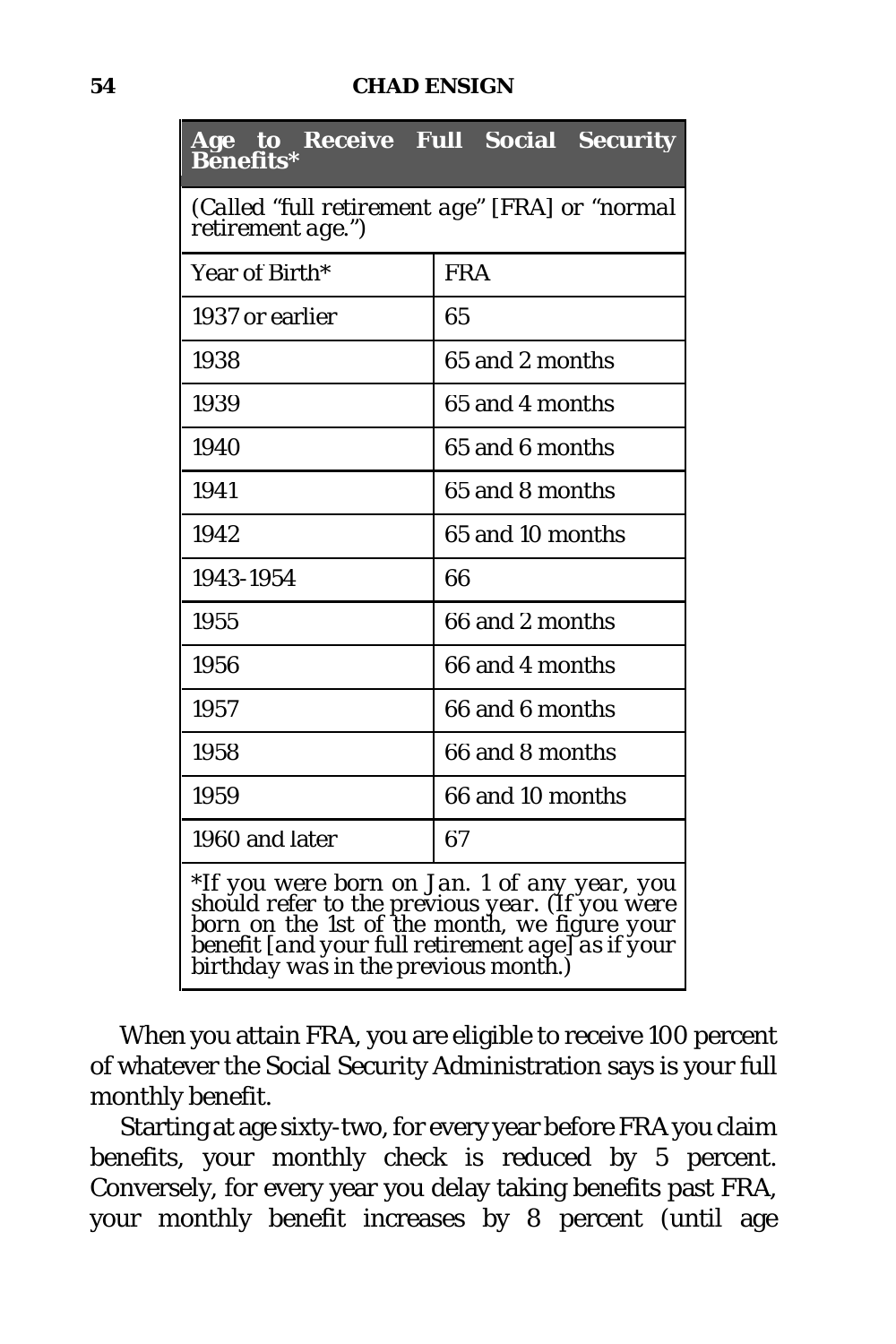seventy—after that, there is no monetary advantage to delaying Social Security benefits). While your circumstances and needs may vary, this is why a lot of financial professionals urge people to at least consider delaying until they reach age seventy.

| <b>Taking benefits early could affect</b><br>your monthly check by |       |       |      |               |      |       |       |       |
|--------------------------------------------------------------------|-------|-------|------|---------------|------|-------|-------|-------|
| 62                                                                 | 63    | 64    | 65   | <b>FRA 66</b> | 67   | 68    | 69    | 70    |
| $-20$                                                              | $-15$ | $-10$ | $-5$ |               | +8   | $+16$ | $+24$ | $+32$ |
| %                                                                  | $\%$  | $\%$  |      |               | $\%$ | $\%$  | $\%$  | %     |

Why Wait? [26](#page-69-0)

### My Social Security

As long as you are over age thirty, you have probably received a notice from the Social Security Administration telling you to activate something called "My Social Security." This is a handy way to learn more about your particular benefit options, to keep track of what your earnings record looks like, and to calculate the benefits you have accrued over the years.

Essentially, My Social Security is an online account you can activate to see what your personal Social Security picture looks like, which you can do at www.ssa.gov/myaccount. This can be extremely helpful when it comes to planning for income in retirement and figuring up the difference between your anticipated income versus anticipated expenses.

My Social Security is also helpful because it's a great way to see if there is a problem. For instance, I have heard of one woman who, through diligently checking her tax records against her Social Security profile, discovered her Social

https://www.ssa.gov/planners/retire/applying2.html

<span id="page-69-0"></span><sup>26</sup> Social Security Administration. April 2019. "Can You Take Your Benefits Before Full Retirement Age?"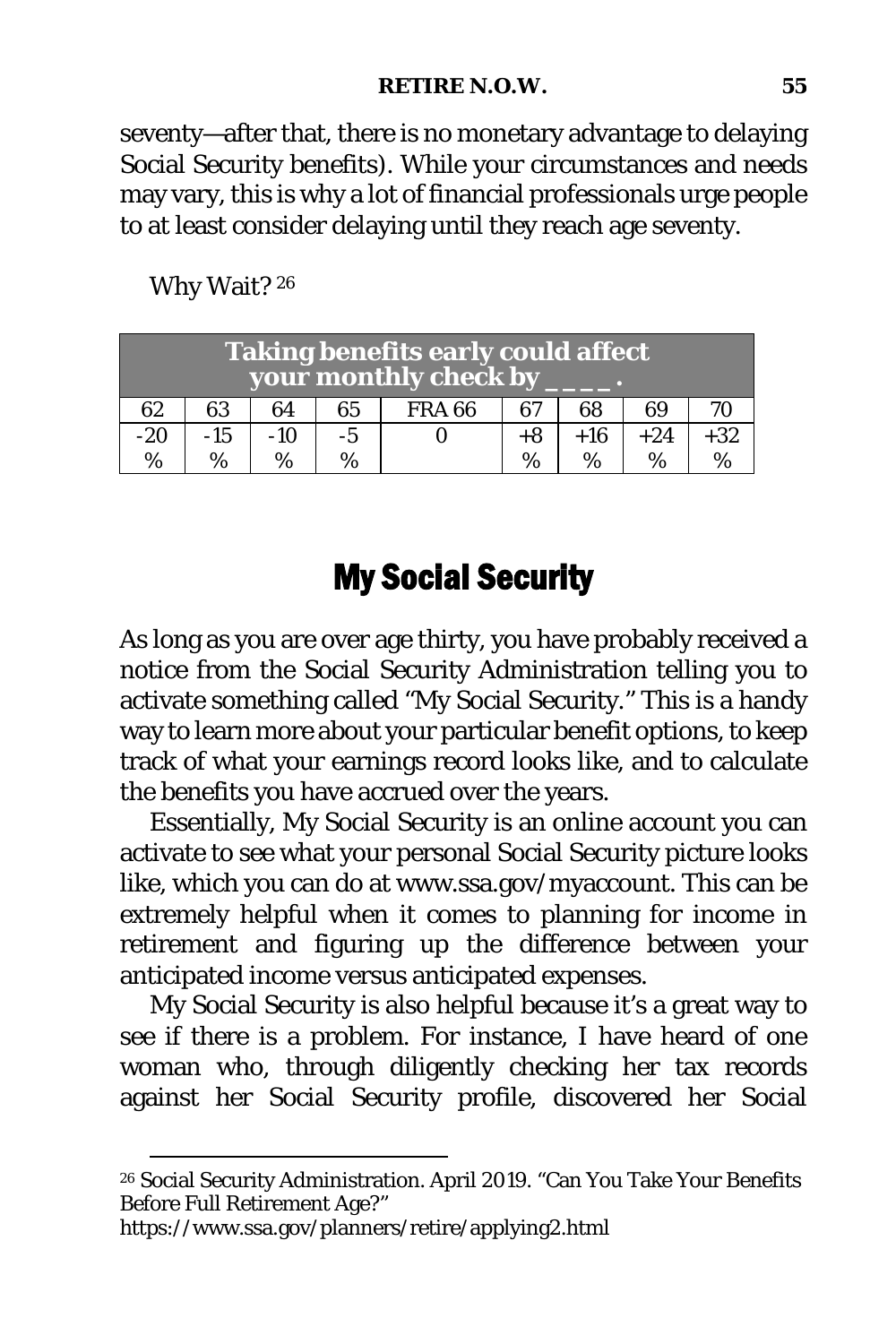Security check was shortchanging her, based on her earnings history. After taking the discrepancy to the Social Security Administration, they sent her what they owed her in makeup benefits.

### COLA

Social Security is a largely guaranteed piece of the retirement puzzle: If you get a statement that says to expect \$1,000 a month, you can be sure you will receive \$1,000 a month. But there is one variable detail, and that is something called the cost-of-living adjustment, or COLA.

The COLA is an increase in your monthly check meant to address inflation in everyday life. After all, your expenses will likely continue to experience inflation in retirement, but you will no longer have the opportunity for raises, bonuses, or promotions you had when you were working. Instead, Social Security receives an annual cost-of-living increase tied to the Department of Labor's Consumer Price Index for Urban Wage Earners and Clerical Workers, or CPI-W. If the CPI-W measurement shows inflation rose a certain amount for regular goods and services, then Social Security recipients will see that reflected in their COLA.

The COLA averages 4 percent, but in a no- or low-inflation environment, such as in 2010, 2011, and 2016, Social Security recipients will not receive an adjustment. Some view the COLA as a perk, bump, or bonus, but, in reality, it works more like this: Your mom sends you to the store with \$2.50 for a gallon of milk. Milk costs exactly \$2.50. The next week, you go back with that same amount, but it is now \$2.52 for a gallon, so you go back to Mom, and she gives you 2 cents. You aren't bringing home more milk—it just costs more money.

So the COLA is less about "making" more money and more about keeping seniors' purchasing power from eroding when inflation is a big factor, such as in 1975, when it was 8 percent!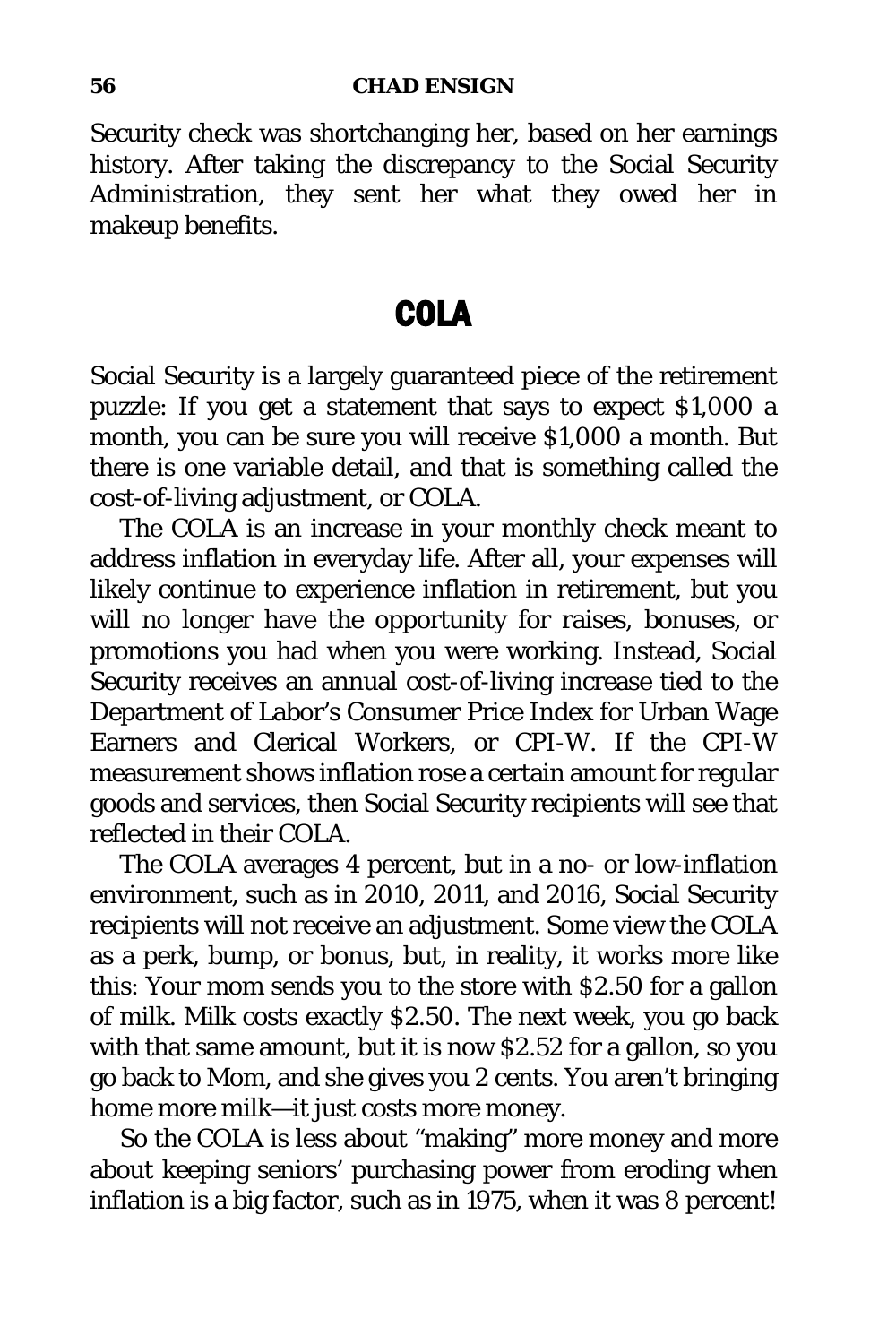[27](#page-71-0) Still, don't let that detract from your enthusiasm about COLAs; after all, what if Mom's solution was: "Here's the same \$2.50; try to find pennies from somewhere else to get that milk!"?

## Spousal Benefits

We've talked about FRA, but another big Social Security decision involves spousal benefits.

If you or your spouse has a long stretch of zeros in your earnings history—perhaps if one of you stayed home for years, caring for children or sick relatives—you may want to consider filing for spousal benefits instead of filing on your own earnings history. A spousal benefit can be up to 50 percent of the primary wage earner's benefit at full retirement age.

To begin drawing a spousal benefit, you must be at least sixty-two years old, and the primary wage earner must have already filed for his or her benefit. While there are penalties for taking spousal benefits early (you could lose up to 67.5 percent of your check for filing at age sixty-two), you cannot earn credits for delaying past full retirement age.[28](#page-71-1)

Like I said, the spousal benefit can be a big deal for those who don't have a very long pay history, but it's important to weigh your own earned benefits against the option of withdrawing based on a fraction of your spouse's benefits.

To look at how this could play out, let's use a hypothetical example of Mary Jane, who is sixty, and Peter, who is sixty-two.

Let's say Peter's benefit at FRA, in his case sixty-six, would be \$1,600. If Peter begins his benefits right now, four years before FRA, his monthly check will be \$1,200. If Mary Jane begins taking spousal benefits in two years, at the earliest date

<span id="page-71-0"></span><sup>27</sup> Social Security Administration. "Cost-Of-Living Adjustment (COLA) Information for 2019." https://www.ssa.gov/cola/

<span id="page-71-1"></span><sup>28</sup> Social Security Administration. "Retirement Planner: Benefits For You As A Spouse." https://www.ssa.gov/planners/retire/applying6.html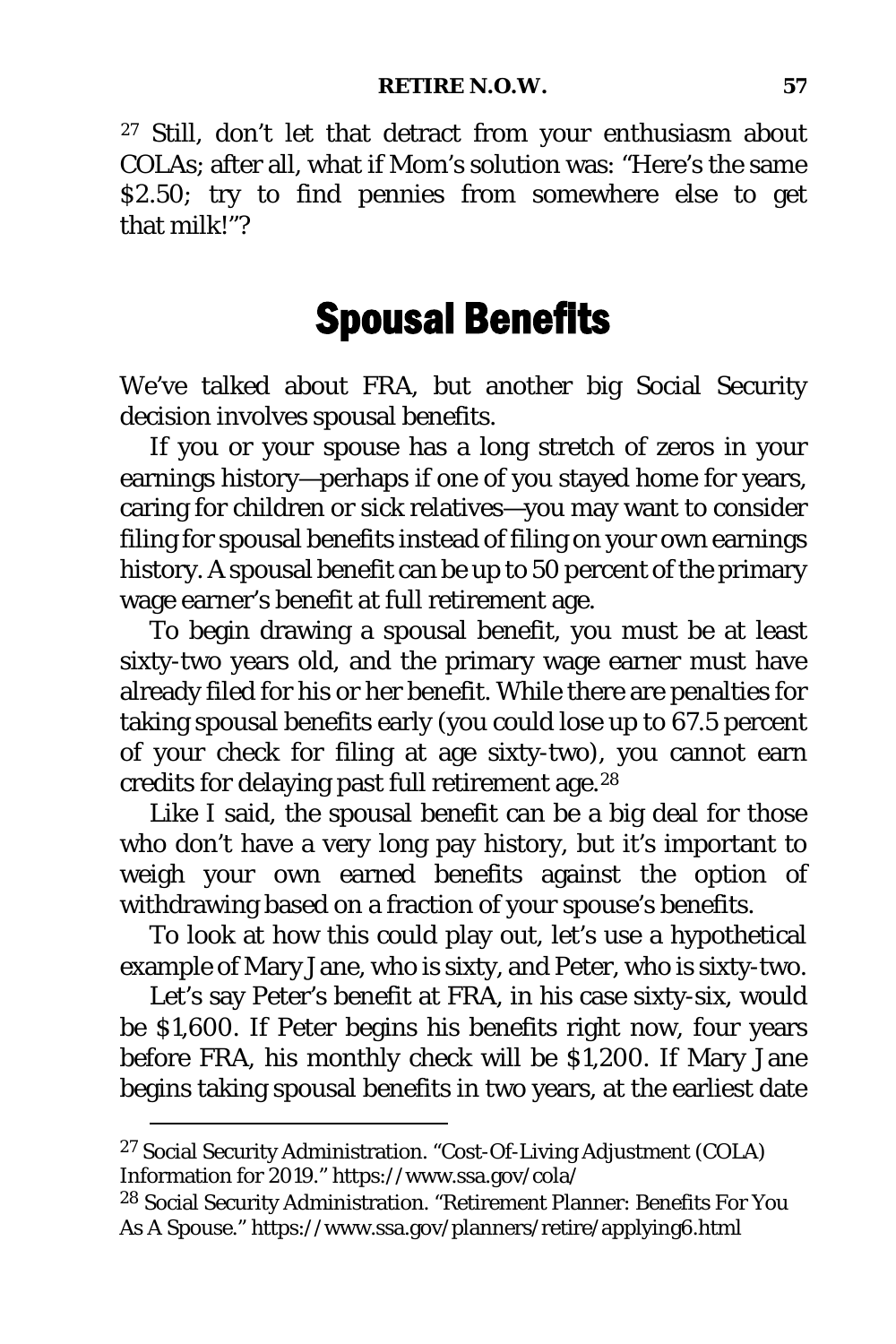possible, her monthly benefits will be reduced by 67.5 percent, to \$520 per month (remember, at FRA, the most she can qualify for is half of Peter's FRA benefit).

What if Peter and Mary Jane both wait until FRA? At sixtysix, Peter begins taking his full benefit of \$1,600 a month. Two years later, when she reaches age sixty-six, Mary Jane will qualify for \$800 a month. By waiting until FRA, the couple's monthly benefit goes from \$1,720 to \$2,400.

What if Peter delays until age seventy to take his maximum possible benefit? For each year past FRA he delays, his monthly benefits increase by 8 percent. This means, at seventy, he could file for a monthly benefit of \$2,112. However, delayed retirement credits do not affect spousal benefits, so, as soon as Peter files at seventy, Mary Jane would also file (at age sixtyeight) for her maximum benefit of \$800, making their highest possible combined monthly check \$2,912.[29](#page-72-0)

When it comes to your Social Security benefits, you obviously will want to consider if a monthly check based on a fraction of your spouse's earnings will be comparable to or larger than your own earnings history.

I've thrown a lot of numbers at you to consider, like your FRA based on your year of birth, as well as COLA and spousal benefits (and we haven't even gotten to taxes!), but here's another date to think about: Jan. 2, 1954. What's important about that, you ask? For those born on or after that date, you can only make the choice to withdraw your benefits one way, one time. That means you will have to pick whether to take a spousal benefit or use your own earnings history, and whichever one you choose will be the check you get every month for the duration of your retirement. However, if you were born *before* Jan. 2, 1954, read on.

If you were born before Jan. 2, 1954, you are eligible to change your benefit withdrawal strategy *even after you have* 

https://www.ssa.gov/OACT/quickcalc/spouse.html#calculator

<span id="page-72-0"></span><sup>29</sup> Office of the Chief Actuary. Social Security Administration. 2017. "Social Security Benefits: Benefits for Spouses."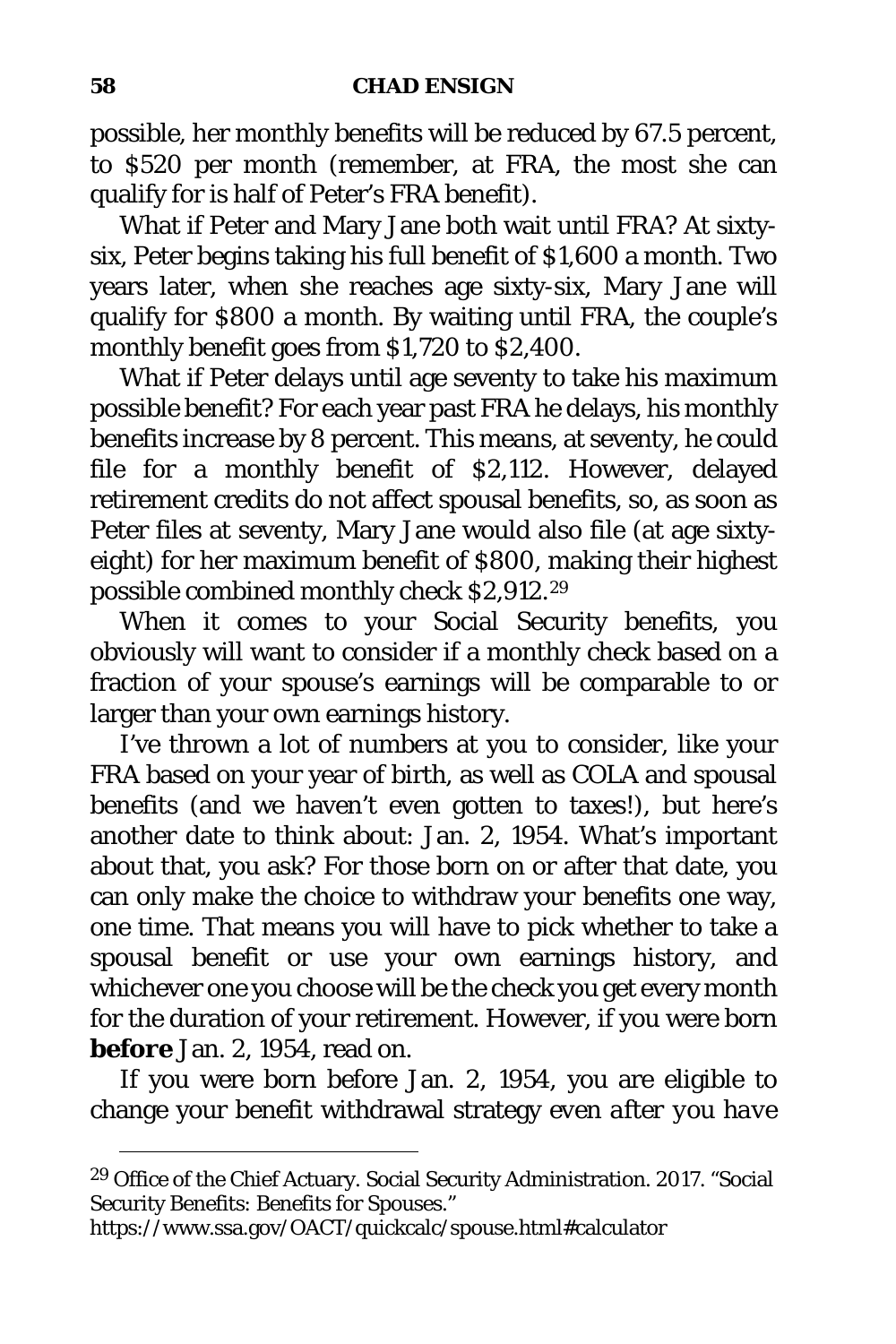*begun withdrawals*. This means you could begin taking a spousal benefit at sixty-two or at FRA while allowing the benefits based on your own earnings history to accrue.<sup>[30](#page-73-0)</sup>

Let's look back to Mary Jane and Peter to see how this could theoretically work. We know, if they both file at FRA, Mary Jane will receive \$800 a month on top of Peter's \$1,600 benefit when she files. But, what if her own earned credit at FRA was \$700? In four years, when Mary Jane turns seventy, the monthly benefit based on her personal earnings will have grown from \$700 to \$924. At seventy, she could file to trade up her \$800 monthly spousal benefit for a \$924 monthly check. Remember, this only works for Mary Jane if she was born before Jan. 2, 1954.

## Divorced Spouses

There are a few considerations for those of us who have gone through a divorce. If you 1) were married for ten years or more *and* 2) have since been divorced for at least two years *and* 3) are unmarried *and* 4) your ex-spouse qualifies to begin Social Security, you qualify for a spousal benefit based on your exhusband or ex-wife's earnings history at FRA. A divorced spousal benefit is different from the married spousal benefit in one way: You don't have to wait for your ex-spouse to file before you can file yourself.[31](#page-73-1)

For instance, Charles and Moira were married for fifteen years before their divorce, when he was thirty-six and she was forty. Moira has been remarried for twenty years, and, although Charles briefly remarried, his second marriage ended after a few years. Charles' benefits are largely calculated based on his

<span id="page-73-1"></span><span id="page-73-0"></span><sup>30</sup> Social Security Administration. "Retirement Planner: Benefits For You As A Spouse." https://www.ssa.gov/planners/retire/applying6.html <sup>31</sup> Social Security Administration. "Retirement Planner: If You Are Divorced." https://www.ssa.gov/planners/retire/divspouse.html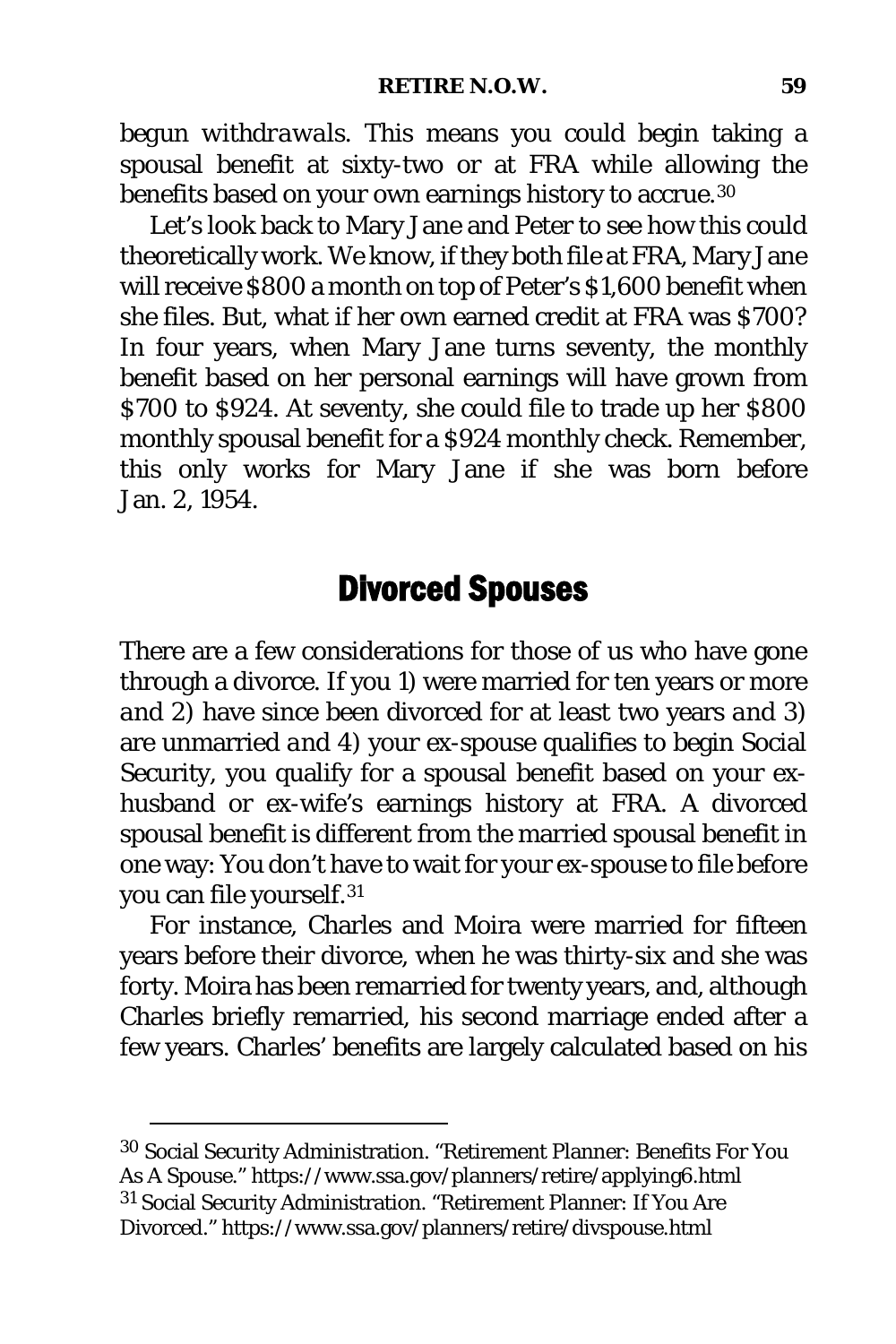many years of volunteering in schools, meaning his personal monthly benefit is close to zero.

Although Moira has deferred her retirement, opting to delay benefits until she is seventy, Charles can begin taking benefits calculated off of Moira's work history at FRA as early as sixtytwo. However, he will also have the option of waiting until FRA to collect the maximum, 50 percent, of Moira's earned monthly benefit at her FRA.

## Widowed Spouses

If your marriage ended with the death of your spouse, you might claim a benefit for your spouse's earned income as his or her widow/widower, called a survivor's benefit. Unlike a spousal benefit or divorced benefits, if your husband or wife dies, you are allowed to claim his or her full benefit. Also unlike spousal benefits, if you need to, you can begin taking income when you turn sixty. However, as with other benefit options, your monthly check will be permanently reduced for withdrawing benefits before FRA.

If your spouse began taking benefits before he or she died, you can't delay withdrawing your survivor's benefits to get delayed credits; the Social Security Administration says you can only get as much from a survivor's benefit as what your deceased spouse might have gotten, had he or she lived.<sup>[32](#page-74-0)</sup>

# Taxes, Taxes, Taxes

With Social Security, as with everything, it is important to consider taxes. It may be surprising, but your Social Security benefits are not tax-free. Despite having been taxed to accrue

<span id="page-74-0"></span><sup>32</sup> Social Security Administration. "Social Security Benefit Amounts For The Surviving Spouse By Year Of Birth."

https://www.ssa.gov/planners/survivors/survivorchartred.html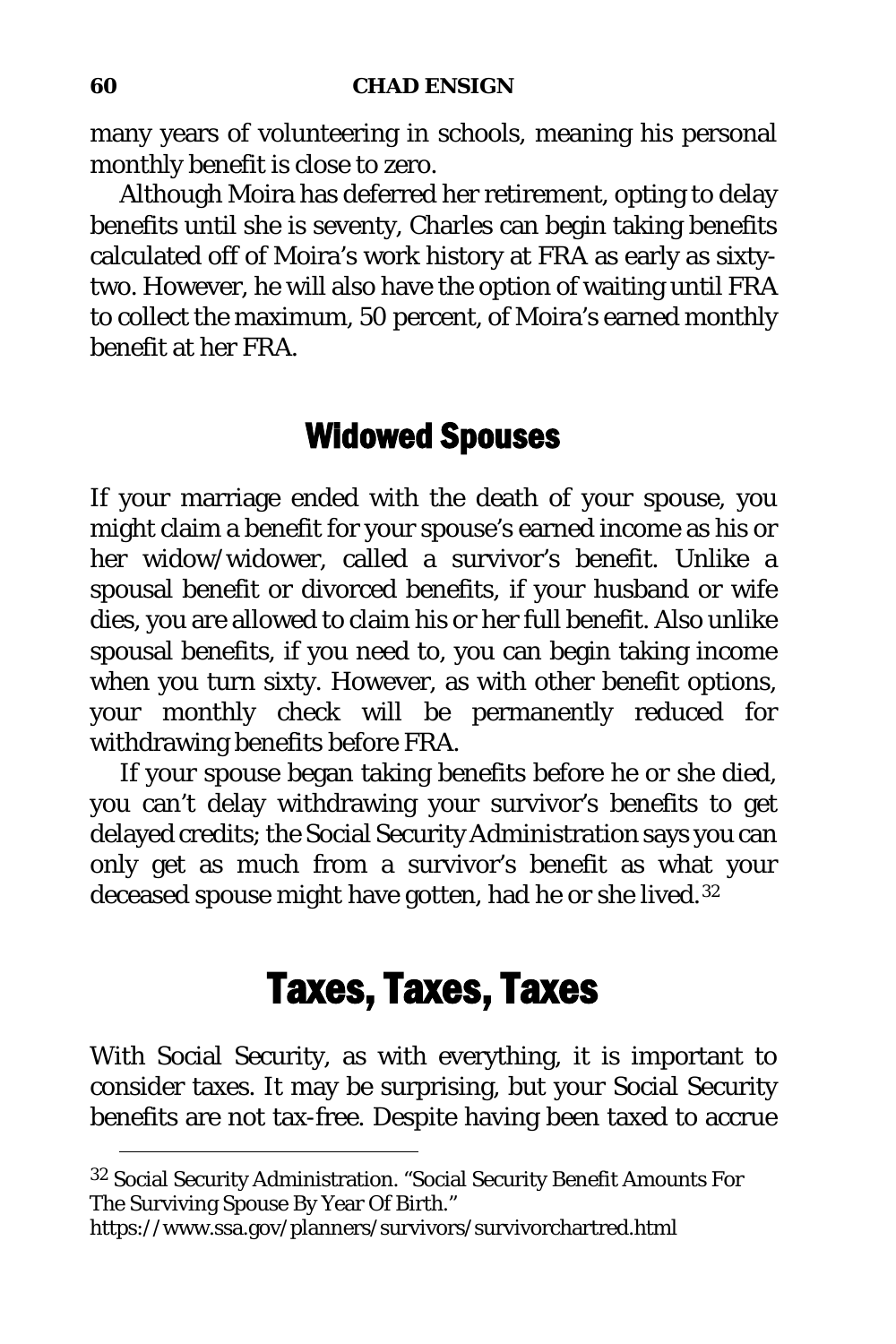those benefits in the first place, you may have to pay Uncle Sam income taxes on up to 85 percent of your Social Security.

The way the Social Security Administration figures these taxes is what they call "the provisional income formula." Your provisional income formula differs from the adjusted gross income you use for your regular income taxes. Instead, to find out how much of your Social Security benefit is taxable, the Social Security Administration calculates it this way:

### *Provisional Income = Adjusted Gross Income + Nontaxable Interest + ½ of Social Security*

See that piece about nontaxable interest? That generally means interest from government bonds and notes. It surprises many people that, although you may not pay taxes on those assets, their income will count against you when it comes to Social Security taxation.

Once you have figured out your provisional income (also called "combined income"), you can use the following chart to figure out your Social Security taxes.[33](#page-75-0)

<span id="page-75-0"></span><sup>33</sup> Social Security Administration. "Benefits Planner: Income Taxes and Your Social Security Benefits." https://www.ssa.gov/planners/taxes.html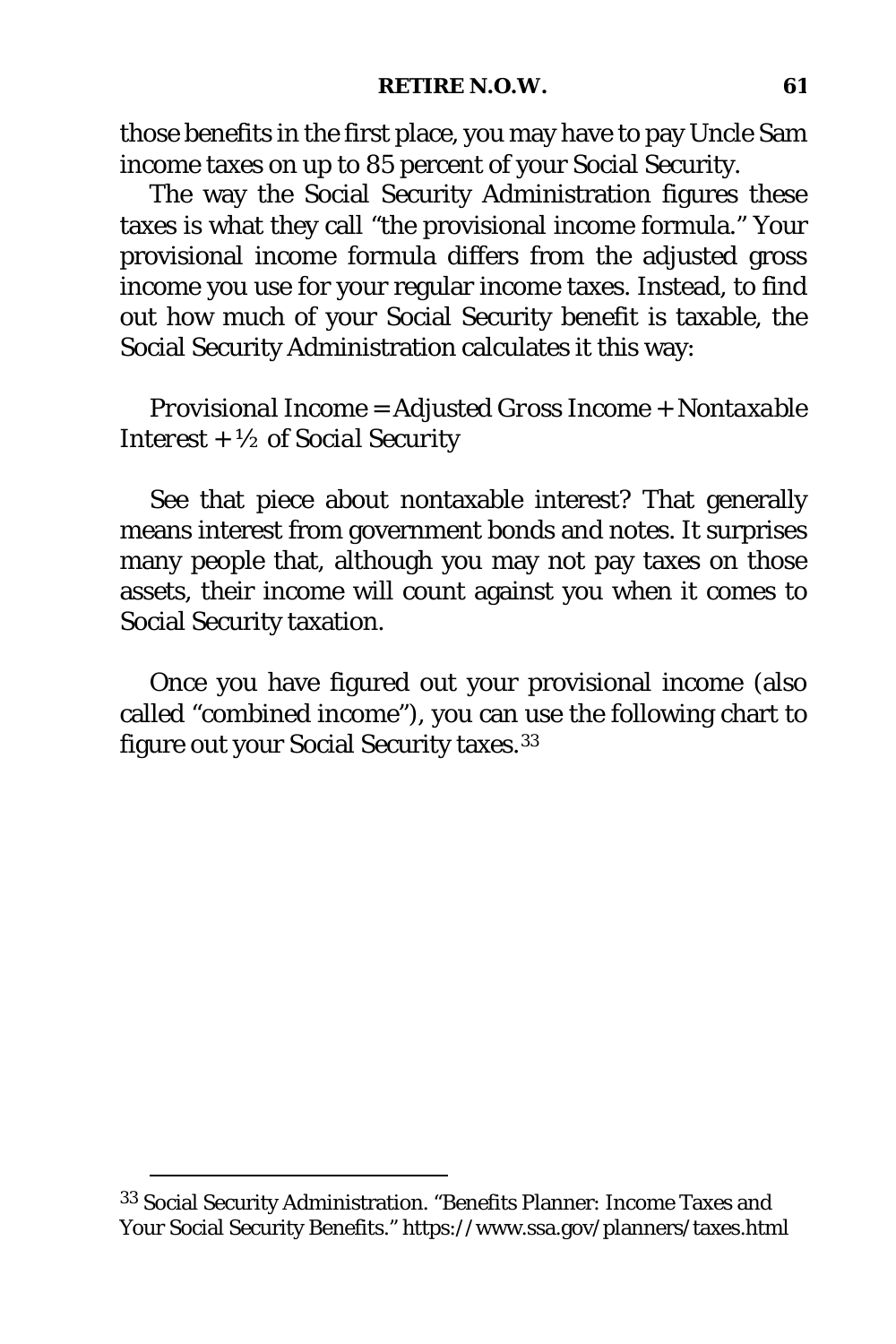#### **62 CHAD ENSIGN**

| <b>Taxes on Social Security</b>                                                                          |                            |                                |
|----------------------------------------------------------------------------------------------------------|----------------------------|--------------------------------|
| Provisional Income = Adjusted Gross Income $+$<br>Nontaxable Interest + $\frac{1}{2}$ of Social Security |                            |                                |
| If you are <u>equilibration</u> and your provisional<br>income is _____, then                            |                            | Uncle Sam<br>will tax __ of    |
| <b>Single</b>                                                                                            | Married, filing<br>jointly | your Social<br><b>Security</b> |
| Less than $$25,000$                                                                                      | Less than $$32,000$        | 0%                             |
| \$25,000<br>to<br>\$34,000                                                                               | \$32,000<br>to<br>\$44,000 | Up to $50\%$                   |
| More than \$34,000                                                                                       | More<br>than<br>\$44,000   | Up to $85%$                    |

This is one more reason it may benefit you to work with a financial professional: He or she can take a look at your entire picture to make your overall retirement plan as tax-efficient as possible—including your Social Security benefit.

Often, people come to our Social Security seminars wanting to find out at what age they should take Social Security. It's impossible to give an ideal number for every retiree, and the decision is truly up to the individual. Your personal circumstances ultimately dictate what's best for you, but, in many cases, it's more tax-efficient to delay collecting Social Security, wait until you reach a higher Social Security benefit, and live off your IRA in the meantime. However, all individuals are encouraged to seek the guidance of a qualified tax professional regarding their personal situation.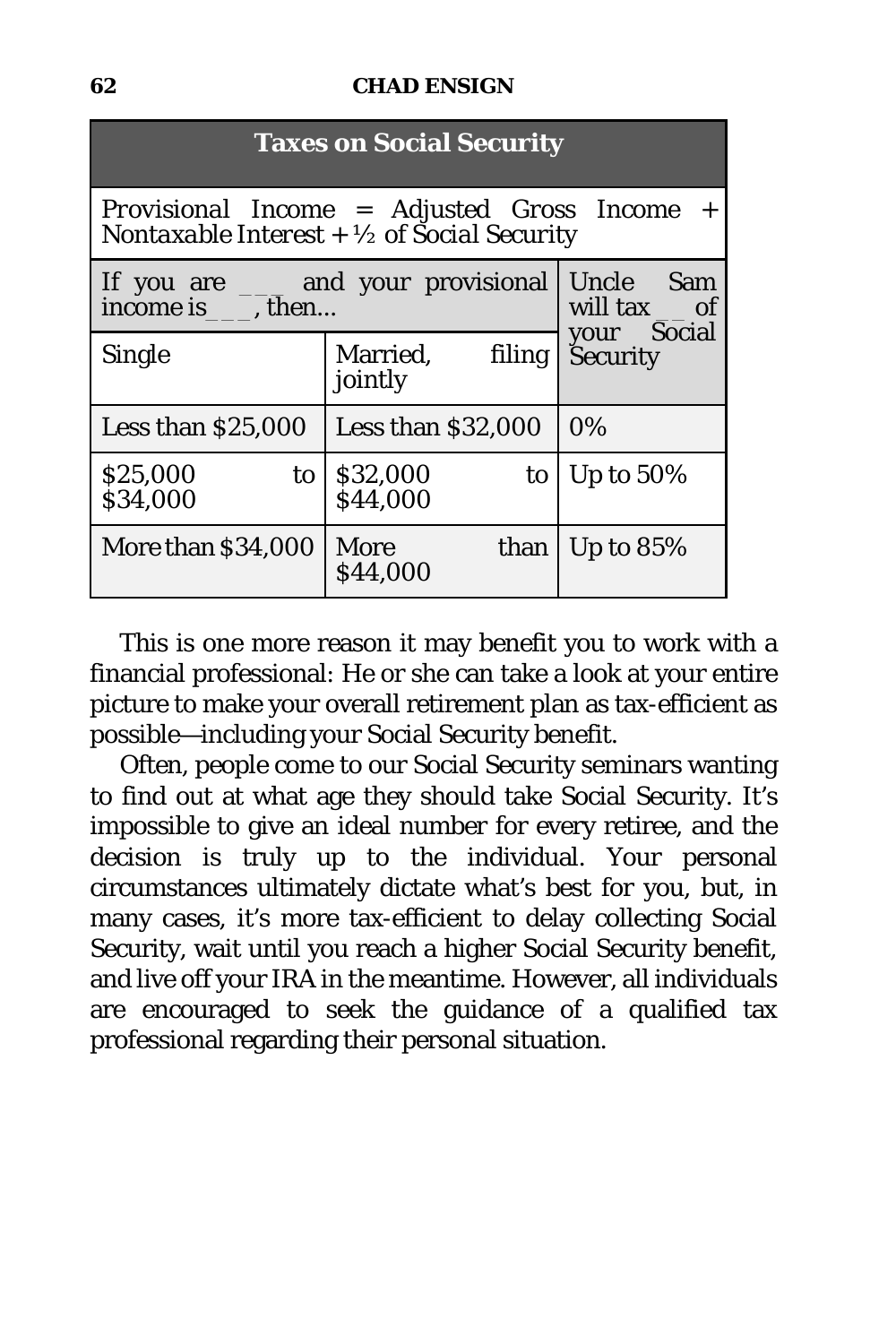# Working and Social Security: The Earnings Test

If you haven't reached FRA, but you started your Social Security benefits and are still working, things get a little hairy.

Because you have started Social Security payments, the Social Security Administration will pay out your benefits (docked, of course, for what you could have gotten if you had waited to file until your FRA). Yet, because you are working, the organization must also withhold from your check to add to your benefits . . . which you are already collecting. See how this complicates matters?

To straighten the situation, the government has what is called "the earnings test." For 2020, you can earn up to \$18,240 without it affecting your Social Security check. But for every \$2 you earn past that amount, the Social Security Administration will withhold \$1. The earnings test loosens in the year of your FRA; if you are reaching FRA in 2020, you can earn up to \$48,600 before you run into the earnings test, and the government only withholds \$1 for every \$3 past that amount. In the month you reach FRA, you are no longer subject to any earnings withholding. For instance, if you are still working and will turn sixty-six on December 28, 2020, you would only have to worry about the earnings test until December, and then you can ignore it entirely. Keep in mind, the money the government withholds from your Social Security benefits while you are working before FRA will be tacked back onto your benefits check after FRA.[34](#page-77-0)

Social Security is a huge piece of the retirement planning process. For many (if not most) retirees, Social Security is their only source of guaranteed income. So, as you make every other decision, be sure to consider how it could affect your Social

<span id="page-77-0"></span><sup>34</sup> Social Security Administration. "Exempt Amounts Under the Earnings Test." https://www.ssa.gov/oact/cola/rtea.html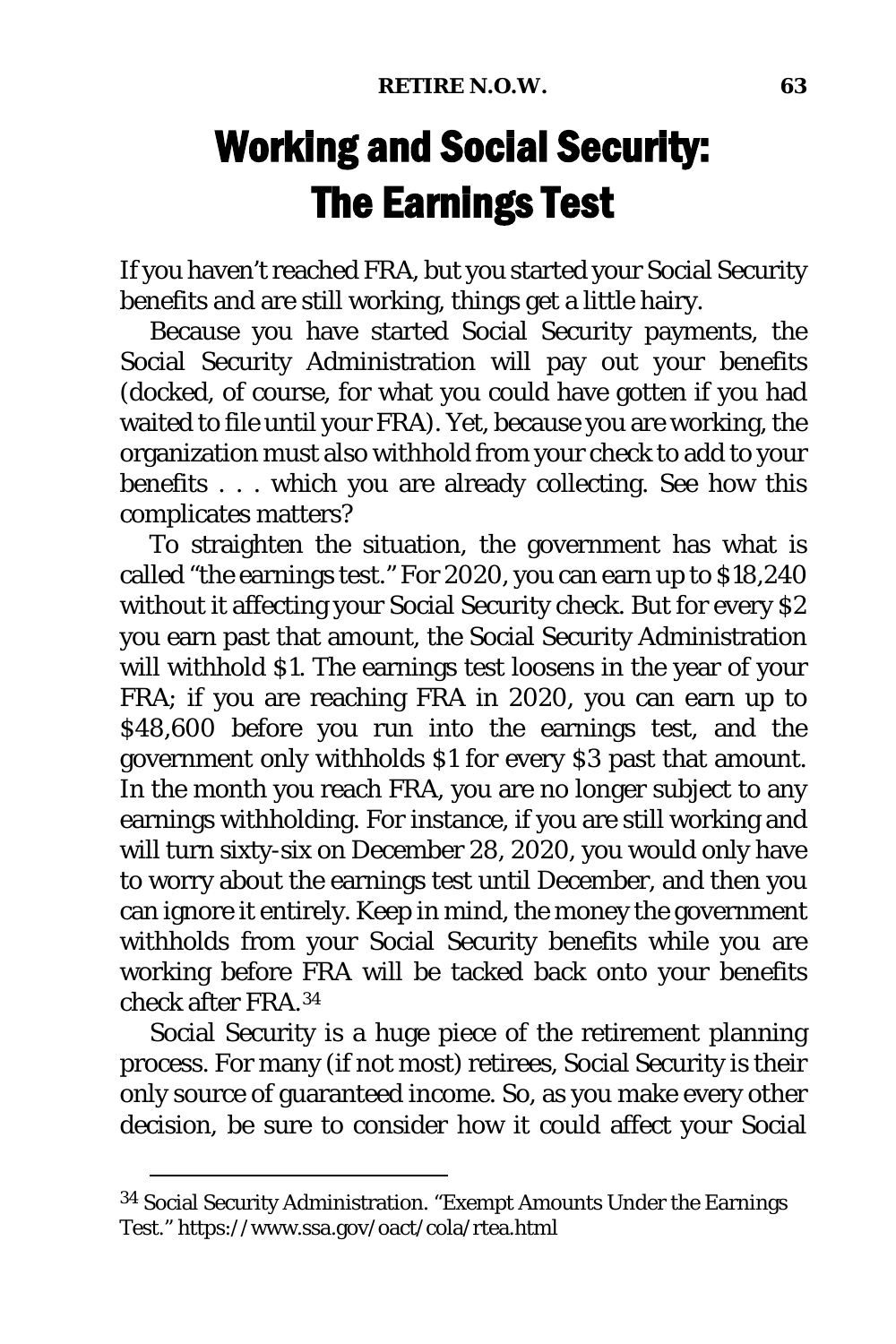Security. If you can wait long enough for your Social Security to grow, it might be worth it.

Sometimes, people come to my seminar and say they have a financial advisor already, but they came just to figure out how Social Security works. I'm sorry, what? How can anyone claim to be a financial advisor who gives investment advice if they don't understand how Social Security works? It factors into every other decision a retiree should make. Please, make sure your financial advisor understands the gravity of Social Security planning before handing over to him or her the authority to care for your assets.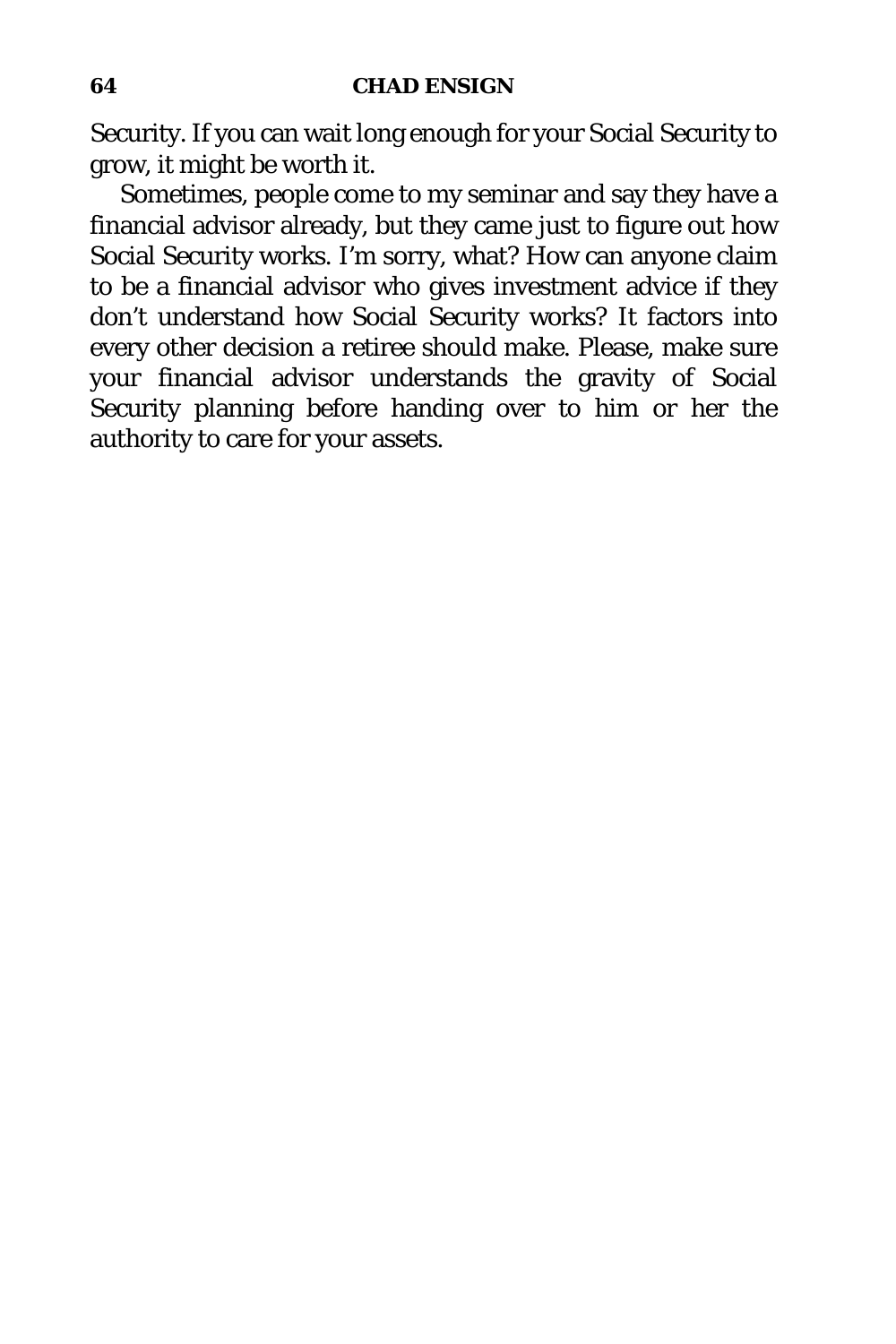# CHAPTER 6 401(k)s & IRAs

ave you heard? Today's retirement is not your dad's retirement. You see, back in the day, it was pretty common to work for one company for the vast majority of your career and then retire with a gold watch and a pension.  $\prod_{\text{of your c}}$ 

The gold watch was a symbol of the quality time you had put in at that company, but the pension was more than a symbol. Instead, it was a guarantee—as solid as your employer—that they would repay your hard work with a certain amount of income in your old age. Did you see the caveat there? Your pension's guarantee was *as solid as your employer.* The problem was, what if your employer went under?

Companies that failed couldn't pay their retired employees' pensions, leading to financial challenges for many. Beginning in 1974 with Congress' passage of the Employee Retirement Income Security Act, federal legislation and regulations aimed at protecting retirees were everywhere. One piece of legislation included a relatively obscure section of the Internal Revenue Code, added in 1978. Section 401(k), to be specific.

IRC section 401, subsection k, created tax advantages for employer-sponsored financial products, even if the main contributor was the employee him or herself. Over the years, more employers took note, beginning an age of transition away from pensions and toward  $401(k)$  plans. A  $401(k)$  is a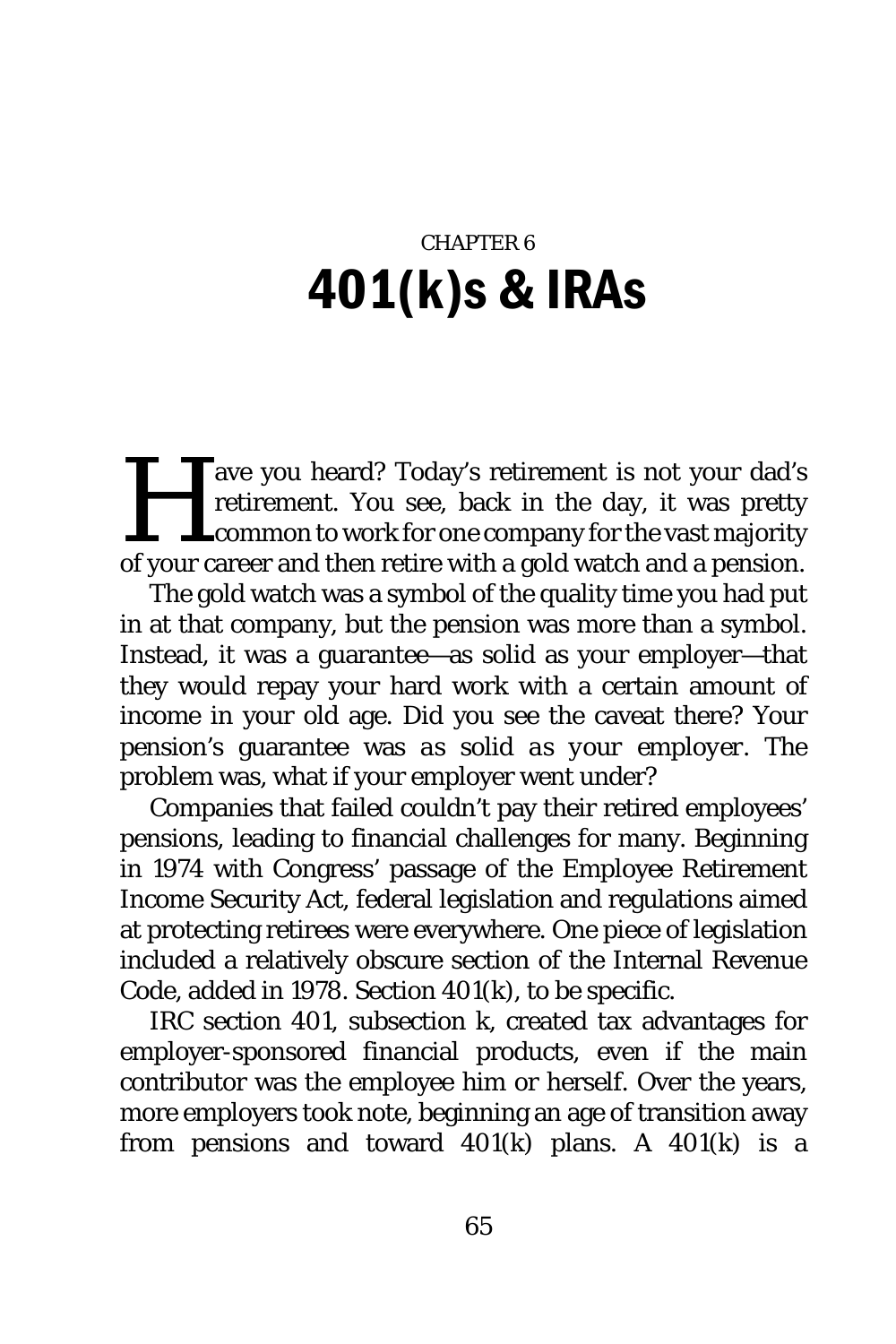#### **66 CHAD ENSIGN**

retirement account with certain tax benefits and restrictions on the investments or other financial products inside of it.

Essentially, 401(k)s and their individual retirement account (IRA) counterparts are "wrappers" that provide tax benefits around assets; typically the assets that compose IRAs and 401(k)s are mutual funds, stock and bond mixes, and money market accounts. However, IRA and 401(k) contents are becoming more diverse these days, with some companies offering different kinds of annuity options within their plans.

Where pensions are defined-*benefit* plans, 401(k)s and IRAs counterparts are defined-*contribution* plans. The one-word change outlines the basic difference. Pensions spell out what you can expect to receive from the plan, but not necessarily how much money it will take to fund those benefits. With 401(k)s, an employer sets a standard for how much they will contribute (if any), and you can be certain of what you are contributing. Still, there is no outline for what you can expect to receive in return for those contributions.

Modern employment looks very different these days. A 2018 survey by the Bureau of Labor Statistics determined U.S. workers stayed with their employers a median of about four years. Workers ages fifty-five to sixty-four had a little more staying power and were most likely to stay with their employer for about ten years.<sup>[35](#page-80-0)</sup> Additionally, in 1979, when those employees would have been hitting their strides, career-wise, 38 percent of workers had pensions. But 401(k)s are rising in number, with about 55 million American workers enrolled in a plan.[36](#page-80-1)

A far cry from a pension and gold watch, wouldn't you say?

If you do have a pension, congratulations. Planning with one can be pretty easy. You've got a built-in monthly check. Like I've

<span id="page-80-1"></span><span id="page-80-0"></span><sup>35</sup> Bureau of Labor Statistics. September 20,2018. "Employee Tenure Summary." https://www.bls.gov/news.release/tenure.nr0.htm <sup>36</sup> Investment Company Institute. December 31, 2018. "Frequently Asked Questions about 401(k) Plan Research."

https://www.ici.org/policy/retirement/plan/401k/faqs\_401k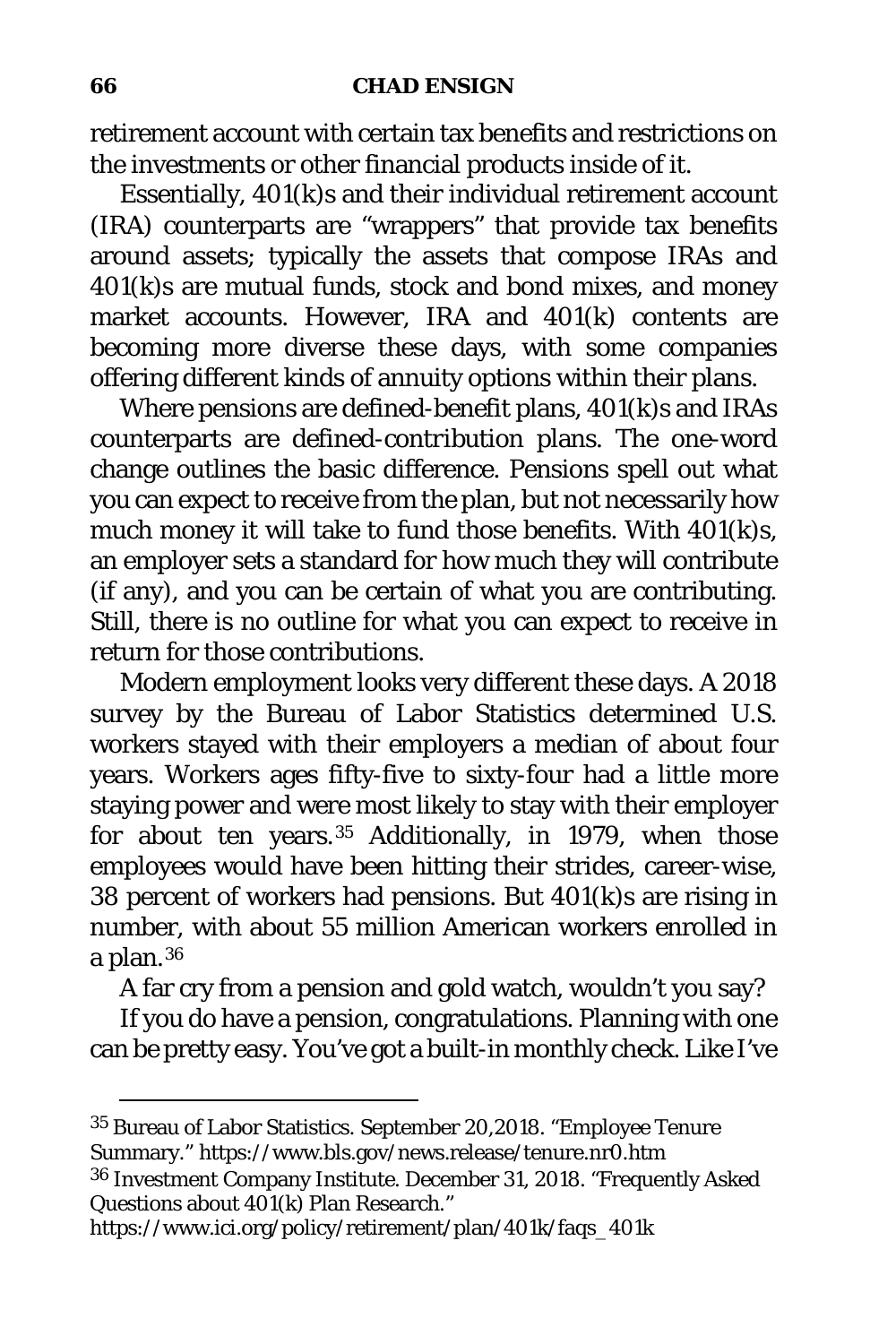said many times already, retirement isn't about a pile of money. It's about developing income. But with fewer than 40 percent of Americans retiring with a pension, few accomplish this so easily.[37](#page-81-0) Many still think they'll retire like previous generations, but we're now seeing the first group of retirees who are almost entirely responsible for their own income.

If there is anything to learn from this paradigm shift, it's that you have to look out for you. Whether you have worked for a company for two years or twenty, you are still the one who has to look out for your own best interests. That holds doubly true when it comes to preparing for retirement. If you are one of the lucky ones who still has a pension, good for you. But for the rest of us, it is likely a  $401(k)$ —or possibly one of its nonprofit- or government-sector counterparts, a 403(b) or 457 plan—is one of your biggest assets for retirement.

Some employers offer incentives to contribute to their company plans, like a company match. On that subject, I have one thing to say: *do it!* Nothing in life is free, as they say, but a company match on your retirement funds is about as close to free money as I think it gets. If you can make the minimum to qualify for your company's match at all, go for it.

Now, it's likely, during our working years, we mostly "set and forget" our 401(k) funding. Because it is tax-advantaged, your employer is taking money from your paycheck—before taxes and putting it into your plan for you. Maybe you got to pick a selection of investments, or maybe your company only offers one choice of investment in your 401(k). Either way, while you are gainfully employed, your most impactful decision may just be the decision to continue funding your plan in the first place. But, when you are ready to retire or move jobs, you have choices to make requiring a little more thought and care.

<span id="page-81-0"></span><sup>37</sup> Pension Rights Center. July 15, 2019. "How Many American Workers Participate in Workplace Retirement Plans?"

https://www.pensionrights.org/publications/statistic/how-manyamerican-workers-participate-workplace-retirement-plans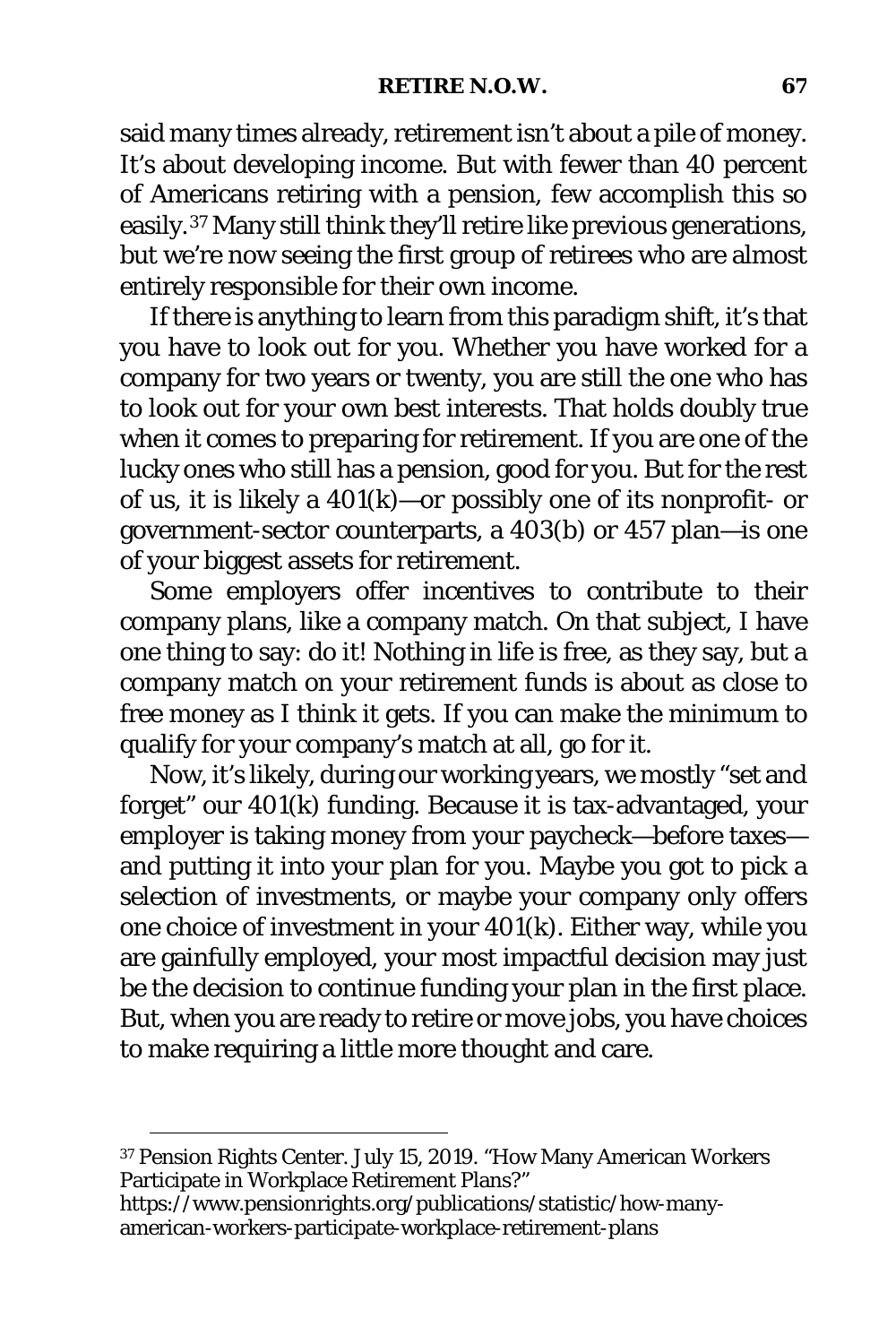When you are ready to part ways with your job, you have a few options:

- Leave the money where it is
- Take the cash (and pay income taxes and perhaps a 10 percent additional federal tax if you are younger than age fifty-nine-and-one-half)
- Transfer the money to another employer plan (if the new plan allows)
- Roll the money over into a self-directed IRA

Now, these are just general options. You will have to decide, hopefully with the help of a financial professional, what's right for you. For instance, 401(k)s are typically pretty closely tied to the companies offering them, so, when changing jobs, it may not always be possible to transfer a 401(k) to another 401(k). Leaving the money where it is may also be out of the question some companies have direct cash payout or rollover policies once someone is no longer employed.

Remember what we said earlier about how we change jobs more often these days? That means you likely have a 401(k) with your current company, but you may also have a string of IRAs trailing you from other jobs.

A fairly new client of mine illustrates this situation well. He has *twelve* different retirement accounts—IRAs, 401(k)s, and 457s—all over the place. He has wanted to retire for some time but has felt unqualified. This guy just hadn't done the footwork to piece all his assets together.

The "problem" was this gentleman had job-hopped often and experienced company acquisitions and merges over forty years of his career. His string of retirement accounts was more jumbled than the legendary Gordian Knot. It took him and his wife about three of four visits to believe it when I explained to them just how much they had—and that they could retire immediately if they chose.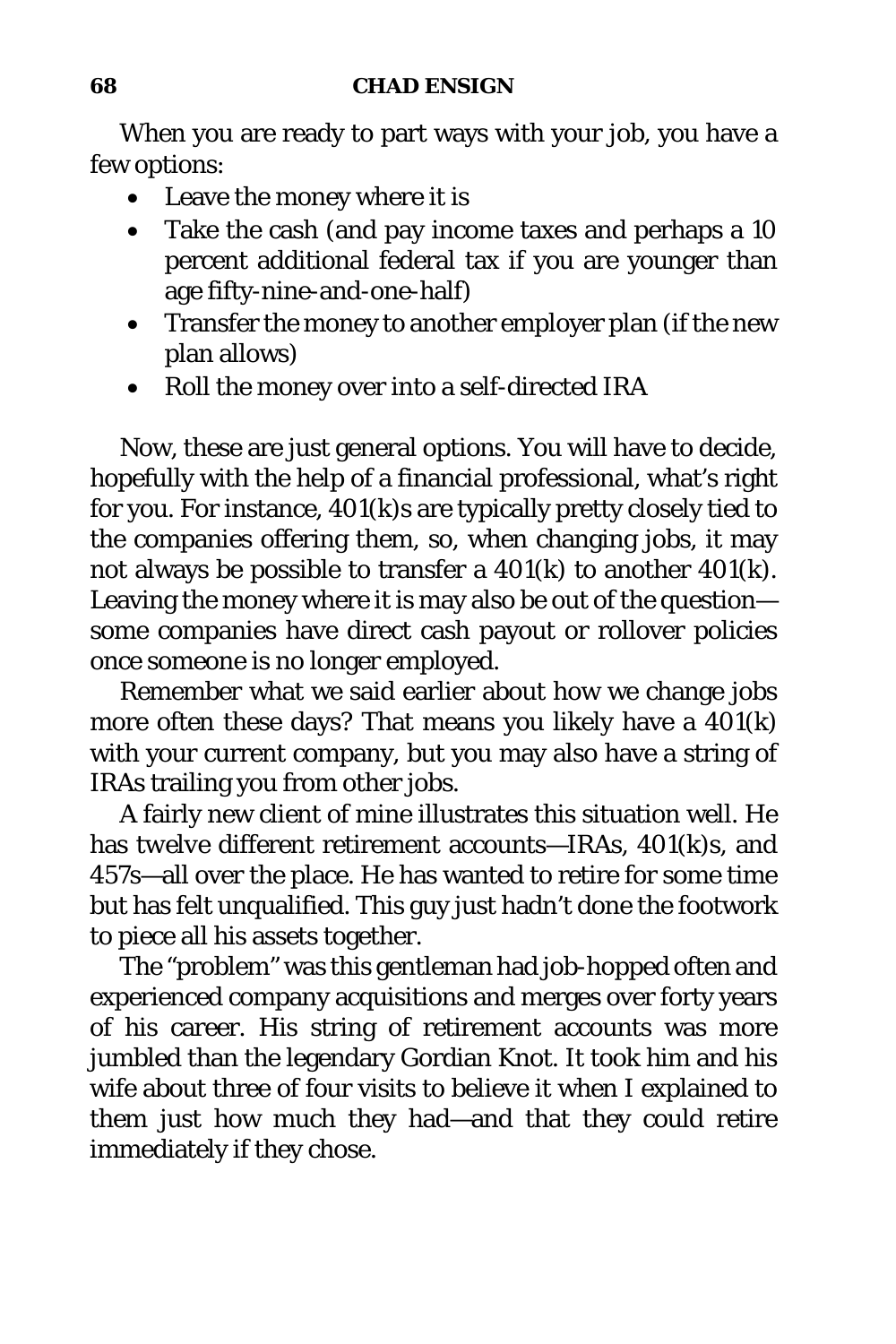When it comes to your retirement income, it's important to be able to pull together *all* of your assets, so you can examine what you have and where.

## Tax-Qualified, Tax-Preferred, Tax-Deferred . . . Still TAXED

Financial media often cite IRAs and 401(k)s for their tax benefits. After all, with traditional plans, you put your money in, pre-tax, and it hopefully grows for years, even decades, untaxed. That's why these accounts are called "tax-qualified" or "tax-deferred" assets. They aren't *tax-free*! Rarely does Uncle Sam allow business to continue without receiving his piece of the pie, and your retirement assets are no different. If you didn't pay taxes on the front end, you will pay taxes on the money you withdraw from these accounts in retirement. Don't get me wrong: This isn't an inherently bad thing, nor is it a good thing; it's just the way it is. It's important to understand, though, for the sake of planning ahead.

In retirement, many people assume they will be in a lower tax bracket. Are you planning to pare down your lifestyle in retirement? Perhaps you are, and perhaps you will have substantially less income in retirement. But many of my clients tell me they want to live life more or less the same as they always have. The money they would previously have spent on business attire or gas for their commute they now want to spend on hobbies and grandchildren. That's all fine, and, for many of them, it is doable, but does it put them in a lower tax bracket? No.

Because of their special tax status, IRAs, 401(k)s, and their alternatives have a few limitations you should understand. For one thing, the IRS sets limits on your contributions to these retirement accounts. If you are contributing to a 401(k) or an equivalent nonprofit or government plan, your annual contribution limit is \$19,500 (as of 2020). If you are fifty or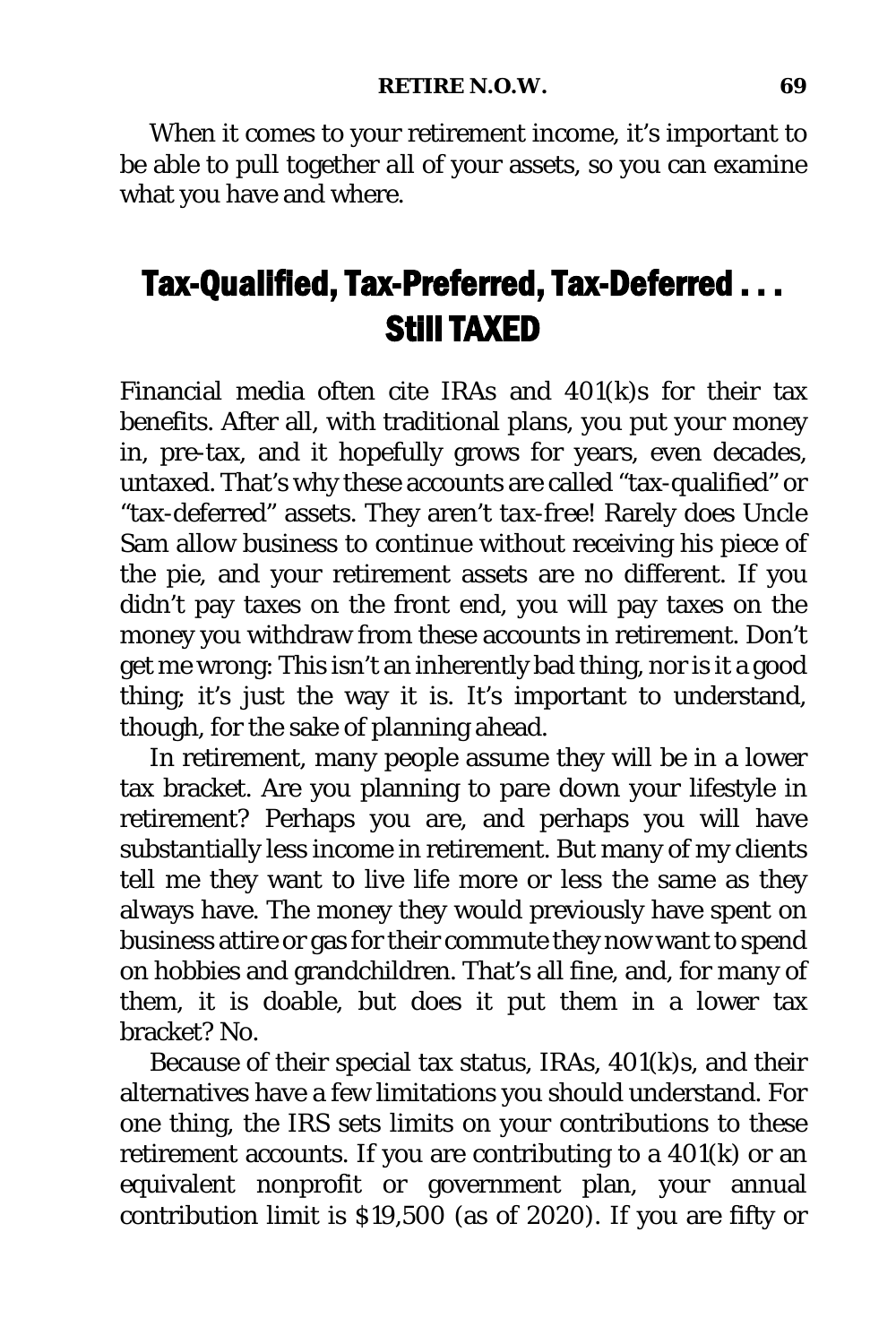older, the IRS allows additional contributions, called "catch-up contributions," of up to \$6,500 on top of the regular limit of \$19,500. For an IRA, the limit is \$6,000, with a catch-up limit of an additional \$1,000.[38](#page-84-0)

Because their tax advantages come from their intended use as retirement income, withdrawing funds from these accounts before you turn fifty-nine-and-one-half can carry stiff penalties. In addition to fees your investment management company might charge, you will have to pay income tax *and* a 10 percent federal tax penalty.

Now, there are a few exceptions to the fifty-nine-and-onehalf rule such as medical expenses or disability, but generally it is incredibly important to remember, especially when you're young. [39](#page-84-1) Younger workers are often tempted to cash out an IRA from a previous employer and then are surprised to find their checks missing 20 percent of the account value to income taxes, penalty taxes, and account fees.

It's also important to keep in mind the fifty-nine-and-onehalf rule for younger workers because many millennials I see in my practice come in and, while they may be socking money away in their workplace retirement plan, it's often the *only*  place they are saving. This could be problematic later because of the fifty-nine-and-one-half rule. What if you have an emergency? It is important to fund your retirement, but you need to have some liquid assets handy as emergency funds. This can help you avoid breaking into your retirement accounts and incurring taxes and penalties as a result of the fifty-nine-andone-half rule.

<span id="page-84-0"></span><sup>38</sup> Troy Segal. Investopedia. January 17, 2020. "What Are the Roth 401(k) Contribution Limits."

https://www.investopedia.com/ask/answers/102714/what-are-roth-401k-contibution-limits.asp

<span id="page-84-1"></span><sup>39</sup> IRS. October 29, 2019. "Retirement Topics: Exceptions to Tax on Early Distributions." https://www.irs.gov/retirement-plans/plan-participantemployee/retirement-topics-tax-on-early-distributions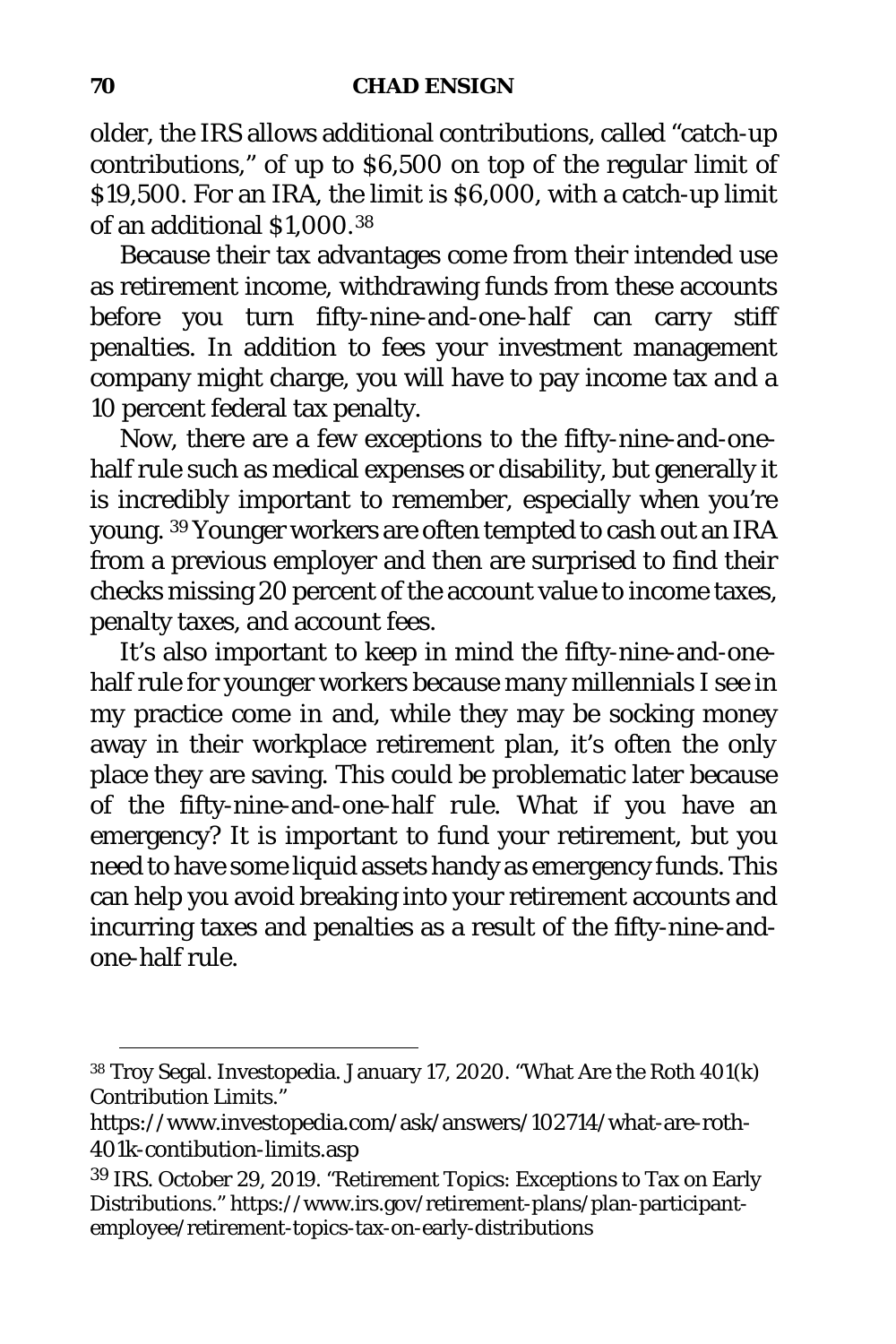# RMDs

Remember how we talked about the 401(k) or IRA being a "tax wrapper" for your funds? Well, eventually, Uncle Sam will want a bite of that candy bar. So, beginning at age seventy-two, the government requires you withdraw a portion of your account, which they calculate based on the size of your account and your estimated lifespan. This required minimum distribution—or RMD—is the government's insurance it will collect some taxes, at some point, from your earnings. Because you didn't pay taxes on the front end, you will now pay income taxes on whatever you withdraw, including your RMDs. *Also*, let me just remind you not to play chicken with the U.S. government; if you don't take your RMDs starting at age seventy-two, you will have to write a check to the IRS for 50 *percent* of the amount of your missed RMDs.

If you don't need income from your retirement accounts, RMDs can seem like more of a tax burden than an income boon. While some people prefer to reinvest their RMDs, this comes with the possibility of additional taxation: You'll pay income taxes on your RMDs and then capital gains taxes on the growth of your investments. If you are legacy minded, there are other ways to use RMDs, many of which have tax benefits.

### *Permanent Life Insurance*

One way to turn those pesky RMDs into a legacy is through permanent life insurance. If properly structured, these products avoid taxation and can pass on a sizeable death benefit to your beneficiaries, tax-free, as part of your general legacy plan.

### *ILIT*

Another way to use RMDs toward your legacy is to work with an estate planning attorney to create an irrevocable life insurance trust (ILIT). This is basically a permanent life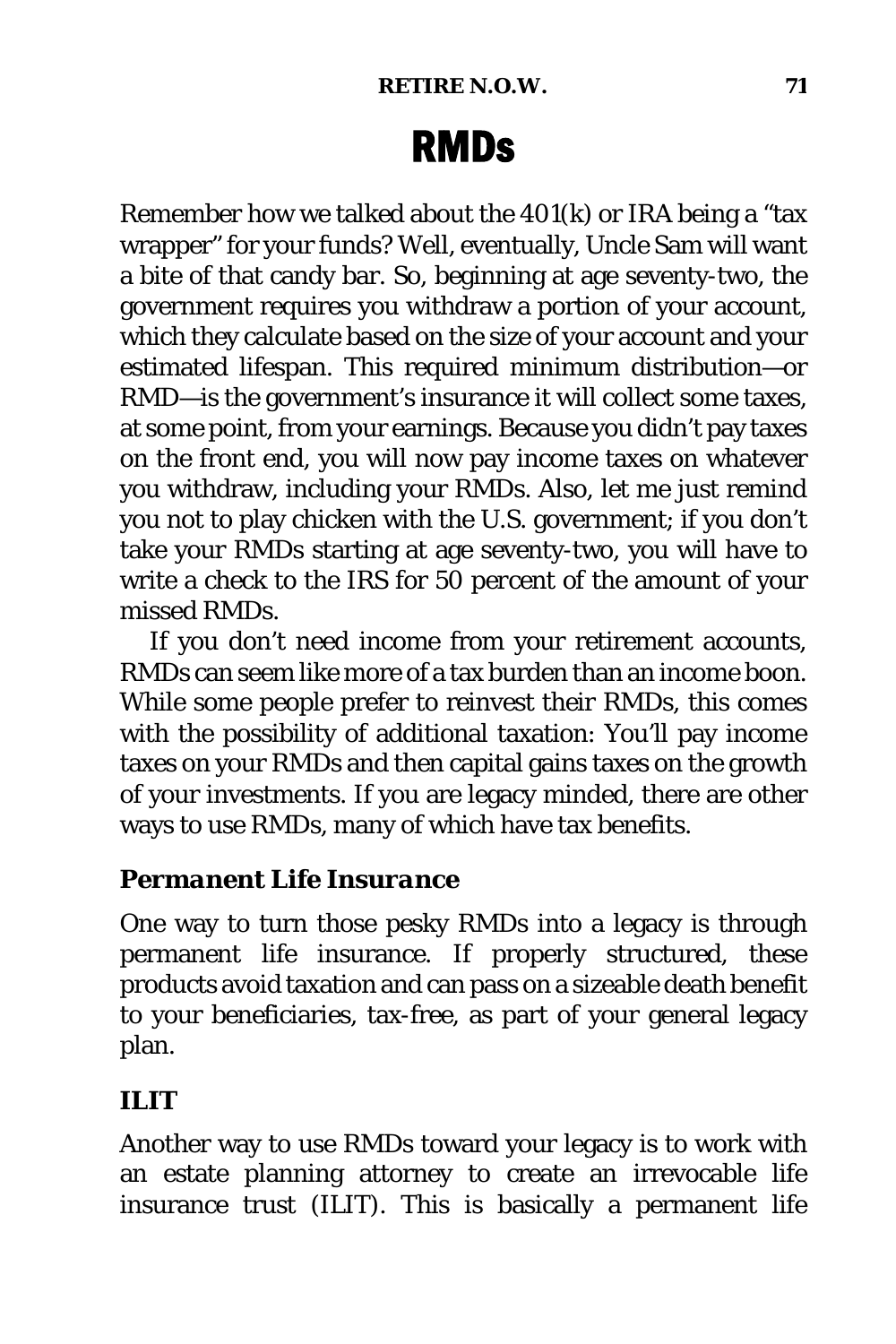#### **72 CHAD ENSIGN**

insurance policy held within a trust. Because the trust is irrevocable, you would relinquish control of it, but, unlike a stand-alone permanent life insurance policy, your death benefit won't count toward your taxable estate.

### *Annuities*

Because annuities can be tax-deferred, using your RMDs to fund an annuity contract can be one way to further delay taxation while guaranteeing your income payments (either to you or your loved ones) later.

### *Qualified Charitable Distributions*

If you are charity-minded, you may use your RMDs toward a charitable organization instead of using them for income. You must do this directly from your retirement account (you can't take the RMD check and *then* pay the charity) for your withdrawals to be qualified charitable distributions (QCDs), but this is one way of realizing some of the benefits of a charitable legacy during your own lifetime. You will not need to pay taxes on your QCDs, and they won't count toward your annual charitable tax deduction limit, plus you'll be able to see how the organization you are supporting uses your donations. It is advisable to consult a financial professional on how to correctly make a QCD, particularly since the SECURE Act of 2019 has implemented a few minor regulations on this point.<sup>[40](#page-86-0)</sup>

# Roth

Since the Taxpayer Relief Act of 1997, there has been a different kind of retirement account, or "tax wrapper," available to the

<span id="page-86-0"></span><sup>40</sup> Bob Carlson. Forbes. January 28,2020. "More Questions And Answers About The SECURE Act."

https://www.forbes.com/sites/bobcarlson/2020/01/28/more-questionsand-answers-about-the-secure-act/#113d49564869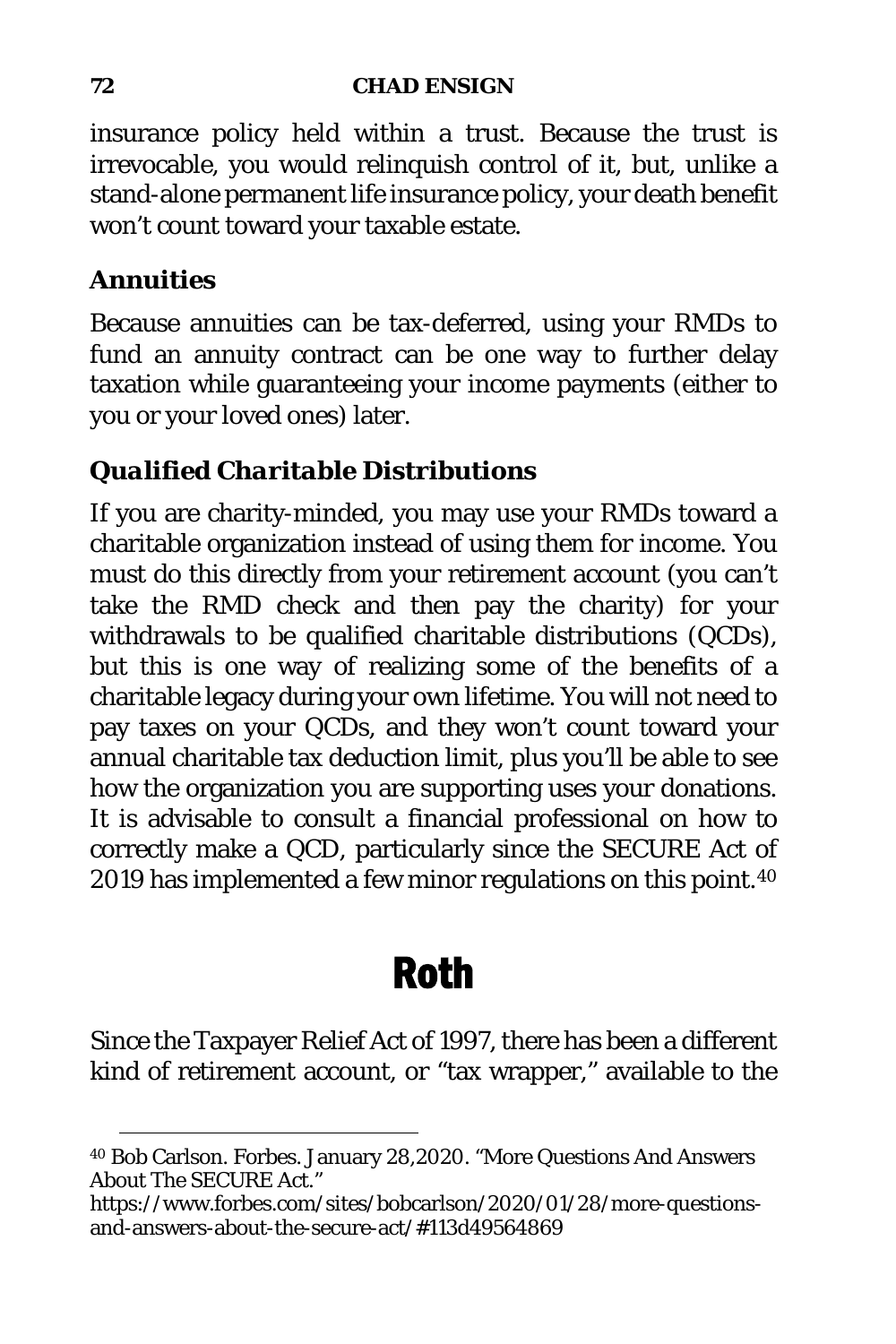public: the Roth. Roth IRAs and Roth 401(k)s each differ from their traditional counterparts in one big way: You pay your taxes on the front end. This means, once your post-tax money is in the Roth account, as long as you follow the rules and limitations of that account, your distributions are truly tax-free. You won't pay income tax when you take withdrawals if the account has been open for at least 5 years, so, in turn, you don't have to worry about RMDs. However, Roth accounts have the same limitations as traditional 401(k)s and IRAs when it comes to withdrawing money before age fifty-nine-and-one-half you'll pay a 10 percent federal penalty.

Commonly, people store all their money in traditional IRAs and 401(k)s (because that's what they've been told to do) with the assumption they'll be in a lower tax bracket after retirement. But, for a lot of folks, that's probably not true. Many could find themselves in a higher tax bracket or at least the same one they have been in for their later working life. It takes time to explain to people that they can pull money out of those accounts over time and contribute to a Roth IRA, which has a *known* tax rate, that could be lower than it would be in the future.

A common misconception about Roth IRAs is that there's a contribution limit. However, that is only true for new Roth IRAs, not Roth conversions! One client said her former finance guy advised against a Roth conversion because the timecompounded value of the tax-deferred money would never be recovered. The gain is bigger in the traditional IRA, right? Wrong! All else being equal, the value accrued would be exactly the same—but that really only reflects the best-case scenario.

Still, people get hung up on the account balance. In a traditional IRA, people neglect to realize not all that money belongs to you! Much of it belongs to the government, you just haven't had to fork it over yet.

Tax diversification is another benefit to the Roth. Even if you don't convert all your money, it can give you an additional nest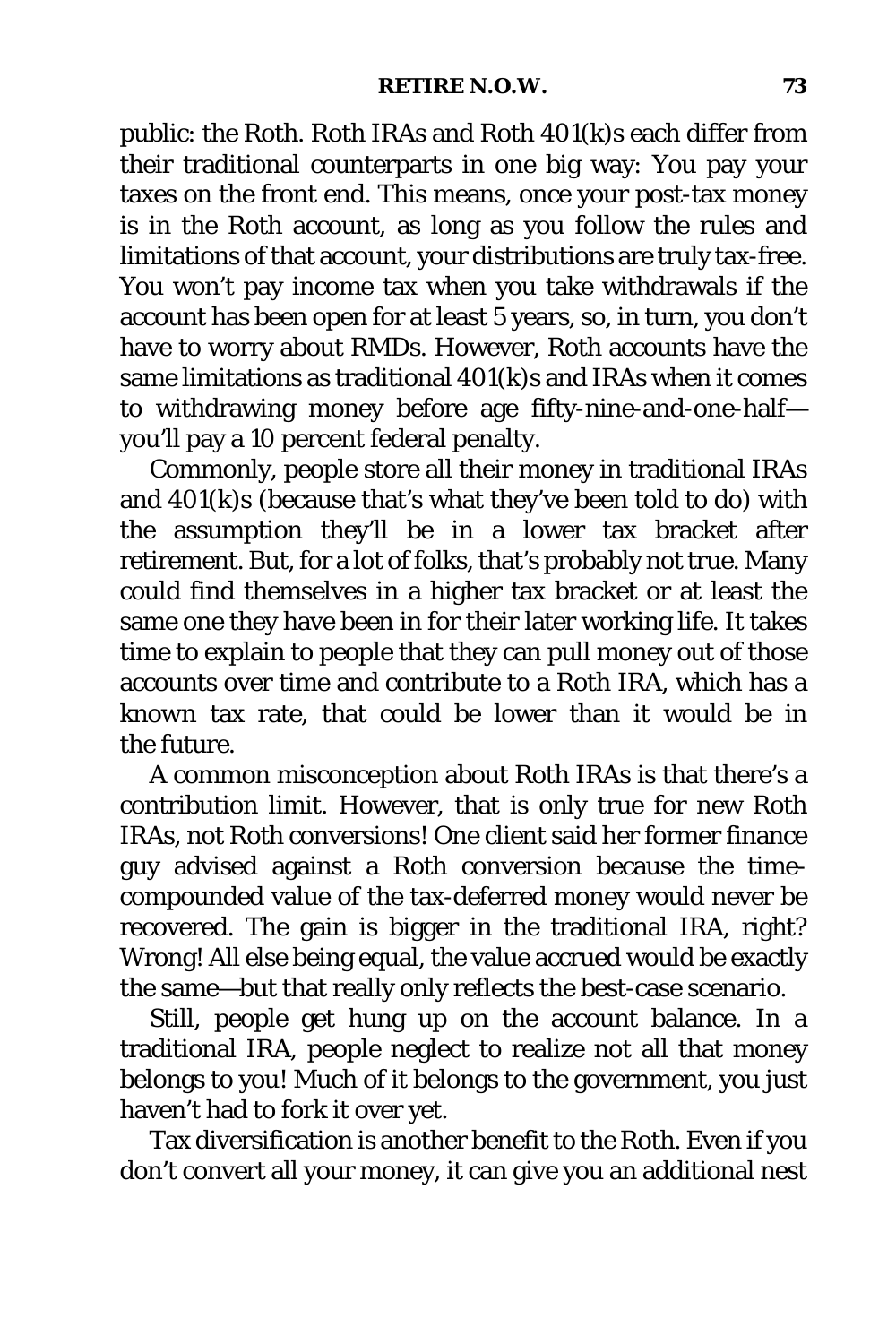egg of after-tax money you can pull from without paying taxes whatever the current rate might be.

# Taking Charge

As mentioned earlier, the 401(k) and IRA have largely replaced pensions, but they aren't an equal trade.

Pensions are employer-funded; the money feeding them is money that wouldn't ever show up on your pay stub. Because 401(k)s are self-funded, you have to actively and consciously save. This distinction has made a difference when it comes to funding retirement. According to one NerdWallet article, the average 401(k) balance for a person age sixty to sixty-nine is \$198,600, but the median likely tells the full story. The median 401(k) balance for a person age sixty to sixty-nine is \$63,000. The article also cites the general suggestion to aim, by age thirty, to have saved up an amount equal to 5o percent to 100 percent of your annual salary.[41](#page-88-0) For some thirty-year-olds, saving half an annual salary by age thirty is more than some sixty-to-sixty-nine-year-olds have saved for their entire lives.

There can be many reasons people underfund their retirement plans, like being overwhelmed by the investment choices or taking withdrawals from IRAs when they leave an employer, but I believe the reason at the top of the list is this: People simply aren't participating to begin with.

So, whether you have a  $401(k)$  with an employer or have an IRA alternative with a private company, separate from your workplace, the most important retirement savings decision you can make is to sock away your money somewhere in the first place.

<span id="page-88-0"></span><sup>41</sup> Arielle O'Shea. Nerd Wallet. January 24, 2019. "The Average 401(k) Balance by Age." https://www.nerdwallet.com/article/investing/theaverage-401k-balance-by-age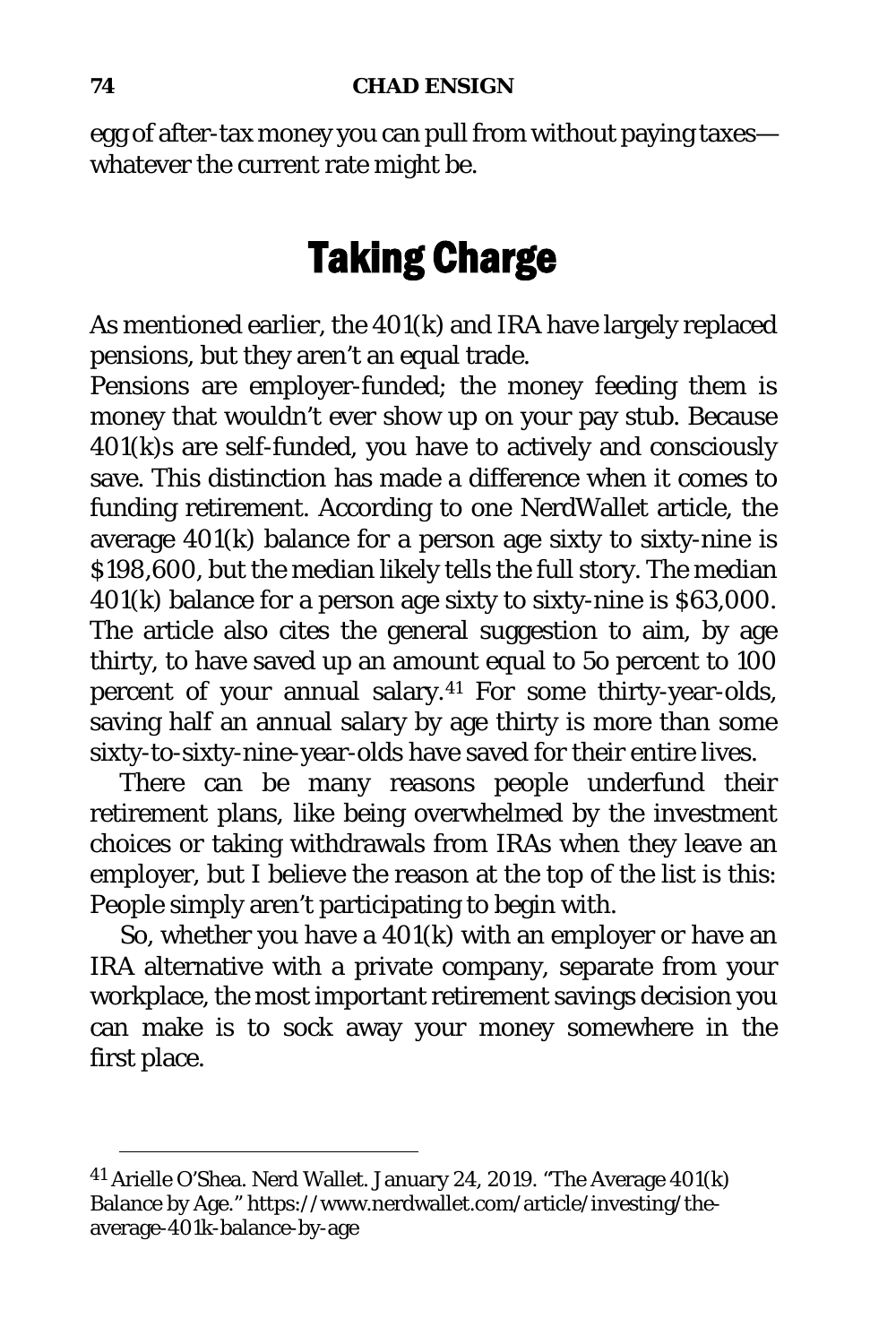# CHAPTER 7 Annuities

 $\blacksquare$  n my practice, I offer my clients a variety of products—from securities to insurance—all designed to help them reach their financial goals. You may be wondering: Why single out a single product in this book? I

Well, while most of my clients have a pretty good understanding of business and finance, I sometimes find those who have the impression there must be magic involved. Like turning straw into gold, a harp and a goose that lays golden eggs, or like Jack and the Beanstalk going from a cow to a bean to a sack of gold, some people assume there is a magic finance wand we can wave to change years' worth of savings into a strategy for retirement income.

Yet, finances aren't magic; it takes lots of hard work and, typically, several financial products and strategies to pull together a complete retirement plan. Of all the financial products I work with, it seems people find none more mysterious than annuities. And, if I may say, even some of those who recognize the word "annuity" have a limited understanding of the product. So, in the interest of demystifying annuities, let me tell you a little about what an annuity is.

Generally speaking, insurance is a financial hedge against risk. Car owners buy auto insurance to protect their finances in case they injure someone or someone injures them. Homeowners have house insurance to protect their finances in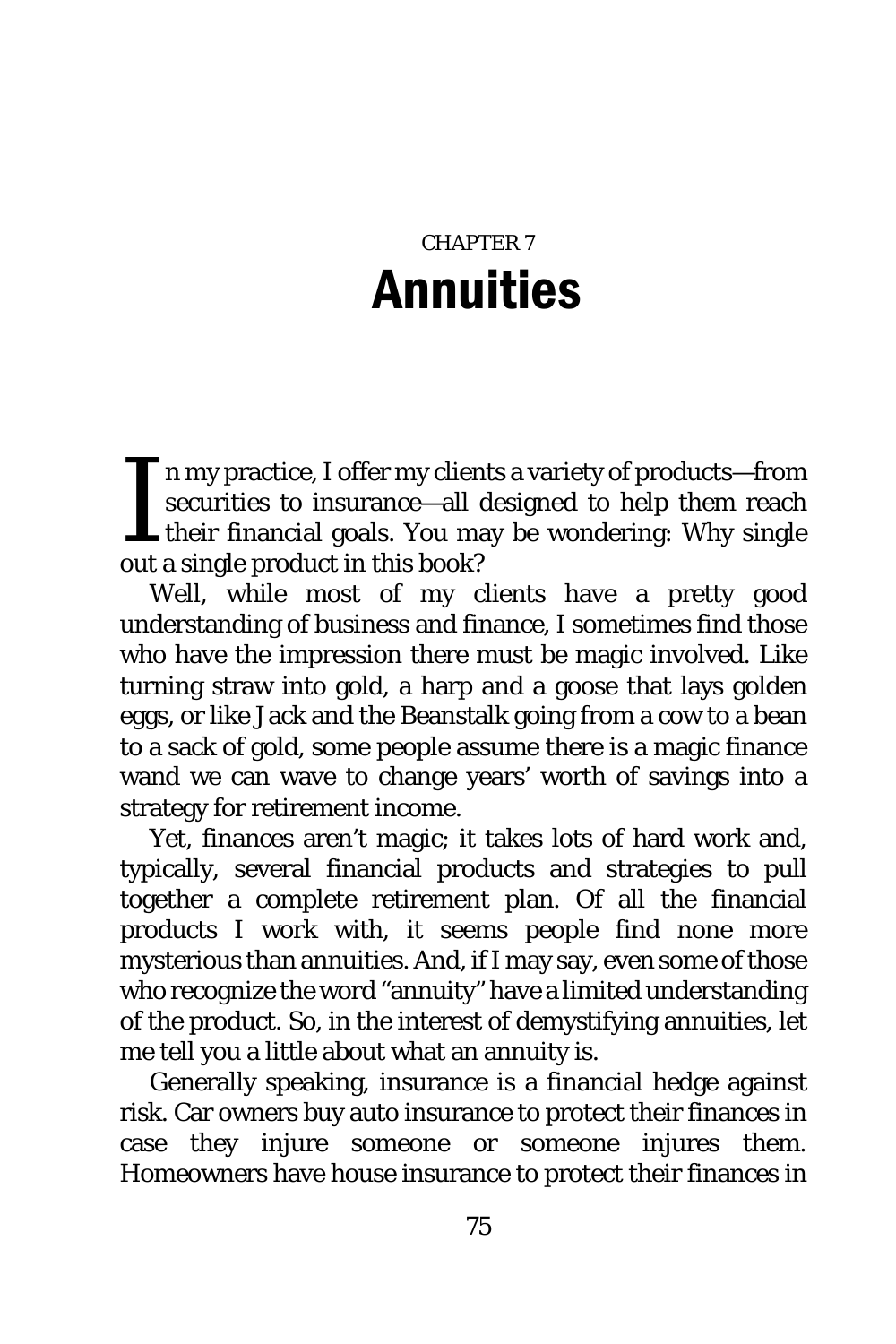case of a fire, flood, or another disaster. People also have life insurance to protect their finances in case of untimely death. Almost juxtaposed to life insurance, people have annuities in case of a long life; by providing consistent and reliable income payments, annuities can help with financial protection.

The basic premise of an annuity is you, the annuitant, pay an insurance company some amount in exchange for their contractual guarantee they will pay you income for a certain period of time. How that company pays you, for how long, and how much they offer are determined by the annuity contract you enter into with the insurance company.

# How You Get Paid

There are two ways for an annuity contract to provide income: The first is through what is called annuitization, and the second is through the use of income riders. We'll get into income riders in a bit, but let's talk about annuitization. That nice, long word is, in my opinion, one reason annuities have a reputation for mystery and misinformation.

# Annuitization

When someone "annuitizes" a contract, it is the point where he or she turns on the income stream. Once a contract has been annuitized, there is no going back. With annuitites, if the policyholder lives longer than the insurance company planned, the insurance company is still obligated to pay him or her, even if the payments end up being way more than the contract's actual value. If, however, the policyholder dies an untimely death, depending on the contract type, the insurance company may keep anything left of the money that funded the annuity nothing would be paid out to the contract holder's survivors. You see where that could make some people balk?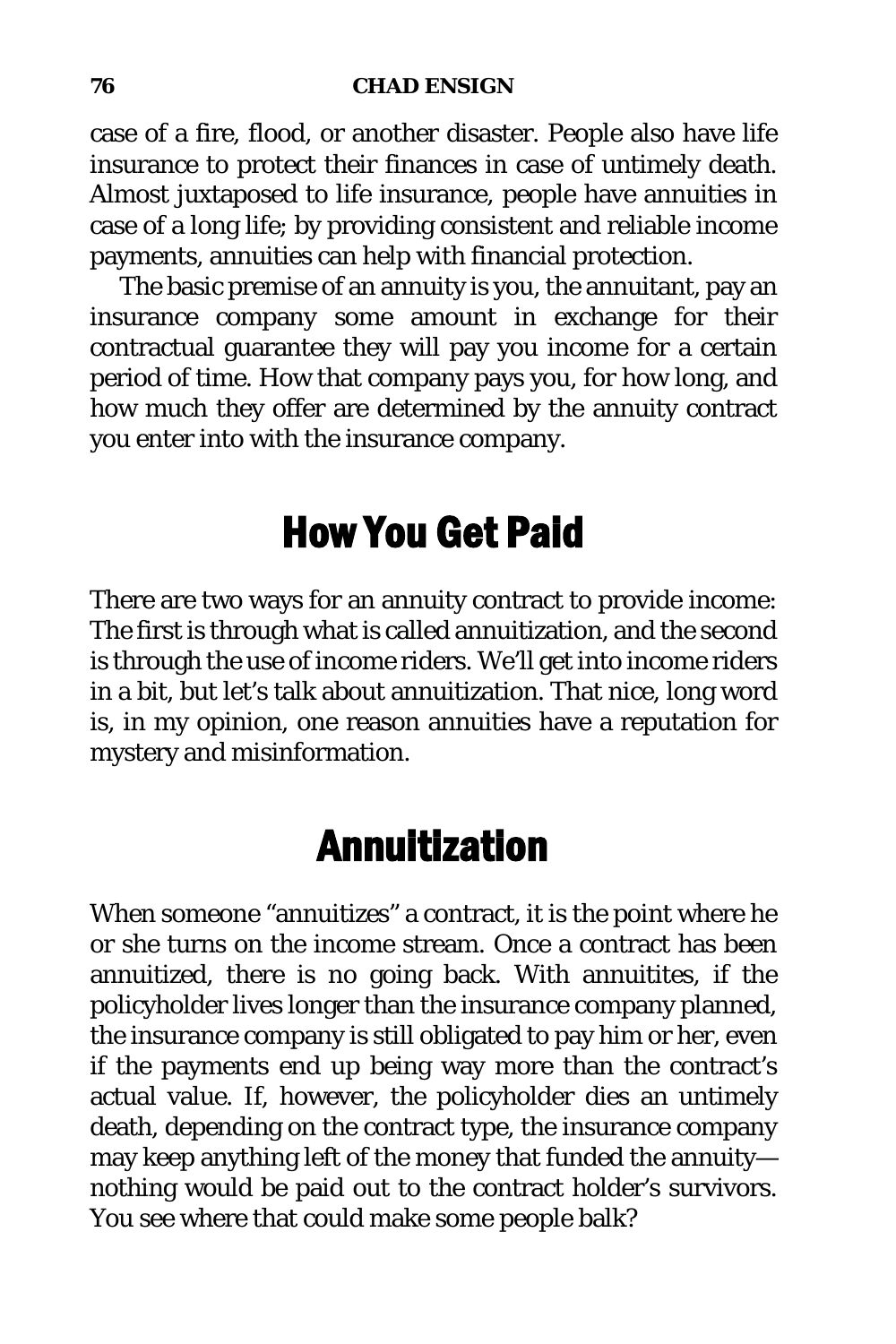At a high level, here's how it looks from the insurance company's side: Numerous people will buy annuities throughout the years and begin collecting income. Some will live longer and collect more payments than others. Some may break even and receive back all that they put in, and some may pass away before receiving their full value. The company prices the annuities with this information in mind. In addition, insurance companies invest the premiums they receive from annuity holders

Now, I show you this to help explain the original concept of annuitization and how it works, from the perspectives of both an insurer and a contract holder. Modern annuities have so many bells and whistles the picture I just described seems too simplified to do them justice, but it's important to at least have a basic concept of annuitization.

### Riders

Speaking of bells and whistles, let's talk about riders. Modern annuities have a lot of different options these days, many in the form of riders you can add to your contract for a fee—usually about 1 percent of the contract value per year. Each rider has its particularities, and the types of riders available will vary by the type of annuity contract purchased, but I'll just briefly outline some of these little extras:

- Lifetime income rider: Contract guarantees you an enhanced income for life
- Death benefit rider: Contract pays an enhanced death benefit to your beneficiaries even if you have annuitized
- Return of premium rider: Guarantees you (or your beneficiaries) will at least receive back the premium value of the annuity
- Long-term care rider: Provides a certain amount, sometimes as much as twice the principal value of the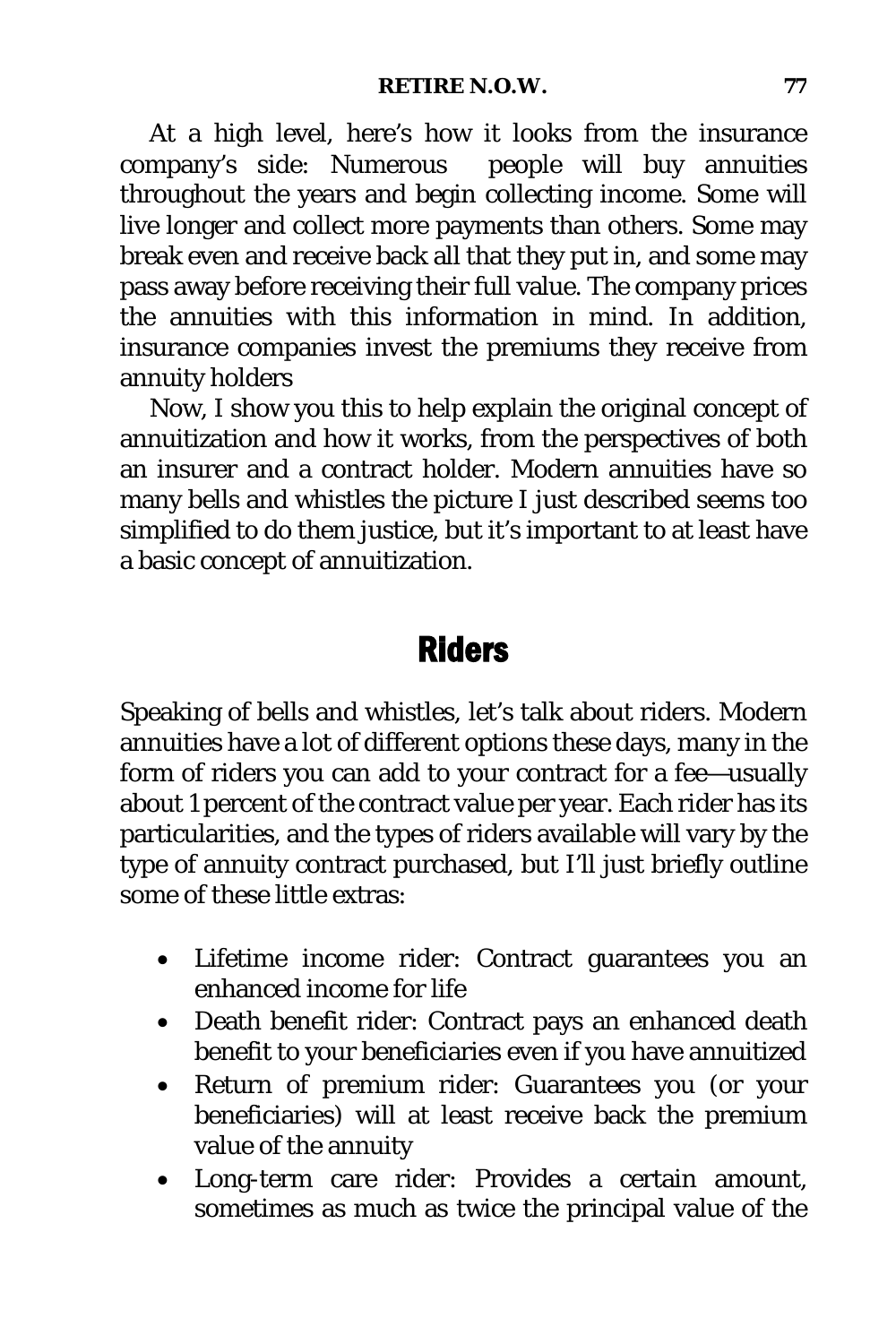#### **78 CHAD ENSIGN**

contract, to help pay for long-term care if the contract holder is moved to a nursing home or assisted living situation. These riders usually pay benefits for a specified amount of time, such as 3-5 years.

This isn't an extensive look, and usually the riders have fancier names based on the issuing company, like "Lorem Ipsum Insurance Company Income Preferred Bonus Fixed Index Annuity rider," but I just wanted to show you what some of the general options are in layman's terms.

## Types of Annuities

Annuities break down into four basic types: immediate, variable, fixed, and fixed index.

## Immediate

Immediate annuities are not terribly popular because they primarily rely on annuitization to provide income—you give the insurance company a lump sum upfront, and your payments begin immediately. Once you begin receiving income payments, the transaction is irreversible and you no longer have access to your money in a lump sum. When you die, any remaining contract value is typically forfeited to the insurance company.

All other annuity contract types are "deferred" contracts, meaning you fund your policy as a lump sum or over a period of years and you give it the opportunity to grow over time sometimes years, sometimes decades.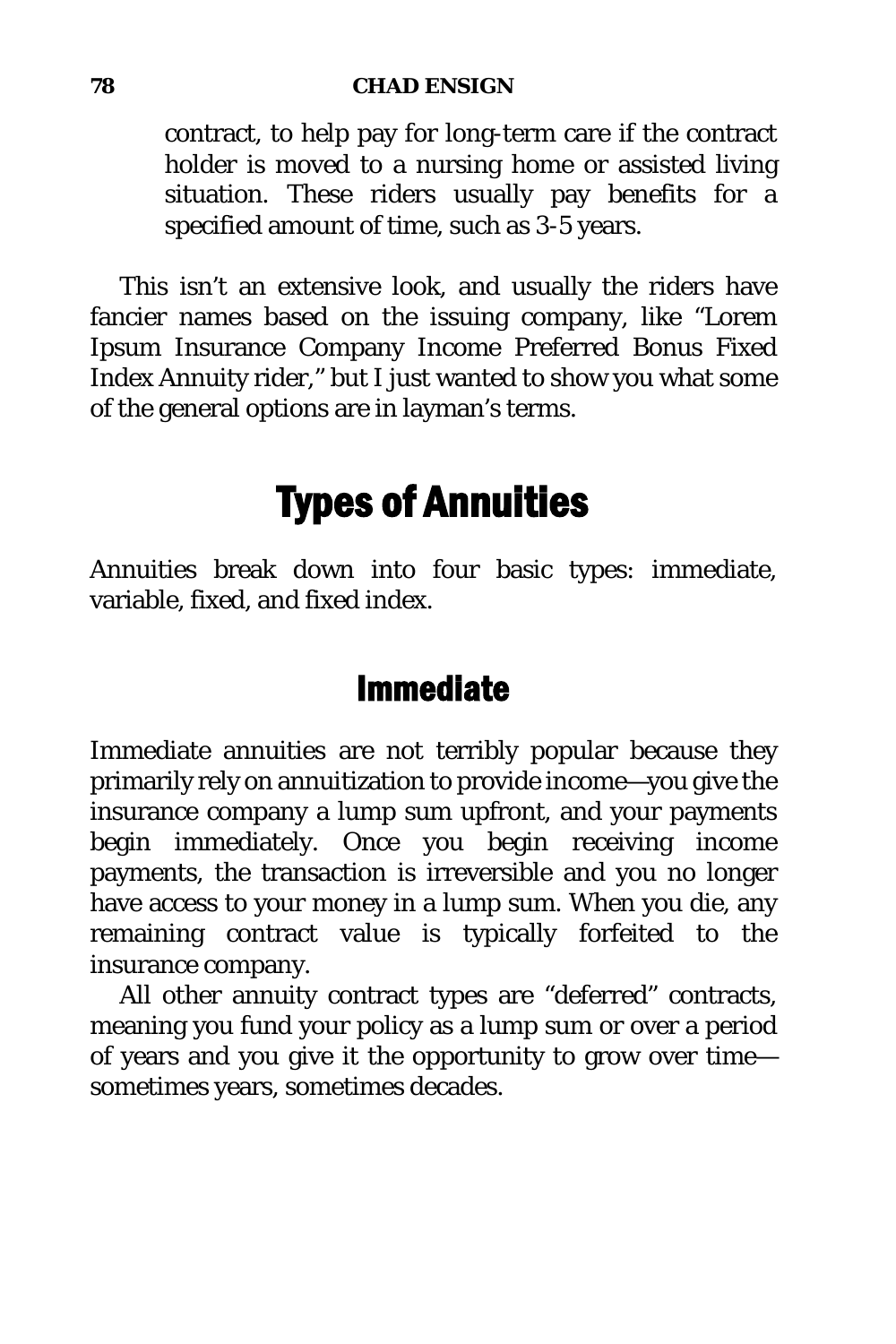## Variable

A variable annuity is an insurance contract as well as an investment. It's sold by insurance companies, but only through someone who is registered to sell investment products. With a variable annuity contract, the insurance company pools the money it receives from annuity holders and invests in investment options called sub-accounts, which in turn invest in the market. This makes it a bit different from the other annuity contract types because it is the only annuity contract in which your money is subject to losses as a result of market declines. Your contract value has a greater opportunity to grow, but it also stands to lose. Additionally, your contract's value will be subject to the underlying investment's fees and limitations including capital gains taxes, management fees, etc. Once it is time for you to receive income from the contract, the insurance company will pay you a certain income, locked in at whatever your contract's value was.

Variable annuities are, in my opinion, generally not the best vehicle available for use by consumers who are near or in retirement and need reliable income, and this is why we do not offer them. Variable annuities often come with higher fees than other products, usually in the range of 2-4 percent, and their built-in product features (such as a lifetime income) can usually be found in other annuity products without the added investment fees. Discussed in the following, fixed and fixed index annuities are, in our opinion, often better choices for preserving principal and lifetime income possibilities.

### Fixed

A traditional fixed annuity is pretty straightforward. You purchase a contract with a guaranteed interest rate and, when you are ready, the insurance company will make regular income payments to you at whatever payout rate your contract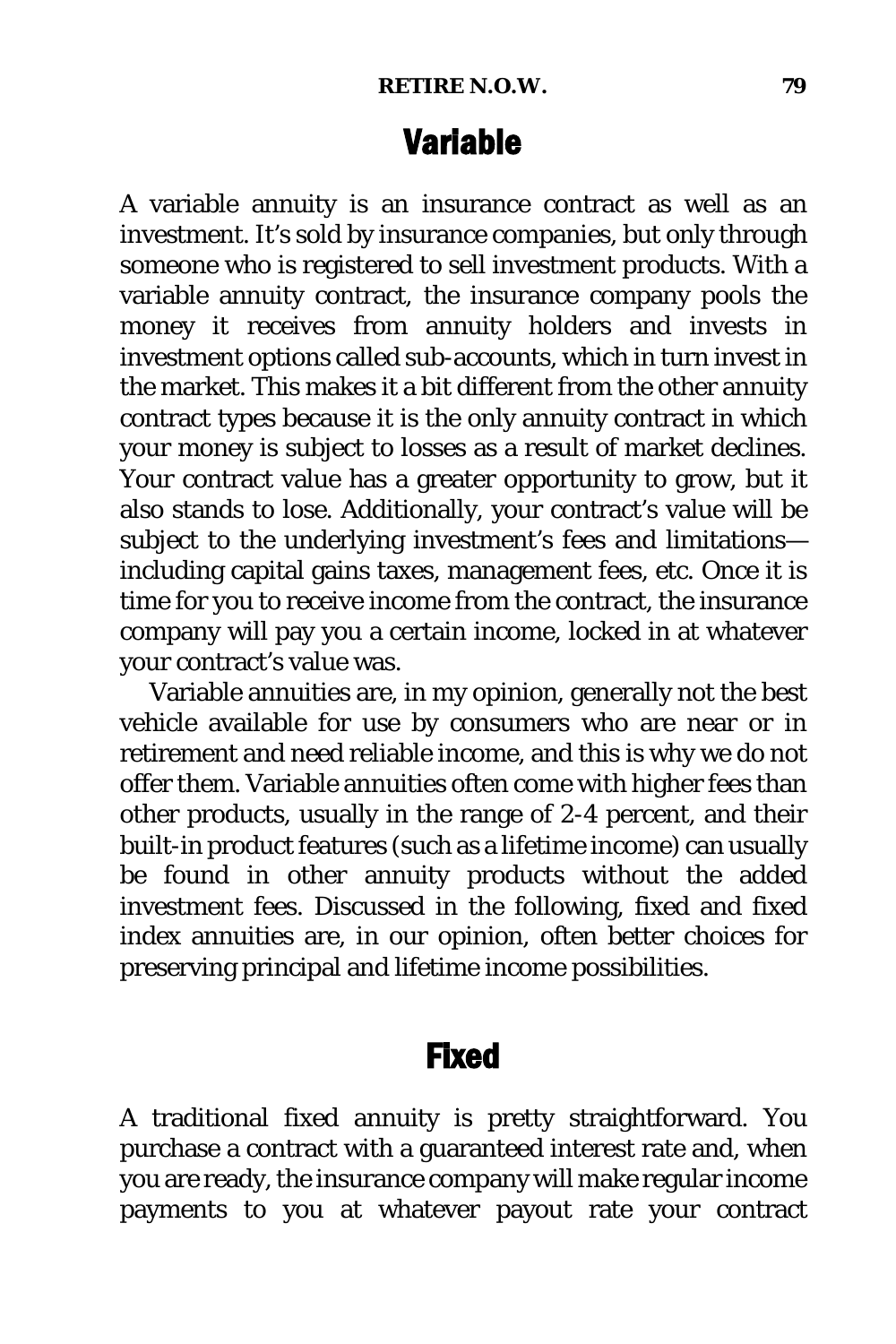guarantees. Those payments will continue for the rest of your life and, if you choose, for the remainder of your spouse's life.

Fixed annuities don't have much in the way of significant upside potential, but many people like them for their guarantees (after all, if your Aunt May lives to be ninety-five, knowing she has a check later in life can be her mental and financial safety net), as well as for their predictability. Unlike variable annuities, which are subject to market risk and might be up one year and down the next, you can pretty well calculate the value of your fixed annuity over your lifetime.

## Fixed Index

To recap, variable annuities take on more risk to offer more possibilities to grow. Fixed annuities have less potential growth, but they protect your principal. In the last couple of decades, many insurance companies have retooled their product line to offer fixed index annuities, which are sort of midway between variable and fixed annuities on the risk/reward spectrum. Fixed index annuities offer greater growth potential than traditional fixed annuities but less than variable annuities. Like traditional fixed annuities, however, fixed index annuities are protected from downside market losses.

Fixed index annuities tie your potential growth to external market indexes, meaning that instead of your contract value growing at a set interest rate like a traditional fixed annuity, it has the potential to grow within a range. Your contract value is credited interest based on the performance of an external market index like the S&P 500 without ever being invested in the market. You don't invest in the S&P 500 directly, but the insurance company will credit your annuity contract based on the S&P 500's gains, up to a cap.

For instance, if your contract caps your interest at 5 percent, then, in a year the S&P 500 gains 3 percent as of your contract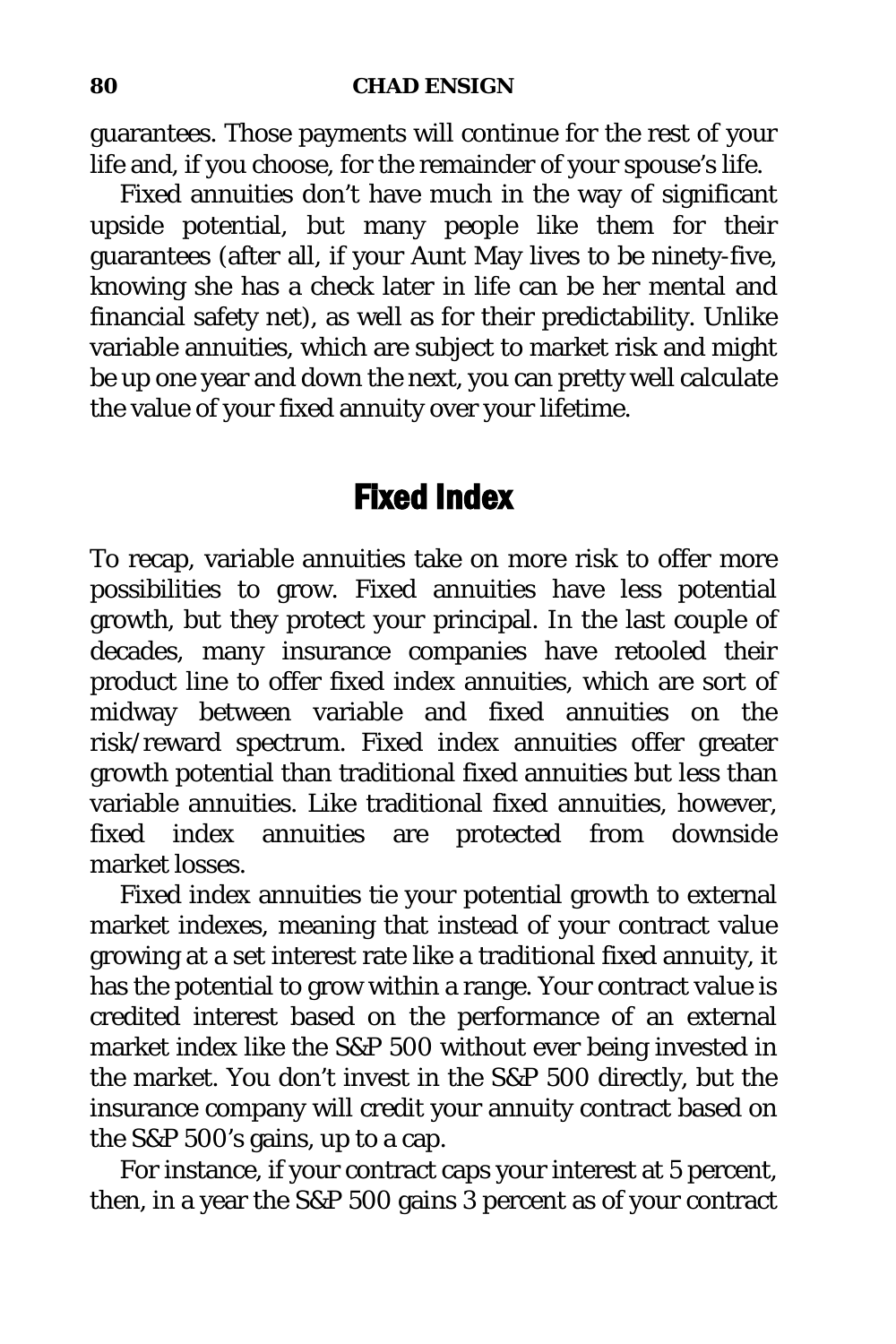anniversary, your annuity value increases 3 percent. If the S&P 500 gains 35 percent, your annuity value gets a 5 percent bump. But, since your money isn't actually invested in the market with a fixed index annuity, if the market nosedives (2000, 2008, and 2020 anyone?), you won't see any increase in your contract value. Conversely, there will also be no decrease in your contract value (other than optional rider costs, if any)—no matter how badly the market performed, you won't lose any of the interest you were credited in previous years.

So, what if the S&P 500 shows a market loss of 30 percent? Your contract value isn't going anywhere. For those who are more interested in protection than growth potential, fixed index annuities can be an attractive option because, when the stock market has a long period of positive performance, a fixed index annuity might just enjoy a conservative gain in its value that usually has more upside potential than just offsetting the effects of inflation. And during stretches where the stock market is erratic and stock values across the board take significant losses? Fixed index annuities won't lose anything from the stock market volatility.

People like fixed index annuities because they offer principal protection from market loss coupled with the chance to earn a reasonable return. If you want, you can tack on riders, death benefits, and other options to meet your individual needs.

## Other Things to Know About Annuities

We just talked about the four different kinds of annuity contracts available, but all of them have some commonalities as annuities.

For all annuities, the contractual guarantees are only as strong as the insurance company that sells the product, which makes it important to thoroughly check the credit ratings of any company whose products you are considering.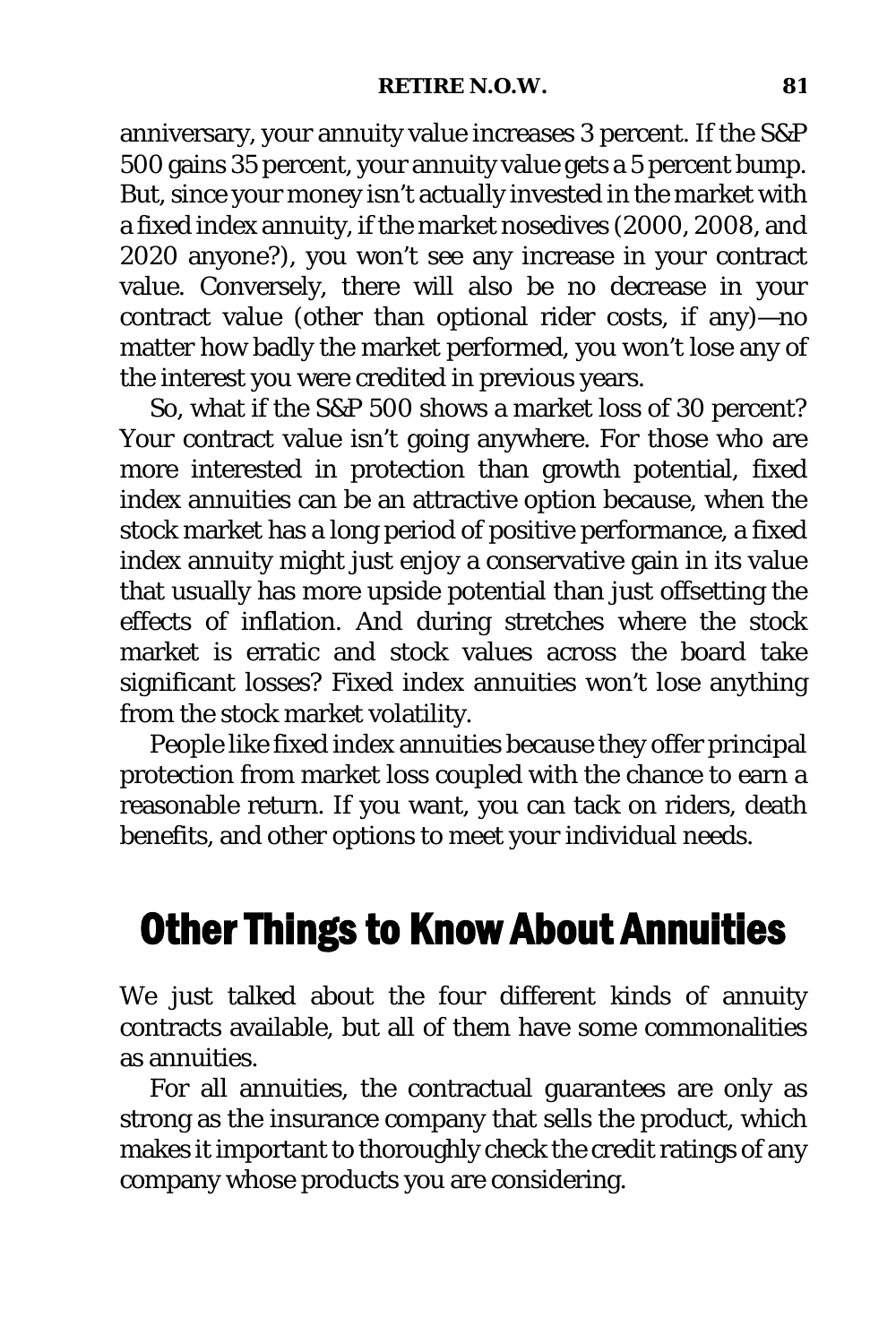Annuities are tax-deferred, meaning you don't have to pay taxes upfront or on interest earnings as the contract value grows. Instead, you will pay ordinary income taxes on your withdrawals. These are meant to be long-term products, so, similar to other tax-deferred or tax-advantaged products, if you begin taking withdrawals from your contract before age fiftynine-and-one-half, you may have to pay a 10 percent federal tax penalty. Also, while annuities are generally considered illiquid, most contracts allow you to withdraw up to 10 percent of your contract value every year. Withdraw any more, however, and you could incur additional surrender penalties.

Keep in mind, your withdrawals will deplete the accumulated cash value, death benefit, and possibly the rider values of your contract.

Taking a bucket approach to your portfolio, annuities are typically used to address the question, "Will I run out of money?" Few options out there provide guaranteed lifetime income, but annuities are one of them. Annuities can help ease retirees' worries. As long as they might live, retirees can have money coming their way if they have an annuity.

One guy I work with, I'll call him Bob, has been a superaggressive investor throughout his working years. He's done exceptionally well in the stock market. But he didn't want to worry about market performance when it came to his regular lifestyle income.

For someone in a position like Bob's, taking a bucket approach that allows them to have income locked down for different periods of their life can also give them the freedom to have money set aside to invest aggressively if they prefer. It's a have-your-cake-and-eat-it approach that can let people invest freely without concern for lifestyle income.

Annuities aren't for everyone, but it's important to understand them before saying "yea" or "nay" on whether they fit into your plan; otherwise, you're not operating with complete information, wouldn't you agree? Regardless, you should talk to a financial professional who can help you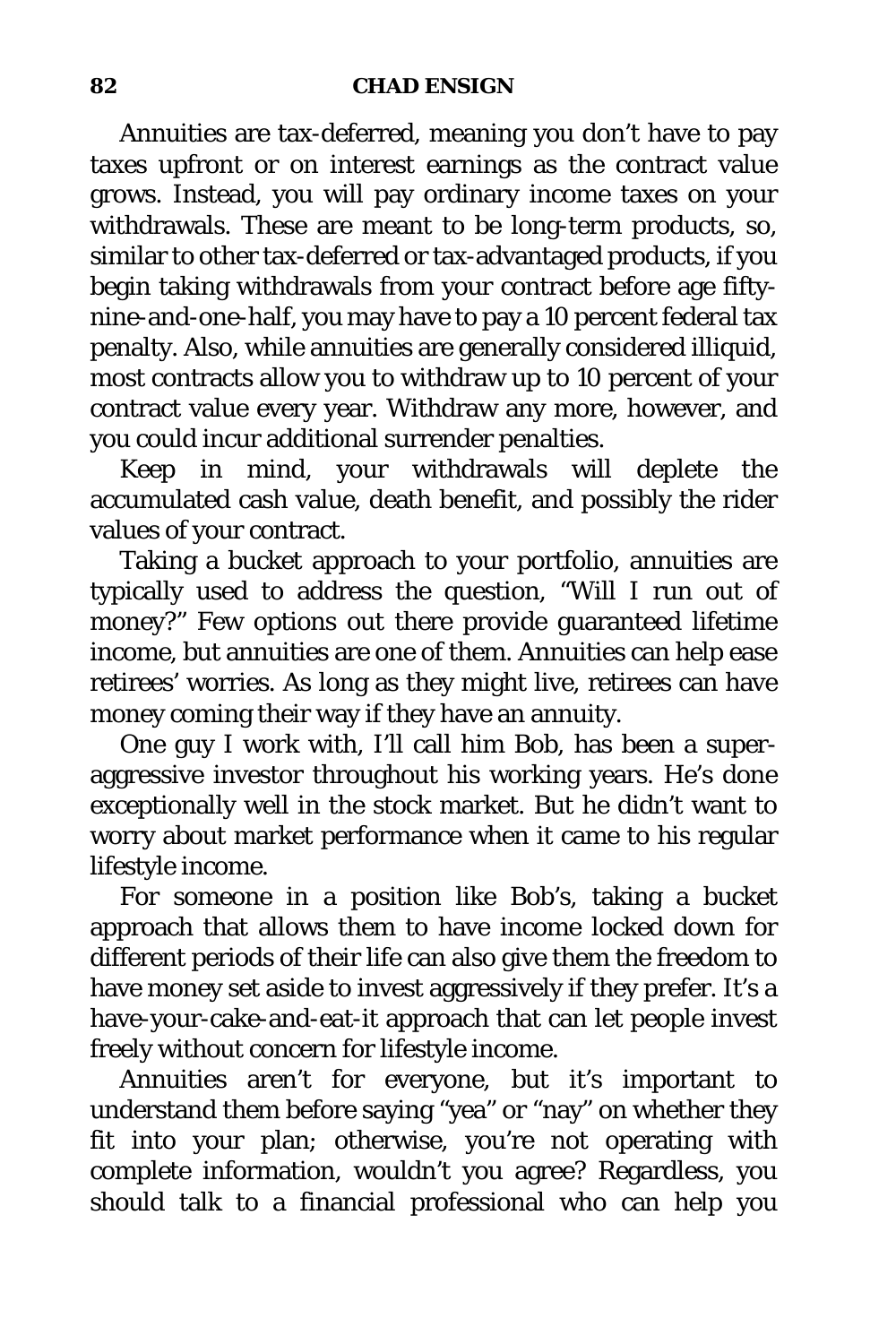understand annuities, help you dissect your particular financial needs, and help show you whether or not an annuity is appropriate for your retirement income plan.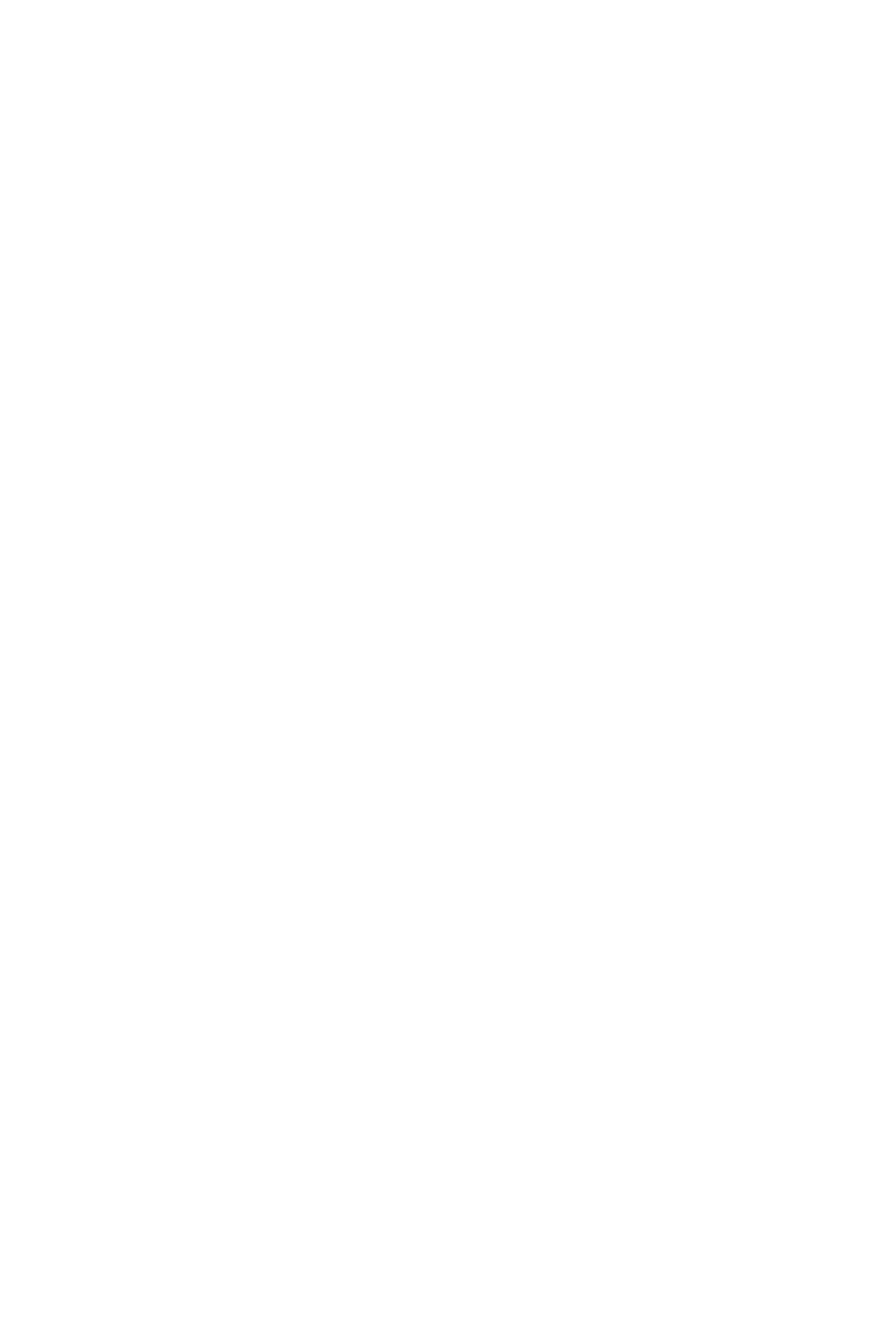# CHAPTER 8 Estate & Legacy

n my practice, I devote a significant portion of my time to matters of estates. That doesn't mean drawing up wills or  $\mathsf{L}$  trusts or putting together powers of attorney or anything In my practice, I devote a significant portion of my time to matters of estates. That doesn't mean drawing up wills or trusts or putting together powers of attorney or anything like that. After all, I'm not an estate plann a financial professional, and what part of the "estate" isn't affected by money matters?

I've included this chapter because I have seen many people do estate planning wrong. Clients, or clients' families, have come in after experiencing a death in the family and have found themselves in the middle of probate, high taxes, or a discovery of something unforeseen (often long-term care) draining the estate.

Alternately, I have seen people do it right: clients or families who visit my office to talk about legacies and how to make them last and adult children who have room to grieve without an added burden of unintended costs, without stress from a family ruptured because of inadequate planning.

I'll share some of these stories here. However, I'm not going to give you specific advice, since everyone's situation is unique. I only want to give you some things to think about and to underscore the importance of planning ahead.

My office has strategic parnerships with a couple different law offices. One is a full-service firm with a slew of attorneys. They'll hold your hand through the process, and they host many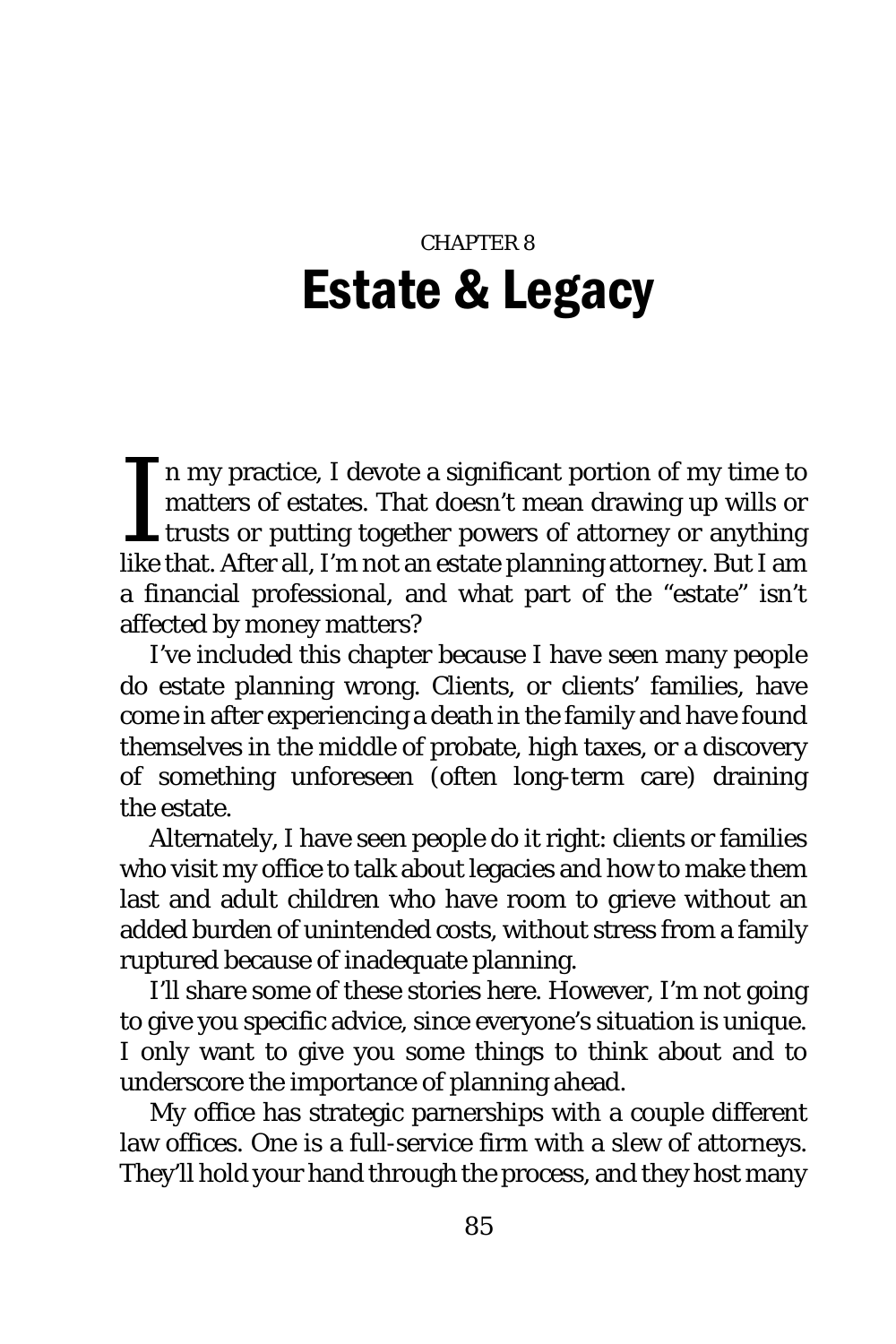#### **86 CHAD ENSIGN**

seminars and informational presentations. The other firm is more nuts and bolts in nature. The head attorney of this firm will do what you need for a very reasonable price. Between our two partners, we have options to help satisfy your unique needs. Both are at the top of their field; they just go about working with clients in different ways with their differences appealing to different personalities.

## You Can't Take It With You

When it comes to legacy and estate planning, the most important thing is to *do it*. I have heard people from clients to celebrities (rap artist Snoop Dog comes to mind) say they aren't interested in what happens to their assets when they die because they'll be dead. That's certainly one way to look at it. But I think that's a very selfish way to go about things—we all have people and causes we care about, not to mention those who care about us. Even if the people we love don't *need* what we leave behind, they can still be fined or legally tied up in the probate process or burial costs if we don't plan for those. And that's not even considering what happens if you become incapacitated at some point while you are still alive. Having a plan in place can greatly reduce the stress of those responsibilities on your loved ones; it's just a loving thing to do.

## **Documents**

There are a few documents that lay the groundwork of legacy planning. You've probably heard of all or most of them, but I'd like to review what they are and how people commonly use them. These are all things you should talk about with an estate planning attorney to establish your legacy.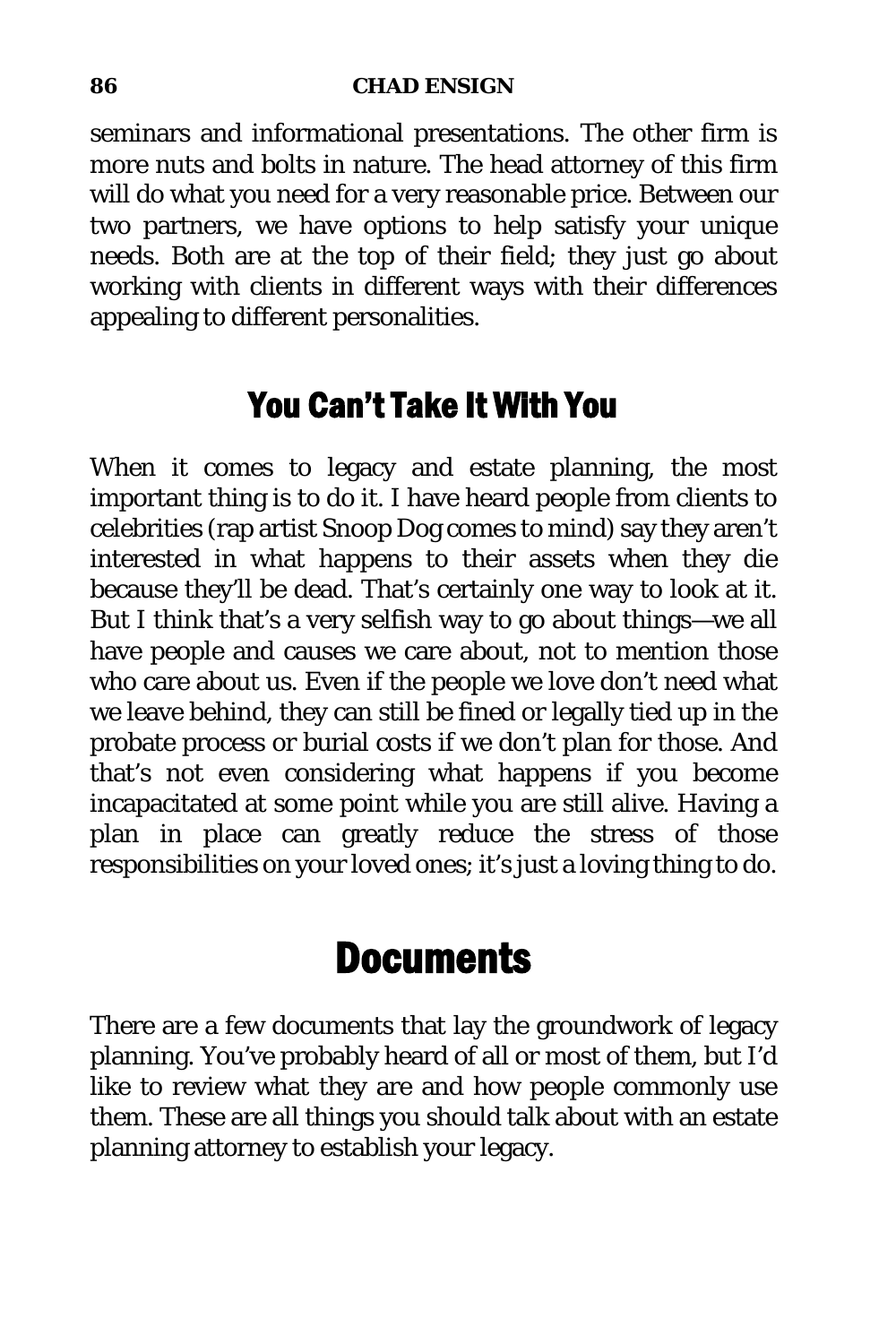## Powers of Attorney

A power of attorney, or POA, is a document giving someone the authority to act on your behalf and in your best interests. These come in handy in situations where you cannot be present (think a vacation where you get stuck in Canada) or, for durable powers of attorney, even when you are incapacitated (think in a coma or coping with dementia).

It is important to have powers of attorney in place and to appoint someone you trust to act on your behalf in these matters. Have you ever heard of someone who was incapacitated after a car accident, whether from head trauma or being in a coma for weeks—sometimes months? Do you think their bills stopped coming due during that time? I like my phone company and my bank, but neither one is about to put a moratorium on sending me bills, particularly not for an extended and interminable period. A power of attorney would have the authority to make sure your mortgage gets paid or your cable gets canceled while you are unable.

### *You can have multiple POAs and require them to act jointly.*

What this looks like: Do you think two heads are better than one? One man, Chris, significantly relied on his two sons' opinions for both his business and personal matters. He appointed both sons as joint POA, requiring both their signoffs for his medical and financial matters.

### *You can have multiple POAs who can act independently.*

What this looks like: Irene had three children with whom she routinely stayed. They lived in different areas of the country, which she thought was an advantage; one month she might be hiking out West, the next she could enjoy the newest off-Broadway production, and the next she could soak up some Southern sun. She named her three children as independently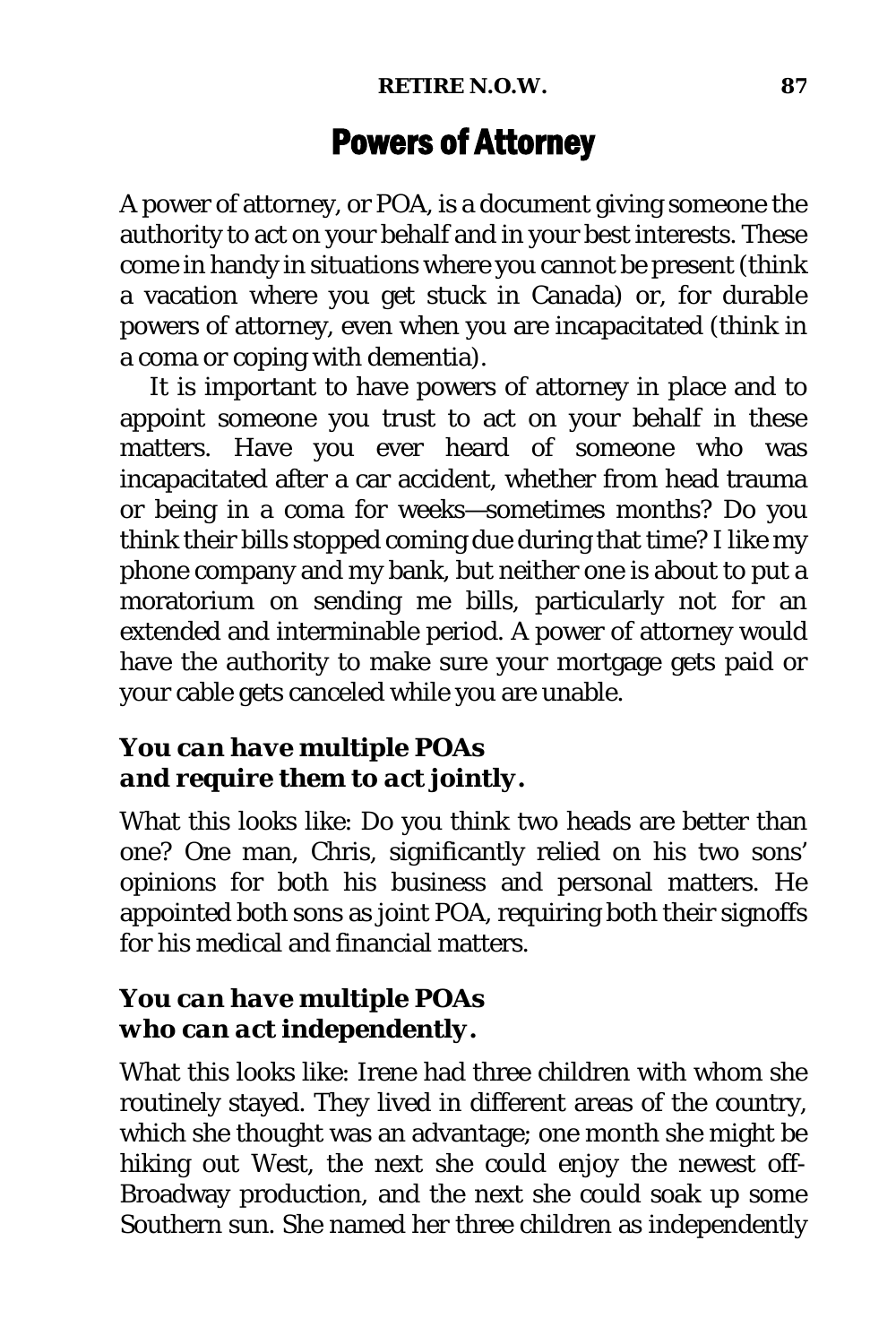authorized POAs so, if something happened, no matter where she was, the child closest could step in to act on her behalf.

### *You can have POAs who have different responsibilities.*

What this looks like: Although Luke's friend, Claire, a nurse, was his go-to and POA for health-related issues, financial matters usually made her nervous, so he appointed his good neighbor, Matt, as his POA in all of his financial and legal matters.

In addition to POAs, it may be helpful to have an advanced medical directive. This is a document where you have predecided what choices you would make about different health scenarios. An advanced medical directive can help ease the burden for your medical POA and loved ones, particularly when it comes to end-of-life care.

Right now, I have a client whose family sold their almond and pecan orchard. Her parents, who founded the farm, had seven children, all of whom are entitled to some of the inheritance. Unfortunately, one child is an addict. As you can imagine, while the parents want to provide their son the help he needs, they do not want to hand him a lump sum of money he may not be fit to handle. The only way for them to ensure their wishes are upheld is with a trust and POA.

Many families want their children to work hard and use their inheritance frugally. It's frustrating when I see clients pass away without having set up trusts or a POA, and, two months later, their children show up having bought luxury cars and fancy speed boats. I've seen inheritors burn through a lifetime of savings in a matter of weeks. What's most upsetting is all of that could have been avoided.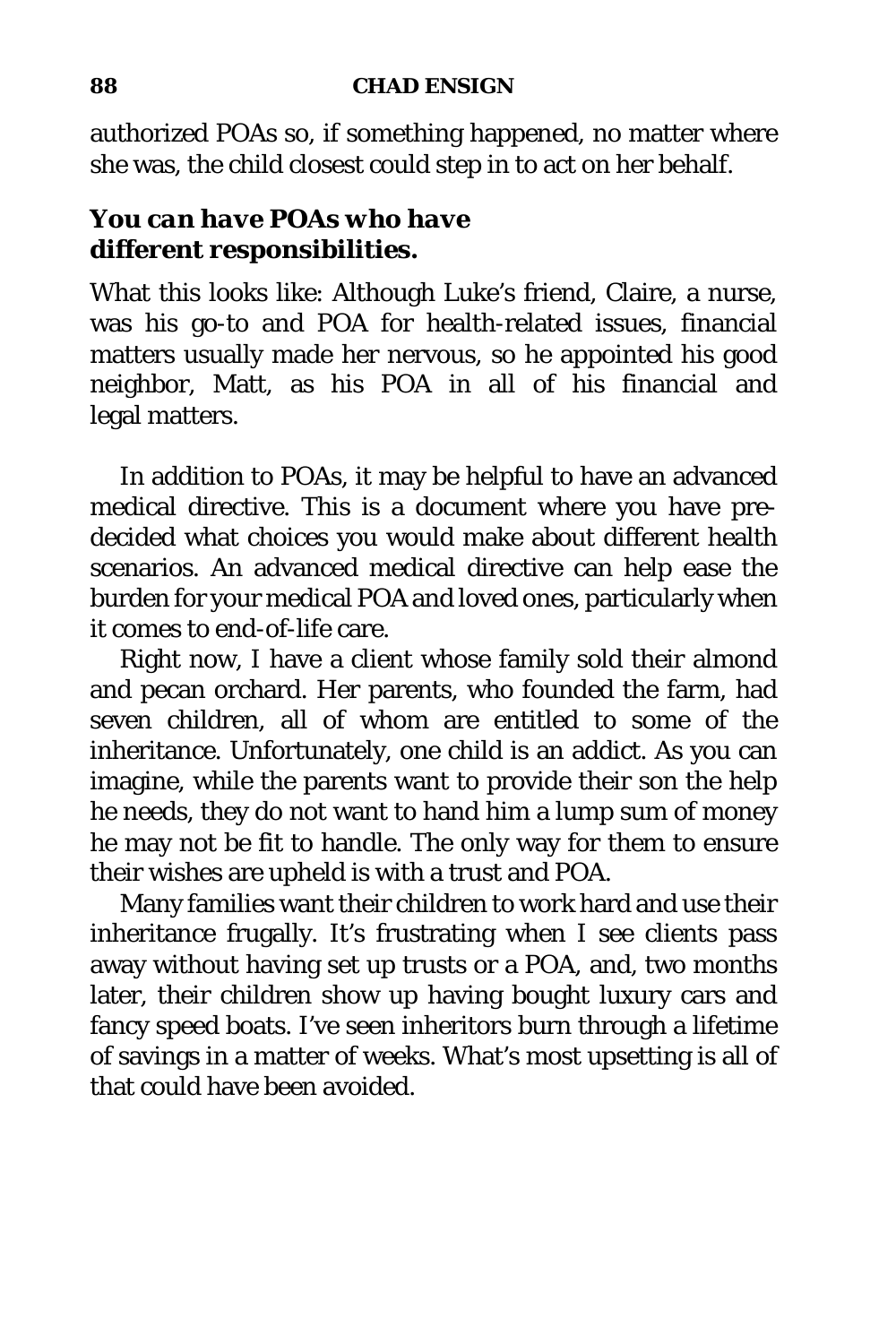## Wills

Perhaps the most basic document of legacy planning, a will is a legal document wherein you outline your wishes for your estate. When it comes to your estate after your death, having a will is the foundation of your legacy. Without one, your loved ones are left behind, guessing what you would have wanted, and the court will likely split your assets according to whatever the state's defaults are. Maybe that's exactly what you wanted, as far as anyone knows, right? Because even if you told your nephew he could have your car he's been driving, if it's not in writing, it still might go to the brother, sister, son, or daughter to whom you aren't talking.

However, it may not be enough just to have a will. Even with a will, your assets will be subject to probate. Probate is what we call the state's process for determining a will's validity. A judge will go through your will to question if it conflicts with state law, if it is the most up-to-date document, and if you were mentally competent at the time it was in order, etc. For some, this is a quick, easily-resolved process. For others, particularly if someone steps forward to contest the will, it may take years to settle, all the while subjecting the assets to court costs and attorney's fees.

One other undesirable piece of the probate process is it is a public process. That means anyone can go to the courthouse, ask for copies of the case, and discover your assets, as well as who is slated to receive what and who is disputing.

Some clients come to me with horror stories relating to this. When their parents died, creditors came out of the woodwork to claim owed money. Such people can force the probate process to drag on for years. There's even a whole industry of people who watch obituaries looking for individuals who might owe money somewhere.

It's also important to remember beneficiary lines trump wills. So, that large life insurance policy? What if, when you bought it fifteen years ago, you wrote your ex-husband's name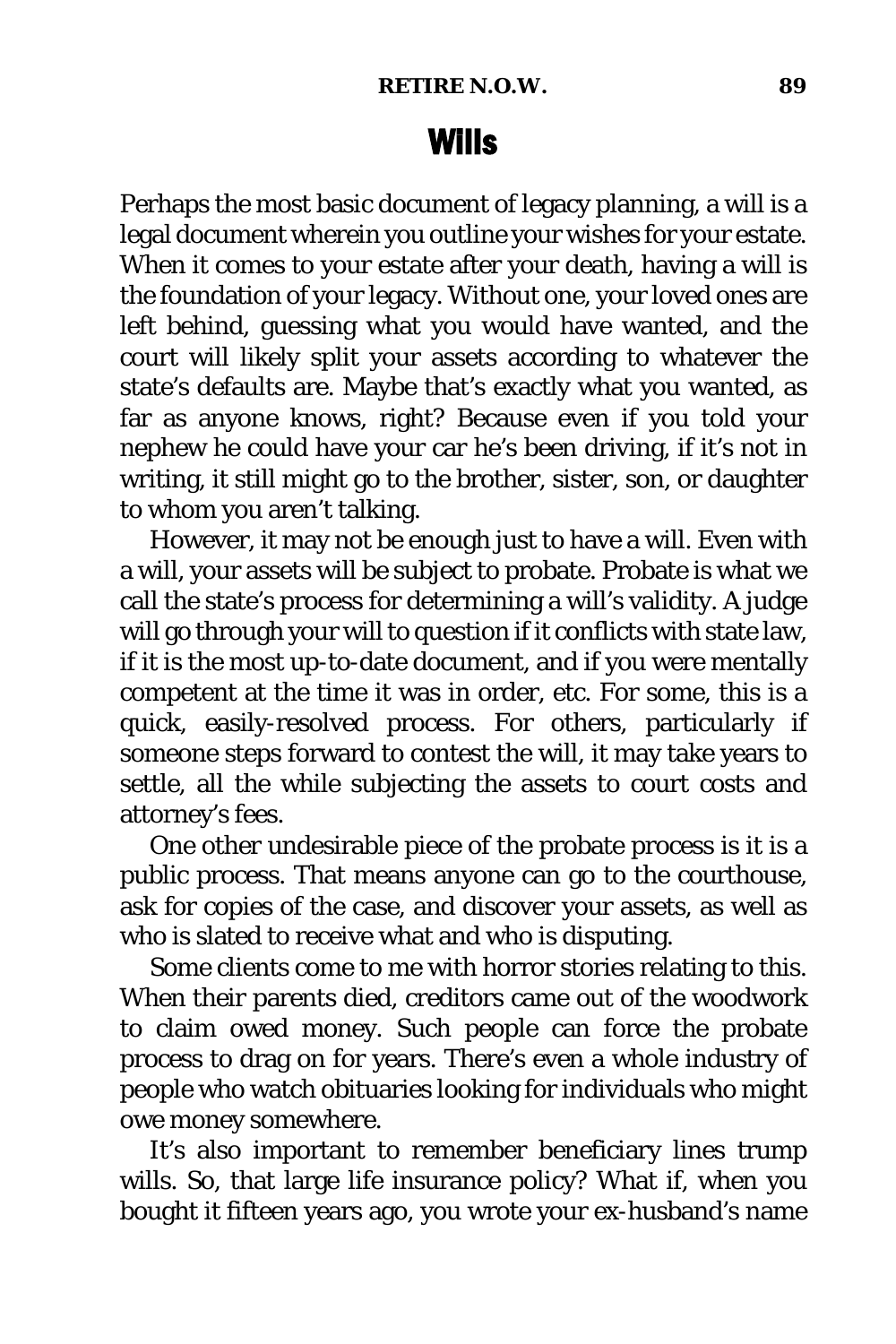on the beneficiary line? Even if you stipulate otherwise in your will, the company holding your policy will pay out to your exspouse. Or, how about the thousands of dollars in your IRA you dedicated to "children" thirty years ago, but one of your children was killed in a car accident, leaving his wife and two toddlers behind? That IRA is going to transfer to your remaining children, with nothing for your daughter-in-law and grandchildren.

That may paint a grim portrait, but I can't underscore enough the importance of working with a skilled estate planning attorney to keep your will and beneficiary lines up to date, for the sake of your loved ones, as your life changes.

## **Trusts**

Another piece of legacy planning to consider is the trust. A trust is set up through an attorney and allows a third party, or trustee, to hold your assets and determine how they will pass to your beneficiaries. Many people are skeptical of trusts because they assume trusts are only appropriate for the fabulously wealthy.

However, a simple trust may only cost \$1,000 to \$2,500 in attorney's fees and can avoid both the expense and publicity of probate, provide a more immediate transfer of wealth, avoid some taxes, and provide you greater control over your legacy. [42](#page-104-0)

For instance, if you want to set aside some funds for a grandchild's college education, you can make it a requirement he or she enrolls in classes before your trust will dispense any funds. Like a will, beneficiary lines will override your trust conditions, so you must still keep insurance policies and other assets up to date.

<span id="page-104-0"></span><sup>42</sup> Regan Rondinelli-Haberek. LegalZoom. "What is the Average Cost to Prepare a Living Trust?" https://info.legalzoom.com/average-costprepare-living-trust-26932.html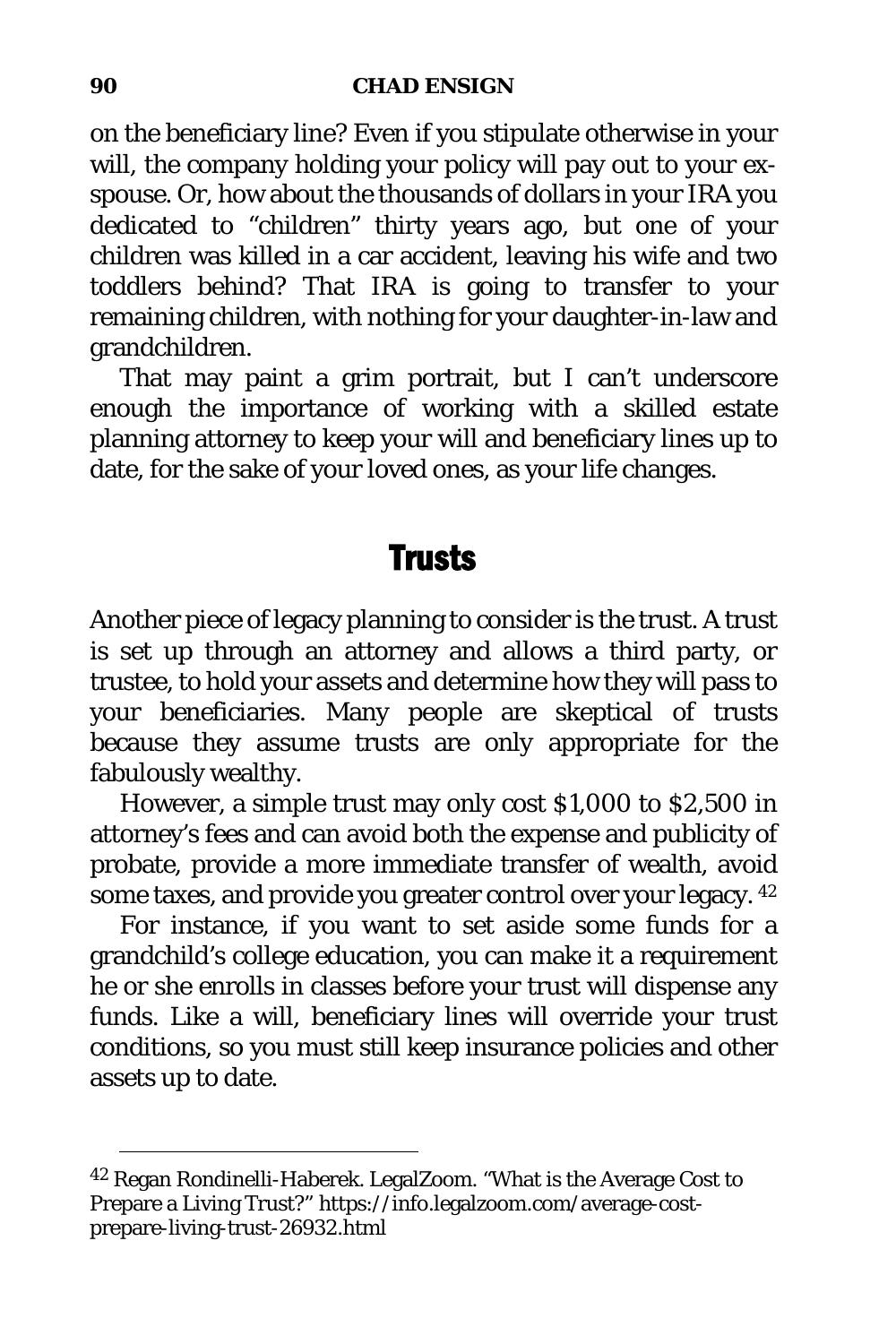Like any financial or legal consideration, there are many options these days beyond the "yes or no" of having a trust. For one thing, you will need to consider if you want your trust to be revocable (you can change the terms while you are alive) or irrevocable (can't be changed; you are no longer the "owner" of the contents). A brief note here about irrevocable trusts: While they have significantly greater tax benefits, they are still subject to a Medicaid look-back period. This means, if you transfer your assets into an irrevocable trust in an attempt to shelter them from a Medicaid spend-down, you will be ineligible for Medicaid coverage of long-term care for five years. Yet, an irrevocable trust can avoid both probate and estate taxes, and it can even protect assets from legal judgments against you.

Another thing to remember when it comes to trusts, in general, is, even if you have set up a trust, you must remember to fund it. In my eight years' work, I've had numerous clients come to me, assuming they had protected their assets with a trust. When we talk about taxes and other pieces of their legacy, it turns out they never retitled any assets or changed any paperwork on the assets they wanted in the trust. So, please remember, a trust is just fancy legal papers if you haven't followed through on retitling your assets.

One of my clients has a daughter and son who were the beneficiaries of their aunt's estate (my client's sister). The aunt had set up a trust and named the trust as the beneficiary . . . but *only for one account*. It took a good year of work, phone calls, and letters to straighten out the legal process when she passed away. Eventually, the money made its way to the right place, but, unfortunately, it was a much smaller sum than it could have been, since a portion of the inheritance was spent in taxes. That could have been avoided. Her mistake was thinking action taken in respect to one account would cover all her other accounts because they were all managed under one custodian. But that's not how things work. In fact, each account must be handled individually.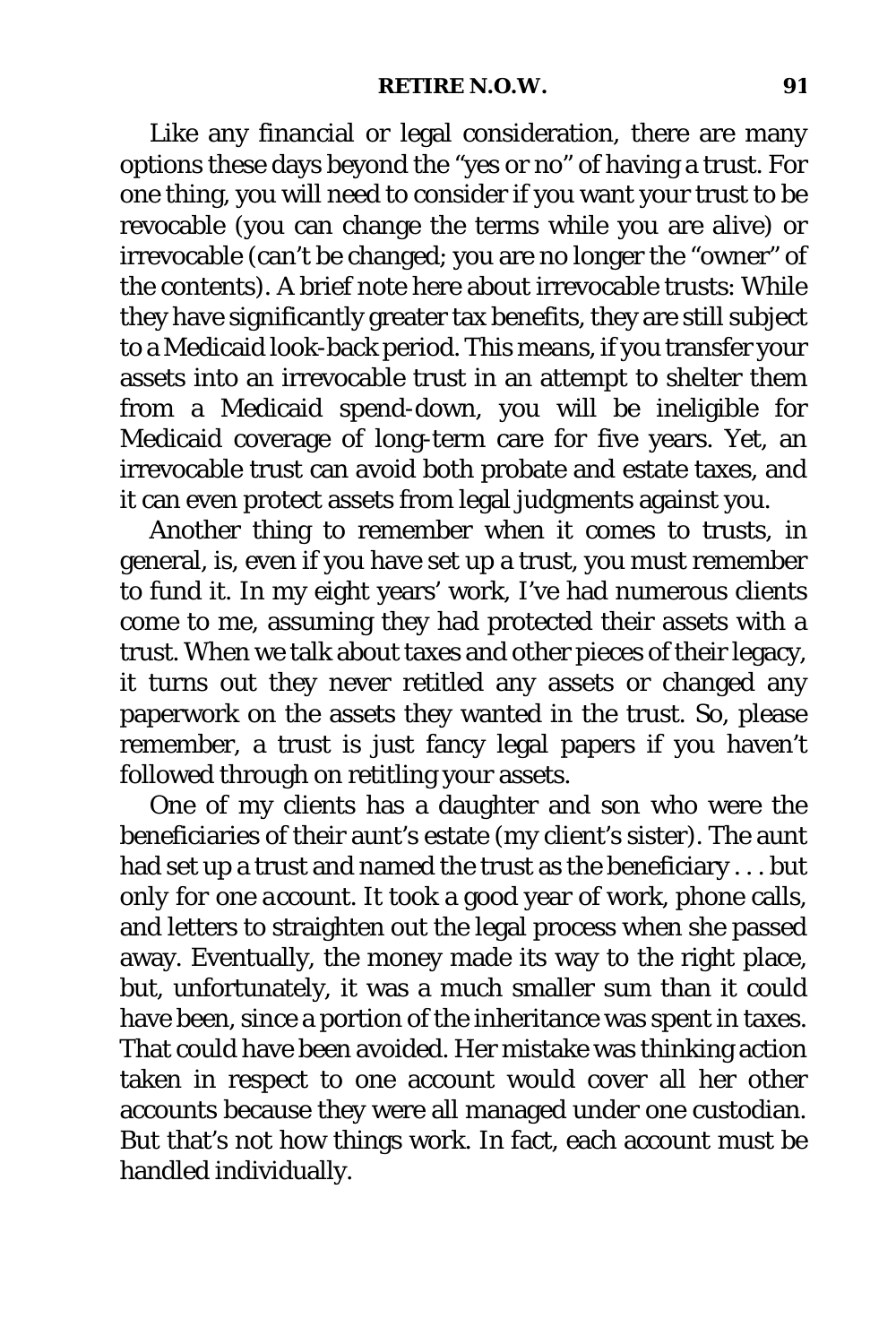## Taxes

Although charitable contributions, trusts, and other taxefficient strategies can reduce your tax bill, it's unlikely your estate will be passed on entirely tax-free. Yet, when it comes to building a legacy that can last for generations, taxes can be one of the heaviest drains on the impact of your hard work.

For 2017, the federal estate exemption was \$5.49 million per individual and \$10.98 million for a married couple, with estates facing up to a 40 percent tax rate after that. In 2020, those limits have increased to \$11.58 million for individuals and \$23.16 million for married couples, with the 40 percent top level gift and estate tax remaining the same. Currently, the new estate limits are set to increase with inflation until Jan. 1, 2026, when they will "sunset" back to the inflation-adjusted 2017 limits.[43](#page-106-0), [44](#page-106-1) And that's not taking into account the various state regulations and taxes regarding estate and inheritance transfers.

One frequent tax concern: retirement accounts.

Your IRA or 401(k) can be a source of tax issues when you pass away. For one thing, taking funds from a sizeable account can trigger a large tax bill. However, if you leave the assets in the account, there are still required minimum distributions (RMDs), which will take effect even after you die. If you pass the account to your spouse, he or she can keep taking your RMDs as is, or your spouse can retitle the account in his or her name and receive RMDs based on his or her life expectancy. Remember, if you don't take your RMDs, the IRS will take up

<span id="page-106-0"></span><sup>43</sup> Ashlea Ebeling. Forbes. December 21, 2018. "Final Tax Bill Includes Huge Estate Tax Win for the Rich: The \$22.4 Million Exemption." https://www.forbes.com/sites/ashleaebeling/2017/12/21/final-tax-billincludes-huge-estate-tax-win-for-the-rich-the-22-4-million-exemption/ <sup>44</sup> Ashlea Ebeling. Forbes. November 6, 2019. "IRS Announces Higher Estate And Gift Tax Limits For 2020."

<span id="page-106-1"></span>https://www.forbes.com/sites/ashleaebeling/2019/11/06/irs-announceshigher-estate-and-gift-tax-limits-for-2020/#18b9e5652efb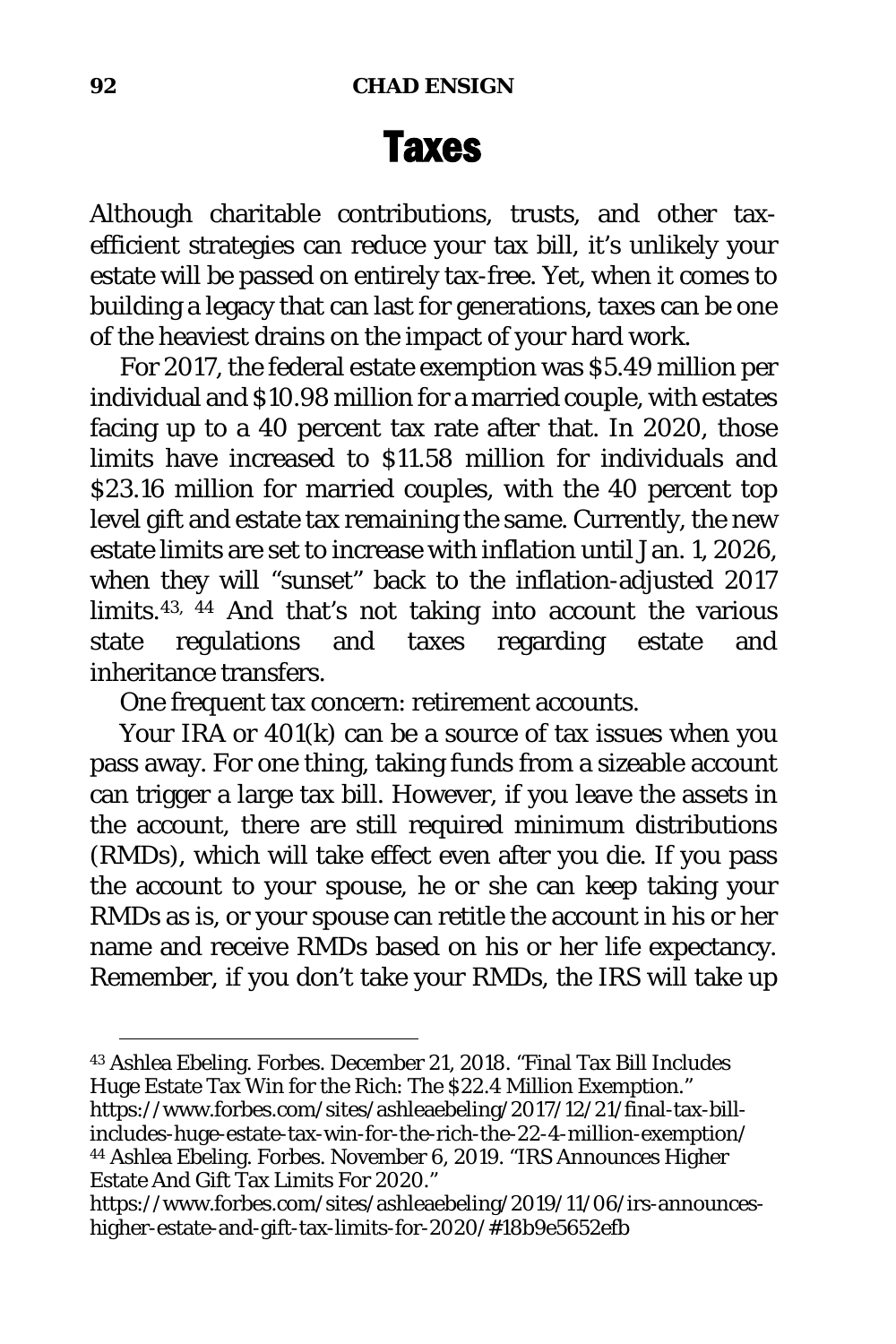to 50 percent of whatever your required distribution was, plus you will still have to pay income taxes whenever you withdraw that money. Thanks to rules enacted in 2020, anyone who inherits your IRA, with few exceptions (your spouse, a beneficiary less than ten years younger, or a disabled adult child, to name a few), will need to empty the account within ten years of your death.

Also—and this is a pretty big also—check with an attorney if you are considering putting your IRA or 401(k) in a trust. An improperly titled beneficiary form for the IRA could mean the difference of thousands of dollars in taxes. This is just one more reason to work with a financial professional, one who can strategically partner with an estate planning attorney to diligently check your decisions.

Some families feel legacy planning condemns them to be seen as unloving, making them look like they believe their beneficiaries would not be able to sort things out on their own after they pass. Everyone would like to think they can work things out fairly after a family member passes away, but, take it from me, planning in advance does not mean your family doesn't love each other. For example, I have three siblings. When we're together, we can't even decide on a place for dinner. Can you imagine how hard it would be to make decisions that really count under the stressful circumstances of a death in the family?

One couple I worked with passed away three or four years ago. They'd been proactive about planning for their kids. Every few years we would have brief meetings with the whole family when the kids were in town for holidays. When the dad passed away, it had been decided in advance some money would go to the kids.

Money can bring out the worst in people. The more comprehensive the legacy plan, the better you can preserve familial ties and ensure that, after the losing a loved one, you don't have the added burden of navigating finances.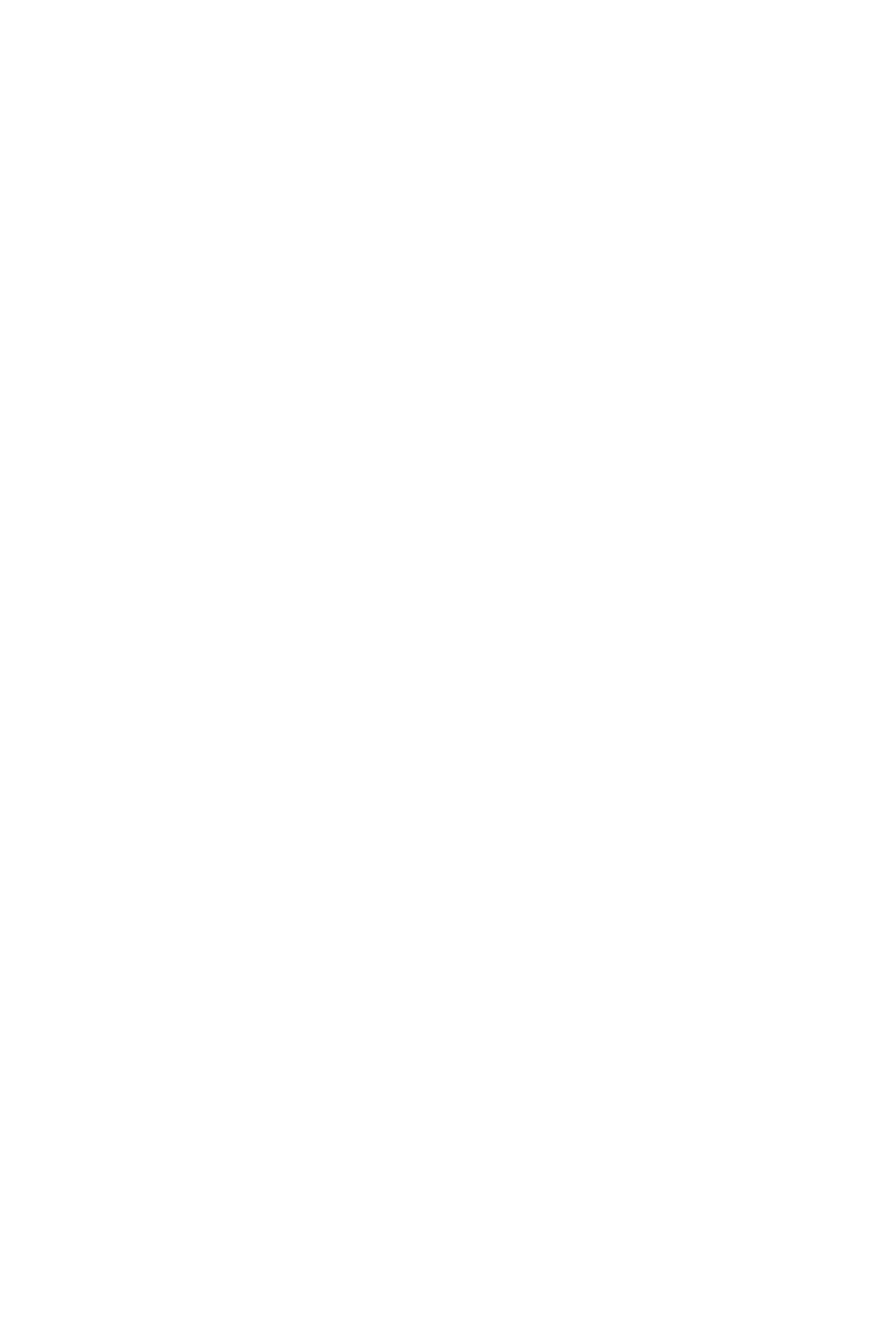## **CONCLUSION** Finding a Financial Professional

y mom had two jobs when I was a kid—a newspaper route when we were little and part-time work helping some finance guys. That was my first exposure to the industry. My mom would show me papers with examples of how saving little bits of money over time with a reasonable return could achieve impressive growth. I always loved math and finance, so things like that astounded me. As I grew older, I would help my mom's employers around the office, and occasionally they'd let me sit in on client meetings. I started to realize they weren't really planners; they just pushed life insurance policies. Still, in concept, I liked what they were doing, or at least what they purported to do. But, I felt too young at the time to manage people's assets. So, I took several years to learn the industry from the inside out. I worked for various companies in every corner of the financial world, and, finally, in 2012, I felt confident I was ready to open my own practice. M

Over the years, I've acquired much of the licensing and qualifications you may recognize if you've already looked into finding a financial advisor. I have passed the Series 65 securities exam, meaning I hold a securities license, as well as an insurance license in many states. However, I really pride myself on my communications degree. Growing up around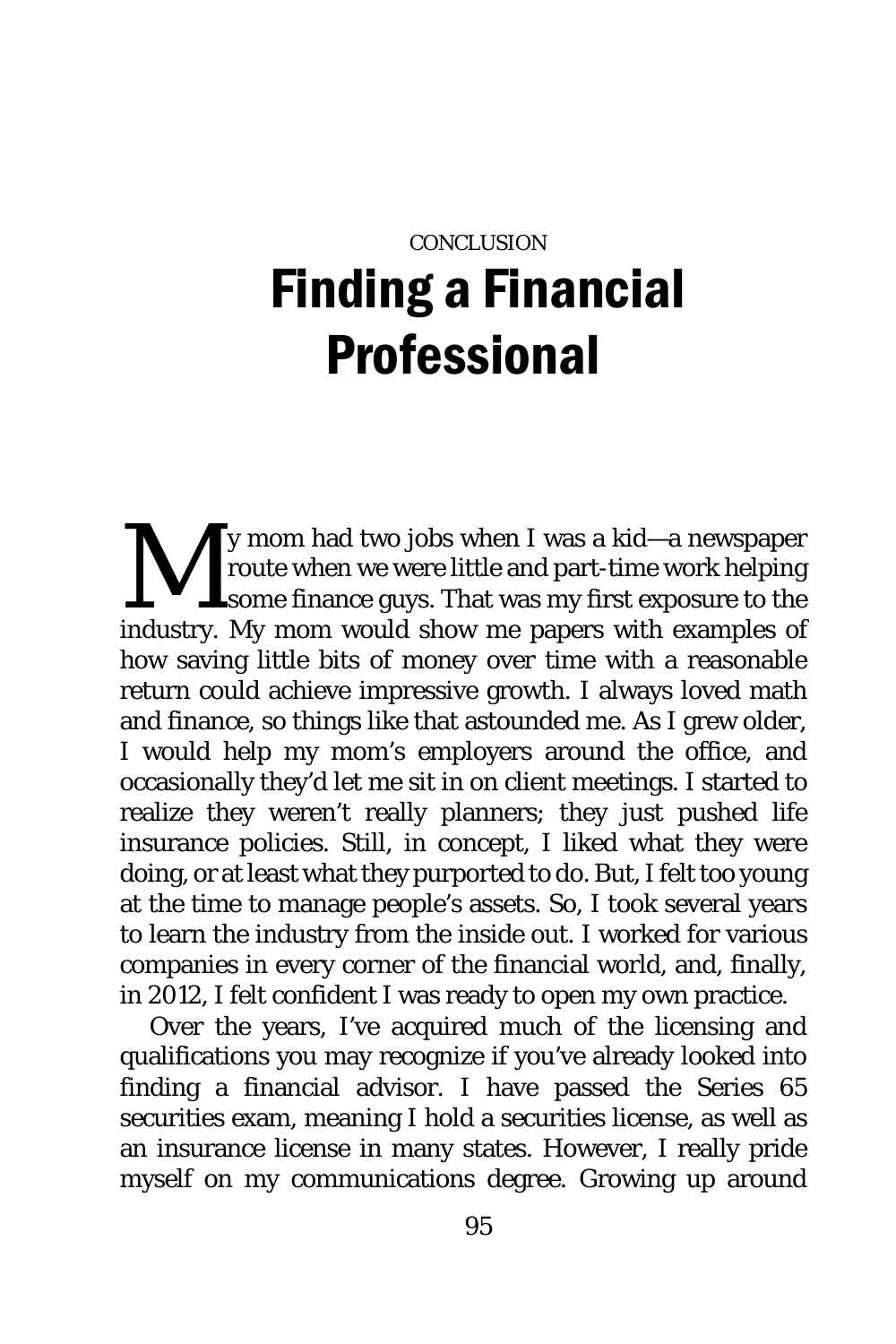finance workers, I was told time and again the most valuable quality in an advisor is the ability to succinctly, clearly, and simply explain to clients what they ought to do. There are many advisors involved in making a plan but few who can communicate it well.

In many respects, a good financial advisor is like a good doctor. He or she must be good at their job, and they must convey to you what you need to do in a way that allays your potential fears and concerns. A financial advisor and a doctor have something else in common, too—they each perform a function people should not undertake by themselves. No one would try to perform self-surgery just to save a few bucks—that should be obvious. In the same way, I believe that people should not make weighty financial decisions without professional help.

Some people think retirement planning is just about pricing mutual funds. If that was the case, I would say "do it yourself, it's not that hard." But, a retirement plan should be so much more. Financial planning involves true diversification of assets and the skill to coordinate all the moving parts of your portfolio. It also outsources the challenge and stress of ensuring lifetime income. Many clients say I'm also like a therapist because part of my job is to help clients prepare to enjoy retirement without concern over their financial state.

Remember, too, retirement today is nothing like it was for our parents. So much has changed. Pensions are largely nonexistent. We live in an extremely low interest rate environment (you used to be able to "safely" house much of your savings in CDs or bonds, but that doesn't work well these days). Longevity has behooved the modern retiree to create many extra years of income. Market researchers say the stock market is more volatile now than it has ever been. Health care is not as straightforward as it was in years past, and our tax situation is poised to change dramatically in the future. All these factors, and more, make retirement planning a more challenging undertaking than it has ever been. So, how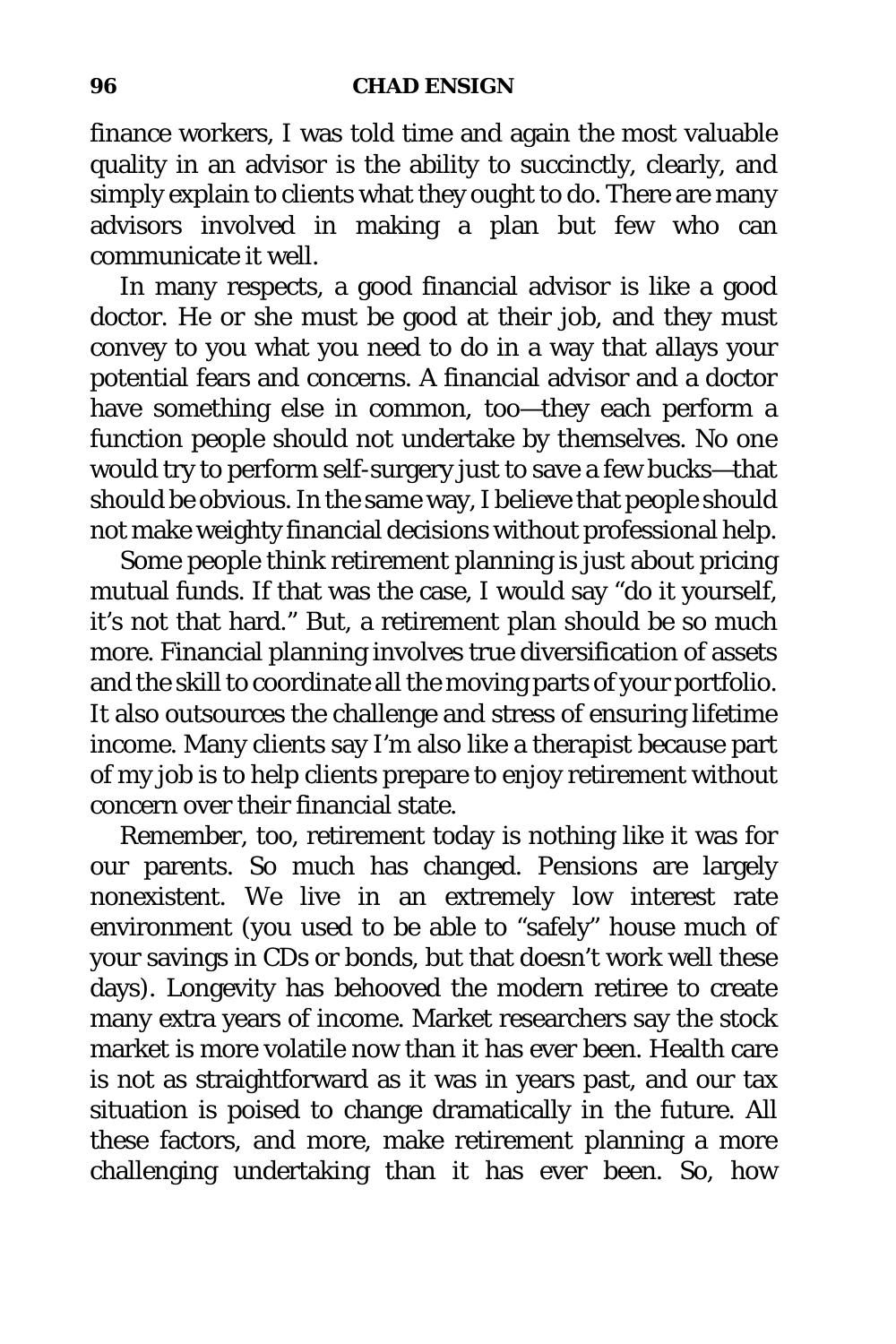can you select an advisor who can help guide you to a confident retirement?

First of all, explore several options. Interview potential advisors. Make sure they're independent—that means they can be objective. Look for those who operate under the fiduciary standard of care. That means they are legally required to act in your best interest when providing investment advice. Make sure they can perform comprehensive planning, not just insurance and annuity sales. I would also recommend you find an advisor with a team. Some do it on their own, but it's hard to run a business all alone while also maintaining the highest quality of work on the client's behalf.

There are many great advisors out there. People often interview advisors looking to see who has the best investments, but no advisor has the right investment for everyone's situation, every time. What you really want is an advisor who views money the same way you do, who shares your ideals and perspective. After all, your advisor will be a partner for the rest of your life. Make sure you find someone who complements your personality and shares similar goals.

After checking off the list of "must haves," be careful, also, to look for red flags. One big red flag is a combative personality. I've seen some advisors get fired up if you don't do things their way. Those probably aren't the kind of people you'll want to deal with for the next thirty years. Another potential problem to watch for is if an advisor is solely interested in the return on your money. That may sound good at first, but it's a narrow perspective that often gets people in trouble—remember, as we've discussed throughout the book, lower returns with less risk much of the time are often a better option than high returns that come with high degrees of risk. Also, an advisor who says there's only one way to do things might just be revealing he or she just doesn't know another way to do it. A good advisor can work with your opinion; it's your money after all. Beware of the dogmatic advisor.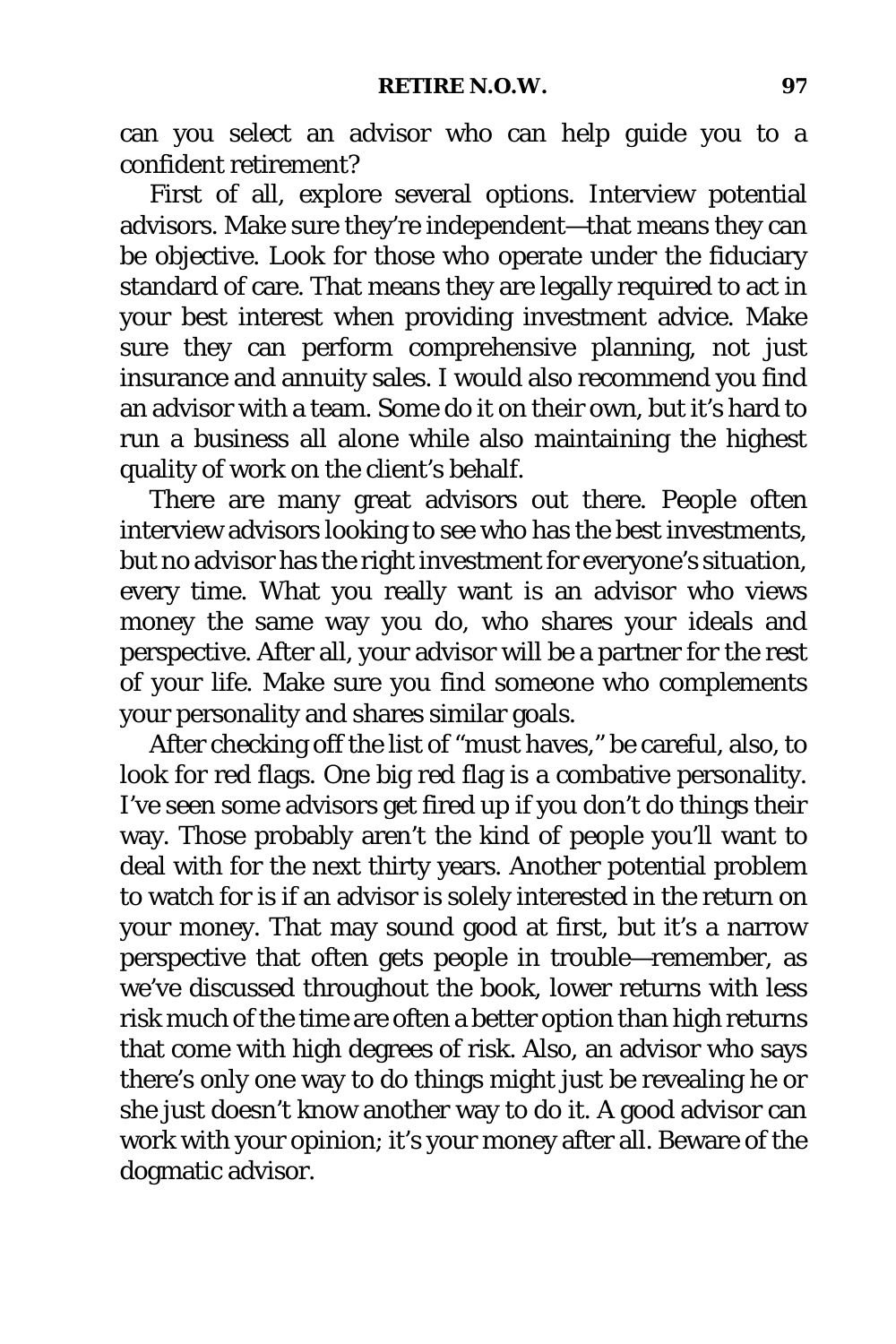Last, but not least, you must consider how an advisor is paid. Some advisors are fee-based, and they should disclose if they also get additional commission on some products. Ideally, you want someone with different payment options to match your circumstances. At my office, we have some clients who do most of their own advising and just want to come in for a meeting or two a year and pay a reasonable fee for consultation. Others are totally hands-off, so their payment structure is different. Regardless of how an advisor gets paid, make sure the services you receive are of commensurate value. Investment services are important, but they are not the whole bag, and they don't usually take very much time. Larger-scale planning services, on the other hand, can be time consuming and often more valuable.

Fees should be reasonable but not cheap. If you want the cheapest price, you'll likely get the cheapest services. That's a basic truth that applies in all areas of life. At the same time, the most expensive option is not necessarily the best. At some point there isn't much extra an advisor can do to justify exorbitant fees.

As I write this book in 2020, the stock market and economic climate is in chaos. But that has only convinced me I took the right career path. It wouldn't be rewarding to me if I only helped people make more money. But, to help people pursue their goals and to live happy lives? That's fulfilling. Each successive story from my clients affirms my love of this job.

If you live in the area and you need help planning for retirement, please, give my office a call. I would love to chat with you. I feel like I'm good at taking your dream or your vision and plotting a realistic course to help you reach it. As people near retirement, they often express that they're tired and unable to work for something that may not be possible. I can often help clients make it possible, and my team can do the footwork to save you energy and put you on the path to help reach your goal.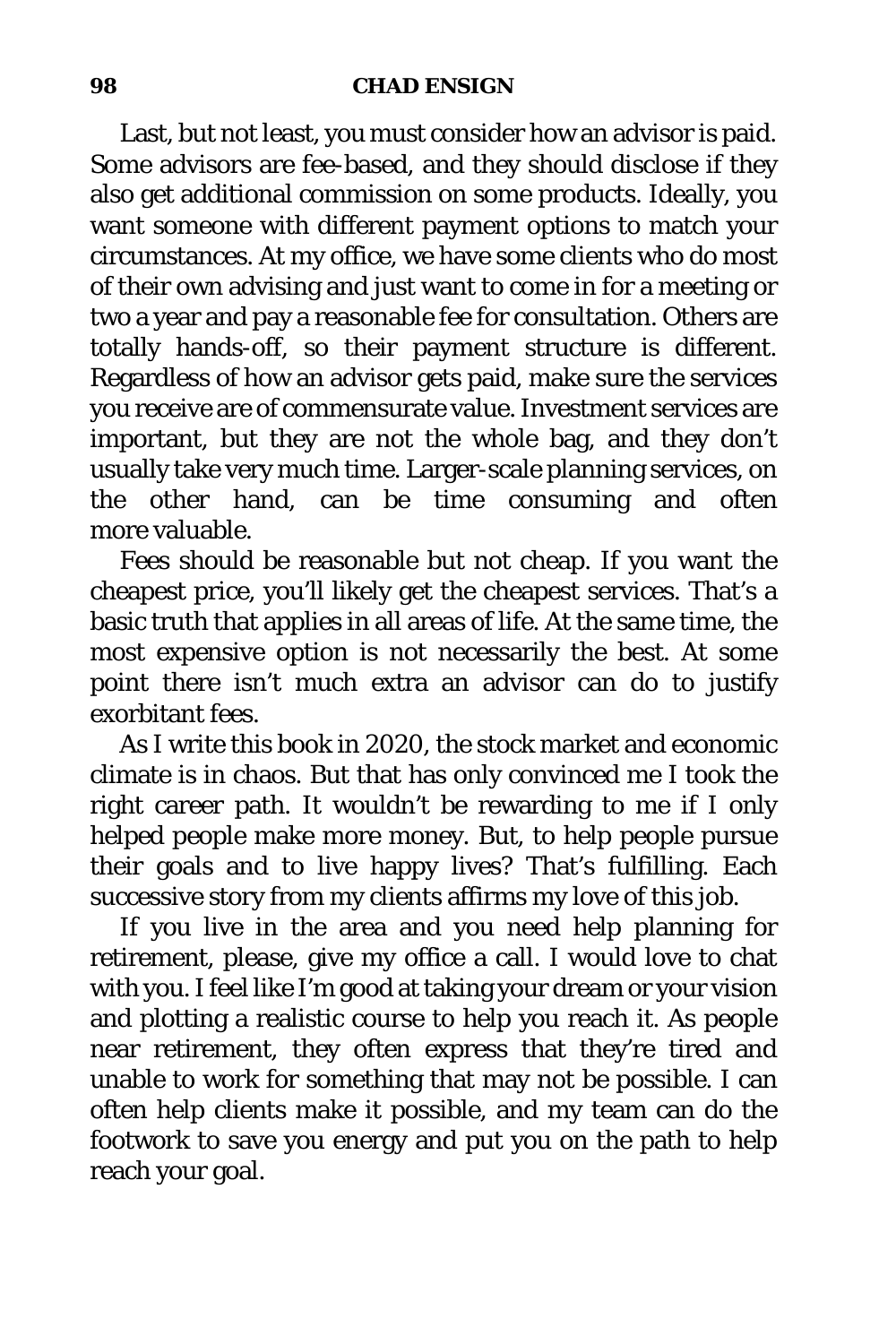I can sum up my goal for people at or near retirement in two points. One: I want to help them retire sooner than they thought was possible or, at least, show them it is possible, whether they want to retire or not. Two: For those who are retired, I want to help them live their best life while they have the health and energy to do it.

Money should never be the reason you don't live out your dreams. Health and energy aren't as easy to control, but I don't want you to consider money as a limiting factor to pursuing your goals. Most people work their entire lives with retirement as the prize at the end of the road. Make it count. Plan for retirement *the right way* and enjoy the life you've always wanted.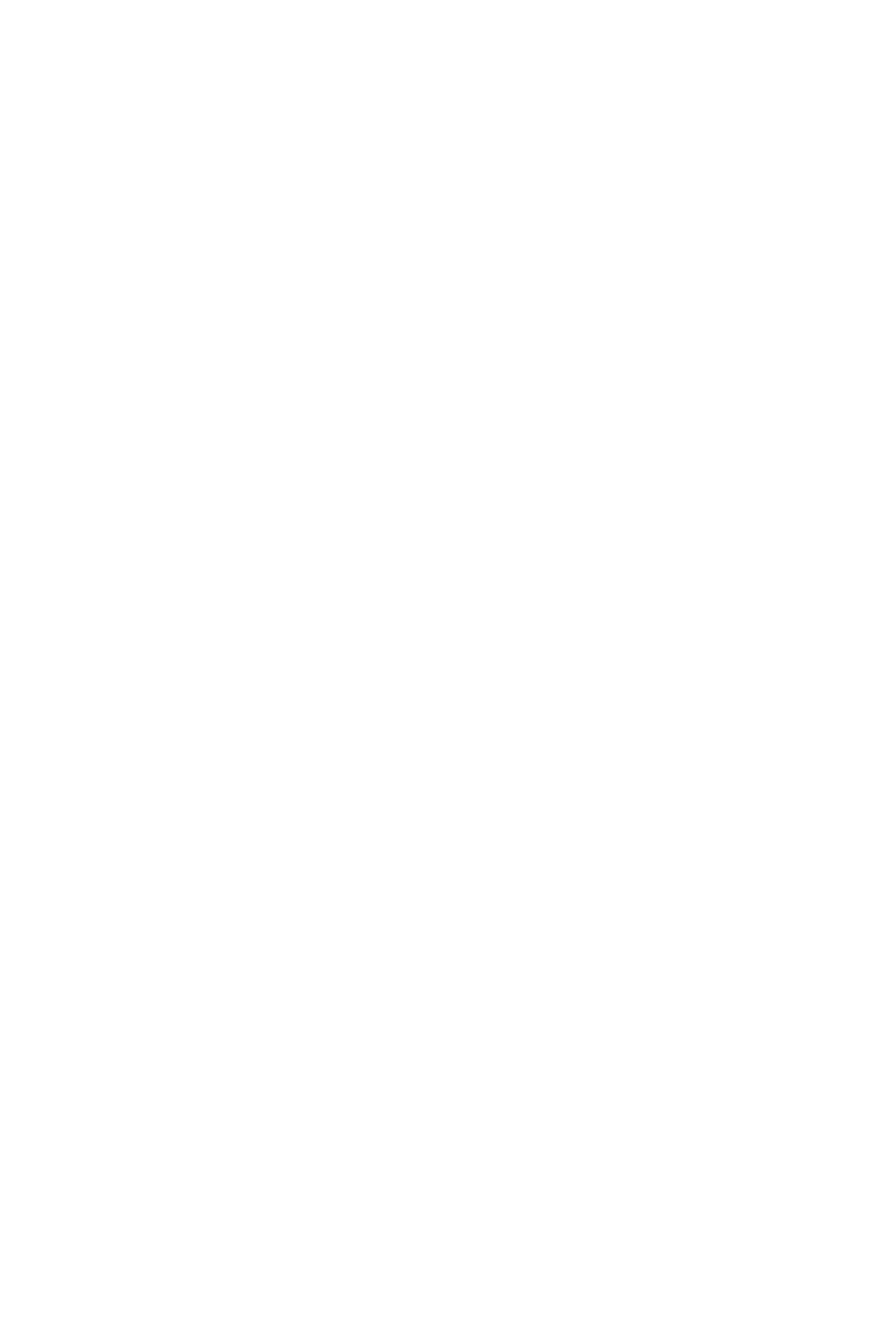## Acknowledgments

**No** anyone and everyone that has supported me through this journey. To my mother, Judy, who taught me the value of hard work by getting me up in the morning to To anyone and everyone that has supported me through this journey. To my mother, Judy, who taught me the value of hard work by getting me up in the morning to throw newspapers. To my father, Ace, who taught me how to support a family. To Sherri for helping me build this business. To my children for always loving me. To Jeff and Derek for providing me an opportunity. To Advisors Excel for showing me the right way to do things. To all my clients for your trust and confidence. To Garrett for taking a leap of faith. And to everyone else that has shown me there is *more* to life than just paying bills and losing weight!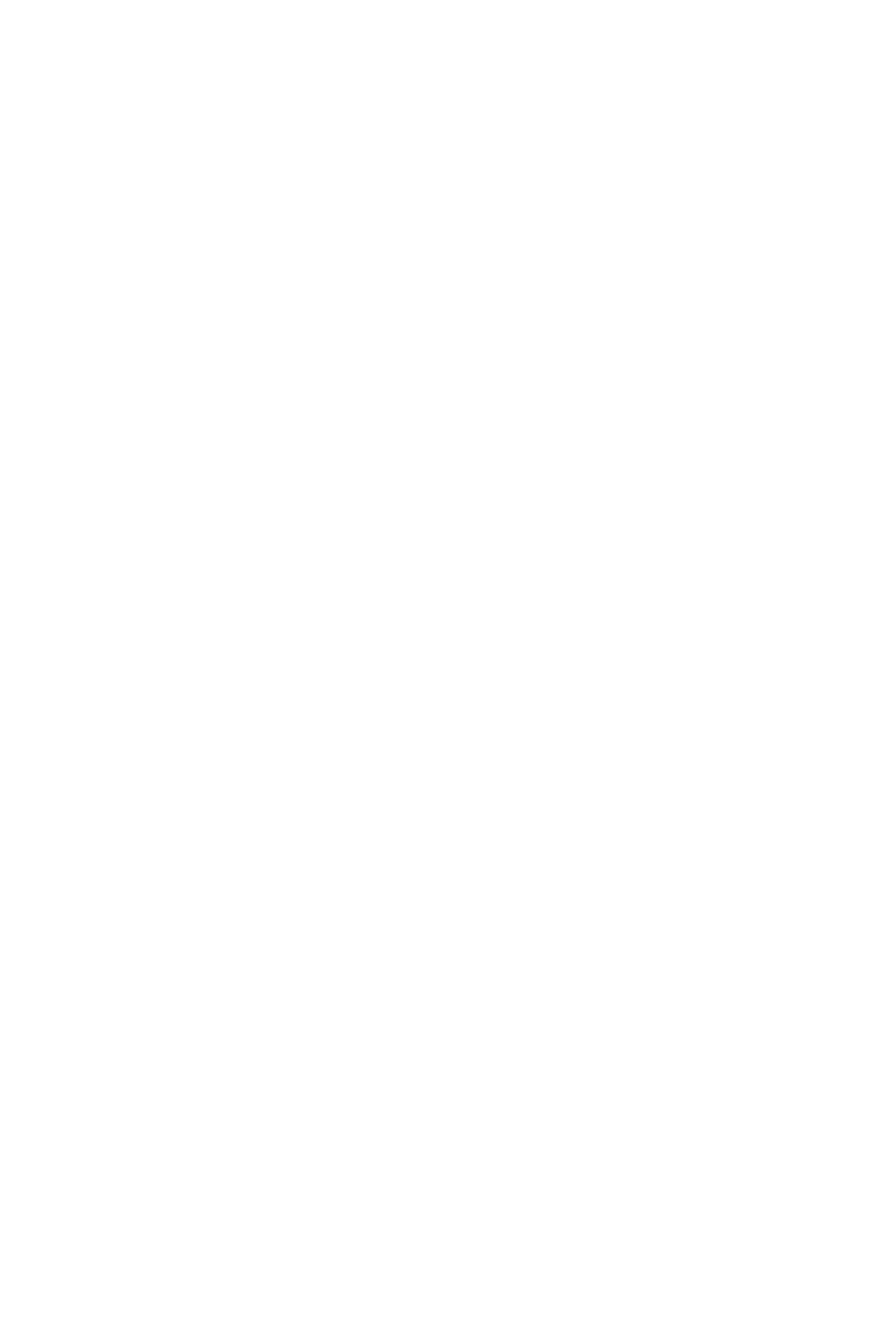## CHAD ENSIGN About the Author

had Ensign is a financial advisor focused on helping<br>clients work toward their retirement dreams through a<br>well-thought-out strategy for retirement income. He<br>founded bis independent company to better serve clients by clients work toward their retirement dreams through a well-thought-out strategy for retirement income. He founded his independent company to better serve clients by providing a wide range of insurance and investment products.

As a child, Chad enjoyed working with numbers and was gifted in math. He was introduced to the world of financial services at a young age through friends and family. He grew to love teaching others the importance of managing their money. However, the financial world Chad was introduced to was a captive insurance firm, meaning Chad could only offer his clients the limited products and services that the parent company offered. Chad wanted to give his clients a broader range of products to choose from to help them decide which options best fit with their individual situations.

Now the head of his own independent firm, Chad enjoys sharing his knowledge with clients to help them understand how to make their money work for them. His philosophy is to enjoy your money while you have the health and energy to do so.

Chad has passed the Series 65 exam and is an Investment Adviser Representative. He also holds the Retirement Income Certified Professional (RICP) designation. He holds life and health insurance licenses in several states, but his primary